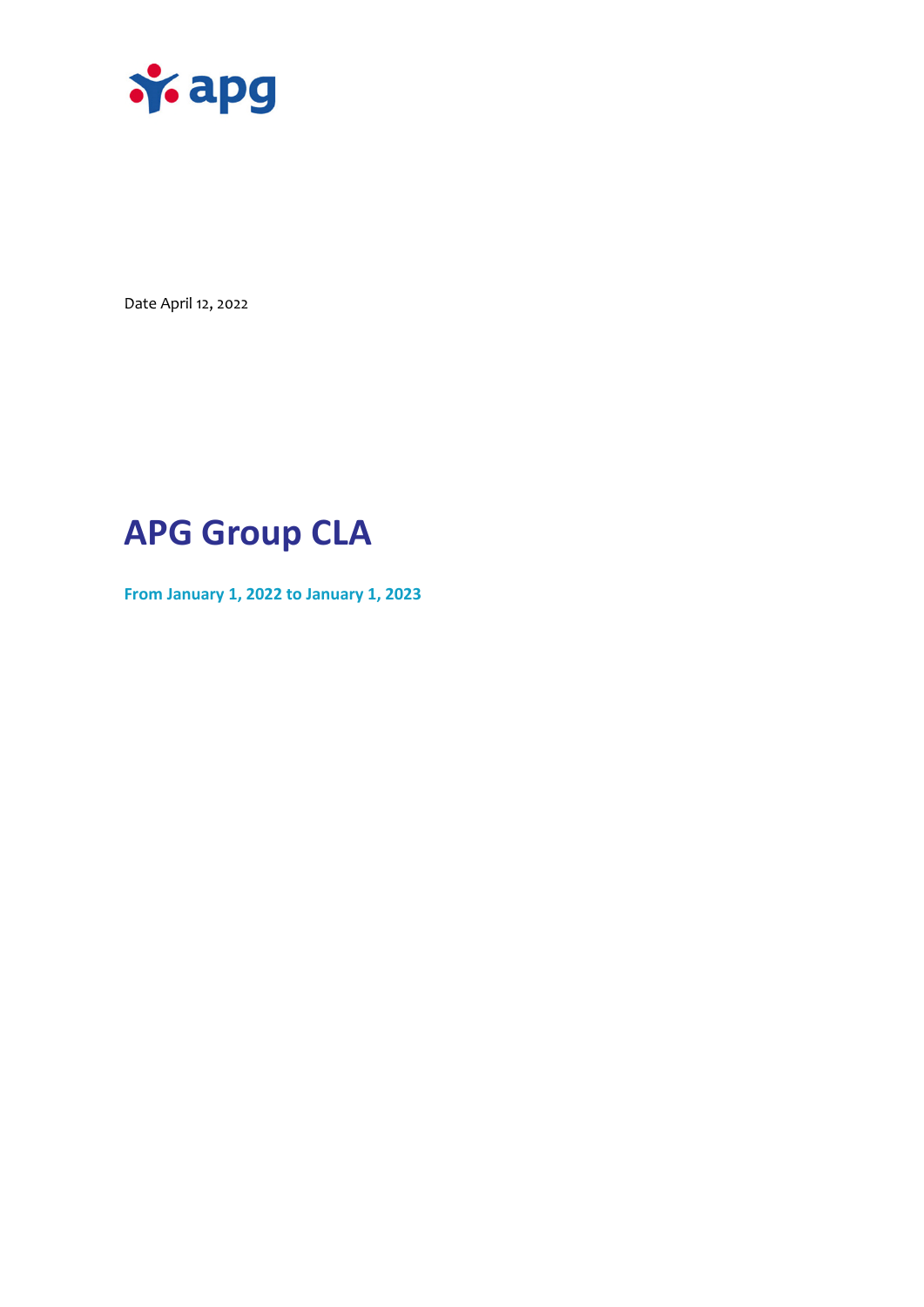# CLA Table of Contents

| <b>CHAPTER 1.</b> |  |
|-------------------|--|
|                   |  |
|                   |  |
| <b>CHAPTER 2.</b> |  |
|                   |  |
|                   |  |
|                   |  |
|                   |  |
| <b>CHAPTER 3.</b> |  |
|                   |  |
|                   |  |
|                   |  |
|                   |  |
|                   |  |
|                   |  |
|                   |  |
|                   |  |
| <b>CHAPTER 5.</b> |  |
|                   |  |
|                   |  |
|                   |  |
|                   |  |
|                   |  |
|                   |  |
|                   |  |
|                   |  |
|                   |  |
|                   |  |
|                   |  |
|                   |  |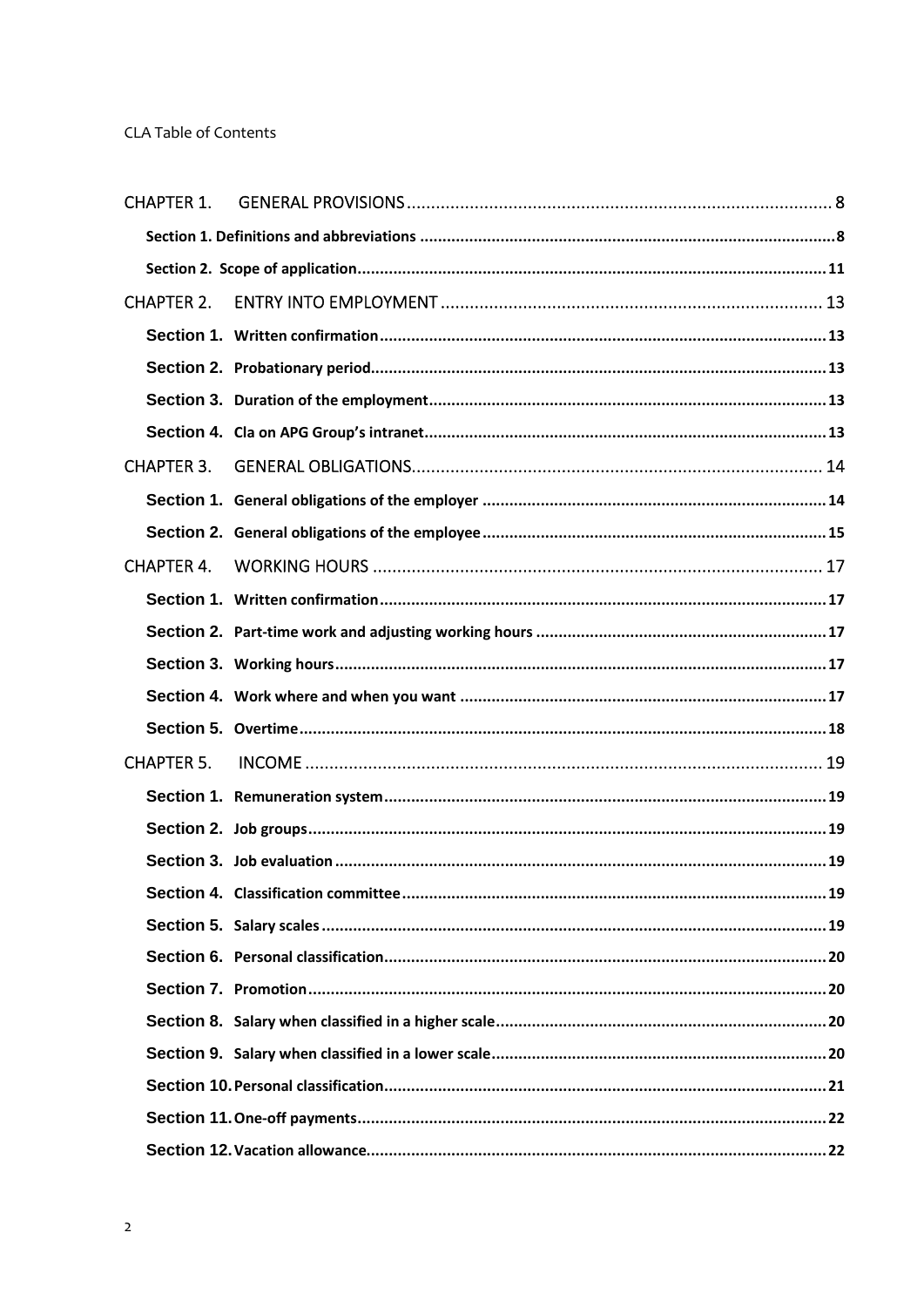| <b>CHAPTER 6.</b> | SUSTAINABLE EMPLOYABILITY AND CONTINUOUS DEVELOPMENT 23 |      |
|-------------------|---------------------------------------------------------|------|
|                   |                                                         |      |
|                   |                                                         |      |
|                   |                                                         |      |
|                   |                                                         |      |
|                   |                                                         |      |
|                   |                                                         |      |
|                   |                                                         |      |
|                   |                                                         |      |
|                   |                                                         |      |
|                   |                                                         |      |
|                   |                                                         |      |
|                   |                                                         |      |
|                   |                                                         |      |
|                   |                                                         |      |
|                   |                                                         |      |
|                   |                                                         |      |
|                   |                                                         |      |
|                   |                                                         | . 29 |
|                   |                                                         |      |
|                   |                                                         |      |
|                   |                                                         |      |
|                   |                                                         |      |
|                   |                                                         |      |
| <b>CHAPTER 8.</b> |                                                         |      |
| Section 1.        |                                                         |      |
| Section 2.        |                                                         |      |
| <b>CHAPTER 9.</b> |                                                         |      |
| Section 1.        |                                                         |      |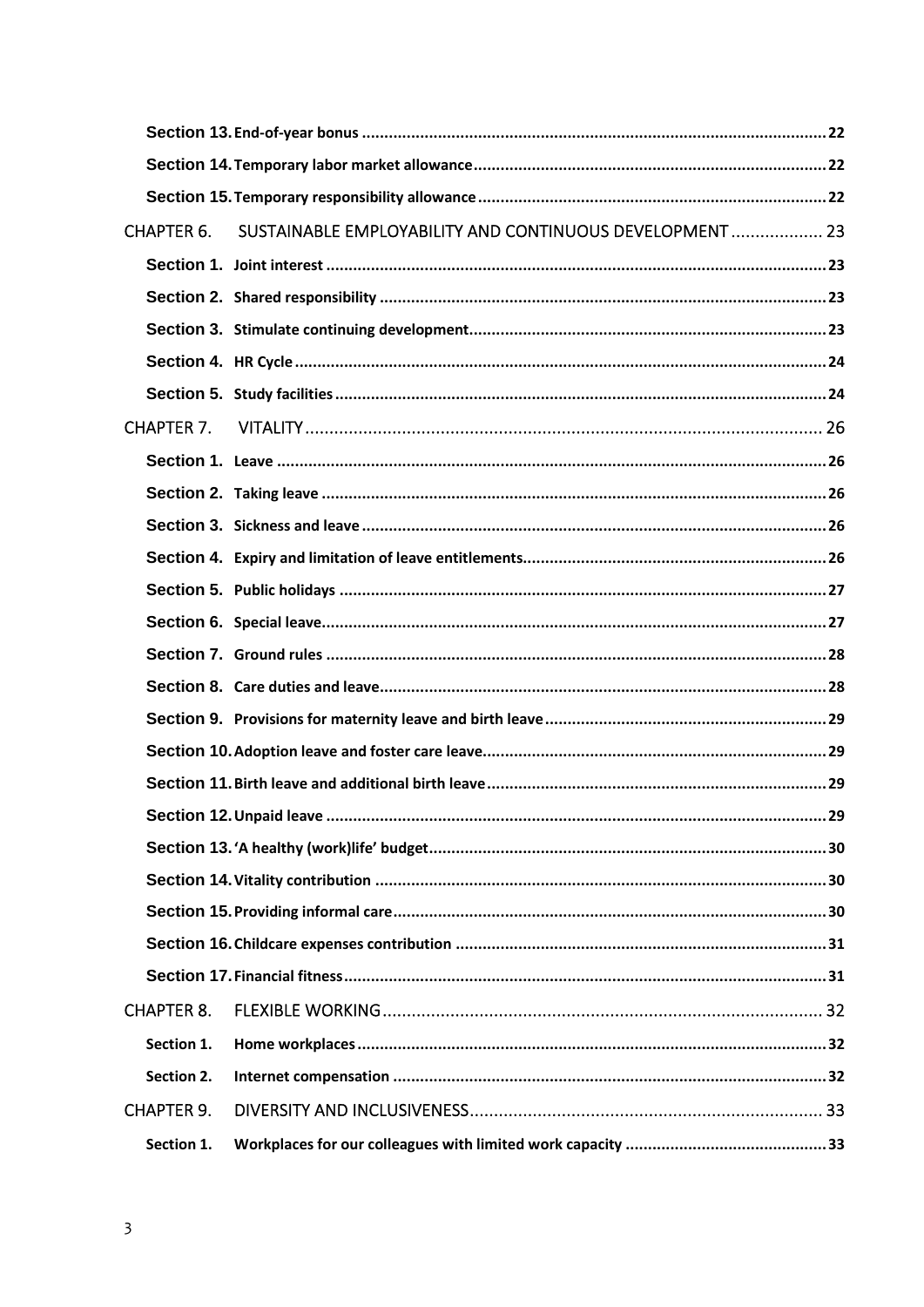| Section 2. |                                                                                            |  |
|------------|--------------------------------------------------------------------------------------------|--|
| Section 3. |                                                                                            |  |
| Section 4. | TNO certification Performance Ladder of more Social Entrepreneurship33                     |  |
| Section 5. | Study inclusive vitality arrangements older employees / Transitional arrangements leave    |  |
| Section 6. |                                                                                            |  |
|            |                                                                                            |  |
|            | Section 1. Occasional work at inconvenient times / in (incidental) inconvenient rotas  35  |  |
|            |                                                                                            |  |
|            |                                                                                            |  |
|            |                                                                                            |  |
|            |                                                                                            |  |
|            |                                                                                            |  |
|            |                                                                                            |  |
|            |                                                                                            |  |
|            |                                                                                            |  |
|            |                                                                                            |  |
|            |                                                                                            |  |
|            |                                                                                            |  |
|            |                                                                                            |  |
|            |                                                                                            |  |
|            |                                                                                            |  |
|            |                                                                                            |  |
|            |                                                                                            |  |
|            |                                                                                            |  |
|            |                                                                                            |  |
|            | Section 1. Pension scheme effective as of January 1, 2021 insofar as the employee is not a |  |
|            |                                                                                            |  |
|            |                                                                                            |  |
|            |                                                                                            |  |
|            |                                                                                            |  |
|            |                                                                                            |  |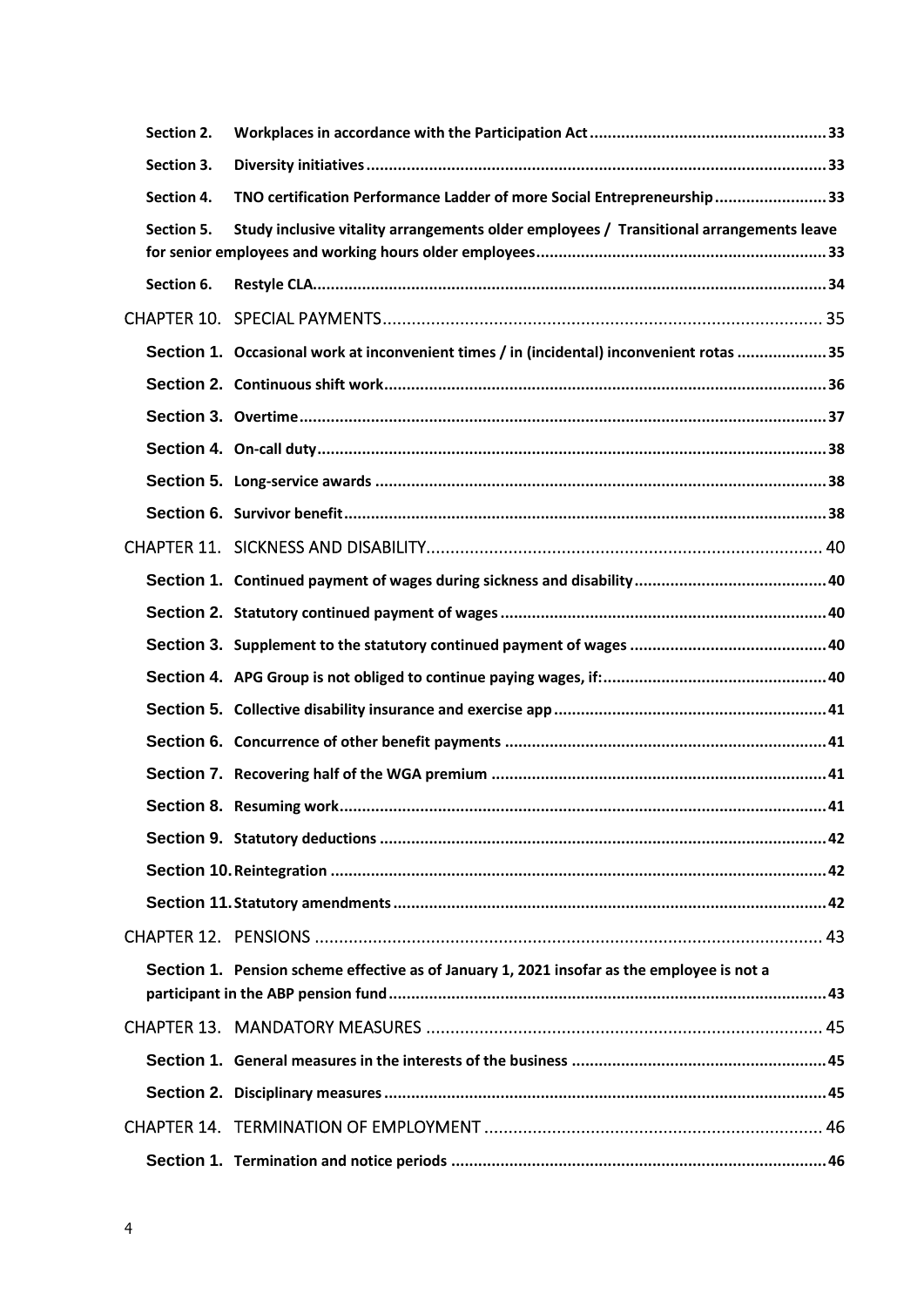| <b>APPENDIX 1</b> |                                                                                              |  |
|-------------------|----------------------------------------------------------------------------------------------|--|
| <b>APPENDIX 2</b> |                                                                                              |  |
| <b>APPENDIX 3</b> |                                                                                              |  |
|                   |                                                                                              |  |
|                   |                                                                                              |  |
|                   |                                                                                              |  |
|                   |                                                                                              |  |
|                   |                                                                                              |  |
|                   |                                                                                              |  |
|                   |                                                                                              |  |
|                   |                                                                                              |  |
|                   |                                                                                              |  |
|                   |                                                                                              |  |
|                   |                                                                                              |  |
|                   |                                                                                              |  |
|                   | Section 13. General provisions regarding the grievance mechanism and objection procedure  61 |  |
| <b>APPENDIX 4</b> |                                                                                              |  |
|                   |                                                                                              |  |
|                   |                                                                                              |  |
|                   |                                                                                              |  |
|                   |                                                                                              |  |
|                   |                                                                                              |  |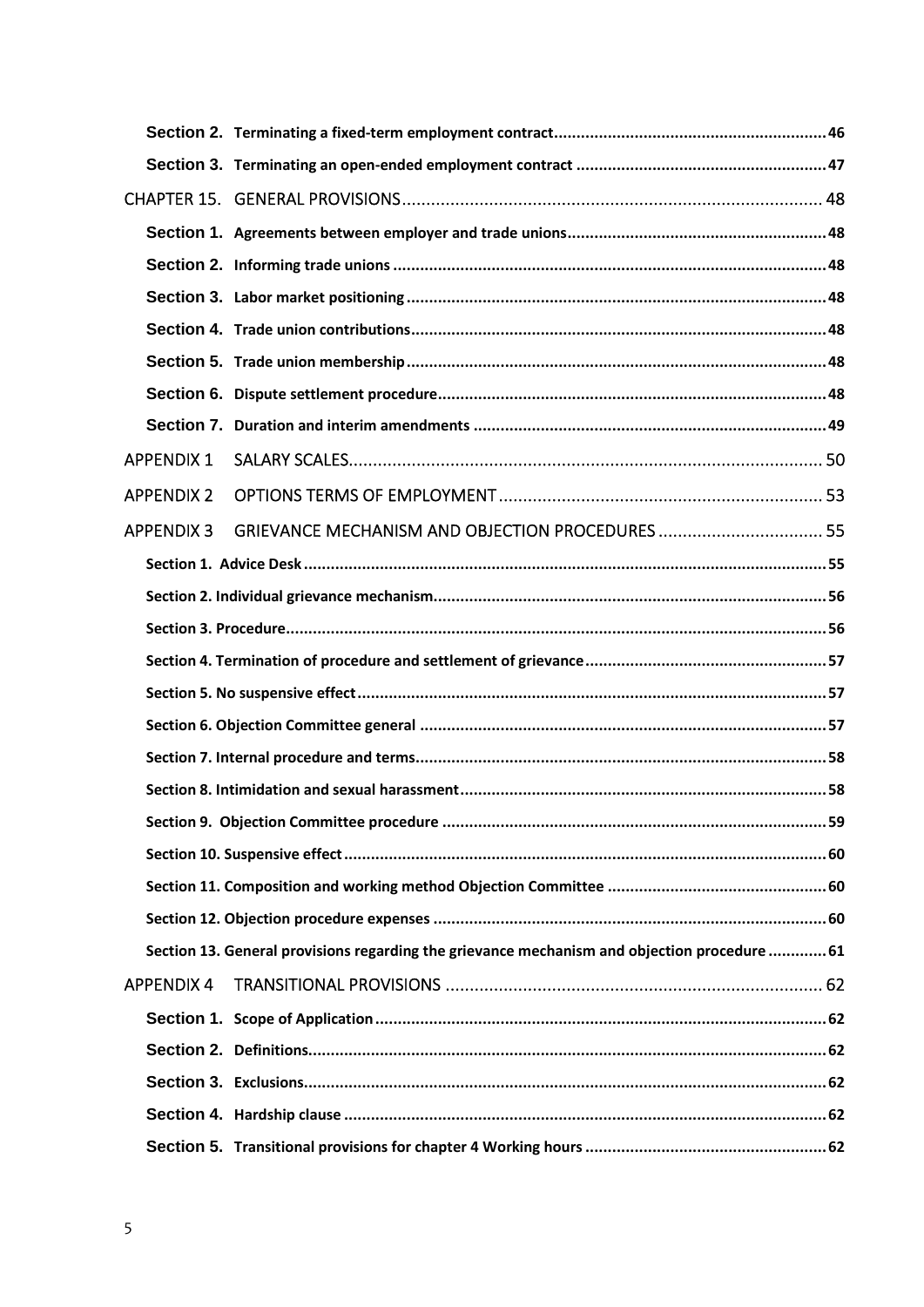| RESPECT OF UNEMPLOYMENT" FROM THE FORMER APG CLA (2009-2011) 68      |  |
|----------------------------------------------------------------------|--|
|                                                                      |  |
| APPENDIX 7 TRANSITIONAL ARRANGEMENT FOR MORTGAGE FACILITY SCHEME  88 |  |
|                                                                      |  |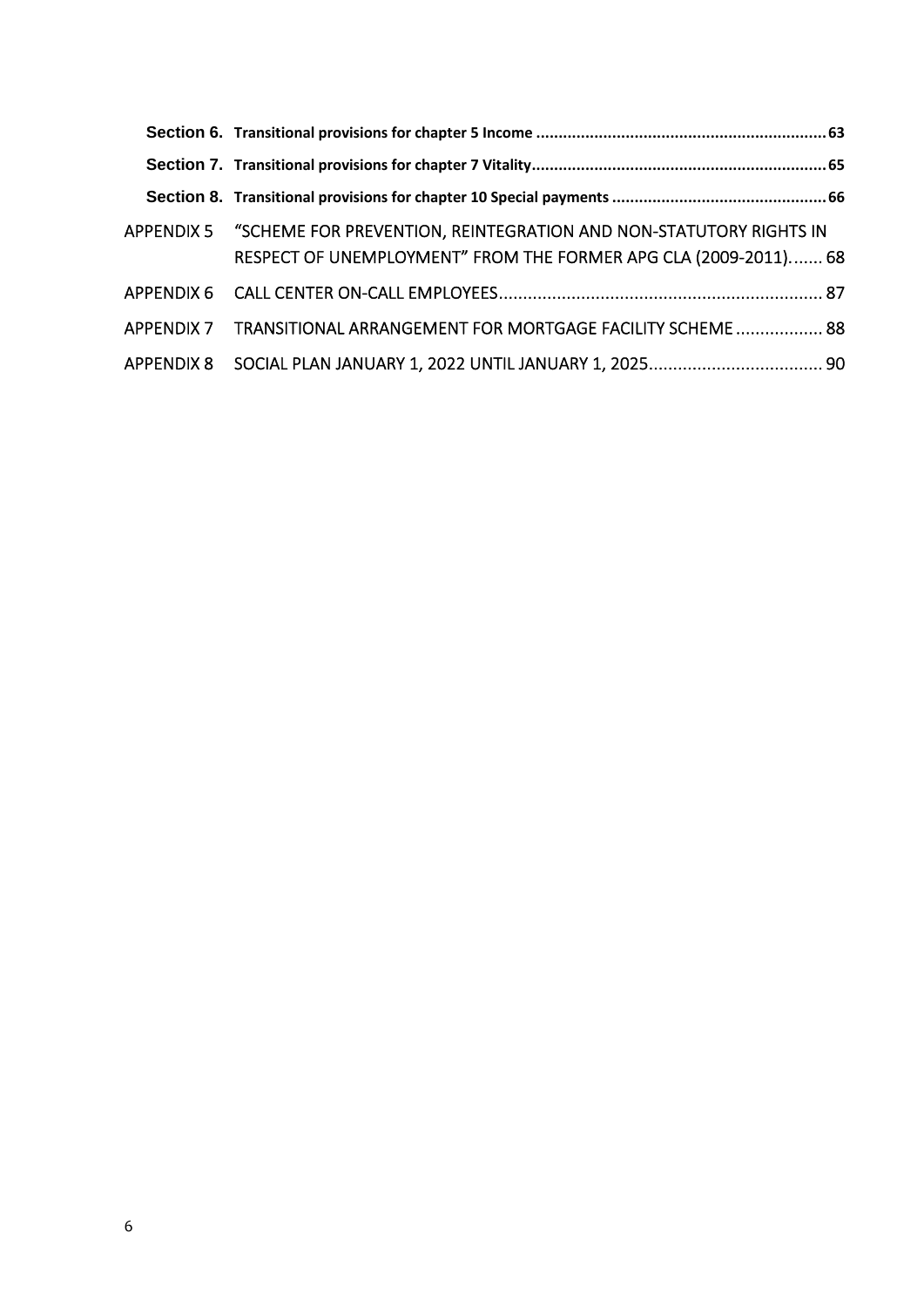# COLLECTIVE LABOR AGREEMENT

APG Groep N.V., APG Asset Management N.V., APG DWS en Fondsenbedrijf N.V., collectively referred to as APG Group, each acting jointly and individually as the party on one side

and FNV, with its registered office in Utrecht, De Unie, with its registered office in Culemborg, VCPS, with its registered office in Den Haag and Door, with its registered office in Heerlen, each acting jointly and individually as the party on the other side.

have entered into the following collective labor agreement.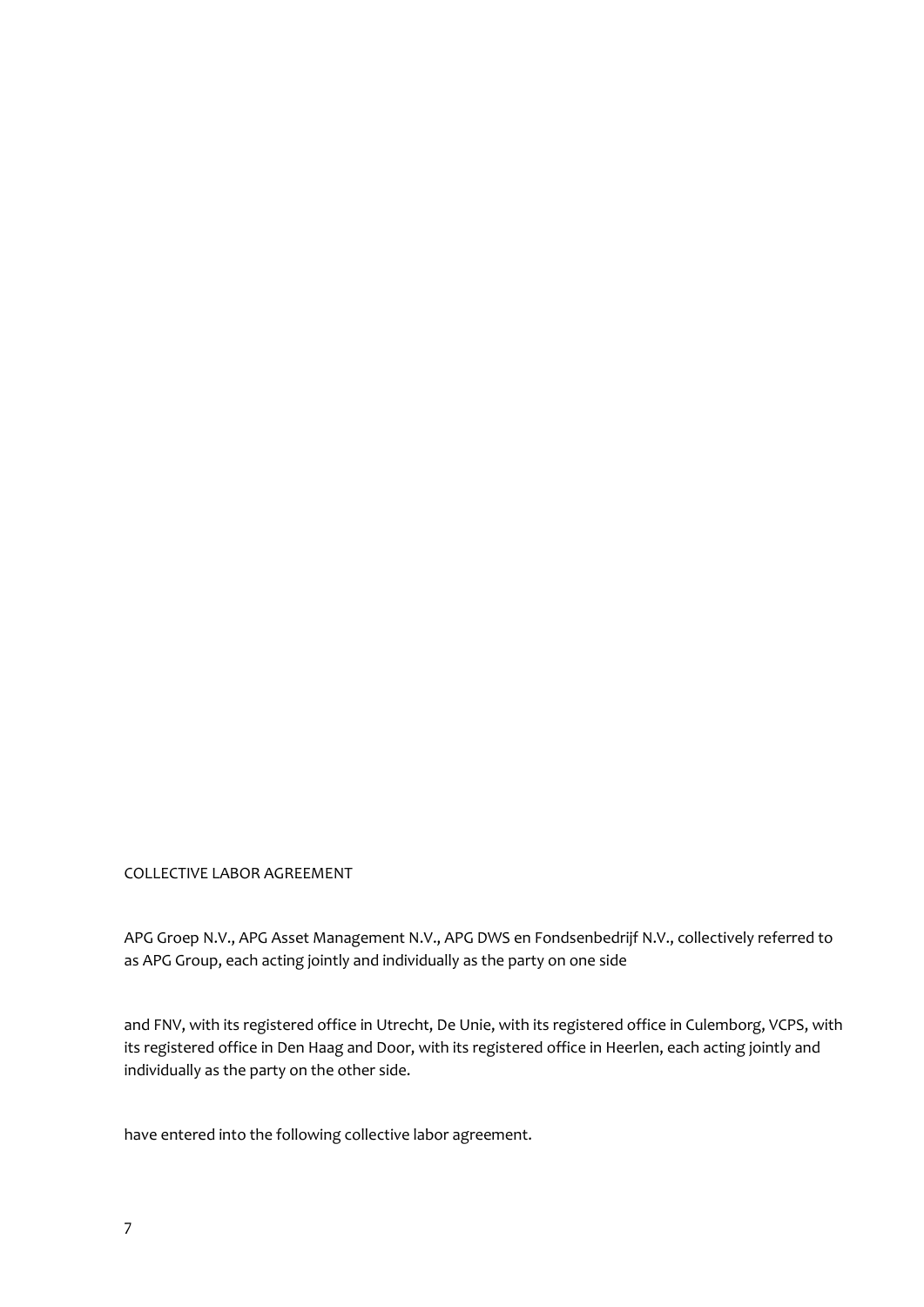# <span id="page-7-0"></span>**Chapter 1. General provisions**

<span id="page-7-1"></span>**Section 1. Definitions and abbreviations** 

# **1. APG Group**

The collective labor agreement (CLA) party on one side consisting of the companies APG Groep N.V., APG Asset Management N.V. and APG DWS en Fondsenbedrijf N.V.

# **2. Working hours on an annual basis – normal hours of work**

On an annual basis, the average hours of work are 36, 38 or 40 hours per week. These working hours correspond to a full-time employment contract.

# **3. Company**

Any of the organizations of the APG Group referred to under paragraph 1. of this section.

# **4. Office location**

The various office locations of the employer distinguished for the benefit of the application of the Social Plan. The term Office Location is explained in more detail in Appendix 1 of the Social Plan.

# **5. Cla**

This collective labor agreement for APG Group, including the annexes.

# **6. Cla parties**

APG Group and the trade unions.

# **7. Part-time employment**

An employment contract whereby you work fewer hours on an annual basis than under a full-time employment contract applicable to your job.

#### **8. Part-time empoyee**

You are deemed a part-time employee (part-timer) if, in accordance with your employment contract, you work fewer hours than would be the case if, doing the same job, you had a full-time employment contract. You are, moreover, only paid for the hours specified in your employment contract.

The provisions of this CLA apply to a part-time employment contract pro rata a full-time contract, unless otherwise stipulated in a specific provision. Your individual hours of work are, therefore, compared to the hours of work of a full-time employee.

# **9. Duration of employment (Length of service)**

The number of years an employee has been employed by the employer or the employer's predecessor (predecessors) including the period spent working for a third party (parties) on behalf of the employer (when establishing the period of employment, account will be taken of the provisions in this respect in the Dismissal Scheme [Ontslagregeling] and the "UWV Implementation Rules for Dismissals on Economic Grounds" will be taken into account when determining the length of the employment).

#### **10. Position**

The job title as registered in the personnel administration or – if this is insufficiently in line with the actual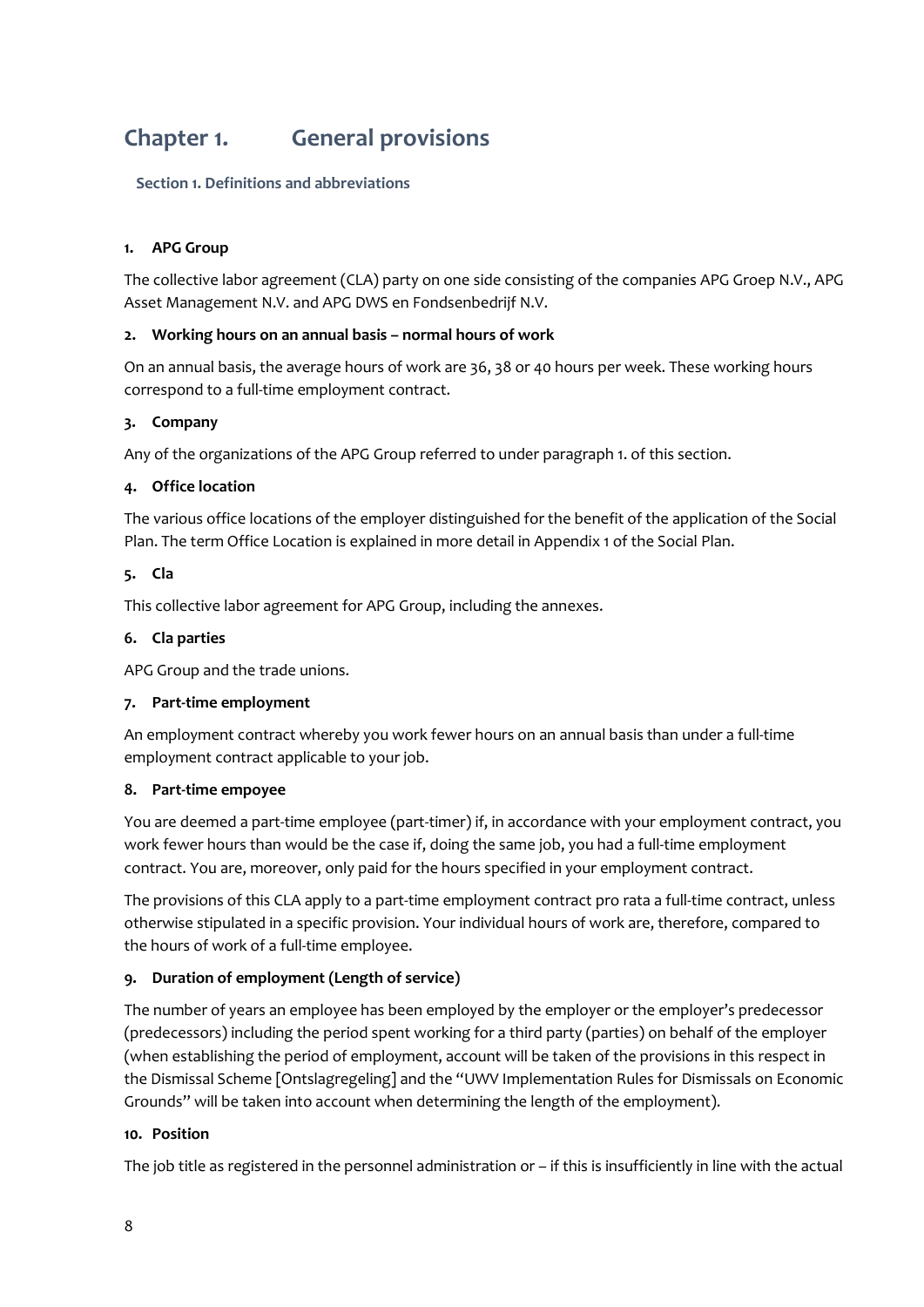situation – the interplay of activities structurally assigned to the employee by the employer.

#### **11. Job group**

The group in which, on the basis of the job description and job evaluation, your job is classified and linked to a salary scale.

#### **12. Loss of income**

Loss of income means the difference between the current gross monthly income earned should the employee remain in the service of the employer until he/she reaches the state pension age, on the one hand, and the income the employee can expect to earn after termination of his/her employment until the state pension age on the other. In respect of the expected income, the assumption (at the time of the current Social Plan becoming effective) is that the employee will, in the first two months, receive an unemployment benefit of 75% and, subsequently, 70% of the gross daily benefit wage applicable to him/her during the period he/she has a right (or would have a right) to benefit by virtue of the Unemployment Act. This may be deviated from if the benefit differs in the country where the employee lives.

# **13. Annual income**

The monthly income multiplied by 12 plus, where applicable, variable remuneration, the vacation allowance and the end-of-year bonus.

#### **14. Annual salary**

The monthly income multiplied by 12.

#### **15. Month**

A calendar month.

#### **16. Monthly income**

The monthly salary plus all the fixed monthly allowances. For the calculation of the APG compensation based on the Social Plan - if applicable- the average received variable remuneration over the past three years is taken into account when determining the monthly income. Variable remuneration is not taken into account in other instances.

#### **17. Monthly salary**

The incremental amount in the salary scale applicable to you.

#### **18. Standard salary**

The amount in the salary scale with an RSP of 100%.

#### **19. On-call employees**

An employee who, dependent on the supply of work, can be called on to come to work.

#### **20. Overtime**

Work you undertake outside your own rota on the instruction of your manager.

#### **21. Partner**

- Your spouse;
- the person with whom you have entered into a registered partnership;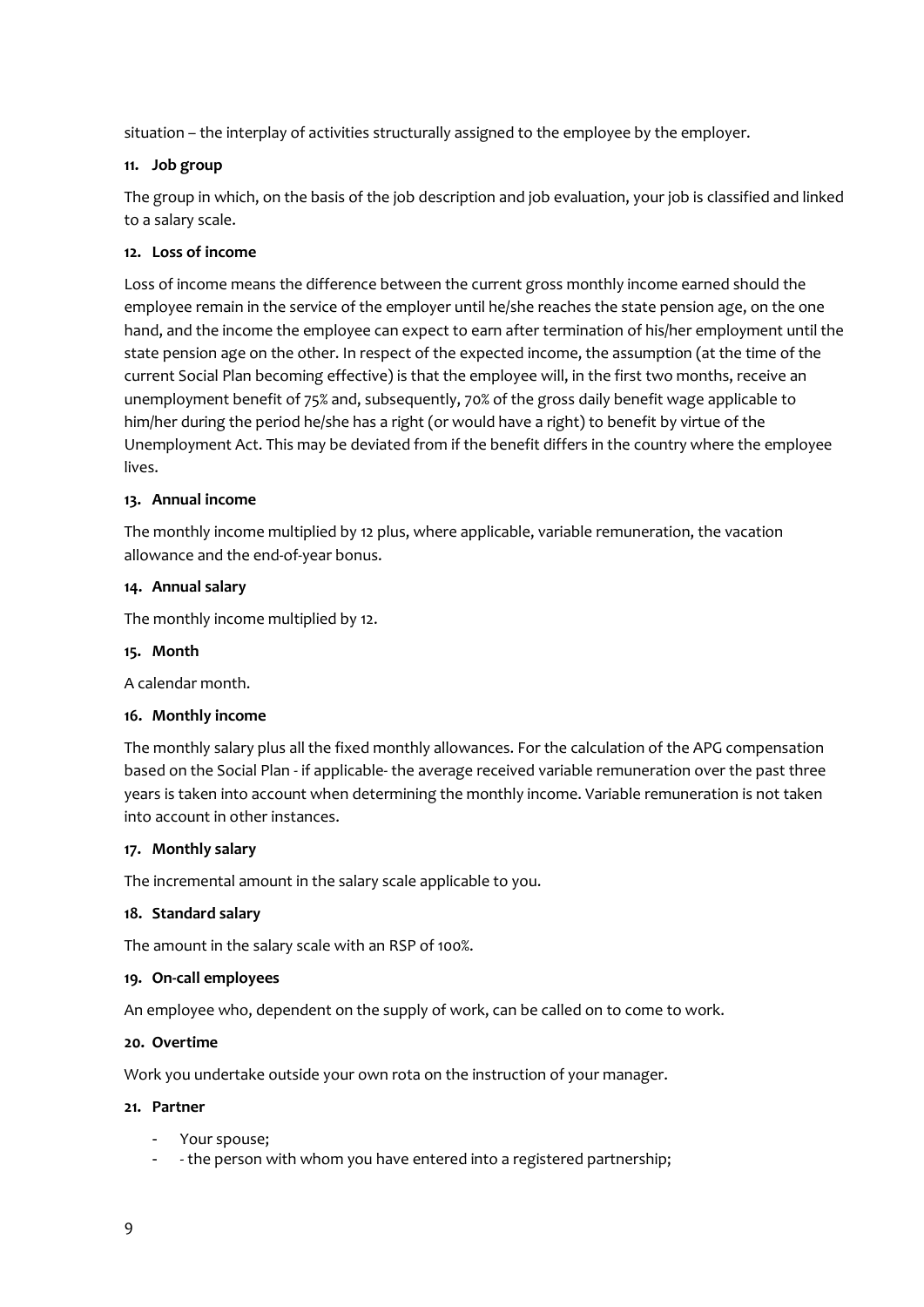- the unmarried person, not being a relation by blood or affinity either once or twice removed, with whom you have concluded a notarial cohabitation contract and with whom you demonstrably run a joint household and care for one another.

# **22. Personal allowance (PA)**

The personal allowance as this has come into being as of November 1, 2015 as a result of the combination of the PA2013, the PA2005 and the PA Conversion.

# **23. Reorganization**

A downsizing or change to the work which results in job changes, the redeployment of employees and/or redundancies, all having consequences for the legal position of the employees concerned.

# **24. Rota**

Your working timetable stipulating the days and times you have to undertake work.

#### **25. RSP**

The salaries are expressed in a relative salary position (RSP). This shows the position of your salary compared to the standard salary (RSP 100) in your salary scale.

# **26. Salary**

The gross monthly salary agreed between an employee and the employer (scale and RSP) as referred to in the current CLA.

#### **27. Salary perspective**

The standard salary (RSP 100) of the scale in accordance with which an employee is paid.

#### **28. Informing in writing**

When the employee is informed in writing, the employee is informed in such a manner that the date of receipt is recorded objectively (for example notification of receipt, delivery confirmation email).

#### **29. Place of work**

The place where you usually undertake your work. This could be an office of your employer or your home address.

# **30. Total fixed income (TFI)**

12 monthly salaries, increased by the vacation allowance and end-of-year bonus.

# **31. Interchangeable jobs**

Jobs with different job titles but which in respect of their nature, content, job level, essential competencies, remuneration and circumstances are mutually comparable and equivalent and which can, for the implementation of the Dismissal Scheme, be considered the same job. The point of departure is that an employee must be almost immediately deployable in the other – interchangeable – job.

#### **32. Hourly salary**

The monthly salary divided by:

- 156 hours for a 36-hour contract (full-time);
- 165 hours for a 38-hour contract (full-time);
- 173 hours for a 40-hour contract (full-time).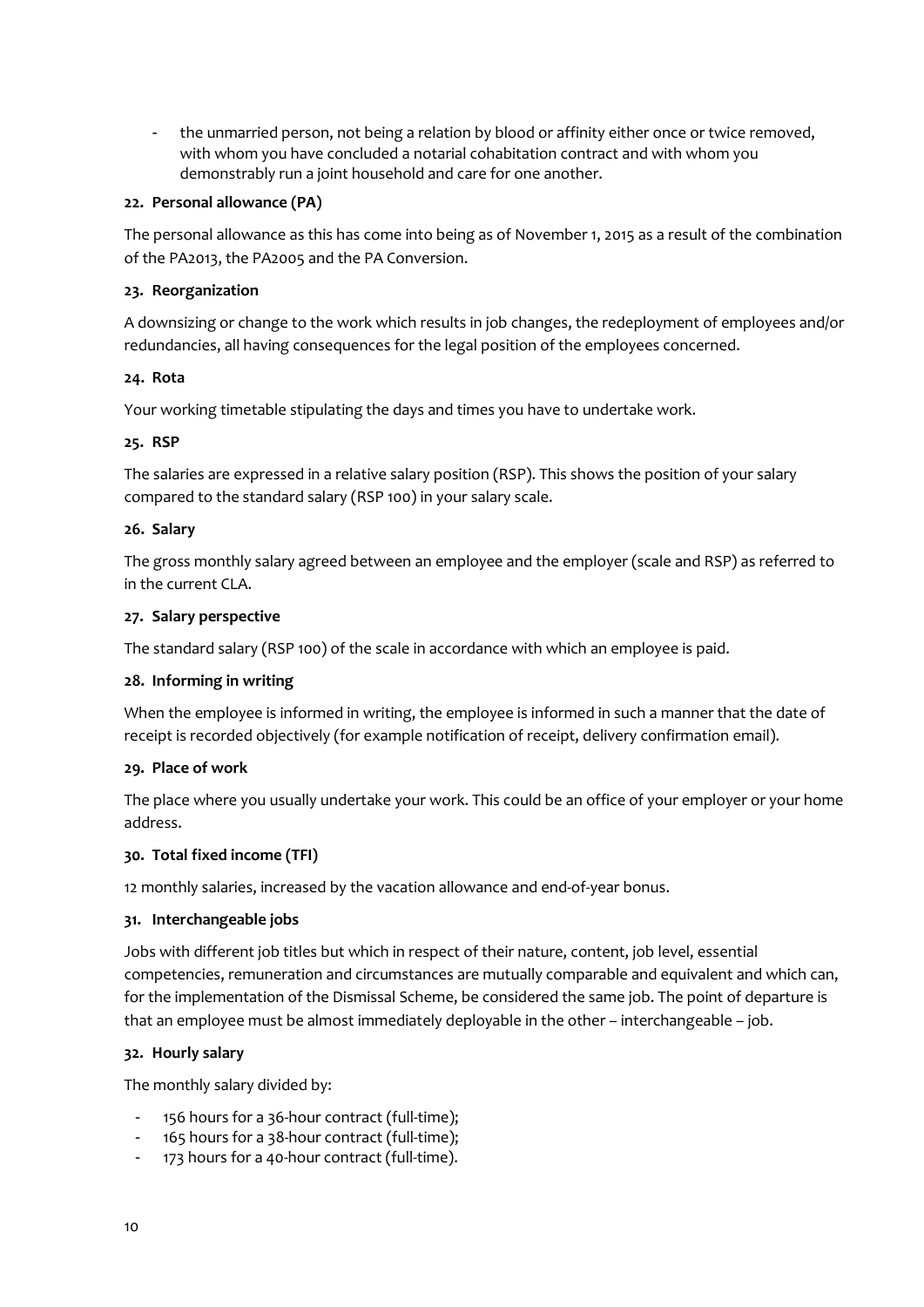# **33. Hourly wage**

The hourly salary plus any vacation pay, end-of-year bonus, temporary responsibility allowance, and PA.

# **34. Trade union(s)**

The employees' organizations with which this CLA has been concluded. CLA parties on the other side are: FNV, with its registered office in Utrecht, De Unie, with its registered office in Culemborg, VCPS, with its registered office in The Hague and DOOR with its registered office in Heerlen.

# **35. Determining point of departure in connection with the proportionality principle**

Prior to carrying out a reorganization, an inventory will be taken of the personnel and service details of the employees on the basis of the staff complement plan. In this context, the point of departure in respect of the relevant employees' lengths of service and job will be recorded in writing and provided to the employees concerned.

# **36. Hours of leave**

The number of hours you may take annually as leave or vacation.

# **37. Full-time employment**

An employment contract whereby, on an annual basis, you work an average of 36, 38 or 40 hoursper week and, which is, in the job relevant to you, deemed full-time employment.

# **38. Employer**

A company belonging to the APG Group, as defined in paragraph 1 of this section, with which you have concluded an employment contract.

#### **39. Employee**

Any person who has concluded an employment contract with a company, as defined in paragraph 1 of this section, and is classified in one of the salary scales listed in this CLA (I to XIII inclusive).

If you are employed as an intern, vacation worker or apprentice as referred to in the Adult and Vocational Education Act [Wet educatie en beroepsonderwijs], you are not deemed an employee within the meaning of this CLA.

#### **40. Working hours**

The hours which, in accordance with your rota, you must undertake your work.

#### <span id="page-10-0"></span>**Section 2. Scope of application**

- 1. With the exception of vacation workers, interns or apprentices, as referred to in the Adult and Vocational Education Act, and the other paragraphs of this section, the terms of employment in this agreement apply to every employee classified in scales I to XIII (inclusive).
- 2. For the application of the chapter about income (chapter 5 of this CLA) a number of exceptions apply for employees in Asset Management Front-Office jobs:
- The APG salary scales do not apply for employees in Asset Management Front-Office jobs in scales XII and XIII. Separate Asset Management salary scales apply for these employees which are in line with the remuneration market for Asset Management in the Netherlands.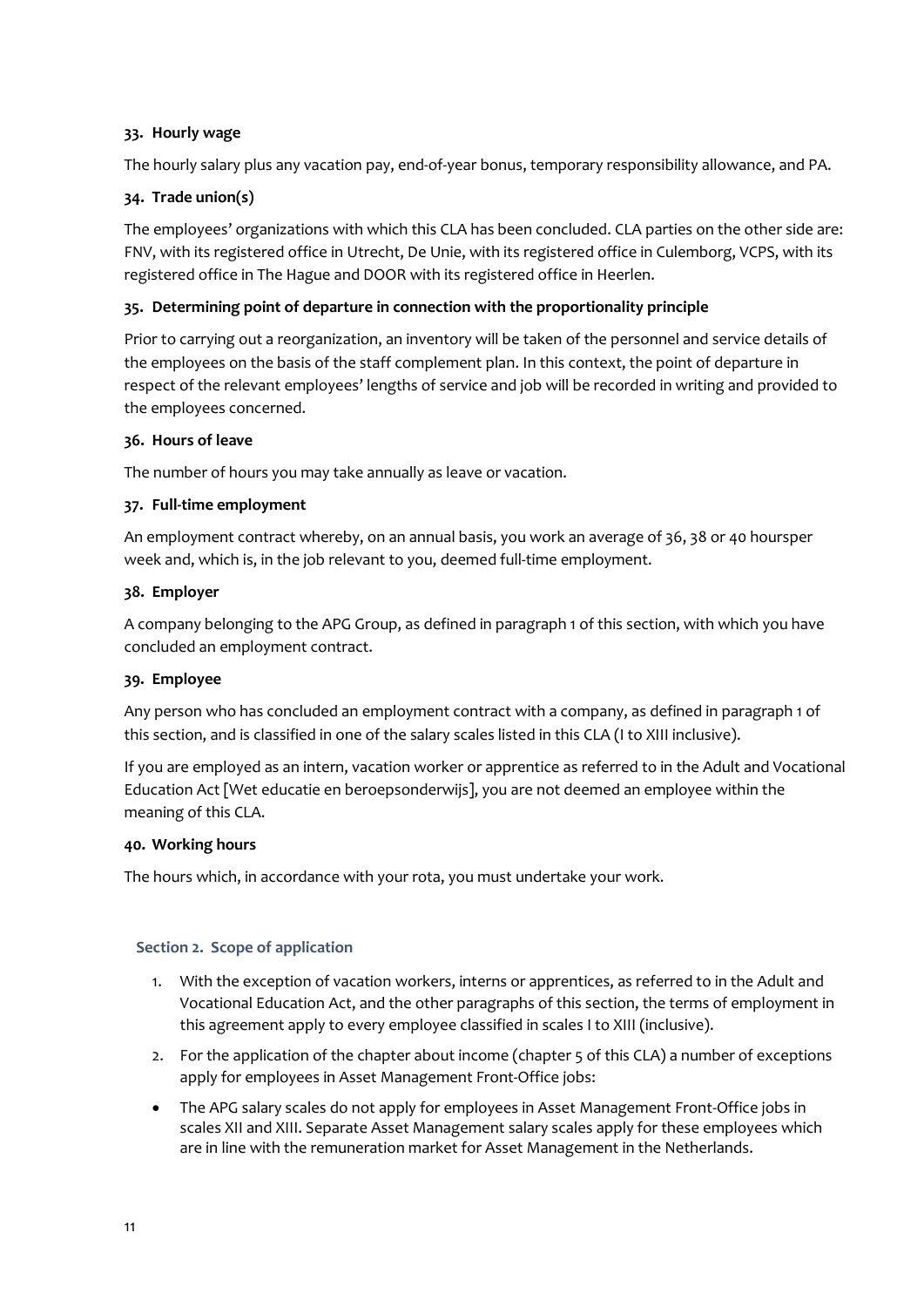- The RSP system (section 10 of chapter 5) applies to all Asset Management-employees for the growth of their salaries up to the 110% level of the corresponding APG salary scale also when the applicable scale maximum for the job or the guarantee salary applicable for the employees is higher. The to be applied growth percentages are based on the corresponding APG salary scale.
- The AM Front Office consists mainly of jobs that form part of the Hay Group Asset Management Compensation Survey into the remuneration of front-office asset management jobs. This concerns jobs in the field of, for instance, trading, portfolio management, risk management, fiduciary management, responsible investment & governance, client relations management and strategic portfolio advice as well as the immediate managers thereof.
- 3. If an employment contract is concluded with an employee for fewer hours than stipulated in chapter 4, section 1, then this will have consequences for the work-related terms of employment, unless otherwise provided for in specific provisions.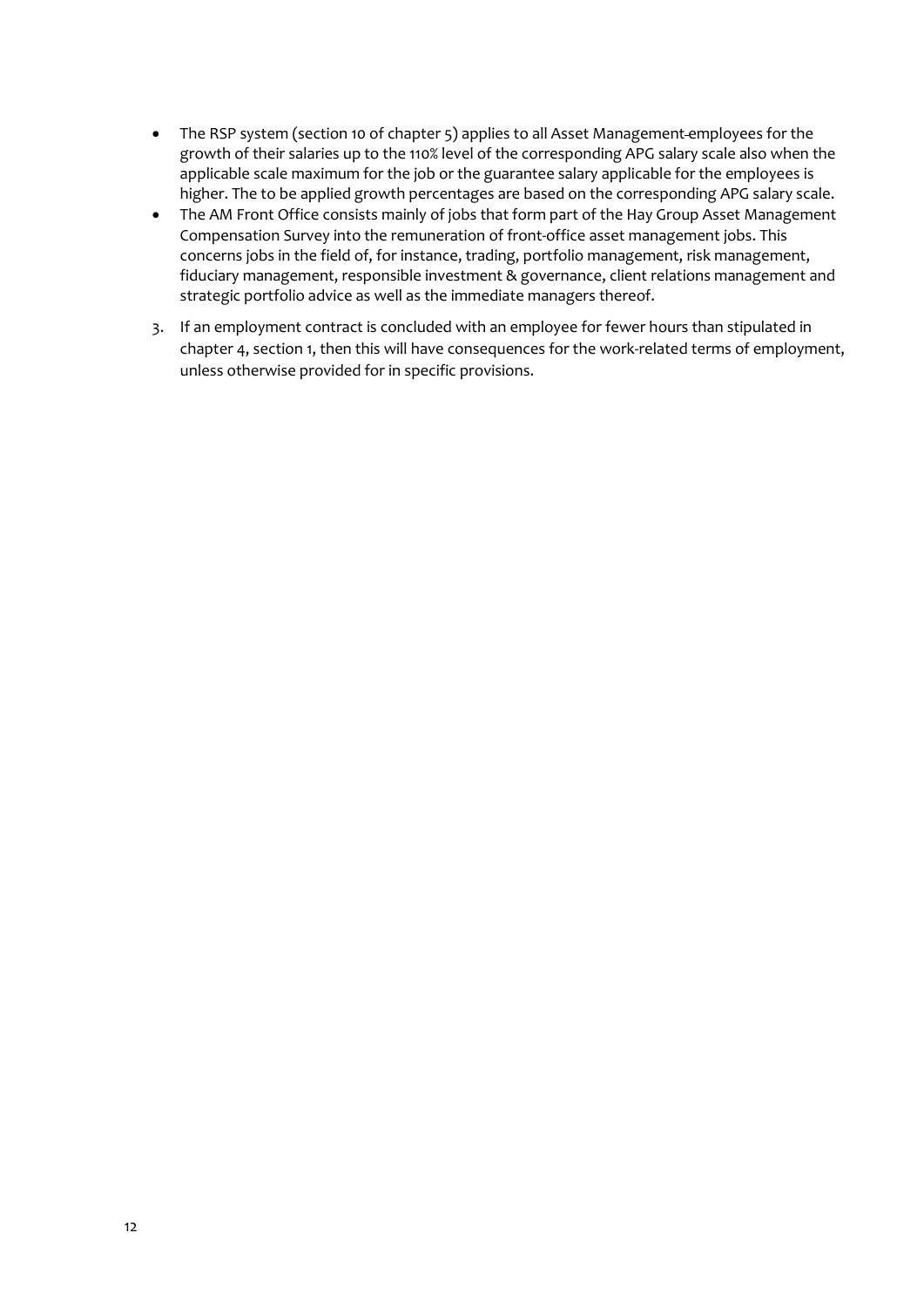# <span id="page-12-0"></span>**Chapter 2. Entry into employment**

# <span id="page-12-1"></span>**Section 1. Written confirmation**

When you enter the employment of APG Group, you will receive a written employment contract. This will include:

- a. your personal details;
- b. the place where you will usually undertake your work (place of work);
- c. the date of your entry into employment;
- d. whether you are entering into a full-time or a part-time employment contract, stipulating the prevailing average working hours per week on an annual basis;
- e. the duration of the employment contract (fixed-term or open-ended);
- f. the probationary period;
- g. the title of the job you are to do, the job group and salary scale in which you will be classified;
- h. your salary (the attributed RSP);
- i. the pension scheme applicable to you;
- j. your entitlement to hours of leave;
- k. any special terms applicable to you (such as a non-competition clause);
- l. the notice period;
- m. a statement that the APG Group CLA and all other general schemes are applicable to you and that you are familiar with the content of these.

#### <span id="page-12-2"></span>**Section 2. Probationary period**

When you enter employment, there will be a two months' probationary period. This applies to both you and APG Group. Either you or APG Group may agree to stipulate a shorter probationary period in your employment contract. If it concerns an employment contract for a duration of six months or less, no probationary period applies.

#### <span id="page-12-3"></span>**Section 3. Duration of the employment**

- 1. The employment contract you enter into could be either for a fixed term or open ended.
- 2. Your employment contract will stipulate which form of employment applies to you. If it is a fixedterm employment contract, the duration of the contract will be stipulated.

All the information about termination and notice periods can be found in chapter 14 ('Terminating employment').

#### <span id="page-12-4"></span>**Section 4. Cla on APG Group's intranet**

Once you enter employment, you will be able to access APG Group's intranet where you will find information about the APG Group CLA and any other company schemes applicable to you.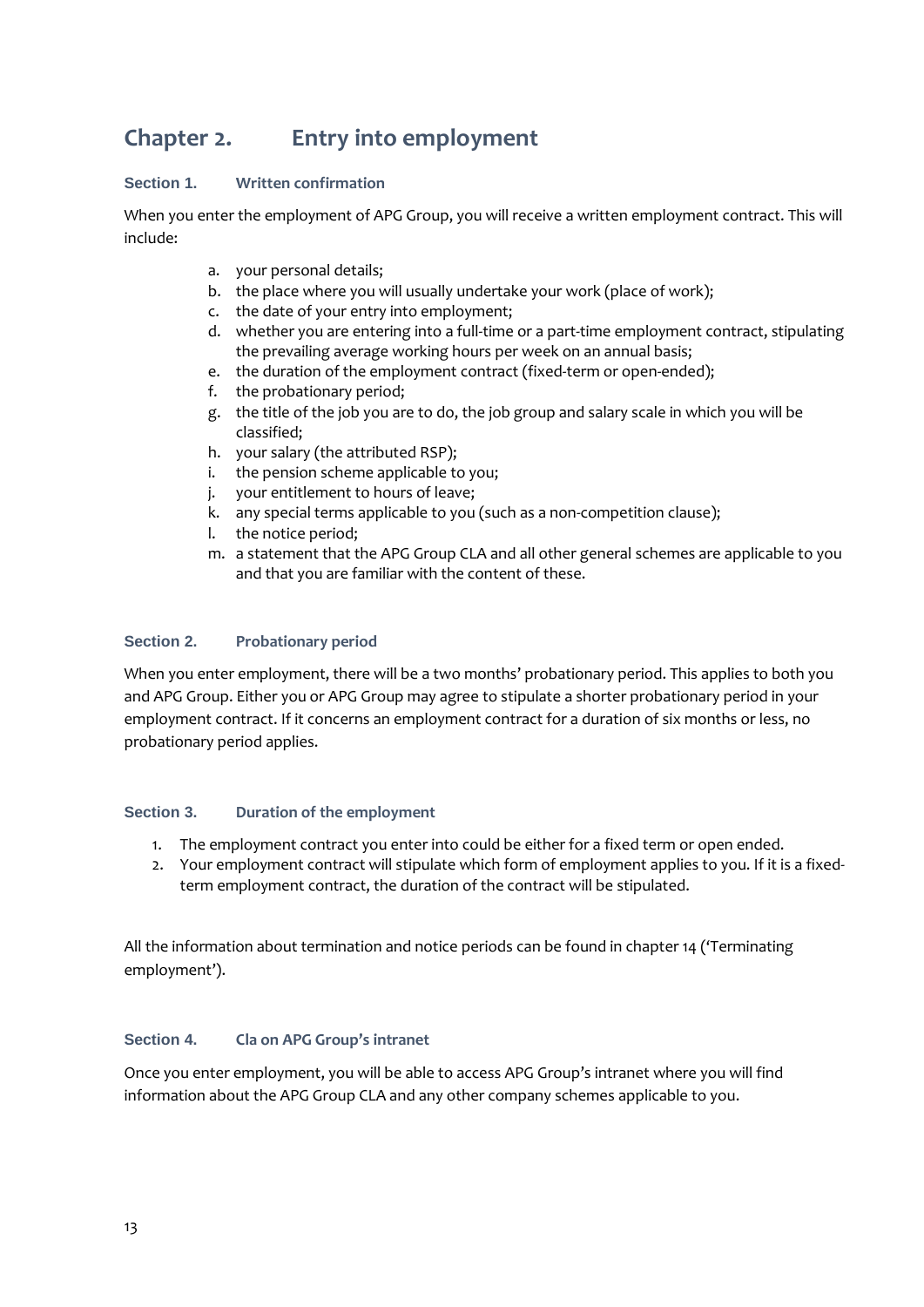# <span id="page-13-0"></span>**Chapter 3. General obligations**

# <span id="page-13-1"></span>**Section 1. General obligations of the employer**

# **1. Employment contract and CLA**

As an employee you will receive an individual employment contract in writing from APG Group. This stipulates that this CLA, and any later amendments to it, form an integral part of the employment contract concluded with you.

# **2. Availability of the CLA**

The text of this CLA can be found on APG Group's intranet.

# **3. Information about rules and regulations**

APG Group will issue you with information about the rules and regulations you must comply with at work. These include, for example, instructions about the way in which you should undertake your work, as well as information about APG Group's regulations and codes of conduct. The texts of the rules, regulations and codes of conduct are available on APG Group's intranet.

# **4. Reorganizations**

As far as possible, APG Group strives to avoid involuntary redundancies by increasing the employability of its employees. APG Group and the trade unions have made arrangements for suitable solutions; these are included in the Social Plan (annex 8 of this CLA). APG Group always informs the trade unions of any intended reorganizations by sending the trade unions a copy of the request for advice submitted to the Works Council.

# **5. Right of grievance**

APG Group has procedures to handle grievances and objections in respect of:

- general grievances;
- the application of the Social Plan;
- job evaluation;
- assessment;
- (sexual) harassment;
- Including the HR Cycle process, the possibility of providing informal care, flexible working or equal pay;
- Exclusion from the BWWW scheme in the event that the employee has demonstrably culpably made no or insufficient effort to improve an established unsatisfactory performance.

These procedures can be found in annex 3 of this CLA.

# **6. Working conditions**

APG Group is responsible for the health and safety of its employees to the extent this involves workrelated aspects and operates a policy focused on optimum working conditions. Within this general working conditions policy, APG Group has a policy aimed at preventing and – if that is not possible – limiting psychosocial work stress.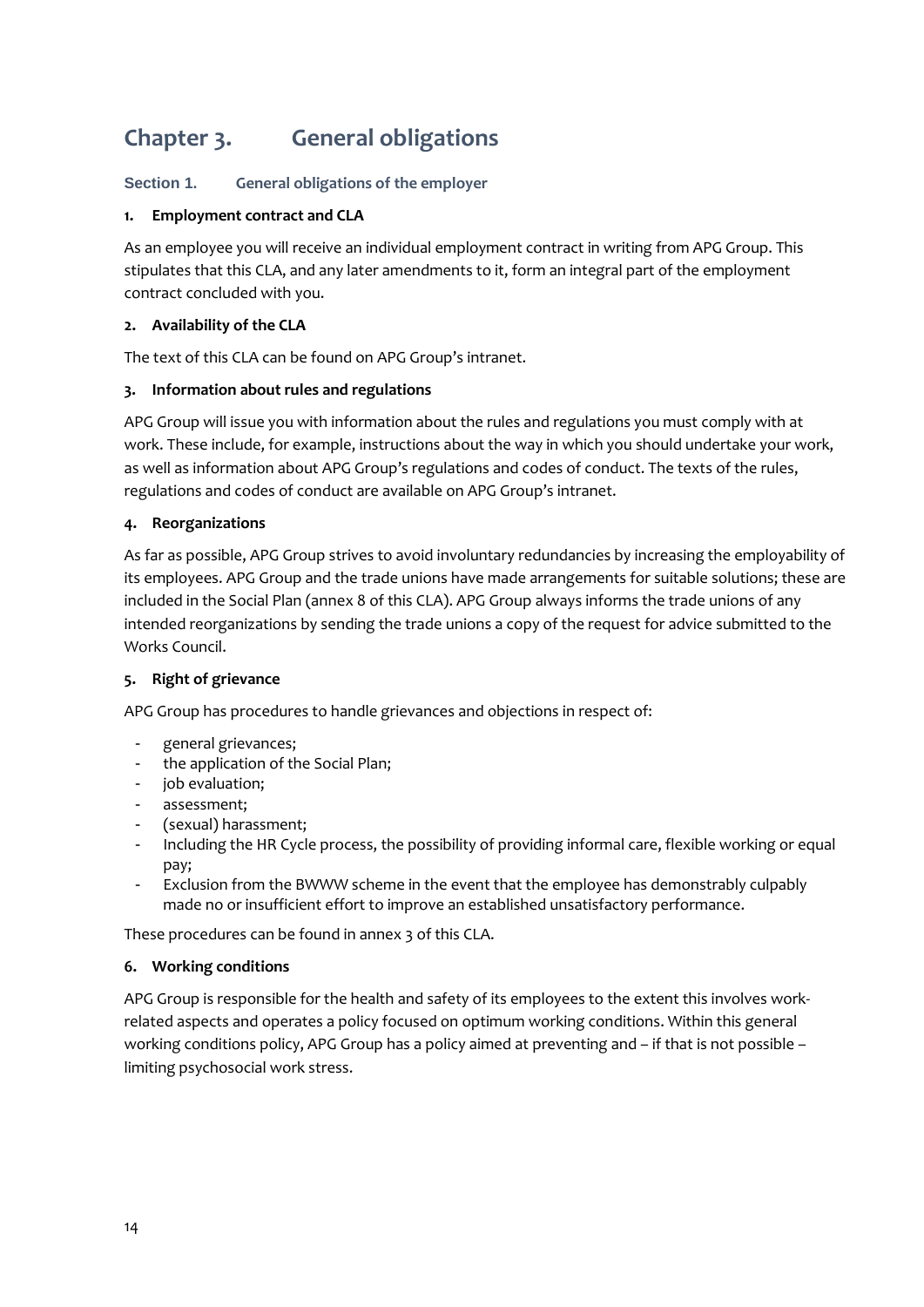# <span id="page-14-0"></span>**Section 2. General obligations of the employee**

#### **1. Promoting business interests**

As a good employee, you will promote the interests of the APG Group and comply with all the rules, regulations and instructions applicable to you.

#### **2. Reasonable instructions**

You will undertake all reasonable instructions issued by your manager. This applies even when you have to do work other than your normal work or when you have to go to another location. Your manager will, however, always consult you prior to issuing such instructions.

# **3. Working times**

- a. In respect of both working times and breaks, you will take account of the current provisions of the working times scheme prevailing in designated places in the company.
- b. You should obey any instruction from your manager to work overtime to the extent this can reasonably be asked of you.

# **4. Living in the area where you work**

If you have entered into an open-ended employment contract, you may be obliged to live in or near the place of your work should this be deemed necessary from the perspective of business interests.

# **5. Corporate clothing**

If applicable, you must wear the corporate clothing prescribed for your job by APG Group. You will not have to bear any of the costs associated with compliance with this requirement. The costs of cleaning and repair will be funded by APG Group.

# **6. Confidentiality**

- a. In the course of your work, you will learn a great deal about APG Group. APG Group may require confidentiality on you in respect of certain information. In such cases, you may not impart any of that information to another party.
- b. All employees are subject to complete confidentiality in respect of business matters and information which, in all reasonableness, you should be aware or could assume is of a confidential nature.
- c. You are also obliged to comply with the terms agreed by APG Group with third parties when securing assignments, to the extent APG Group has informed you of these terms or you could have been aware of them.
- d. The duty of confidentiality applies throughout the period of employment and for a period of 5 years after termination of employment.

# **7. Health and safety**

When working you must avoid endangering yourself and others. In this context, you must comply with the guidelines issued by APG Group in respect of health, safety and wellbeing and make use of the prescribed security features and safety measures.

#### **8. Other paid activities**

- a. Prior to entering employment, you must inform APG Group of any other paid activities.
- b. When you are employed by APG Group, you may only undertake other paid activities or accept an additional job, if APG Group has given you prior written permission.
- c. It will never be permissible to undertake other paid activities or accept additional jobs if: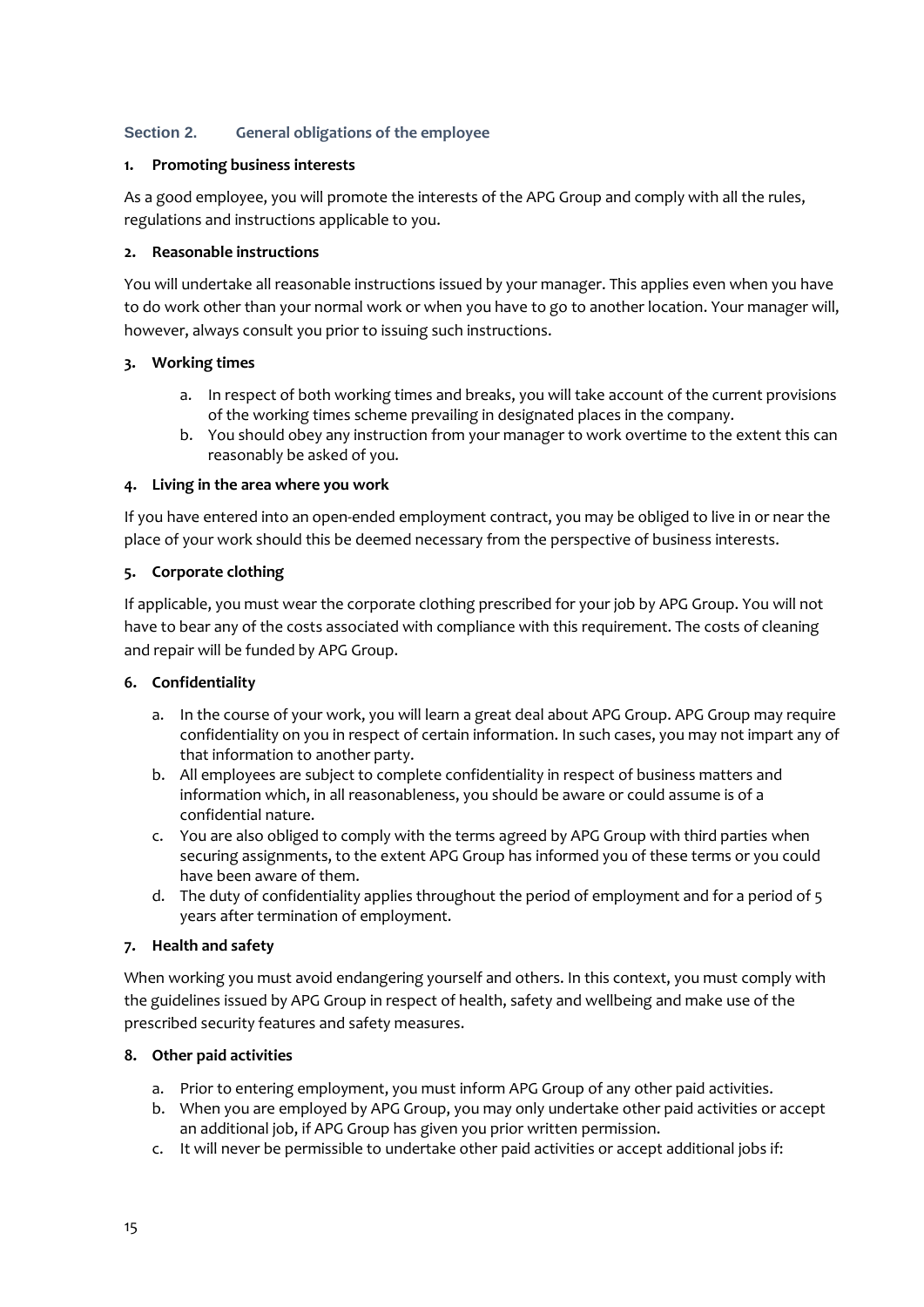- this involves activities which compete with APG Group or any of APG Group's affiliated companies;
- the jobs are incompatible;
- in combination with your own job, it would be too stressful for you (physically or mentally);
- it damages or could damage the interests or good name of APG Group.

#### **9. Code of conduct - integrity**

- a. The code of conduct applies to every employee. You are obliged to sign a statement which states you understand the content of this code of conduct and that you will comply with the provisions of the code.
- b. Only with due observance of the relevant provisions in the code of conduct are you, as an employee, allowed to give to or accept from (potential) business contacts of the employer gifts, commissions or payments; irrespective of whether the giving or accepting is done directly or through the intermediation of another party or parties.

#### **10. Industrial and intellectual property**

- a. APG Group is the sole owner of the results of your work and the intellectual property contained in this work. It makes no difference whether you work alone or with others. This applies at all times, whether it relates to activities carried out in your work or in making use of the knowledge and skills derived from APG Group, or to the results and intellectual property rights related to the entrepreneurial activities of APG Group. It relates, for example, to inventions, acquired results, models, devised ways of working, marketing concepts, brands/makes, business methods, drawings, software, data bases, written and/or created works, etcetera.
- b. You must, as quickly as possible, inform APG Group of these results. You may not publish and/or make known any knowledge or results referred to in this section.
- c. APG Group is entitled to establish industrial property rights on these results, both within the Netherlands and abroad, such as brands and domain names, patents and design rights. You hereby transfer all these rights to APG Group. You will cooperate with APG Group to ensure these rights are established or acquired, are available now and retained in the future, and can be exercised. The costs of acquiring, having, retaining and exercising these rights are for the account of APG Group.
- d. If APG Group opts not to make use of the results you have achieved, APG Group may waive its property rights. In this context, you may – in principle within three months – submit a written request. APG Group may attach certain terms to this waiver.
- e. If APG Group makes use of a right in respect of a patent, you will receive a reasonable payment for this.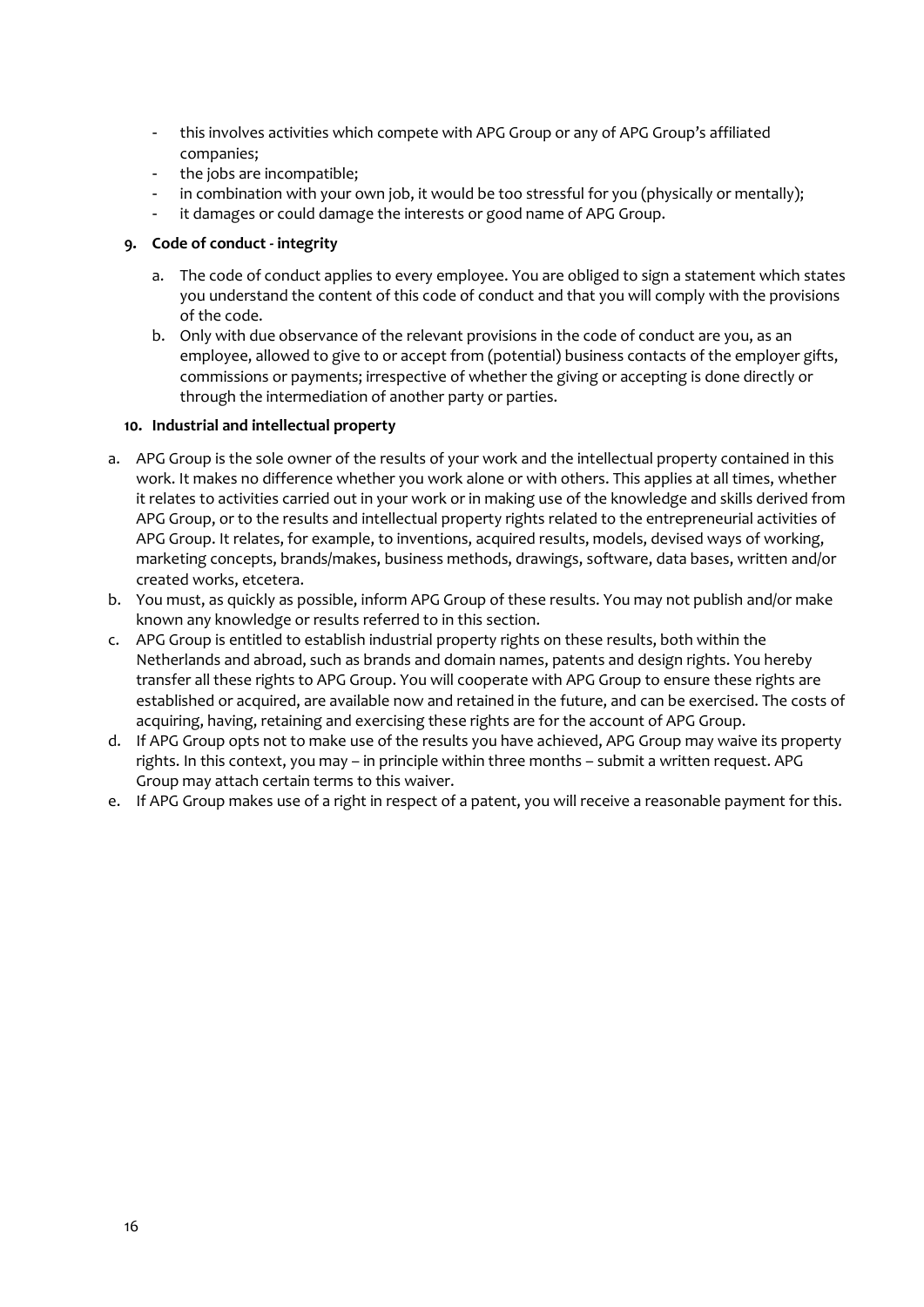# <span id="page-16-0"></span>**Chapter 4. Working hours**

# **A. Length of working hours**

#### <span id="page-16-1"></span>**Section 1. Written confirmation**

- 1. APG Group has full-time employment contracts with differing scopes.
- 2. On an annual basis, the average hours worked under a full-time employment contract are 36, 38 or 40 hours per week. The employer decides the hours applicable to your full-time employment contract.
- 3. Your employment contract stipulates the scope of full-time employment for an employee doing your job.
- 4. If your job is classified in salary scale XII or higher, the scope of your full-time employment contract is an average of 40 hours per week on an annual basis.

#### <span id="page-16-2"></span>**Section 2. Part-time work and adjusting working hours**

- 1. You may choose to work part-time. This will have consequences for any terms of employment related to working hours.
- 2. The Working flexible working Act [Wet flexibel werken] applies to a request to work part-time or to adjust your existing part-time working hours.In principle, a request to adjust your working hours will be honored by APG Group unless, on the grounds of a substantial business interest, this cannot be expected of the employer. In response to a request to increase your working hours (when working part time), there will always be deemed to be a substantial business interest if this increase means you would be exceeding the working hours for the full-time employment contract applicable to you, or if there is insufficient work, staff capacity or budget.

# **B. Business hours and working hours**

#### <span id="page-16-3"></span>**Section 3. Working hours**

The working hours are on average 36, 38 or 40 hours per week on an annual basis.

#### <span id="page-16-4"></span>**Section 4. Work where and when you want**

- 1. You decide where and when you work together with your team and supervisor. At your own initiative, this can include evenings or at the weekend. In this process, please keep in mind the requirements of business operations and the Working Hours Act. .
- 2. Individual working hours or agreed-upon working hours are recorded in a rota only for those groups of employees where a rota is necessary from an operations management perspective. These groups will be identified in consultation with the Works Council.
- 3. In respect of on-call employees, a rota will be established by the manager weekly on the basis of the supply of work in the forthcoming week. The specific agreements made in respect of on-call employees are included in annex 6 of this CLA.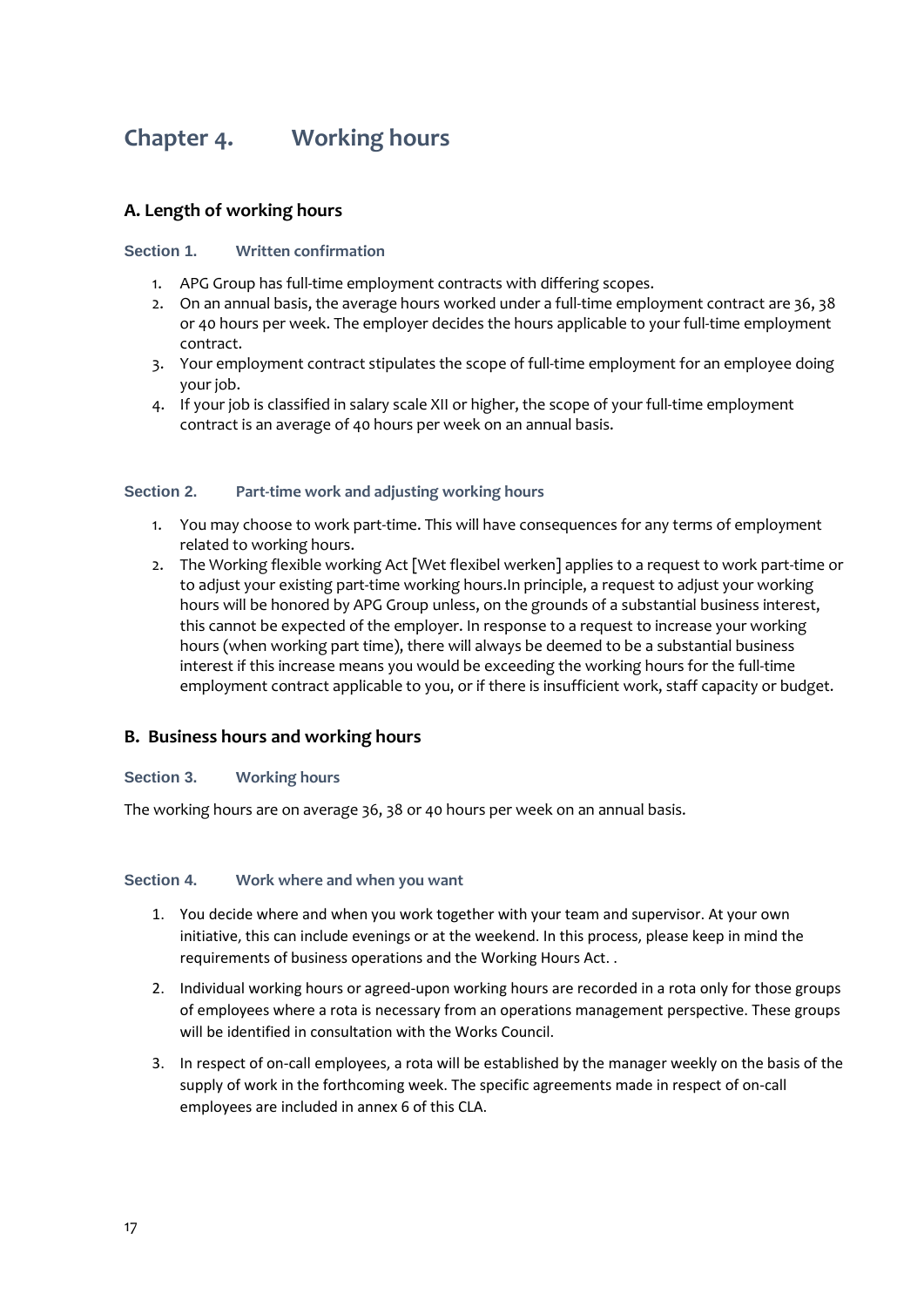# <span id="page-17-0"></span>**Section 5. Overtime**

- 1. Overtime is work you undertake on the instruction of your manager outside your contract hours and applies only to the extent you cannot compensate for these hours on a weekly basis. If you are among the designated group of employees who work on a rota, any work you are assigned by your manager outside of your applicable rota is deemed overtime work. APG Group tries to limit overtime work, as far as possible.
- 2. In the case of necessity, as determined by the employer, you may be obliged to work overtime to the extent the employer takes account of all statutory provisions, the provisions of this CLA and the principle of reasonableness.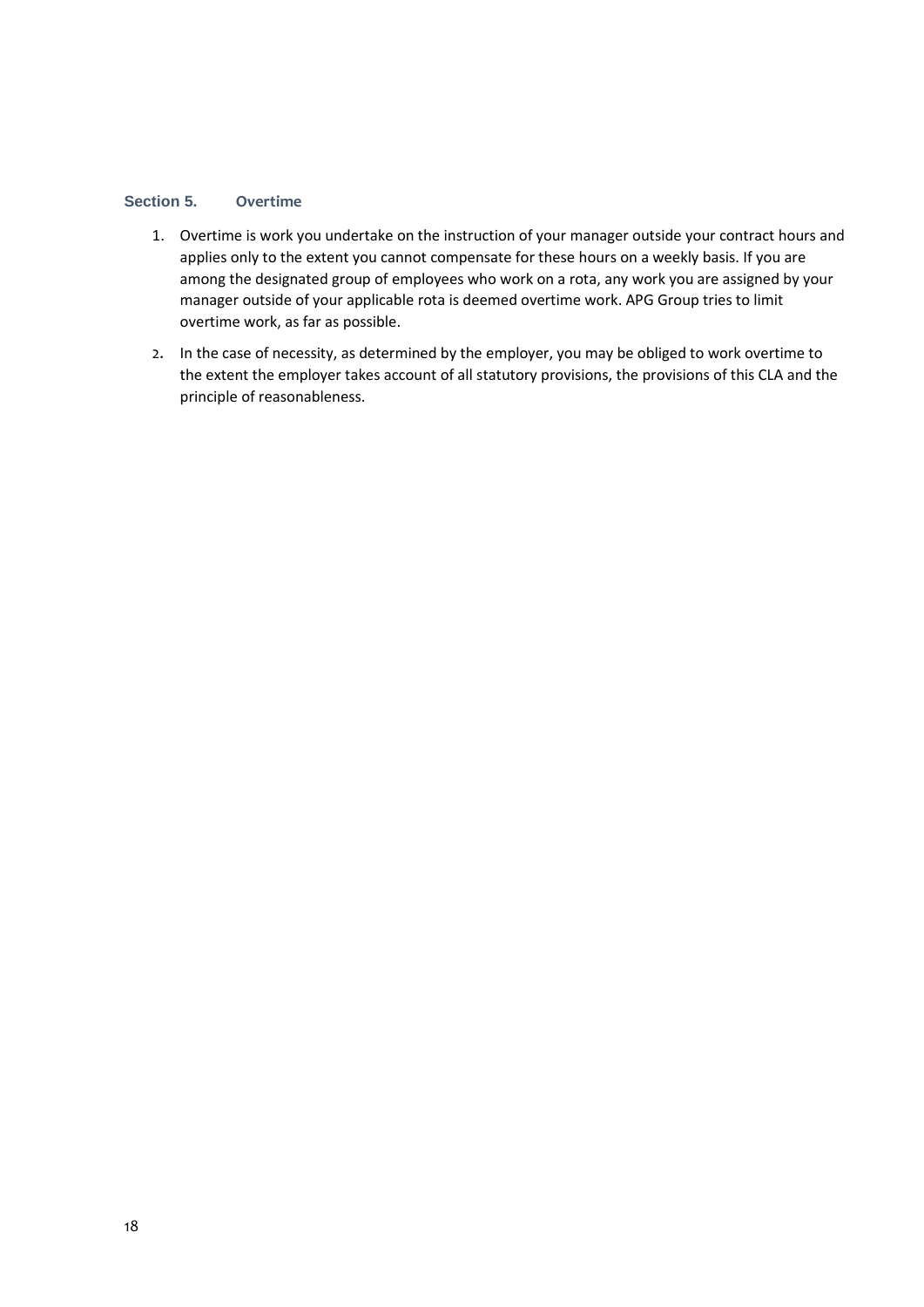# <span id="page-18-0"></span>**Chapter 5. Income**

# <span id="page-18-1"></span>**Section 1. Remuneration system**

Remuneration consists of fixed income and, where applicable, variable income. The fixed incomes are divided into 13 salary scales.

# **A. Fixed income**

# <span id="page-18-2"></span>**Section 2. Job groups**

The fixed income is related to the job group in which the job is classified. Each job falls into a job group and each job group is linked to a salary scale. There are 13 job groups in total.

# <span id="page-18-3"></span>**Section 3. Job evaluation**

- 1. APG Group applies the Hay method in respect of job descriptions and job evaluation. This focuses on establishing the contribution a job is expected to make to the realization of a company's targets and what the job requires to be able to provide this contribution.
- 2. The content of the job, as specified in the job description, determines the weight of the job expressed in a total number of points. The total is decisive for the classification in a job group. In the case of new or changed jobs, a job description will be compiled by your manager in accordance with a standard format and after consulting you. The essence of the job description is the results which have to be achieved in the job.
- 3. For jobs with a clear career path, it is possible to compile a job description in the form of a job family. That is a successive series of jobs which, in terms of duties, are not actually different but where there is indeed an increasing complexity and/or an expansion of responsibilities causing the job to demand a higher level of knowledge and skills.

# <span id="page-18-4"></span>**Section 4. Classification committee**

- 1. The Hay method is used to classify jobs in the salary scales I to XIII (inclusive). The classification committee awards a job level (classification) to a job description.
- 2. The classification committee consists of line managers and the HR Director. The classification committee sends a classification decision to the responsible line manager. Your manager will inform you of the classification of your job and explain this decision to you.

# <span id="page-18-5"></span>**Section 5. Salary scales**

- 1. Each scale has a minimum, a maximum and a (maximum) extension.
- 2. The position of your salary in the scale is expressed by the term Relative Salary Position (RSP). The RSP indicates the part your salary is of the scale maximum (RSP 100).
- 3. Scale maximum (RSP 100): the maximum of the scale.
- 4. Scale minimum: the minimum level at which an employee can join the scale.
- 5. Each scale can be extended to an RSP of 110%. You can only reach the extension through discretionary increases granted by the manager.
- 6. The salaries and the salary scales are increased by 2.75 % as of January 1, 2022. The minimum, maximum and extension salaries applicable as of January, 1 2022 are specified in annex 1. The amounts are fixed annual salaries, including the vacation allowance (8%) and end-of-year bonus (8.33%), which are paid out separately. You will receive your salary in 12 monthly payments, the 8% vacation allowance in May and the 8.33% end-of-year bonus in December.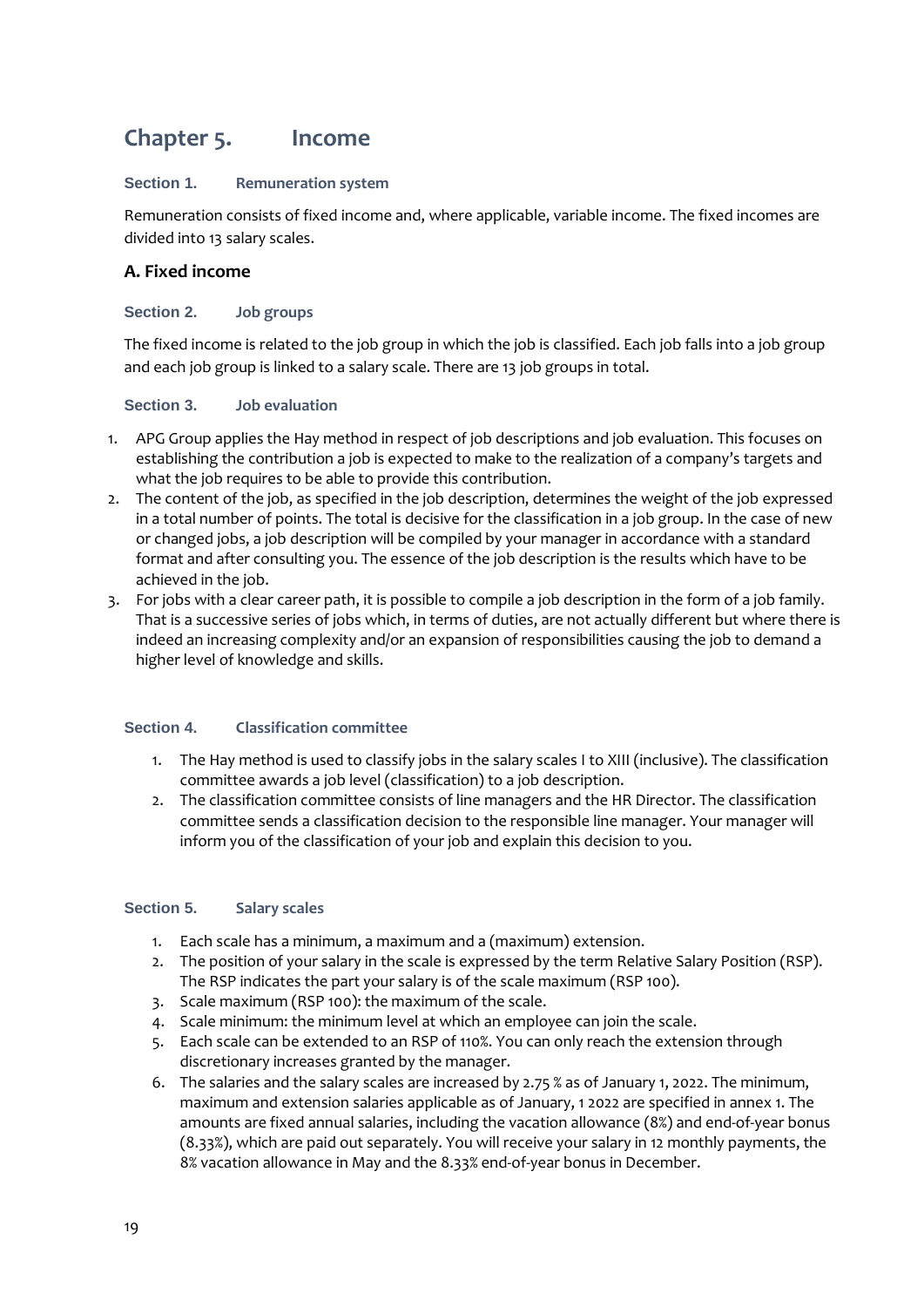# **B. Rules for classification**

# <span id="page-19-0"></span>**Section 6. Personal classification**

When you enter employment you will be classified in the salary scale corresponding to your job. The level when you join will at least be the minimum of the scale.

# <span id="page-19-1"></span>**Section 7. Promotion**

Promotion is when you are appointed to another job classified in a higher job group and you are classified in a higher salary scale.

# <span id="page-19-2"></span>**Section 8. Salary when classified in a higher scale**

- 1. On promotion, the existing gross salary will be increased by 4%. The scale maximum of the new salary scale may not be exceeded and the salary will at least be equal to the minimum of the new salary scale. If, after the increase has been applied, your salary is still below the scale minimum, you will be awarded the scale minimum. In the event of promotion, the definitive scale classification will only be awarded when you undertake the job in its entirety.
- 2. If a job evaluation results in a higher classification, the existing gross salary is increased by 4% and you will receive the corresponding new salary from the date on wich the position is classified hgher. If, after the higher classification, your salary is below the scale minimum, you will be awarded the scale minimum.

#### <span id="page-19-3"></span>**Section 9. Salary when classified in a lower scale**

- 1. Both you and the employer may take the initiative to raise the question of a job in a lower scale. This option will be discussed within the context of a personal development plan as part of the HR Cycle. One condition is that both you and the employer are of the opinion that a job in a lower classification will enhance your future deployability. As a rule, the job will be classified in a group no more than one level below your current job.
- 2. The employer can take the initiative to classify an employee in a lower scale as a form of demotion due to unsatisfactory performance, as a reevaluation of the job, or in the event of organizational changes (reorganizations).
- 3. Scale classification rules

You will be horizontally classified in the lower salary scale, but your salary will never exceed the maximum salary in the lower salary group. Any difference between this salary and the old salary (salary according to the scale including the PA, if any)will be awarded as an allowance on top of the new salary; this allowance will be included in your pension accrual.

- a. If you are classified in a lower scale as a result of a reevaluation of your job, the allowance will not be increased in line with general salary increases. The allowance will be frozen and increases in the scale salaries deducted from the allowance.
- b. If you are classified in a lower scale as a result of an unsatisfactory performance or a reorganization, your allowance will not be increased in line with general salary increases and will be run down over a four-year period.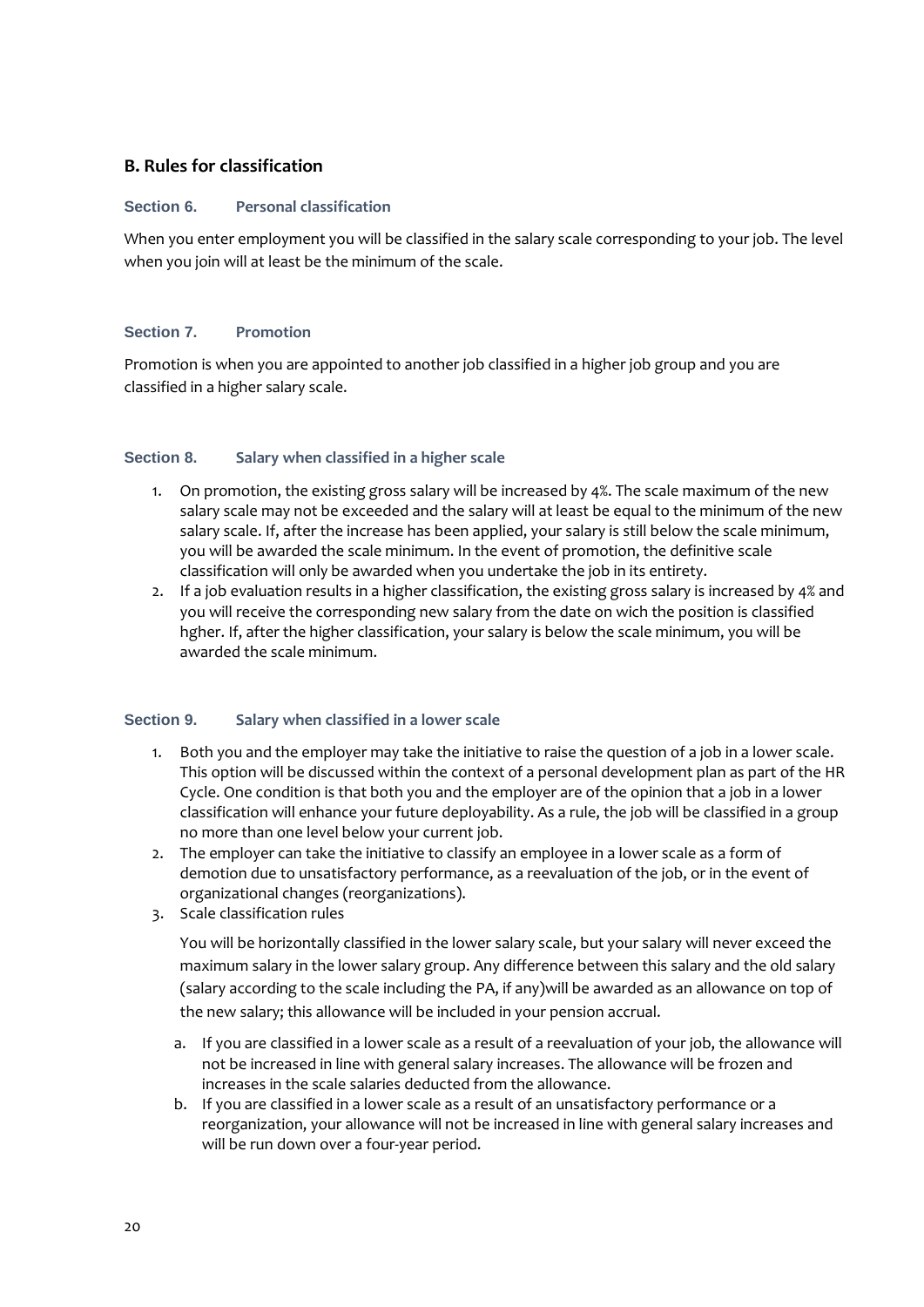year 1: 100% year 2: 75% year 3: 50% year 4: 25% from year 5: 0%.

- 4. If, at your own request, you wish to work in a job in a lower scale, you will if there is an available job – be classified in the lower scale with the corresponding salary as of the date that you start working in the lower-classified job.
- 5. Scale classification rules

You will be horizontally classified in the lower salary group, but your salary will never exceed the maximum salary in the lower salary group (RSP 100%).

6. When in the case of demotion an employee is placed in a lower scale than in which this employee worked previously and the RSP was higher than 100 in the pas, the employee is classified in the lowest enjoyed RSP of this scale with a maximum RSP of 110.

# **C. Individual salary adjustment**

# <span id="page-20-0"></span>**Section 10. Personal classification**

1. If you have not yet reached the maximum of your scale (100 RSP), your remuneration will increase annually on January 1st in fixed increments up to maximum 100 RSP, as shown in the table below:

| <b>RSP</b>                              | <80 | 80.00 to<br>85.49 | 85.50 to<br>89.49 | 89.50 to<br>100.00 |
|-----------------------------------------|-----|-------------------|-------------------|--------------------|
| Increase in salary                      | 7.0 | 5.0               | 3.0               | 2.0                |
| (in percentage<br>points<br>of RSP 100) |     |                   |                   |                    |

NB: an RSP is expressed as a percentage to 2 decimal points. Examples:

- At an RSP of 91, the RSP increases by 2 percentage points, in accordance with the table. The new RSP is 93.
- With an RSP of 99, the fixed step of 2 results in an RSP of 100. This is because the maximum RSP achievable with the fixed steps is 100.

Managers have discretionary power to make positive deviations from the fixed salary increments. If an employee demonstrates exceptional performance for an extended period of time, the manager may grant a larger RSP increase and/or allow the RSP to rise above 100 RSP to a maximum of 110 RSP. This discretionary increase is for exceptional performance and will be recognizable to the setting.

2. There will be no salary increase if you entered employment on or after July 1 of the relevant year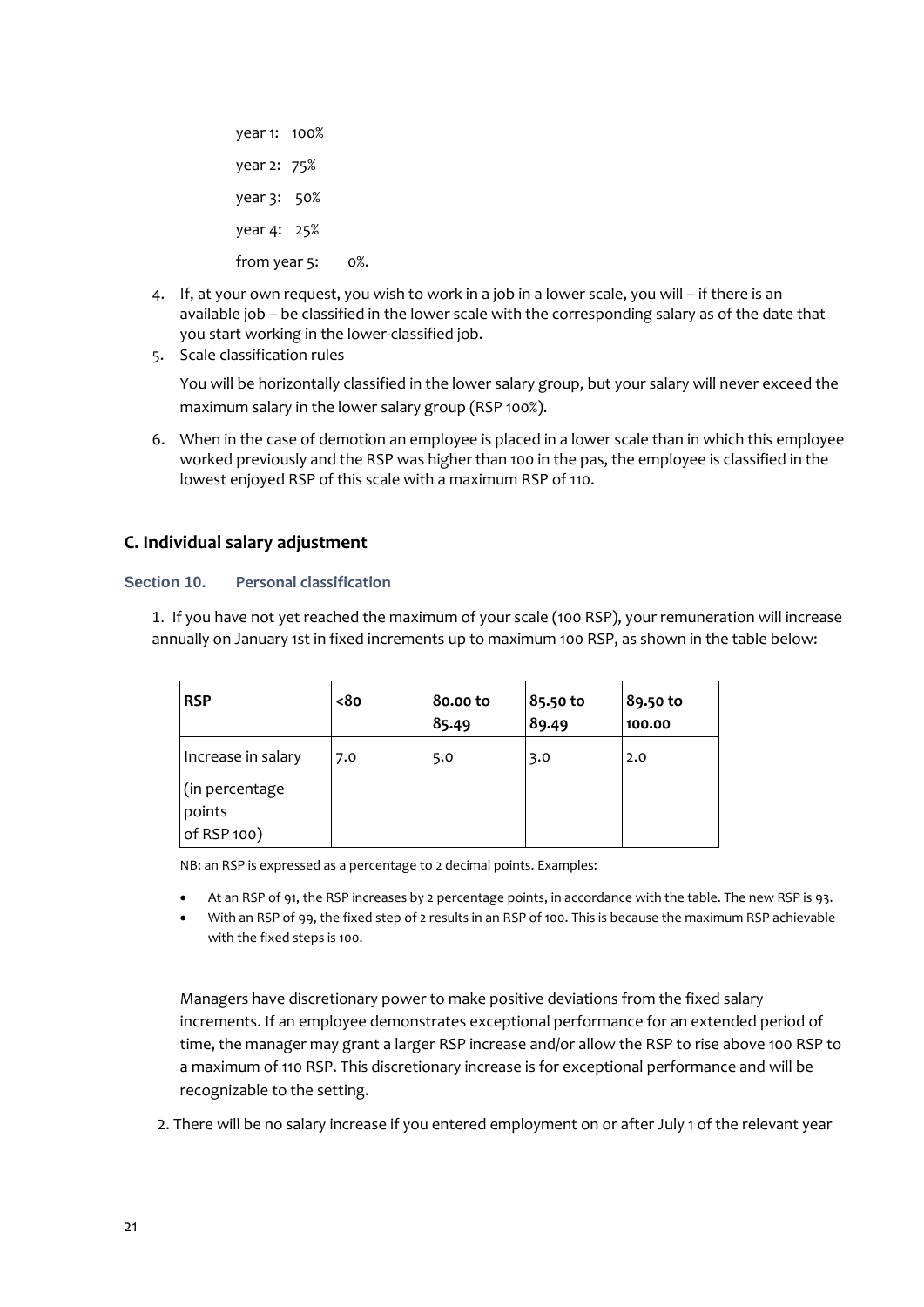#### <span id="page-21-0"></span>**Section 11. One-off payments**

Employees who are employed by APG at March 1, 2022 will receive in that same month a one-off payment of €250 net regardless of any part-time factor.

#### <span id="page-21-1"></span>**Section 12. Vacation allowance**

- 1. Your vacation allowance is calculated over the period from June 1 to May 31.
- 2. Annually, in the month of May, you will receive your vacation allowance for the foregoing period.
- 3. The vacation allowance is 8% of the gross annual salary you as an employee earn on May 1, plus any fixed allowance (allowances).

# <span id="page-21-2"></span>**Section 13. End-of-year bonus**

- 1. Your end-of-year bonus is calculated over one calendar year.
- 2. In the month of December, you will receive 8.33% of your gross salary plus the PA that you have actually received in that calendar year.

#### <span id="page-21-3"></span>**Section 14. Temporary labor market allowance**

- 1. If there is a scarcity in the labor market, APG Group may award a temporary labor market allowance to designated (groups) jobs.
- 2. Ground rules

Temporary labor market allowance:

- a. is a percentage of your monthly salary;
- b. will be paid for a period of one year;
- c. may, after one year, be re-awarded by APG Group for a further one-year period.
- 3. You will receive the temporary labor market allowance even when you are on vacation or are sick (as far as the continued payment of wages during sickness is concerned, the terms stipulated in chapter 9 of this CLA apply).

#### <span id="page-21-4"></span>**Section 15. Temporary responsibility allowance**

- 1. If you, as an employee, temporarily and entirely fulfill a job with a higher classification than your own job, you will continue to be classified in the salary scale corresponding to your own job.
- 2. Once you have fulfilled the temporary responsibility for at least 22 successive working days, you will receive an allowance. This allowance will be the difference between your salary and the salary you would receive if you were promoted to the job you are temporarily fulfilling.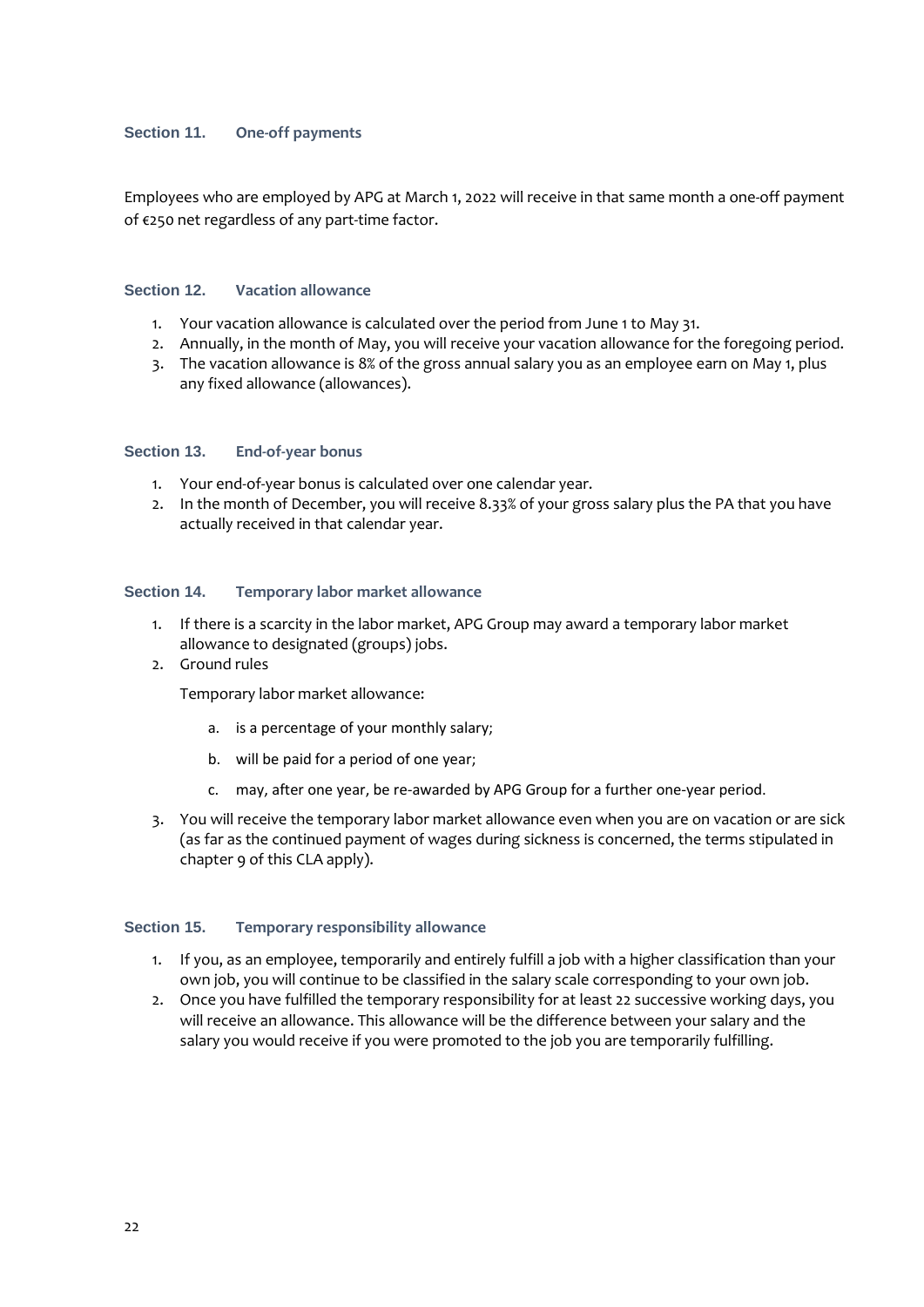# <span id="page-22-0"></span>**Chapter 6. Sustainable employability and continuous development**

With the objective of 'Building your sustainable future together', CLA - parties have made agreement regarding sustainable employability in the form of 'The Making of You'. The Making of You is for all employees and is directed at your personal development and increasing your sustainable employability. Our environment is constantly changing. That makes changes, learning and development an integral part of your daily work and life. Working is learning and learning is working.

# <span id="page-22-1"></span>**Section 1. Joint interest**

- 1. APG Group deems it very important that you enjoy your work and are able to undertake your work in optimum health, both now and in the future. A good work / life balance contributes to your wellbeing; consequently, this balance is in both your interests and those of APG Group.
- 2. By continually working on your personal and professional development, you ensure you are always updated in respect of developments and the demands your work places on you. You will also be given the opportunity to monitor your work capacity and health regularly. As a result, you will be able to react in time to problems regarding your employability.

# <span id="page-22-2"></span>**Section 2. Shared responsibility**

- 1. Sustainable employability is a joint interest and, therefore, a responsibility shared by APG Group and you as an employee. For APG Group, as an employer, this means it is responsible for ensuring you are offered facilities which you, as an employee, can make use of to enhance your sustainable employability.
- 2. As an employee, you should make use of these instruments as, ultimately, you are responsible for your own development and the sustainable character of your employability.
- 3. Your manager plays an important role in discussions with you about your employability. APG Group expects your manager to:
	- a. ensure an even and healthy balance between your workload and your workload capacity;
	- b. keep you updated on developments within and outside the company which are important for your future, as a result of which you will be able to take account of these in your personal and professional development;
	- c. stimulate you to grow and maximize your potential;
	- d. create preconditions which facilitate development and growth opportunities.

#### <span id="page-22-3"></span>**Section 3. Stimulate continuing development**

- 1. An important part of The Making of You is the personal development program: everyone's personal development program. Every employee who has completed the personal development program is entitled to:
	- a. 2 hours of advice from the future coaches;
	- b. follow the workshops offered by the Future Center that are geared to their individual needs of the employee after completion of the personal development program (for instance, networking or entrepreneurship);
	- c. follow unlimited e-learning training programs that are offered via the APG learning platform.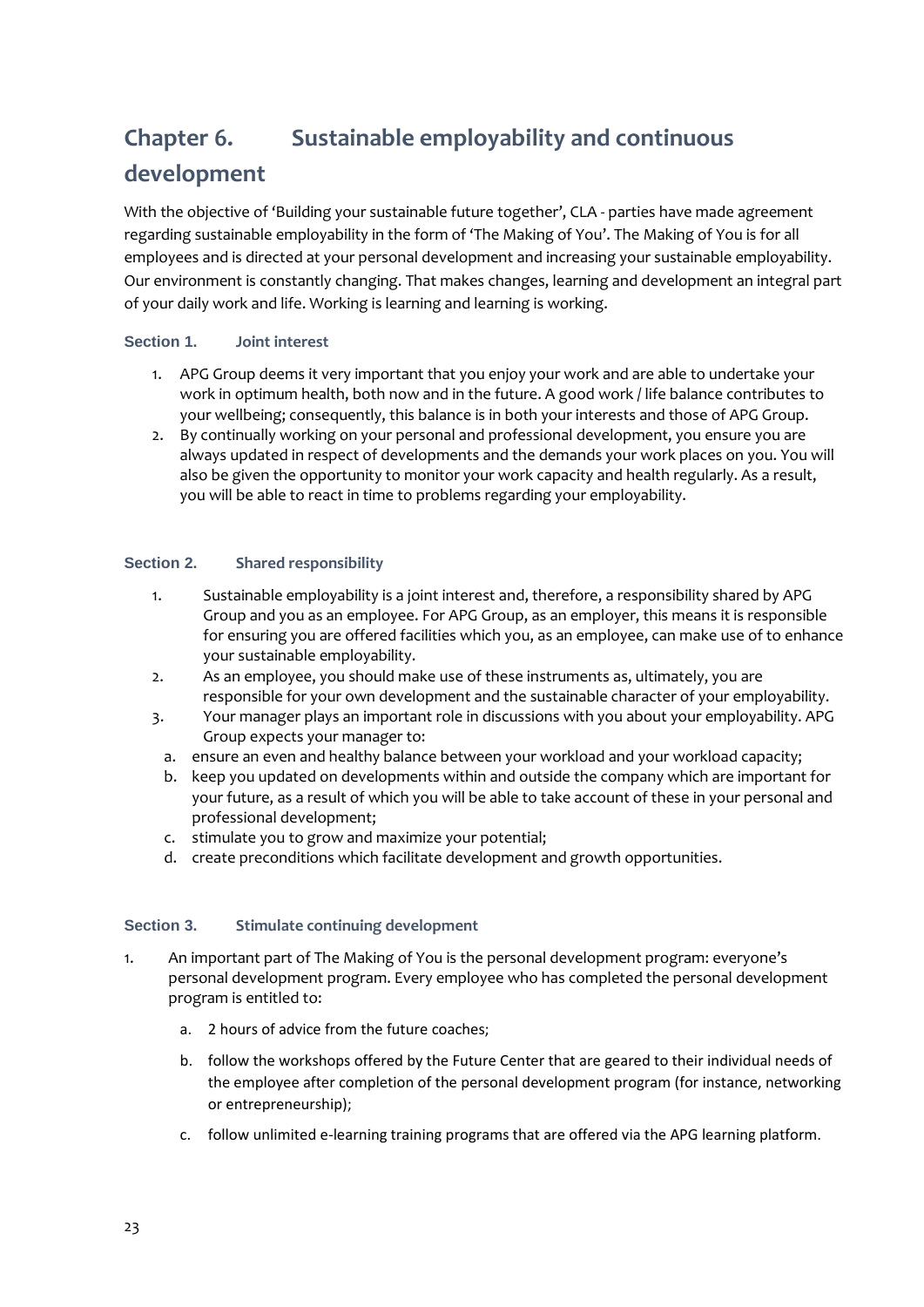2. If you are applying for a job and/or have found a new job at a different employer, APG Group will draw up a reference letter at your request specifying the competencies that you acquired during your employment at APG Group.

# <span id="page-23-0"></span>**Section 4. HR Cycle**

The purpose of the HR Cycle is to help employees to develop, to achieve their ambitions and to contribute to pursuing APG's strategy. The HR Cycle revolves around ongoing dialog and continuous development. You work on your growth by having discussions with your colleagues and manager as a coach. There is not a standard format for recording agreements.

The new HR Cycle has the following components, at a minimum:

- Development interviews between you and your manager, at least twice a year. This interview is about your development in the longer term and your job satisfaction. 360 degree feedforward that you receive from your colleagues (among other things) serves as input for this.
- Short cyclical interviews between you and your manager, as often as you decide together. These interviews are about your performance (your contribution to APG) and how APG supports you in this. You look both back and ahead in these interviews. You will also address how you are working on your development in the shorter term and topics such as vitality and work pressure.
- Development meetings in which managers discuss the development and performance of all their employees to identify development opportunities and interventions in the areas of talent development, succession planning, promotions and any discretionary raise. These development meetings are held at least twice a year.

In 2023, the new HR Cycle will be evaluated in conjunction with the trade unions. The experience of employees will be taken into account. On the one hand whether employees experience sufficient time, space and support from APG, and on the other hand whether employees are able to convert this into actions needed for their own (career) development. The contents, shape and exact timing are to be aligned in joint consultation with APG and the trade unions.

#### <span id="page-23-1"></span>**Section 5. Study facilities**

- 1. Study costs scheme
- a. If you follow a course of study, you can, in accordance with the terms of this scheme, claim the reimbursement of study costs. The costs are reimbursed 100%. In this process, you decide how and when you study, whether on your own time or during working hours, and arrange this with your manager and your team.
- b. The costs eligible for reimbursement are at most the costs that must reasonably be incurred in order to attend the course. If more than one training or study option is available, the employee and the manager will come to a joint decision, based in part on comparing quality and cost of these options, as to which course should be attended/reimbursed. In principle, only a single training or study course can be reimbursed at any one time.
- c. The following costs may be reimbursed:
- costs associated with registration in accordance with the rate corresponding to the normal duration of a course of study;
- course fees;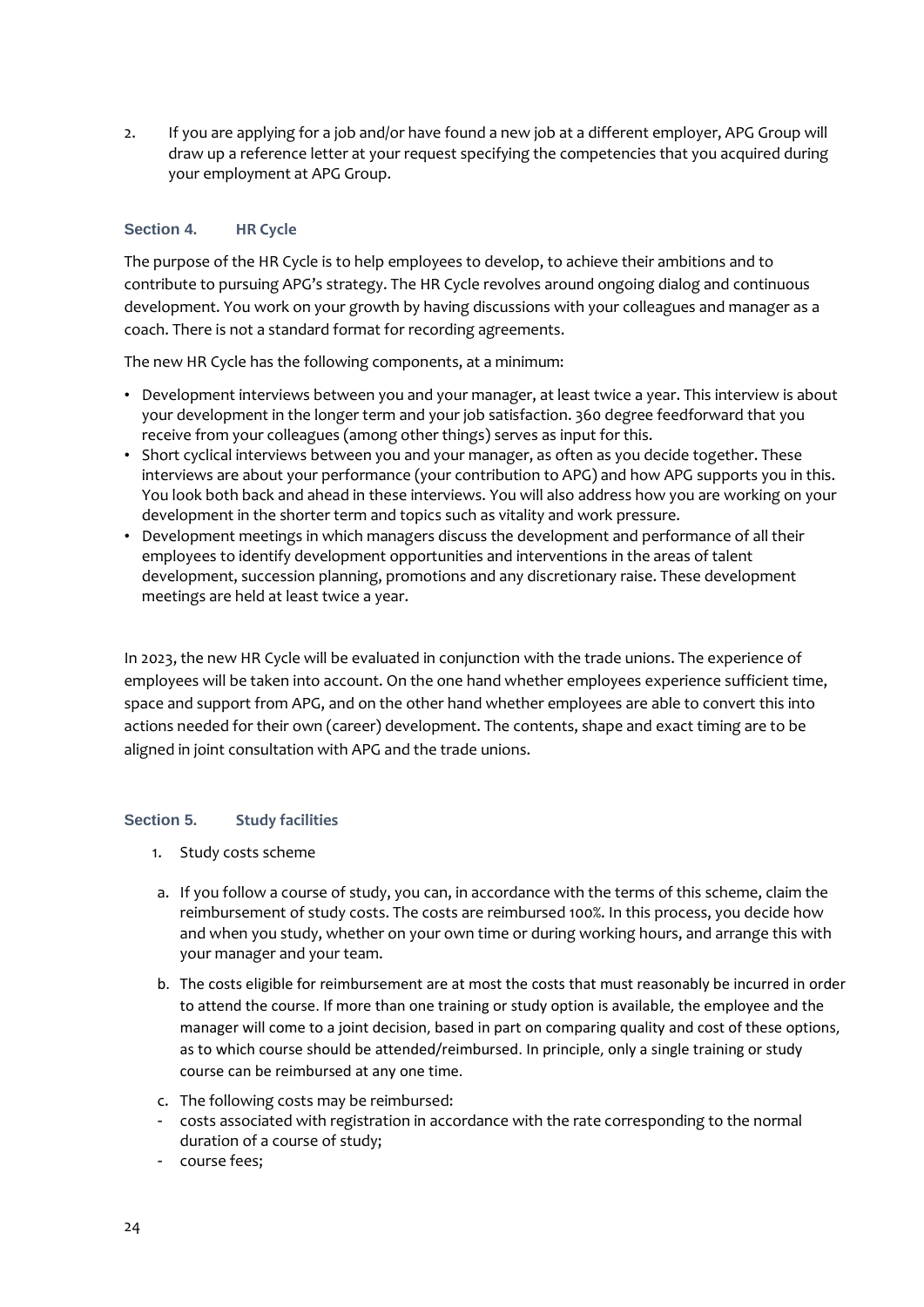- fees for interim and final examinations; the fee for one retake;
- costs incurred to acquire compulsory course materials;
- extra travel and accommodation expenses which must be incurred for the benefit of the study on the basis of the expense report scheme prevailing at APG Group.
- d. Employees attending a course when joining or leaving the company can be granted a reimbursement only for costs relevant to the portion of the study attended during employment with APG.
- 2. Study contract
	- a. If the costs of a specific course of study, including course fees, travel expenses, books and accommodation expenses, exceed €10,000, your manager may ask you to sign a study contract. This study contract stipulates that if you leave the company of your own volition within three years of the end of the course, or if the termination of the employment contract can be mainly attributed to you as an employee, or if you fail to complete the study within the stated period, or if the study is interrupted or (prematurely) terminated for reasons attributable to you as the employee, you will be liable to repay any amount reimbursed to you in excess of €10,000.
	- b. The scope of the amount to be repaid will depend on the moment notice of termination is given; if you give notice:
	- during the course of study or one year after completion of the study: you will have to repay any amount reimbursed to you in excess of €10,000;
	- between 1 and 2 years after completing the study/training course: 2/3 part of the allowance paid above the threshold of  $\epsilon$  10,000;
	- between 2 and 3 years after completing the study/training course: 1/3 part of the allowance paid above the threshold of € 10,000.
	- c. APG may make a repayment arrangement with you, if it proves difficult for you to repay the amount in one payment.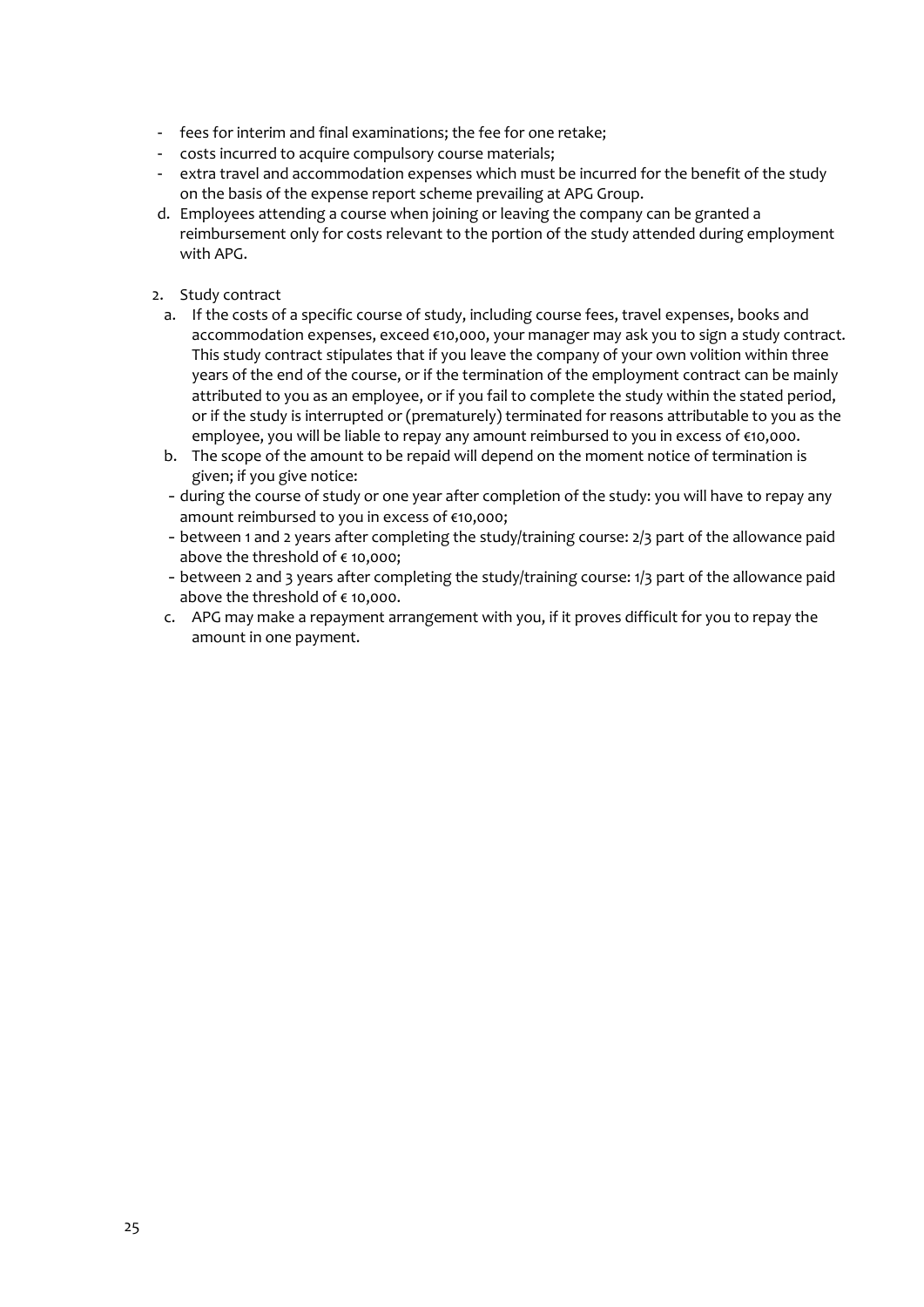# <span id="page-25-0"></span>**Chapter 7. Vitality**

APG wants to work on 'Building your sustainable future together'. This means that we aim to promote the vitality and health of each employee within APG Group. When APG Group is a healthy organization, we can work together on creating a more agile organization. Managers and employees enter into a dialogue in order to arrive at a good work-life balance and enter into agreements in mutual consultation in which the interests of employees and APG Group are reflected in a well-balanced manner.

# <span id="page-25-1"></span>**Section 1. Leave**

- 1. Each calendar year you have a statutory right to leave of four times your agreed average hours of work per week.
- 2. Each calendar year you are entitled to leave in excess of the statutory minimum of one times your agreed average hours of work per week. The value of this non-statutory leave may be deposited in your 'options terms of employment'.
- 3. If you have not been employed for a complete calendar year, you have a pro rata right to both statutory and non-statutory leave hours.

# <span id="page-25-2"></span>**Section 2. Taking leave**

- 1. Your leave entitlement (both statutory and non-statutory) and any hours of leave purchased can be found in Mijn InSite. Discuss taking leave with your manager.
- 2. You should, as far as possible, take both your statutory and non-statutory leave entitlement in the year in which the hours were accrued. Your manager and you agree on the dates of your leave. If you, as an employee, have not used up your leave, or planned it in agreement with your manager, before July 1 of the calendar year following the year in which the hours were accrued, the employer may unilaterally decide when you are to take the outstanding leave hours.
- 3. Once each year you should take leave in a consecutive period of at least two working weeks.
- 4. For employees who work woth a rota, the number of hours from your leave balance that you would have had to work is deducted.

# <span id="page-25-3"></span>**Section 3. Sickness and leave**

- 1. In the event of sickness, the statutory provisions governing vacation hours apply.
- 2. If you are sick during your leave, then you only retain an entitlement to the missed hours of leave if:
	- a. the sickness occurring during your leave is immediately reported to your manager; and
	- b. after your leave, you are able to submit a medical certificate stating the nature and duration of your sickness; and
	- c. in the opinion of the company physician, there was a question of disability during your sickness on vacation.

#### <span id="page-25-4"></span>**Section 4. Expiry and limitation of leave entitlements**

1. The purpose of leave is for you to rest. Consequently, APG Group believes you should take both your statutory and non-statutory leave entitlement in the calendar year you accrue the hours.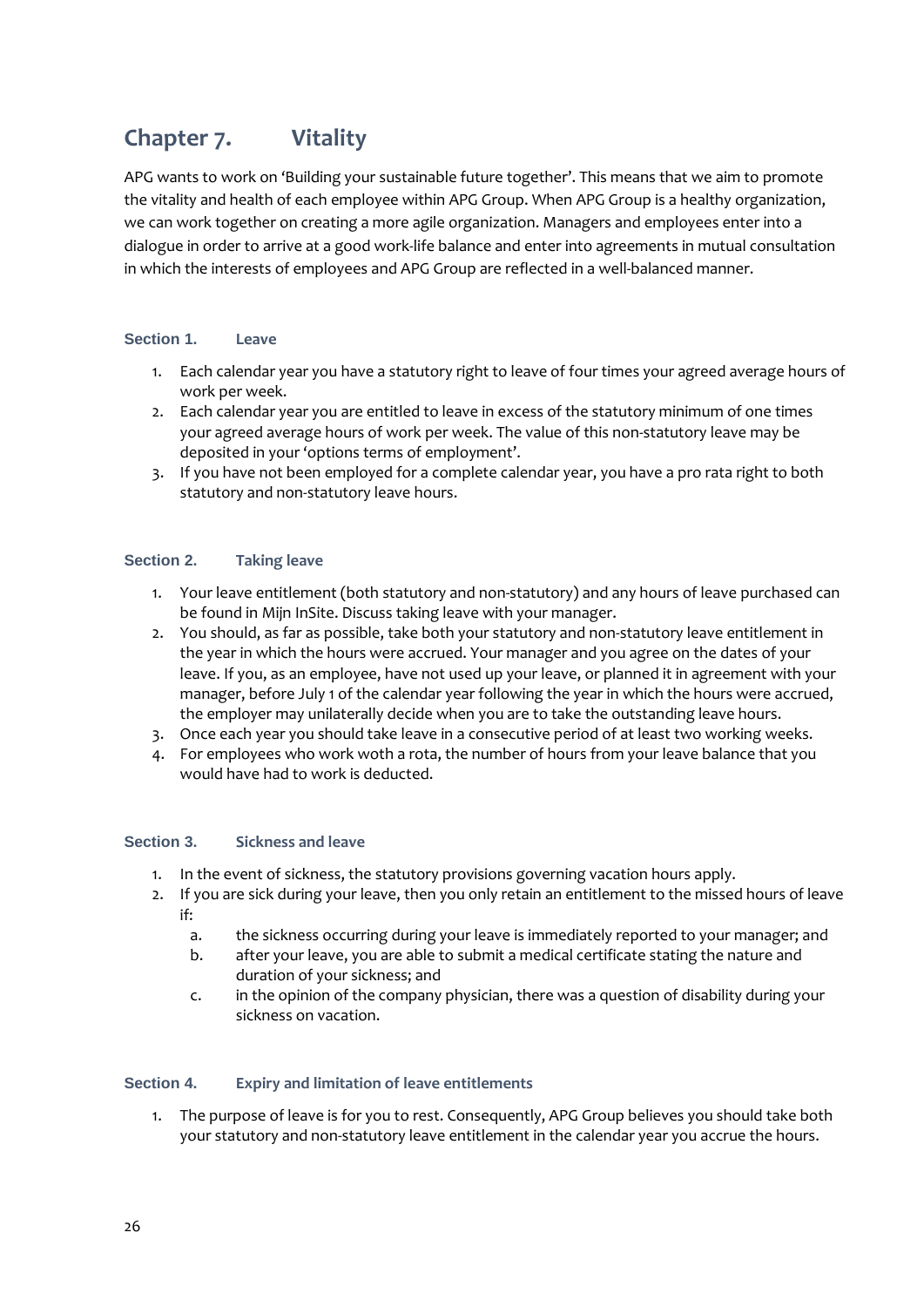- 2. The entitlement to statutory leave which is not taken/used up will lapse 12 months after the last day of the calendar year in which the entitlement was accrued. The statutory expiry period is six months. In this CLA, the statutory period has been extended to one year, taking due account of the provisions of section 2, paragraph 2, of this chapter.
- 3. The entitlement to non-statutory leave which is not taken/used up will lapse 5 years after the final day of the calendar year in which the entitlement was accrued, taking due account of the provisions of section 2, paragraph 2, of this chapter of this CLA.

#### <span id="page-26-0"></span>**Section 5. Public holidays**

- 1. On public holidays, employees are free from work but retain their salary.
- 2. The recognized public holidays are:
	- a. New Year's Day;
	- b. Easter Monday
	- c. King's Day
	- d. Ascension Day
	- e. Whit Monday
	- f. Christmas Day and Boxing Day
	- g. Good Friday, which has been designated as diversity day. You can choose to exchange Good Friday for another religious holiday of your choice..
- 3. No compensatory day will be given if a public holiday falls on a day on which you do not normally work for the employer or, in accordance with the established rota, you would not be working.

#### <span id="page-26-1"></span>**Section 6. Special leave**

You can take special leave, with no loss of income, in the following cases:

| on the occasion of your own marriage/partnership registration                                                                                                                                                                                                                                                                                                                                    | 4 days         |
|--------------------------------------------------------------------------------------------------------------------------------------------------------------------------------------------------------------------------------------------------------------------------------------------------------------------------------------------------------------------------------------------------|----------------|
| on giving official notice of your intended marriage                                                                                                                                                                                                                                                                                                                                              | 1 day          |
| to attend the marriage/partner registration of your parent, parent- in-law,<br>stepparent, foster parent, brother, sister, brother-in-law, sister-in-law, child,<br>grandchild, stepchild or foster child<br>on your own 25th, 40th, 50th and 60th wedding anniversary on the 25th, 40th,<br>50th and 60th wedding anniversary of your parents, parents-in-law,<br>stepparents or foster parents | 1 day<br>1 day |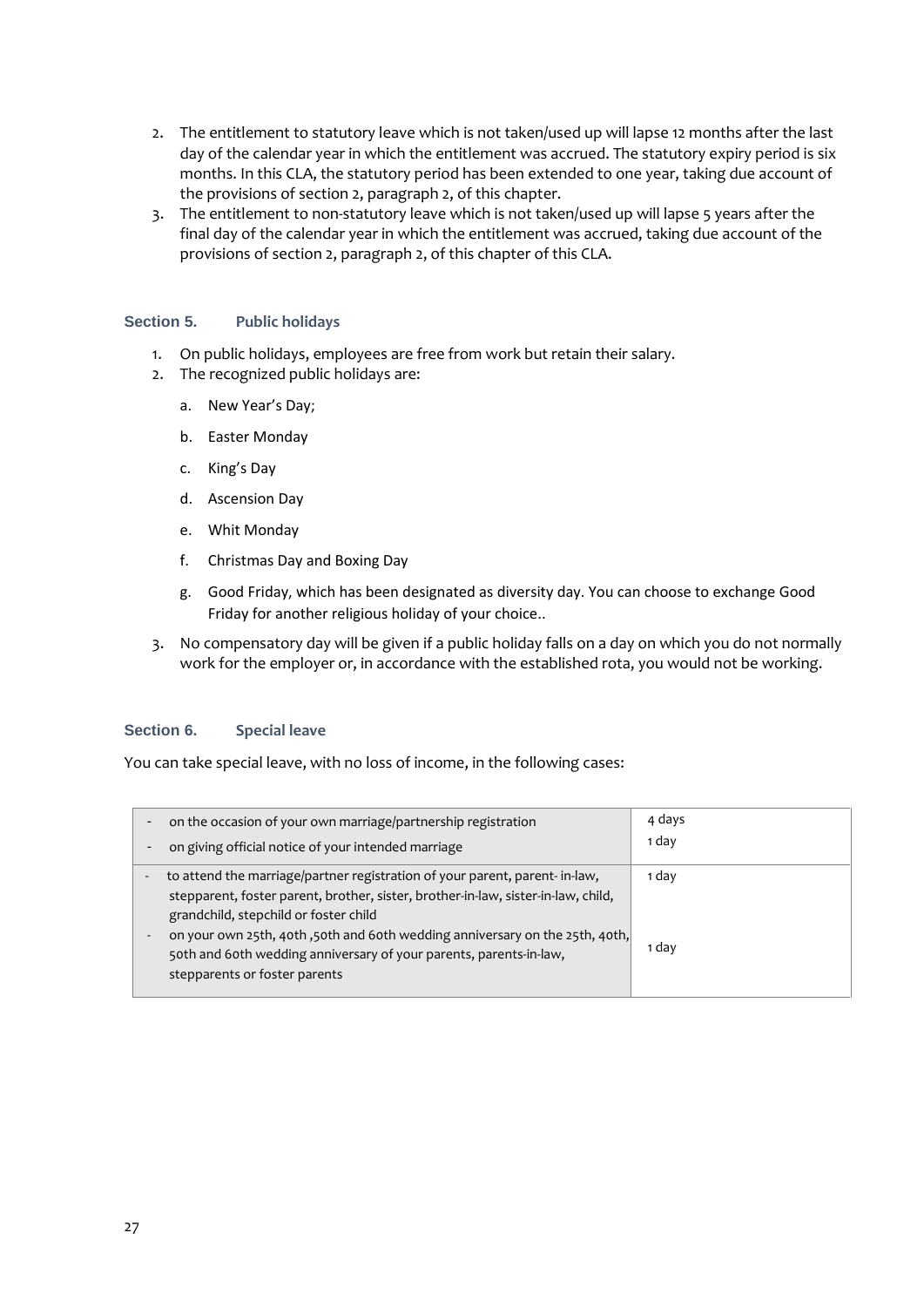| on the death of your spouse, registered partner or the person with whom you<br>cohabit without being married (cohabitation contract)<br>on the death of a relation by blood or affinity:                      | from the day of death until (and<br>including) the day of the<br>burial/cremation |
|---------------------------------------------------------------------------------------------------------------------------------------------------------------------------------------------------------------|-----------------------------------------------------------------------------------|
| in the first degree (between the day of death and the day of attending<br>$\circ$<br>the burial/cremation)                                                                                                    | 4 days                                                                            |
| in the second degree (between the day of death and the day of<br>$\circ$<br>attending the burial/cremation)<br>in the third and fourth degree (attending the burial/cremation)<br>$\circ$                     | 2 days                                                                            |
|                                                                                                                                                                                                               | 1 day                                                                             |
| for attending your own 25th, 40th or 50th service anniversary or that of your<br>spouse, registered partner or the person with whom you cohabit without<br>being married (cohabitation contract)              | 1 day                                                                             |
| on celebrating the 25th, 40th or 50th service anniversary of your parents,<br>parents-in-law, stepparents or foster parents                                                                                   | 1 day                                                                             |
| on moving house due to being transferred and you do have your own<br>household                                                                                                                                | maximum 4 days                                                                    |
| on moving house due to being transferred but you do not have your own<br>household                                                                                                                            | maximum 2 days                                                                    |
| for executive members of the trade unions which concluded this CLA, to the<br>extent business interests do not dictate otherwise and after a written request<br>from the trade unions, the following applies: |                                                                                   |
| to attend meetings if you form part of an executive body or are a<br>$\circ$<br>representative of a section of one of the trade unions or the central<br>organization.                                        | maximum 26 days per year                                                          |
| to attend education and training meetings organized by or on behalf of<br>$\circ$<br>the trade unions                                                                                                         | maximum 3 days per year                                                           |
| Other special circumstances                                                                                                                                                                                   | In consultation with your manager                                                 |

# <span id="page-27-0"></span>**Section 7. Ground rules**

Your manager must approve your application for leave. You apply for special leave via APG Group's leave registration system.

The possibility to take special leave applies to the extent the leave falls within your working hours or established rota.

# <span id="page-27-1"></span>**Section 8. Care duties and leave**

- 1. You may claim the forms of leave specified in the Work and Care Act (Wazo):
	- a. Adoption leave and foster care leave
	- b. Maternity leave
	- c. Parental leave
	- d. Birth leave
	- e. Additional birth leave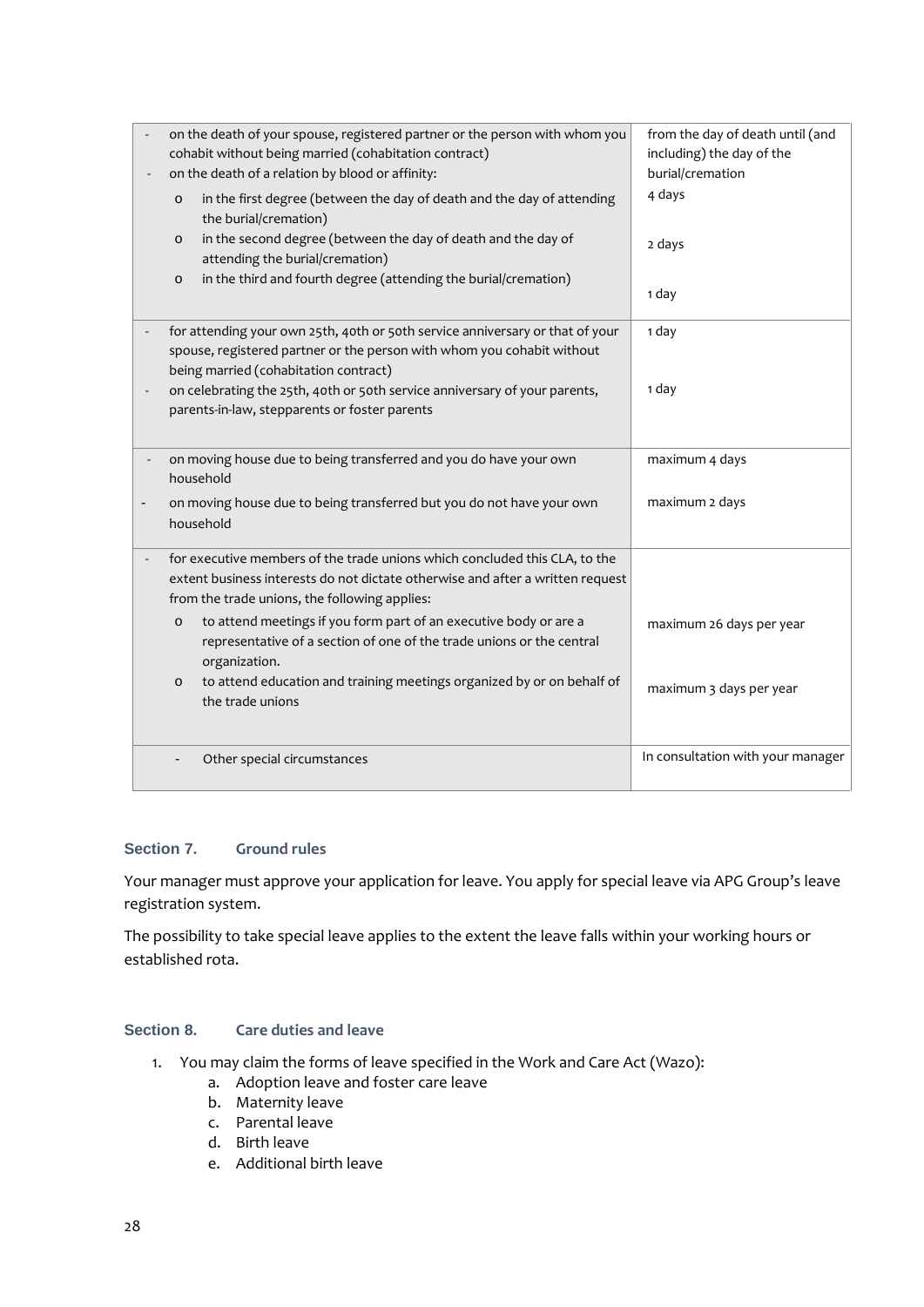- f. Short-term care leave
- g. Long-term care leave
- h. Emergency leave and other short-term leave of absence
- i. Life cycle scheme leave (to the extent still possible under applicable legislation)
- 2. Your manager must approve these forms of leave, which are subject to the provisions of the Work and Care Act, to the extent that hereinafter no other provisions are made. You will find more information about these forms of leave on th[e website](https://www.rijksoverheid.nl/onderwerpen/verlofregelingen) of the Ministry of Social Affairs and Employment.
- 3. After your parental leave, you may submit a request to APG Group to have your working hours temporarily adjusted. . In this context, the provisions of the Working Hours Act apply.

#### <span id="page-28-0"></span>**Section 9. Provisions for maternity leave and birth leave**

- 1. If you are unable to undertake your stipulated work due to pregnancy or childbirth, the following statutory provisions apply to you: the Dutch Civil Code [Burgerlijk Wetboek], the Sickness Benefits Act [ZW=Ziektewet], the Work and Care Act [Wazo], the Invalidity Insurance Act [WAO = Wet op de arbeidsongeschiktheidsverzekering], the Work and Income (Capacity for Work) Act [WIA = Wet werk en inkomen naar arbeidsvermogen], and the Supplementary Benefits Act [TW=Toeslagenwet].
- 2. If, as an employee, you earn a daily wage that exceeds the limit of the maximum daily wage—as specified in the Social Insurance (Funding) Act [Wfsv = Wet financiering sociale verzekeringen] you will, during your maternity leave, receive a supplement on top of the Wazo benefit up to 100% of your monthly income.

#### <span id="page-28-1"></span>**Section 10. Adoption leave and foster care leave**

If you take adoption and/or foster care leave, as specified in the Wazo, you will receive a supplement on top of the Wazo benefit up to 100% of your monthly income. Maximum duration of the adoption and/or foster care leave by virtue of the Wazo is six consecutive weeks.

#### <span id="page-28-2"></span>**Section 11. Birth leave and additional birth leave**

- 1. You are legally entitled based on the Wazo to birth leave with retention of your monthly income after your wife, registered partner, the person with whom you cohabit without being married (cohabitation contract), or the person whose child you acknowledge legally as your own gives birth. Based on the Wazo, the duration of the birth leave is one time the contractual working hours per week.
- 2. If you take additional birth leave, as specified in the Wazo, you will receive a supplement on top of the Wazo benefit up to 100% of your monthly income.

#### <span id="page-28-3"></span>**Section 12. Unpaid leave**

1. After a consecutive period of service of at least five years, you are entitled to sabbatical leave provided business interests do not dictate otherwise. This leave is unpaid and may be taken as a consecutive period of a minimum of four times and a maximum of 20 times your agreed average hours of work per week. A second sabbatical leave may also be taken provided that, since the end of the first sabbatical leave, you have worked for another consecutive period of at least five years.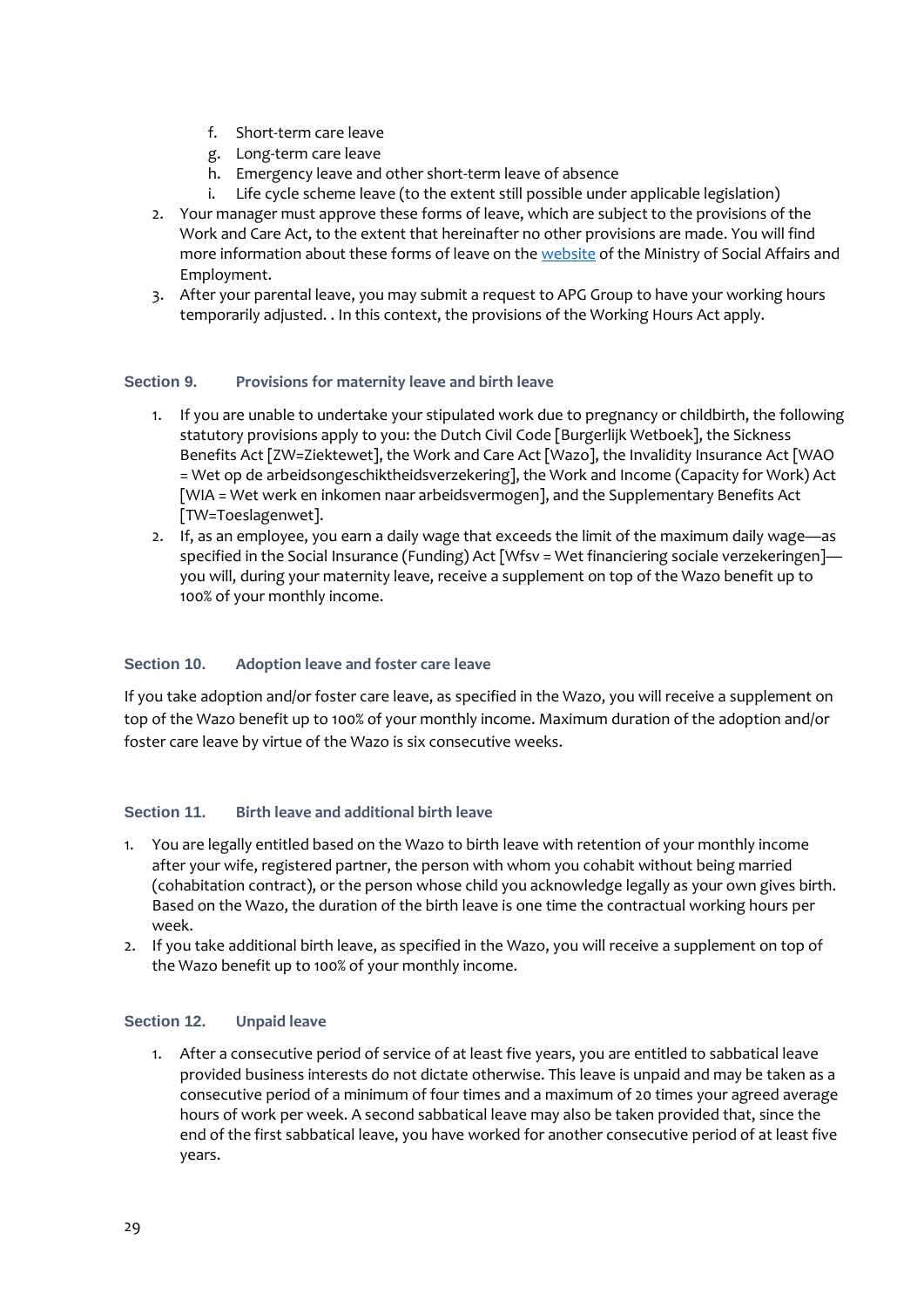- 2. If you intend to take sabbatical leave, you must inform your manager of this in writing at least 12 months in advance. After your sabbatical leave, you will be entitled to return to an equivalent job. If no equivalent job is available, then account will be taken of the rules applicable when a job becomes redundant. Without prior written permission from your employer, you may not undertake any work for third parties or as a self-employed person during your sabbatical leave.
- 3. Taking unpaid leave for other reasons is also possible provided business interests do not dictate otherwise. This should be arranged in mutual agreement with your manager. In addition to the arrangements you agree with your manager, the provisions of paragraphs 1 and 2 above also apply.
- 4. The terms, consequences and period of sabbatical leave or other unpaid leave will be laid down in a written agreement.

# <span id="page-29-0"></span>**Section 13. 'A healthy (work)life' budget**

- 1. You will receive an annual budget of € 200 net to spend on activities of supplies that contribute to an active and healthy life- and workstyle. You can also submit expense claims for activities that contribute to your vitality. And that van be different for everyone. Some examples of expenses that you can claim are: dietitian, yoga, sport school, (online) advice regarding healthy food and (vitality) coaching, a noise cancelling headphone, or running or hiking shoes. APG Group also offers tools and workshops via intranet on which you can spend this budget
- 2. These expense claims can be submitted via InSite. The budget should be spent in the current calendar year and cannot be carried over to the following calendar year.
- 3. When entering APG Group's employment during the year, the full budget is allocated.
- 4. When employment is terminated, the remaining portion of the budget lapses. No repayment obligation applies to any budget already spent.
- 5. Leave is granted if the time that is spent on chair massages and workshops offered by the employer via intranet takes place during working hours.

#### <span id="page-29-1"></span>**Section 14. Vitality contribution**

You will receive a monthly vitality contribution of 0.8% of the salary you receive increased by your PA.

#### <span id="page-29-2"></span>**Section 15. Providing informal care**

Informal care providers are employees who care for a sick or disabled person close to them such as a partner, child, parent or parent-in-law, friend or neighbor, for at least four hours a week and/or for a period of three months or longer. Providing assistance to people without a health-related limitation falls outside the definition. APG Group offers a portal via with online information for informal care providers and an internal help desk that employees can contact if they have questions regarding providing informal care.

- 1. In order to unburden informal care providers and to offer more room to arrange for this, you have the possibility to donate leave in excess of the statutory leave to an informal care providing colleague.
- 2. Donating leave in excess of the statutory leave to an informal care providing colleague takes place on a voluntary basis.
- 3. You can donate leave (in excess of the statutory leave) to any informal care providing colleague, irrespective of his/her position, salary scale, contract hours, etc. You determine to which specific colleague you will donate.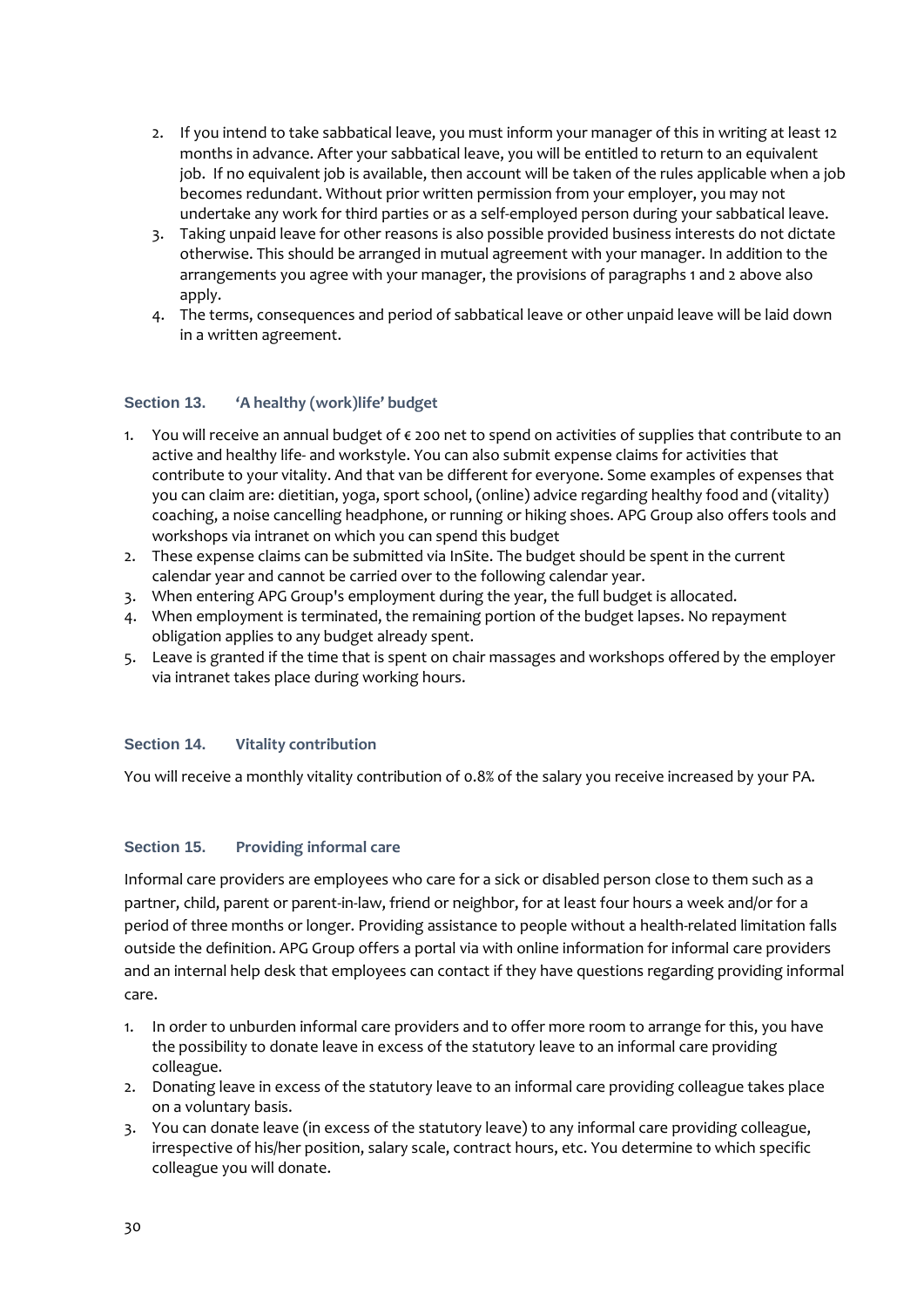- 4. As employer, APG Group will donate an extra hour to the informal care providing colleague for every hour that you donate.
- 5. APG Group will donate a maximum of 1000 hours on an annual basis for all informal care providing colleagues.
- 6. Donated leave hours cannot be transfer to the next year.

#### <span id="page-30-0"></span>**Section 16. Childcare expenses contribution**

When you have a child / children under the age of 12, then you can claim in total € 300 net per year as contribution in the expenses of a daycare center, guest-parent daycare or after-school daycare. A precondition for the claim is that you submit the invoice for the childcare expenses.

#### <span id="page-30-1"></span>**Section 17. Financial fitness**

No later than in the second quarter of 2022 every APG employee is able to start using Geldvinder. Geldvinder is a platform for financial fitness and with an personal account you can see your current or future financial situation, the financial consequences of certain (career) choices, the improvements to be made and the way this can be done. It allows you to set your own goals (in life) you can work on independently step by step.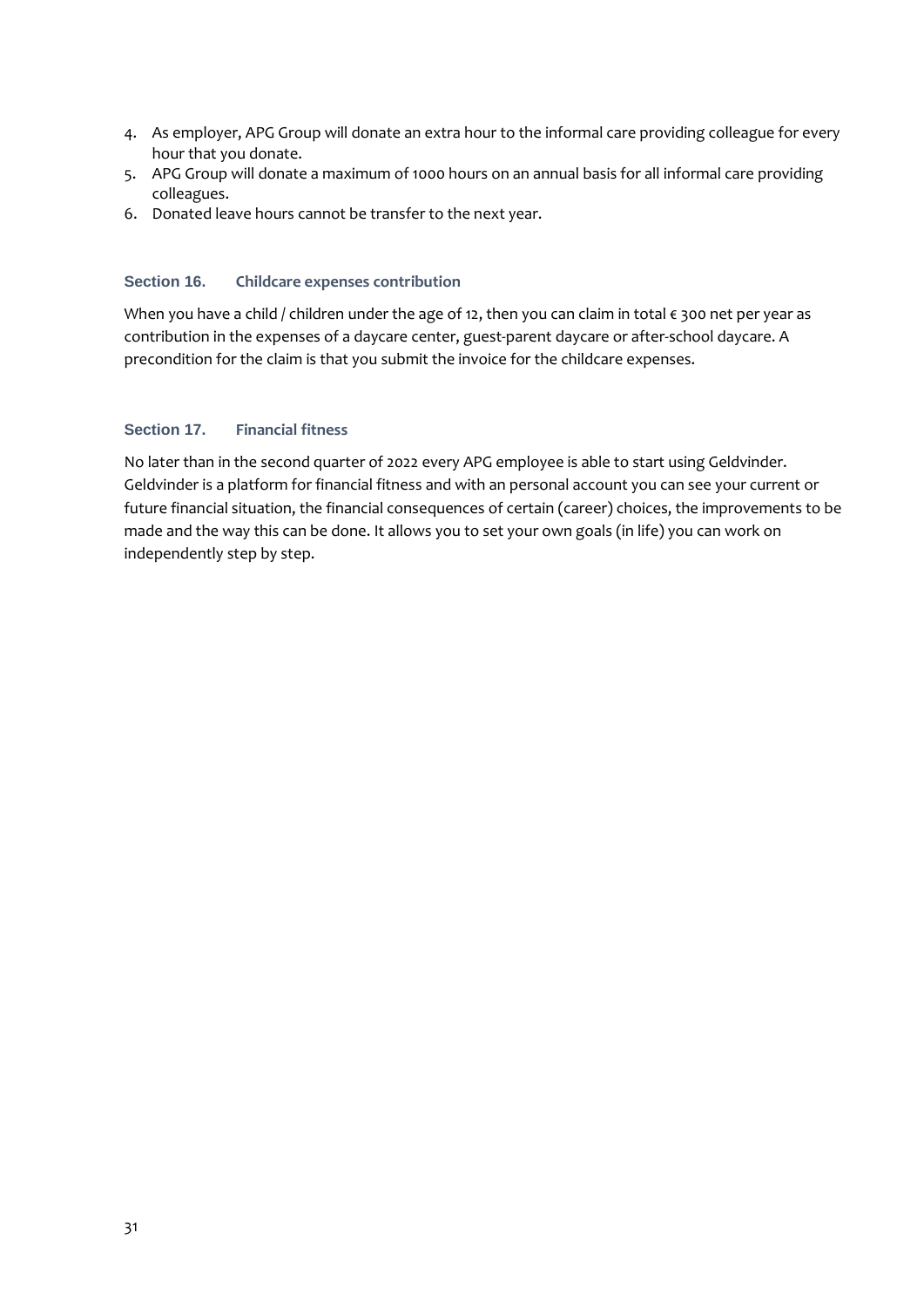# <span id="page-31-0"></span>**Chapter 8. Flexible working**

Flexible working means together making use of a broader and sustainable area of work in which we try to strike an optimal balance between work and private life in order to positively influence the organization's results according to the basic principles of self-direction, responsibility and trust.

#### <span id="page-31-1"></span>**Section 1. Home workplaces**

Working from home is an important part of flexible working.

- APG provides a budget with a maximum of €850 incl. VAT every 5 years for employees to spend (based on declaring expenses) on an ergonomically sound desk, office chair and/or efficient artificial lighting, as described in chapter 22.1.9. of the manual on wage tax and social security contributions 2022.
- APG will put together a 'standard set' that employees can order directly from the supplier themselves, if they wish.
- Employees can also request a workplace assessment for free advice on how to set up an ergonomically sound workstation at home.

#### <span id="page-31-2"></span>**Section 2. Internet compensation**

As of January 1, 2022, you will receive an internet compensation of €30 net per month. This is a fixed allowance for internet costs for all employees, regardless of the part-time factor, location or the exact number of working days at home. The basic principle here is that as a rule you work from home at least 1 day a week.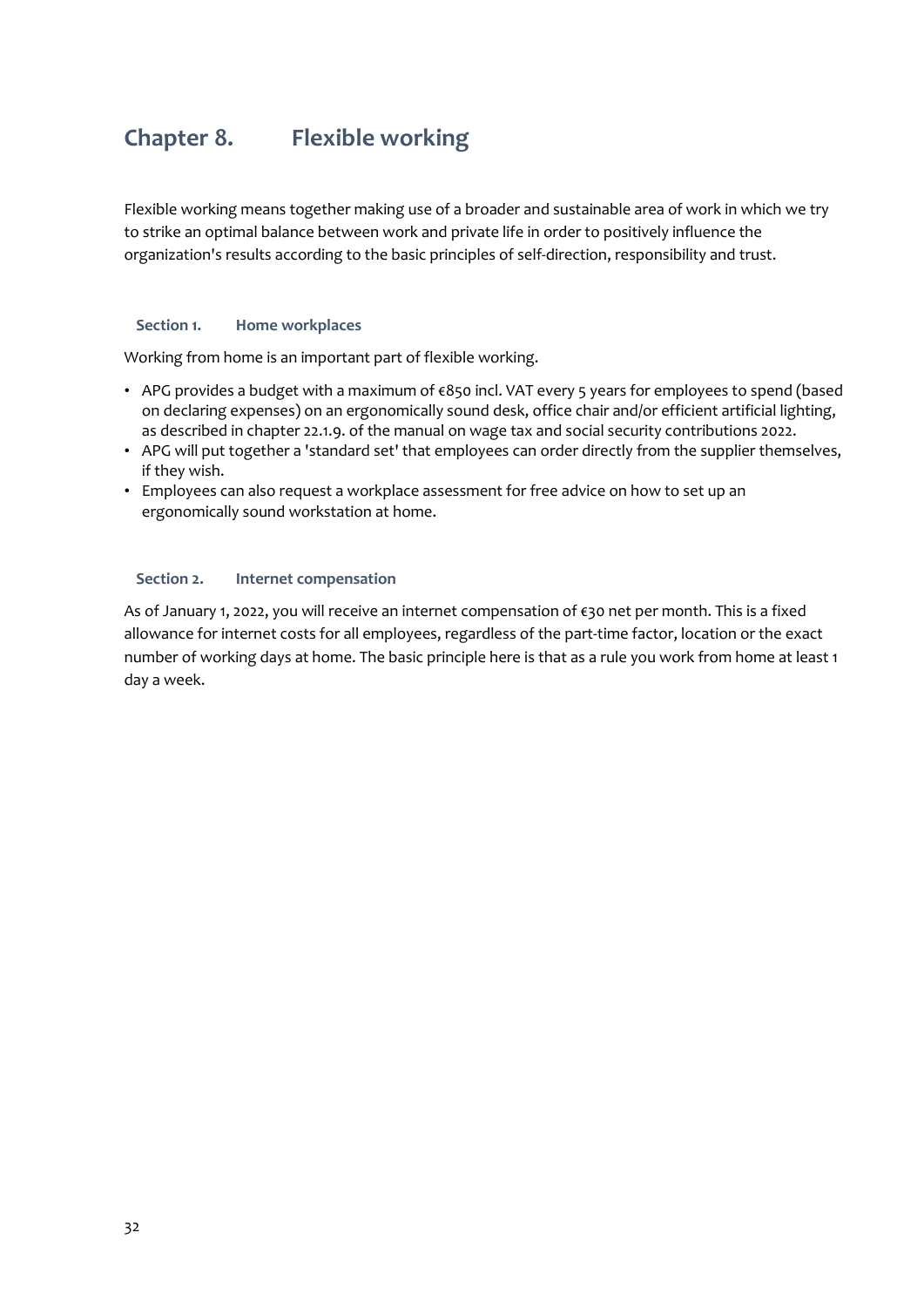# <span id="page-32-0"></span>**Chapter 9. Diversity and Inclusiveness**

Really good collaboration is best done in an organization in which people are valued for who there are. In a safe environment in which there is room to be who you are, where your opinion is heard, where you can develop yourself and where others are encouraged to develop themselves. Appreciating differences is a precondition to arrive at a more relational working relationship to thus bring out the best in each other.

#### <span id="page-32-1"></span>**Section 1. Workplaces for our colleagues with limited work capacity**

APG Group will create 10 extra jobs in addition to the staff complement in scale 2 for APG employees with a limited work capacity. In order to qualify for these jobs, an objective assessment of the employee's work capacity is carried out by an independent party.

# <span id="page-32-2"></span>**Section 2. Workplaces in accordance with the Participation Act**

APG Group creates 4 work places for people who belong to the target group of the Participation Act. These places will be filled in 2022 and 2023.

#### <span id="page-32-3"></span>**Section 3. Diversity initiatives**

APG Group promotes diversity and inclusiveness through activities such as workshops, lectures, conferences and training courses. A diverse commission has been appointed to advise APG Group on these matters.

#### <span id="page-32-4"></span>**Section 4. TNO certification Performance Ladder of more Social Entrepreneurship**

During the term of this collective labor agreement, the APG Group will apply for the TNO Performance Ladder of more Social Entrepreneurship PSO quality mark. With this, the APG Group demonstrates that more than average social activities are undertaken, aimed at the labor participation of vulnerable groups in the labor market and aimed at purchasing products and/or services from certified PSO organizations and SW companies.

# <span id="page-32-5"></span>**Section 5. Study inclusive vitality arrangements older employees / Transitional arrangements leave for senior employees and working hours older employees**

During the term of this collective labor agreement, the APG Group and the trade unions will examine how and under wich conditions an inclusive vitality scheme for older employees can be achieved. An inclusive arrangement, on the one hand doing justice to the then existing individual entitlements of employees and on the other hand responding to current general social-economic developments,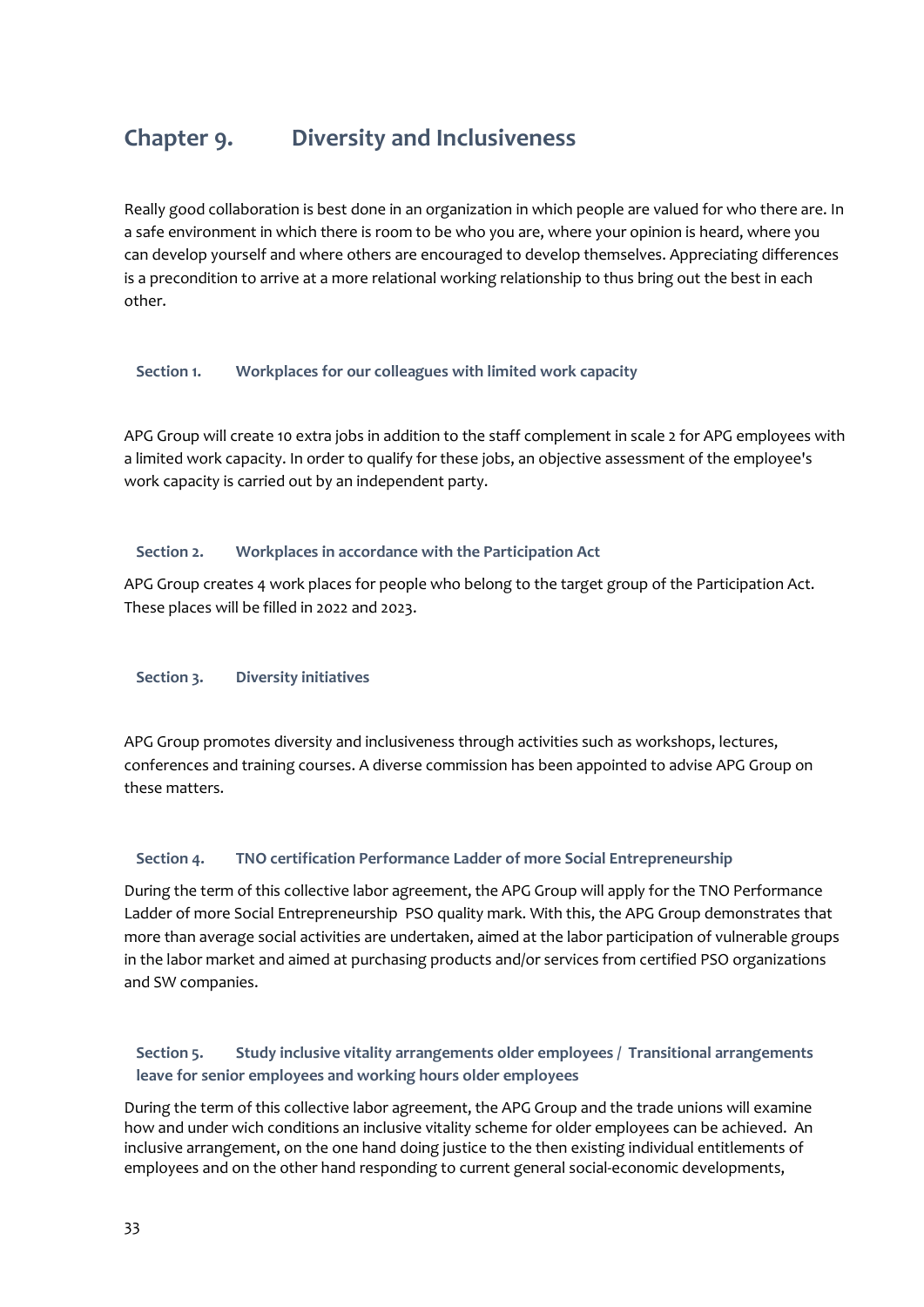including working longer as a result of the rise of the AOW entitlement age and the importance of vitality and the sustainable deployment of all employees.

APG and the trade unions agree to jointly determine the planning and the additional topics of that study in the first quarter of 2022 and to finalize the substantive investigation no later than in the third quarter of 2022, making it possible to incorporate the results thereof during the negotiations on the next cla.

#### <span id="page-33-0"></span>**Section 6. Restyle CLA**

During the term of this collective labor agreement, the cla texts will be adjusted with a style of writing fitting the (inclusive) nature and the values of our culture, and attention shall be paid to the layout (simplification) and incorporation of the APG house style.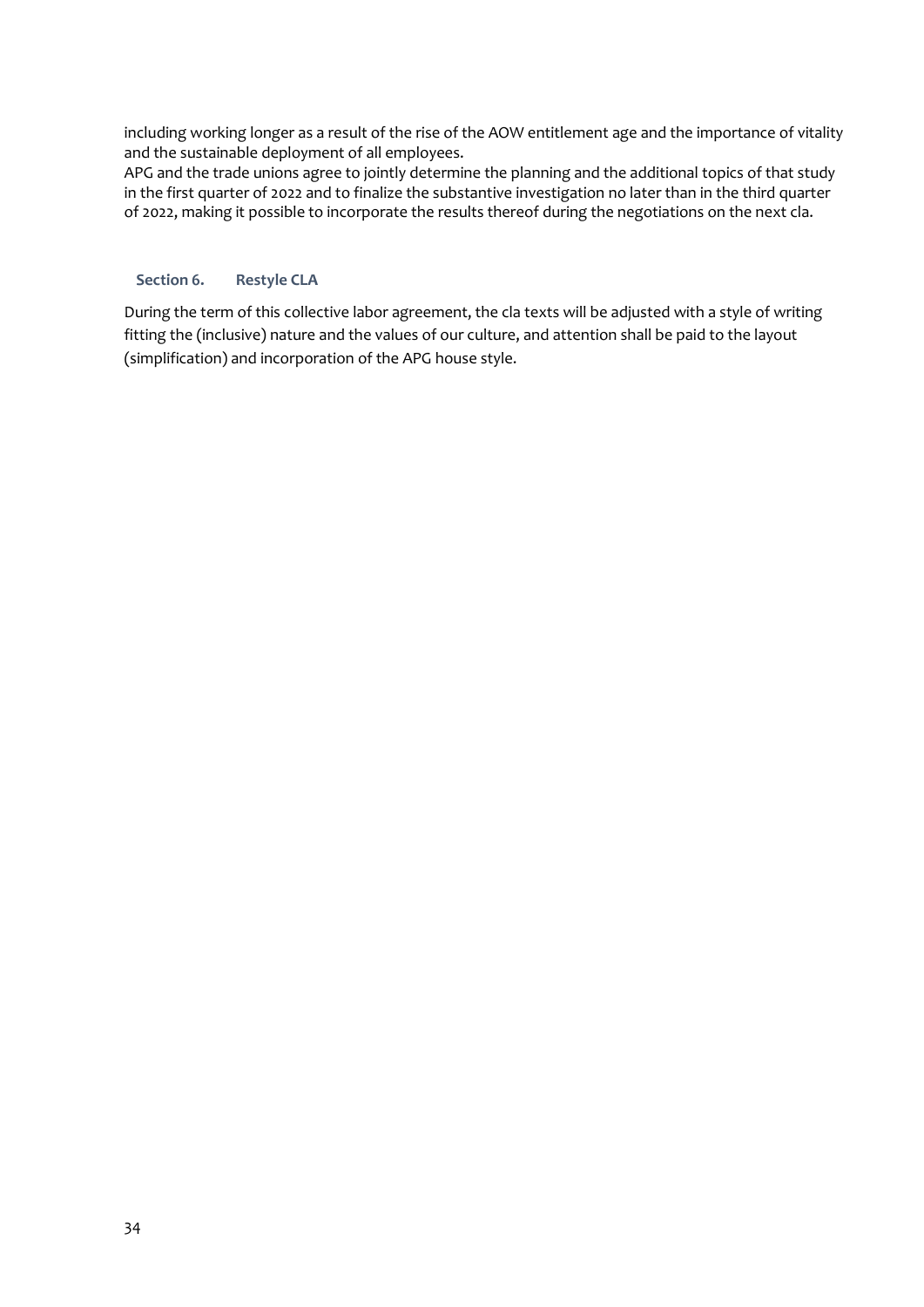# <span id="page-34-0"></span>**Chapter 10. Special payments**

# <span id="page-34-1"></span>**Section 1. Occasional work at inconvenient times / in (incidental) inconvenient rotas**

- 1. APG Group's normal business hours are 6.30 a.m. to 8.00 p.m. These times indicate the limits of the day/week window (see table 1). Inconvenient hours are hours which fall outside the standard day/week window.
- 2. Inconvenient in relation to working times or rotas means working times or rotas which make undertaking the job physically and/or mentally more onerous or stressful and/or is, in general, more socially disruptive and less enjoyable.
- 3. For specifically designated groups/jobs, the normal hours of business are 6.30 a.m. to 10.00 p.m., or the hours of business could be established as 7 times 24 hours per week.
- 4. If, other than in the form of overtime, you occasionally have to work in accordance with a rota outside the normal day window on the days Monday to Friday, as the nature of the work makes it difficult for the work to be undertaken in these times, you will receive an allowance as shown in Table 1 below.
- 5. You will be eligible to receive an allowance for working inconvenient hours if:
	- a. you occasionally work at unusual times; and
	- b. there is no question of overtime (non-cumulative).
- 6. For each hour worked, you will receive an allowance which is a percentage of your own current hourly wage plus PA, with the maximum salary being the maximum of salary scale V (see Appendix 1 to this CLA). The percentage depends on the day and the time you worked, namely:
	- - 20% for hours on Mondays to Fridays between 8.00 p.m./10.00 p.m. and 12 midnight;
	- - 45% for hours on Mondays to Fridays between 12 midnight and 6.30 a.m. and for hours on Saturdays;
	- - 70% for hours on Sundays and public holidays. (see Table 1 below).

| <u>table in the martee in the form the medical content chiles pecasional incommentations</u> |  |  |  |  |  |  |  |
|----------------------------------------------------------------------------------------------|--|--|--|--|--|--|--|
| $\log$ Day/week window =                                                                     |  |  |  |  |  |  |  |
| Inconvenient hours =                                                                         |  |  |  |  |  |  |  |

| Table 1. Allowance in % for working at incorrelation times/occasional incorrelation focas |  |  |  |  |  |  |  |  |
|-------------------------------------------------------------------------------------------|--|--|--|--|--|--|--|--|
|                                                                                           |  |  |  |  |  |  |  |  |

Table 1: Allowance in % for working at inconvenient times/occasional inconvenient rotas

| Days:                          | Sunday            | Monday  | Tuesday | Wednesday   | Thursday | Friday      | Saturday |
|--------------------------------|-------------------|---------|---------|-------------|----------|-------------|----------|
| Hours:                         | Public<br>holiday |         |         |             |          |             |          |
| 12:00 midnight -<br>6:30 AM    | 70                | 45      | 45      | 45          | 45       | 45          | 45       |
| 06.30 AM -<br>8/10:00 PM       | 70                | $\circ$ | $\circ$ | $\mathbf 0$ | $\circ$  | $\mathbf 0$ | 45       |
| 8/10:00 PM - 12:00<br>midnight | 70                | 20      | 20      | 20          | 20       | 20          | 45       |

- The normal hours of business are 6.30 a.m. to 8.00 p.m.

- For specifically designated groups/jobs, the normal hours of business are 6.30 a.m. to 10.00 p.m.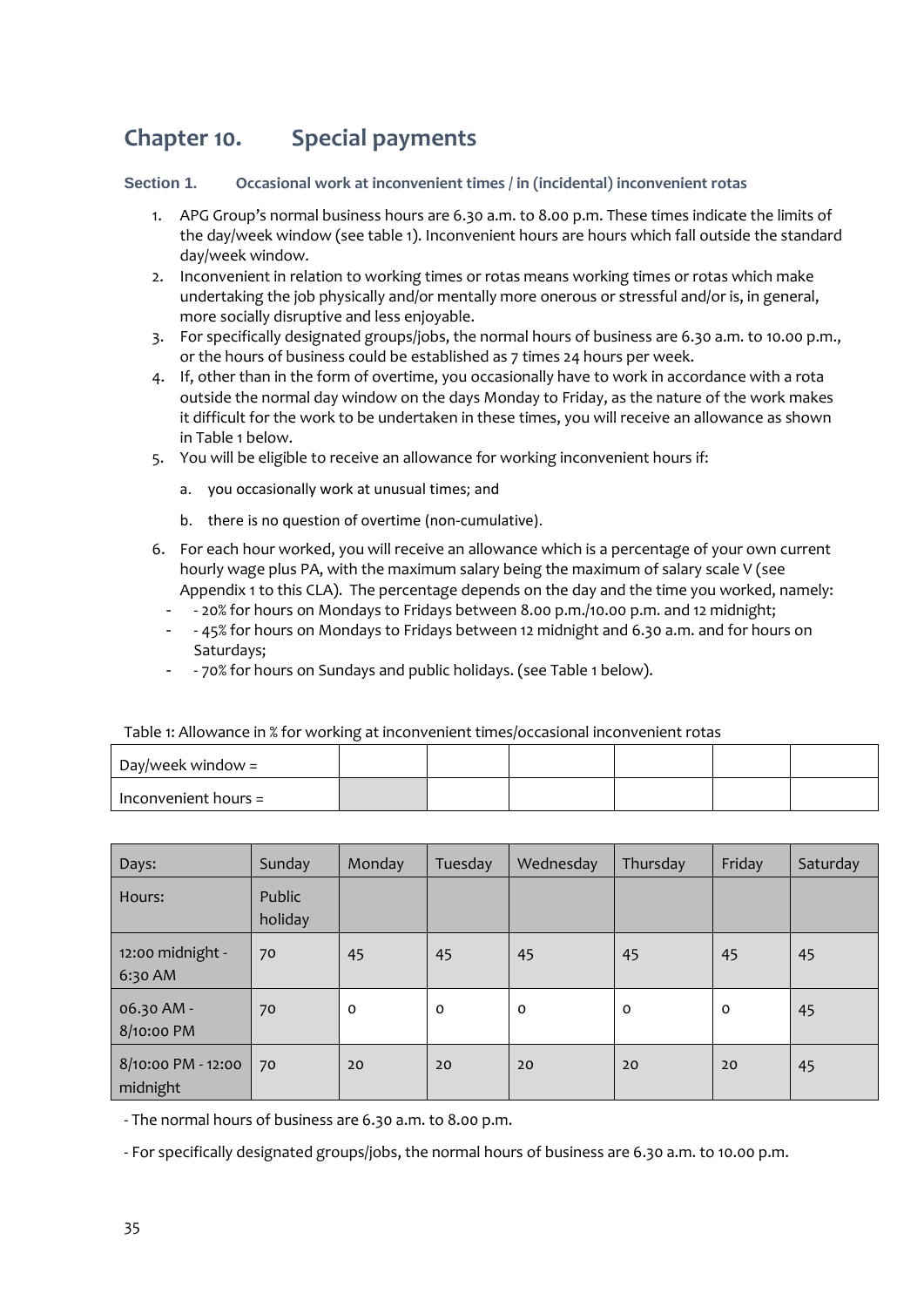- 7. The allowance will only be awarded if the work begins before 5.30 a.m., respectively finishes after 9.00 p.m./11 p.m.
- 8. You will only receive the allowance for the hours you have actually worked. When you are sick or on leave you will not, therefore, receive any payment

#### <span id="page-35-0"></span>**Section 2. Continuous shift work**

If you have a job where the hours of business are established as 7 times 24 hours per week, the following applies to you:

- 1. If, other than in the form of overtime, you have to work consistently (= for at least 1 year) in accordance with rotas and a shifts outside the normal day window on the days Monday to Friday, you will receive an allowance as shown in Table 2 below.
- 2. For each hour worked, you will receive an allowance which is a percentage of your own current hourly wage plus PA, with the maximum salary being the maximum of salary scale V (see Appendix 1 to this CLA). The percentage depends on the day and the time you worked, namely:
	- a. 5% for hours on Mondays to Fridays between 6.30 a.m. and 8/10 p.m.;
	- b. 50% for hours on Mondays to Fridays between 12 midnight and 6.30 a.m. and between 8/10 p.m. and 12 midnight and for hours on Saturdays;
	- c. 75% for hours on Sundays and public holidays.

(see Table 2 below).

3. The allowance for continuous shift work is the basis for the holiday allowance.

Table 2: Allowance in % for shift work (allowance paid as compensation for working in continuous rotas and shifts)

| $\log$ Day/week window = |  |  |  |
|--------------------------|--|--|--|
| Inconvenient hours =     |  |  |  |

| Days:                         | Sunday            | Monday | Tuesday | Wednesday | Thursday | Friday | Saturday |
|-------------------------------|-------------------|--------|---------|-----------|----------|--------|----------|
| Hours:                        | Public<br>holiday |        |         |           |          |        |          |
| 12:00 midnight -<br>6:30 AM   | 75                | 50     | 50      | 50        | 50       | 50     | 50       |
| 06.30 AM -<br>8/10:00 PM      | 75                | 5      | 5       | 5         | 5        | 5      | 50       |
| 8/10 p.m. - 12:00<br>midnight | 75                | 50     | 50      | 50        | 50       | 50     | 50       |

4. You will also receive the allowance for continuous shift work when you are on leave, sick (1st year 100% and 2nd year 70%, in accordance with the provisions of chapter 11, section 3, paragraph 1, of this CLA) or resuming work (under the terms stipulated in chapter 11, section 7, of this CLA).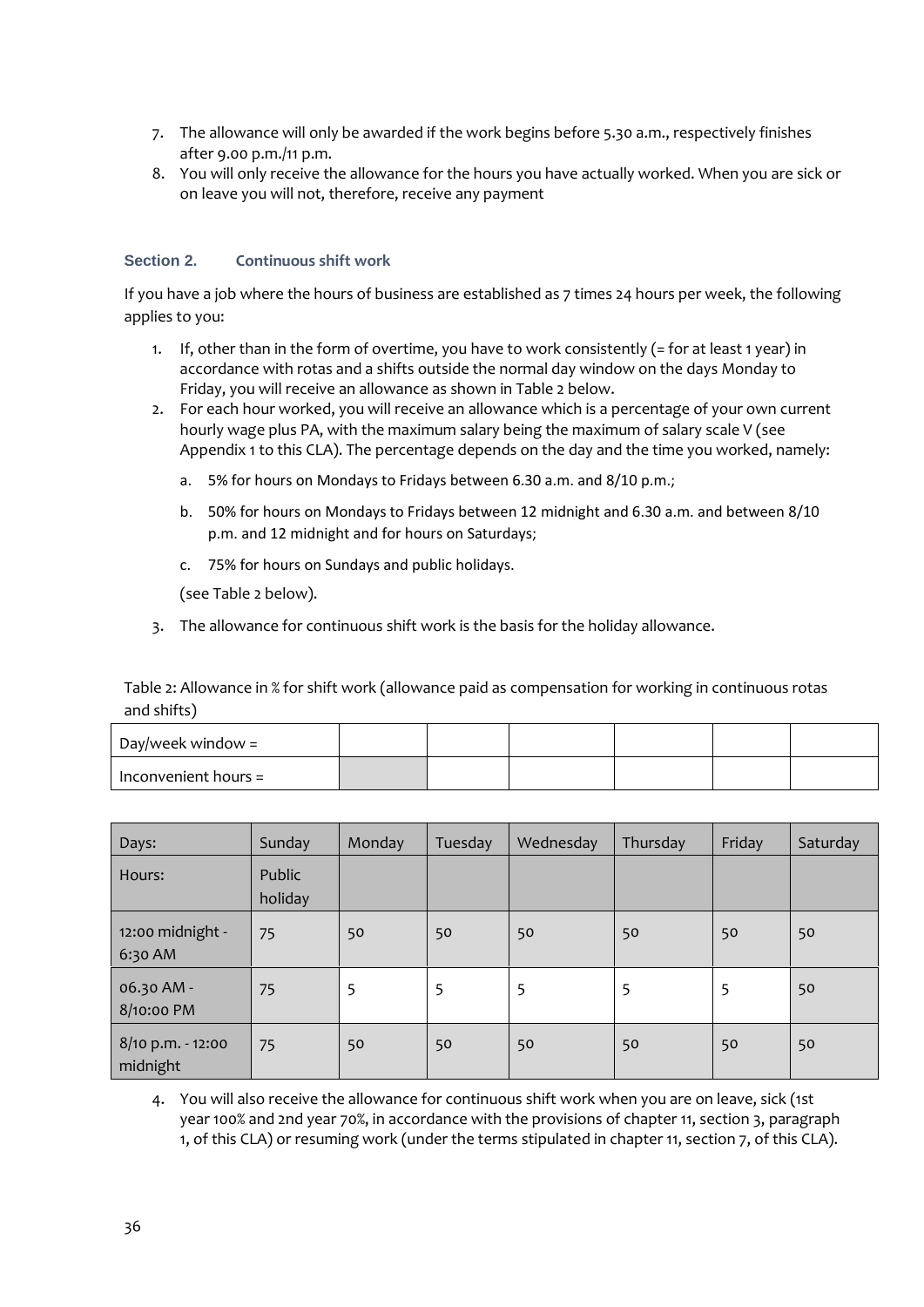#### **Section 3. Overtime**

- 1. Concept of overtime
	- a. Overtime is work you undertake on the instruction of your manager outside your weekly contract hours and applies only to the extent you cannot compensate for these hours on a weekly basis. If you are among the designated group of employees who work on a rota, any work you are assigned by your manager outside of your applicable rota is deemed overtime work. APG Group tries to limit overtime work, as far as possible.
	- b. Work that is necessary to complete your ordinary work and does not exceed half an hour is not deemed overtime.
- 2. Paid overtime
	- a. Within the context of business interests, your manager may ask or compel you to work overtime.
	- b. Only if your job is classified in the scales I to IX (inclusive) will you be eligible for paid overtime. No payment will be made for overtime of less than half an hour.
	- c. The overtime payment is a percentage of your hourly wage, plus PA. Your overtime payment amounts to:

Monday to Friday

- within the normal day/week window; 25%;
- outside of the normal day/week window: 50%.

Saturday

- within the normal day/week window: 50%;
- outside of the normal day/week window: 100%.

Sundays and public holidays

- 100%.

(see Table 3 below).

#### Table 3: Allowance in % for overtime

| $\log$ Day/week window = |  |  |  |
|--------------------------|--|--|--|
| Inconvenient hours =     |  |  |  |

| Days:                         | Sunday            | Monday | Tuesday | Wednesday | Thursday | Friday | Saturday |
|-------------------------------|-------------------|--------|---------|-----------|----------|--------|----------|
| Hours:                        | Public<br>holiday |        |         |           |          |        |          |
| 12:00 midnight -<br>6:30 AM   | 100               | 50     | 50      | 50        | 50       | 50     | 100      |
| 06.30 AM -<br>8/10:00 PM      | 100               | 25     | 25      | 25        | 25       | 25     | 50       |
| 8/10 p.m. - 12:00<br>midnight | 100               | 50     | 50      | 50        | 50       | 50     | 100      |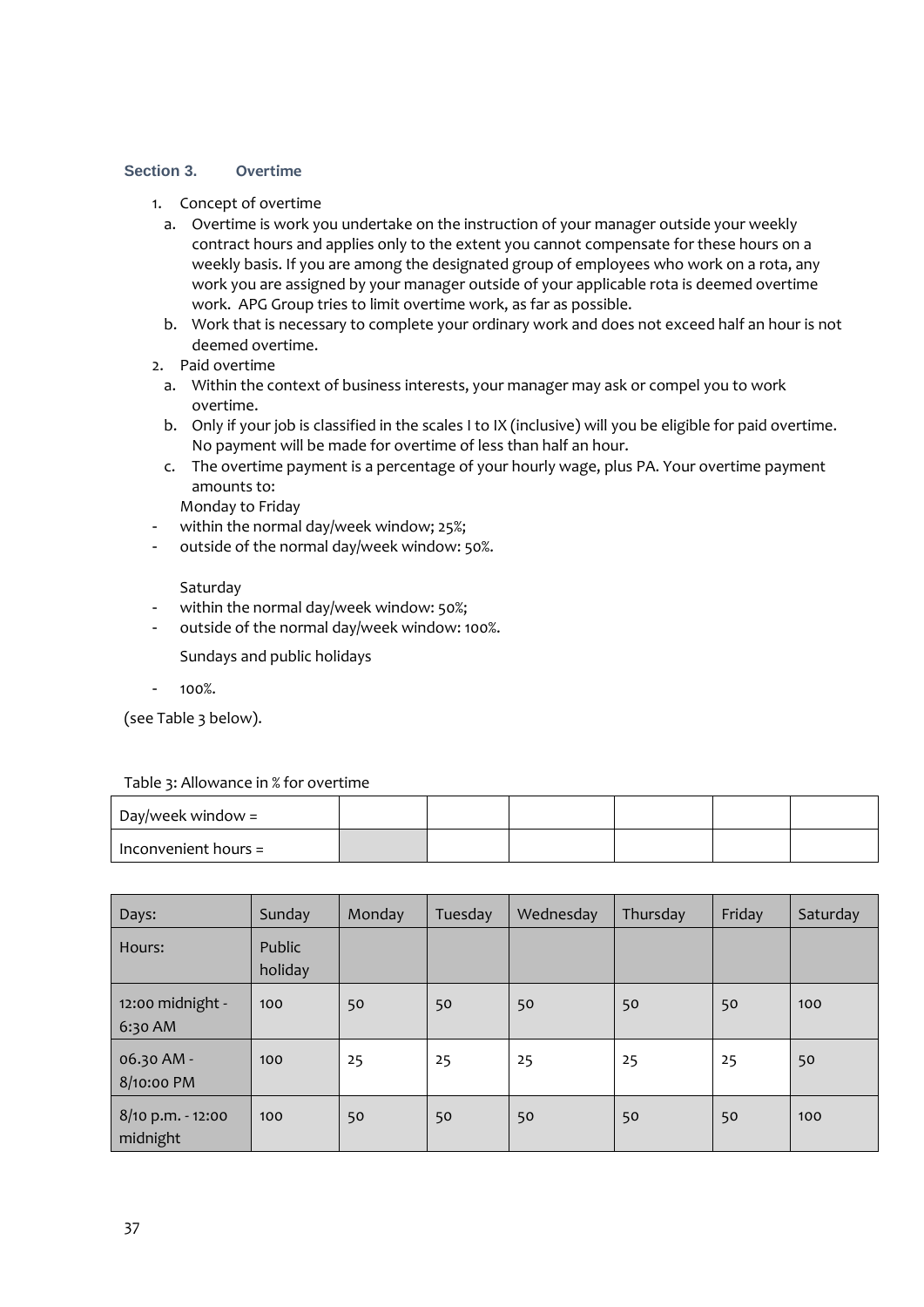- The normal hours of business are 6.30 a.m. to 8.00 p.m.
- For specifically designated groups/jobs, the normal hours of business are 6.30 a.m. to 10.00 p.m.

#### **Section 4. On-call duty**

- 1. If you are among the designated group of employees who work on a rota, any work you are assigned by your manager outside of your applicable rota in order to carry out work, if necessary, is referred to as on-call duty.
- 2. Compensation for being on-call
	- a. The per-hour compensation for being on-call is:
		- Mondays through Fridays: as of January 1, 2022: €2.35;
	- Saturdays, Sundays and public holidays: as of January 1, 2022: €3,59.
	- b. You can only be considered for an on-call allowance if, on the grounds of your job, your manager has designated you an on-call employee.
- 3. Actually having to work after being called up.
	- a. When you actually have to work in response to a call up, you will receive the inconvenience allowance for these hours in accordance with the percentages in Table 1, section 1, paragraph 6 of this chapter, provided you are not entitled to paid overtime. If you are entitled to paid overtime then, instead of the inconvenience allowance, you will receive an overtime payment in accordance with Table 3, section 3, paragraph 3 of this chapter (non-cumulative).
	- b. You will not receive the on-call allowance for the hours you are actually working. The basic assumption is that, the hours worked will be compensated so that, on an annual basis, you end up working the average working hours relevant to you.

#### **Section 5. Long-service awards**

- 1. When you have worked for APG Group, or for a legal predecessor of APG Group, for 25 or 40 years, you will receive a long-service award. This bonus will be equal to one month's gross income increased by the vacation allowance and end-of-year bonus.
- 2. APG Group calculates the long-service award on the basis of the monthly income increased by the vacation allowance and end-of-year bonus on your long-service award date. If, within a period of five years prior to the long-service award date of your employment with APG Group, you switched from being a full-time employee to a part-time employee, or vice versa, then APG Group will calculate your long-service award proportionally. This is done on the basis of the length of time you worked full-time and part-time for APG Group.
- 3. The employee who would have been entitled to a long-service award within 12 months after the termination of his/her employment, will receive payment of this award when leaving APG Group's employment taking into account the applicable statutory provisions.

#### **Section 6. Survivor benefit**

- 1. In the event of your death, APG Group will, in addition to paying out any unpaid monthly salary up until the day of your death, make a benefit payment of 3 times your monthly income, increased by the vacation allowance and end-of-year bonus. This amount will be reduced by any survivor's benefit which your surviving relatives can claim on the grounds of statutory insurance.
- 2. This benefit will be granted to: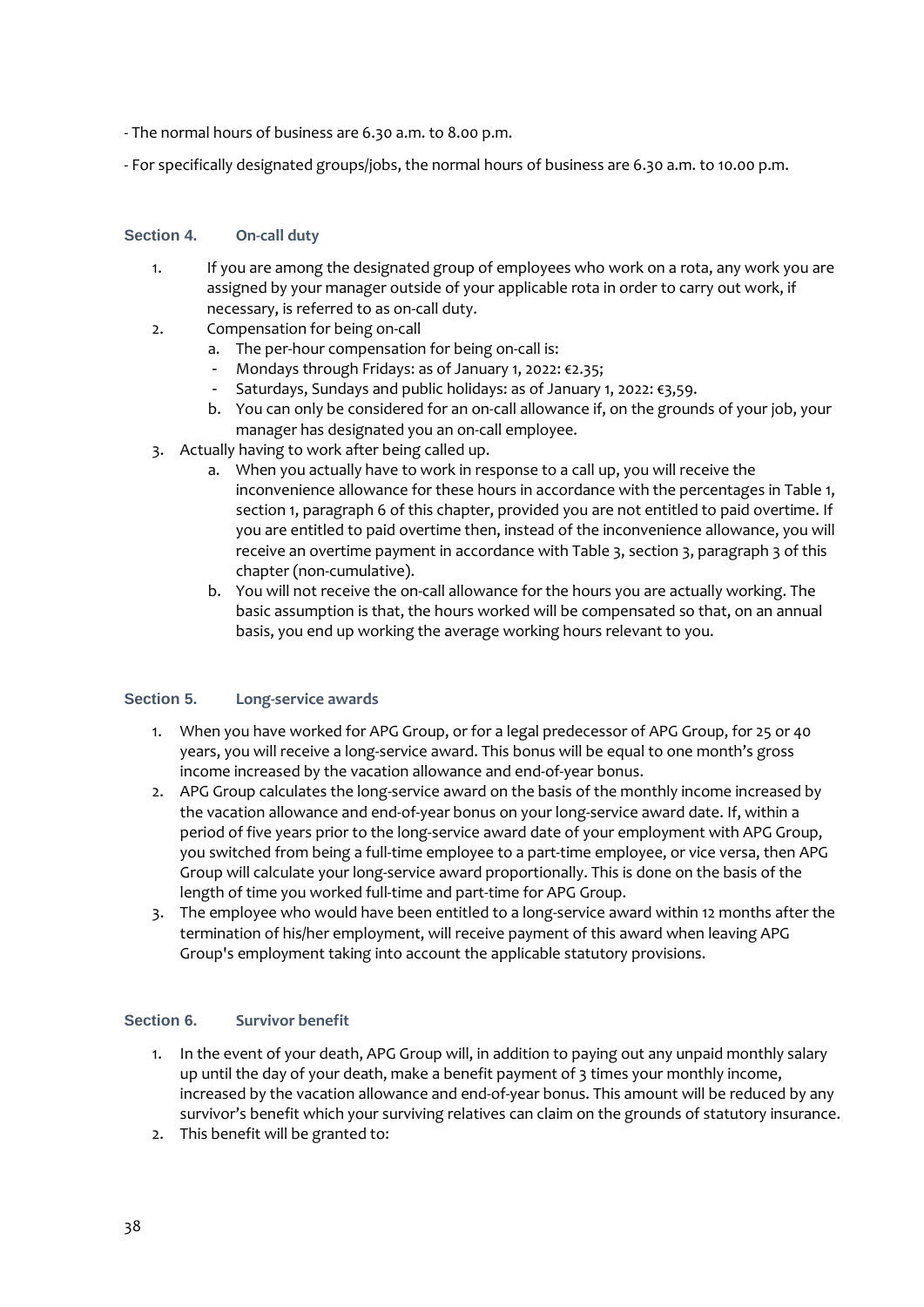- a. the surviving partner, as defined in chapter 1 of this CLA, with whom you lived permanently, or if there is no such person;
- b. the minor children with whom you had a family relationship, or if there are no such persons;
- c. the person with whom you lived in a family unit and for whose costs of living you largely provided.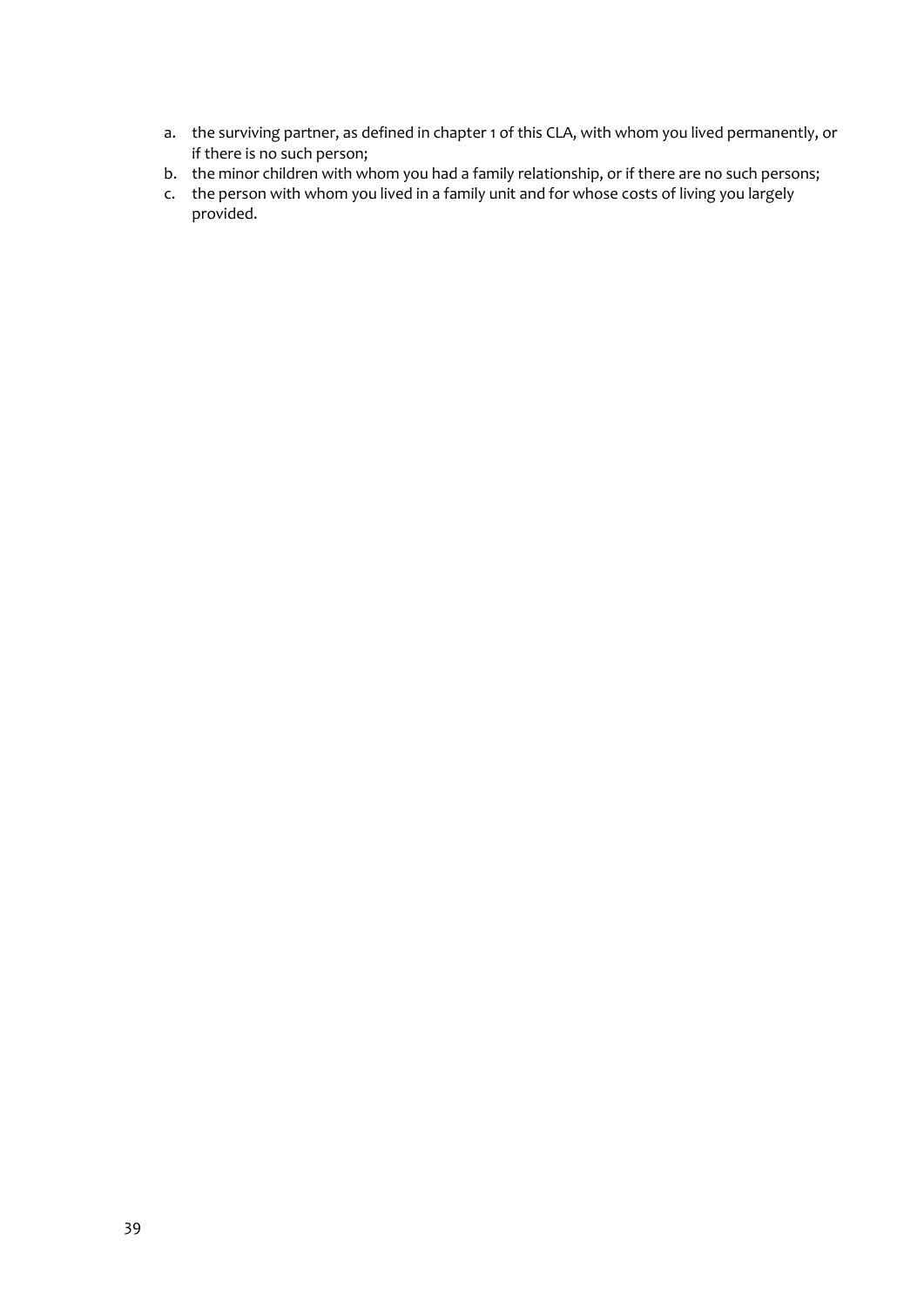## **Chapter 11. Sickness and disability**

#### **Section 1. Continued payment of wages during sickness and disability**

If you cannot perform your work due to sickness, you are occupationally disabled. In that case, the following statutory provisions, including the obligation and sanctions regimes, may apply to you: the Dutch Civil Code, the Sickness Benefits Act [ZW], the Supplementary Benefits Act [TW], the Labor Conditions Act [Arbeidsomstandighedenwet (Arbowet)] the Older and Partially Disabled Unemployed Workers Income Scheme Act [IOAW = Wet Inkomensvoorziening oudere en gedeeltelijk arbeidsongeschikte werkloze werknemers,], the Eligibility for Permanent Incapacity Benefit (Restrictions) Act [WvP = Wet verbetering Poortwachter], the Work and Income (Capacity for Work) Act [WIA] or the Invalidity Insurance Act [WAO], to the extent hereinafter no other provisions are made.

#### **Section 2. Statutory continued payment of wages**

- 1. During your disability, APG Group will pay you 70% of the (maximum) daily wage applicable to you in accordance with the Social Insurance (Funding) Act [Wfsv] for a maximum of 104 weeks. The continued payment of wages will cease immediately if the employment contract is terminated within the 104 weeks.
- 2. Periods of disability will be cumulative if there is less than 4 weeks between the periods.
- 3. Your period of sickness will not be deemed interrupted if you undertake work on the basis of occupational therapy.
- 4. If you take days of leave during a period of sickness (of 4 weeks or longer), this will not be deemed a resumption of work and will not, therefore, be an interruption of your disability.
- 5. The payment is based on your monthly income.

#### **Section 3. Supplement to the statutory continued payment of wages**

- 1. As a supplement to the provisions of Section 629 of Book 7 of the Dutch Civil Code, APG Group will supplement your statutory continued wage payment:
	- a. to 100% of your monthly income plus vacation allowance and end-of-year bonus for the first 52 weeks of your disability; and
	- b. to 70% of your monthly income plus vacation allowance and end-of-year bonus for the second 52 weeks.
- 2. The supplement will cease if (and for as long) you (temporarily) lose the right to statutory continued payment of wages or the moment your employment contract is terminated.
- 3. APG Group will not pay any supplement if the cause of the disability due to illness is demonstrably attributable to you.

#### **Section 4. APG Group is not obliged to continue paying wages, if:**

- 1. You are not working but the company physician is of the opinion you could work;
- 2. You fail to follow the company physician's advice;
- 3. You fail to comply with the statutory obligations;
- 4. APG Group can recoup the wage losses incurred by your disability from a third party and despite a request from APG Group you fail to provide the required information;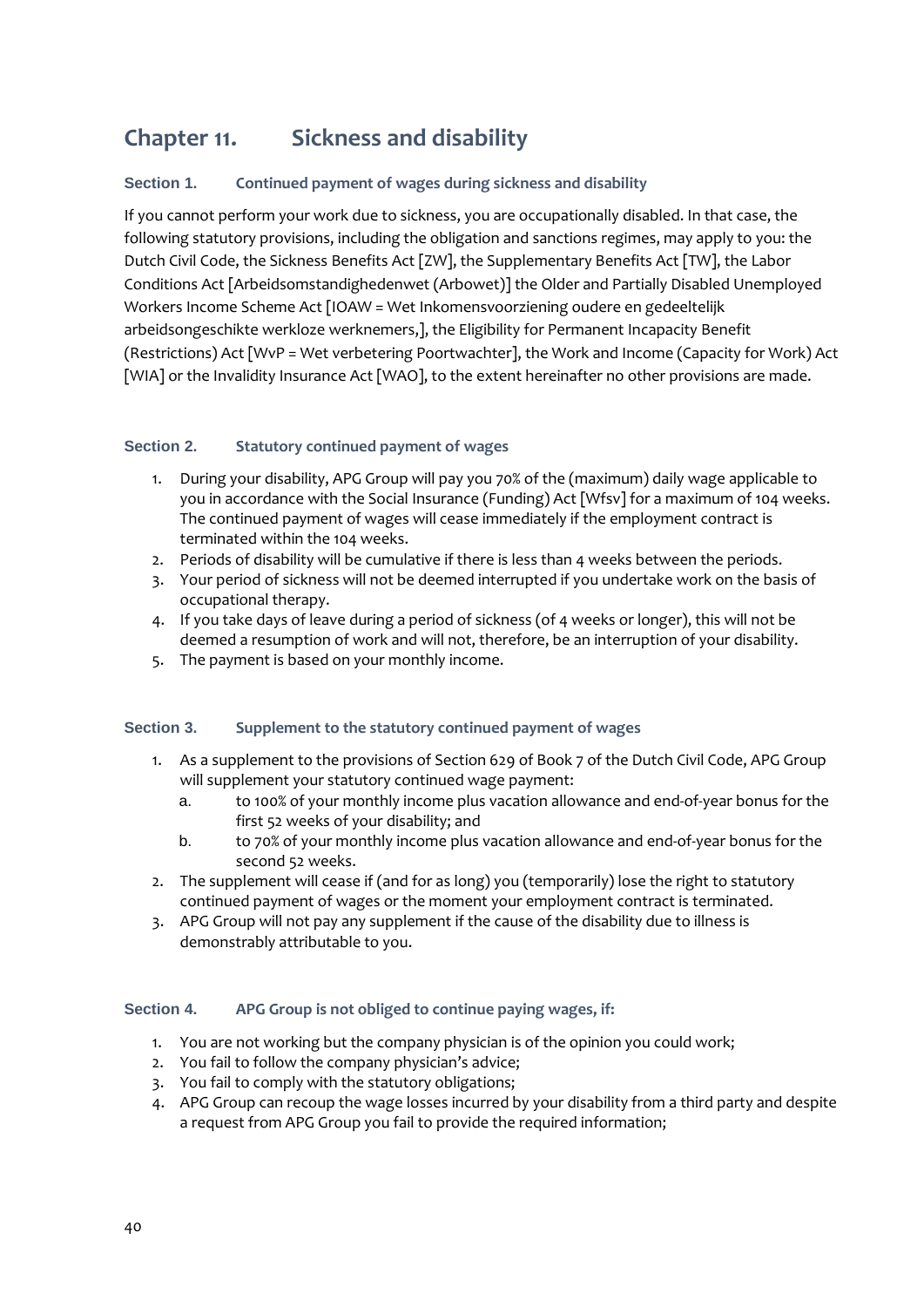5. You refuse to apply for a WAO/WIA benefit while, in principle, you are entitled to such a benefit. This also applies if, after a request from APG Group, you fail to authorize the employee Insurance Agency [UWV] to transfer the WAO/WIA benefit payment to APG Group.

#### **Section 5. Collective disability insurance and exercise app**

- 1. As of 1 July 2022, APG Group will take out collective disability insurance with full coverage (both in the event of partial and full disability) without the need for medical insurance. APG Group pays the premium.
- 2. In the event of absenteeism before or on 1 July 2022, the collective insurance will commence after you have been reported better for at least 4 weeks. Incapacity for work that has already been established by the UWV before the commencement date of the insurance is not covered.
- 3. Employees who make use of the existing semi-collective insurance with a group discount at Loyalis until July 1, 2022, will automatically switch to the group option as of July 1, 2022, whereby their own premium payment via APG Group will be stopped.
- 4. You also get the option to use the Vitality app. This is a health program that encourages exercise and rewards users in the form of vouchers.

#### **Section 6. Concurrence of other benefit payments**

If, during the 104 weeks, you also receive benefit by virtue of social security legislation, a collective supplementary insurance entered into by APG Group, by you yourself or via APG Group, or by virtue of supplementary insurance entered into in some other way, then this benefit will be deducted from the continued wages payment.

#### **Section 7. Recovering half of the WGA premium**

For the purpose of the Return to Work (Partially Disabled) Regulations [WGA= Wet werk en inkomen naar arbeidsvermogen], APG Group is liable for a basic and differentiated premium. APG Group recovers half of the differentiated premium from your net salary (as referred to in section 34, paragraph 2 of the Social Insurance (Funding) Act.

#### **Section 8. Resuming work**

- 1. During the statutory period of a maximum of 104 weeks, both APG Group and you are legally obliged to make every effort to facilitate your reintegration.
- 2. If you resume your work during your sickness, other than on the basis of occupational therapy, then during the second year of sickness you will receive:
	- a. in the event of a resumption of work of at least 50% but less than 75%: a supplement up to 85% of your monthly income plus vacation allowance and end-of-year bonus;
	- b. in the event of a resumption of work of at least 75%: a supplement up to 100% of your monthly income plus vacation allowance and end-of-year bonus.
- 3. In this context, APG Group deems retraining to be a resumption of work.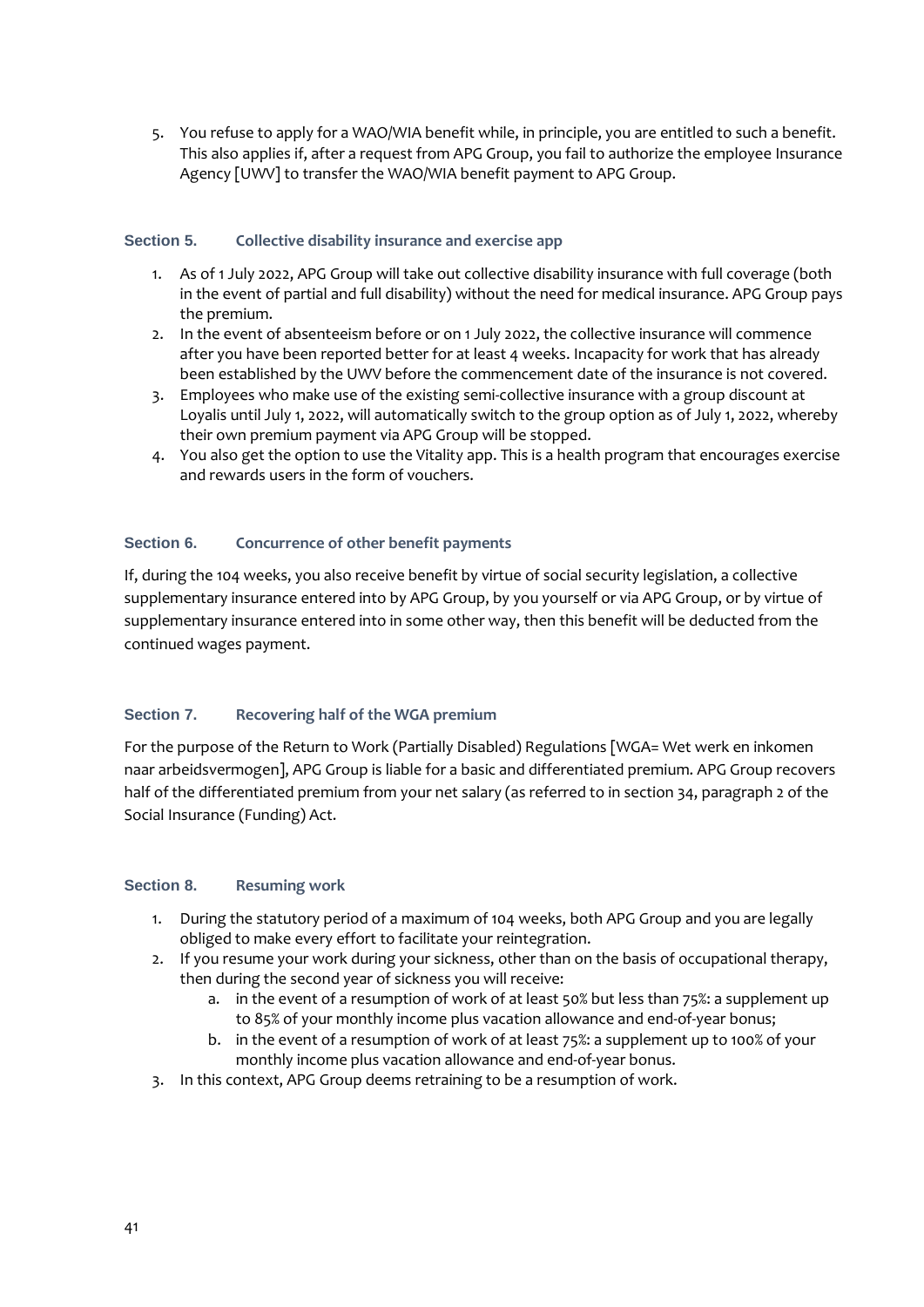#### **Section 9. Statutory deductions**

APG Group will withhold all statutory deductions applicable to the supplements detailed above.

#### **Section 10. Reintegration**

- 1. After 104 weeks the continued payment of wages will cease.
- 2. If you continue to work for APG Group after the expiry of the period of continued payment of wages then your salary will be determined on the basis of:
	- a. the classification of the job which you then perform; and
	- b. the number of hours you work.
- 3. If you partially continue to do your own job then your classification will be retained and your salary will be determined on the basis of the number of hours you work.

#### **Section 11. Statutory amendments**

In the event of any interim statutory amendments in respect of sickness and disability, the statutory provisions will be applied in full.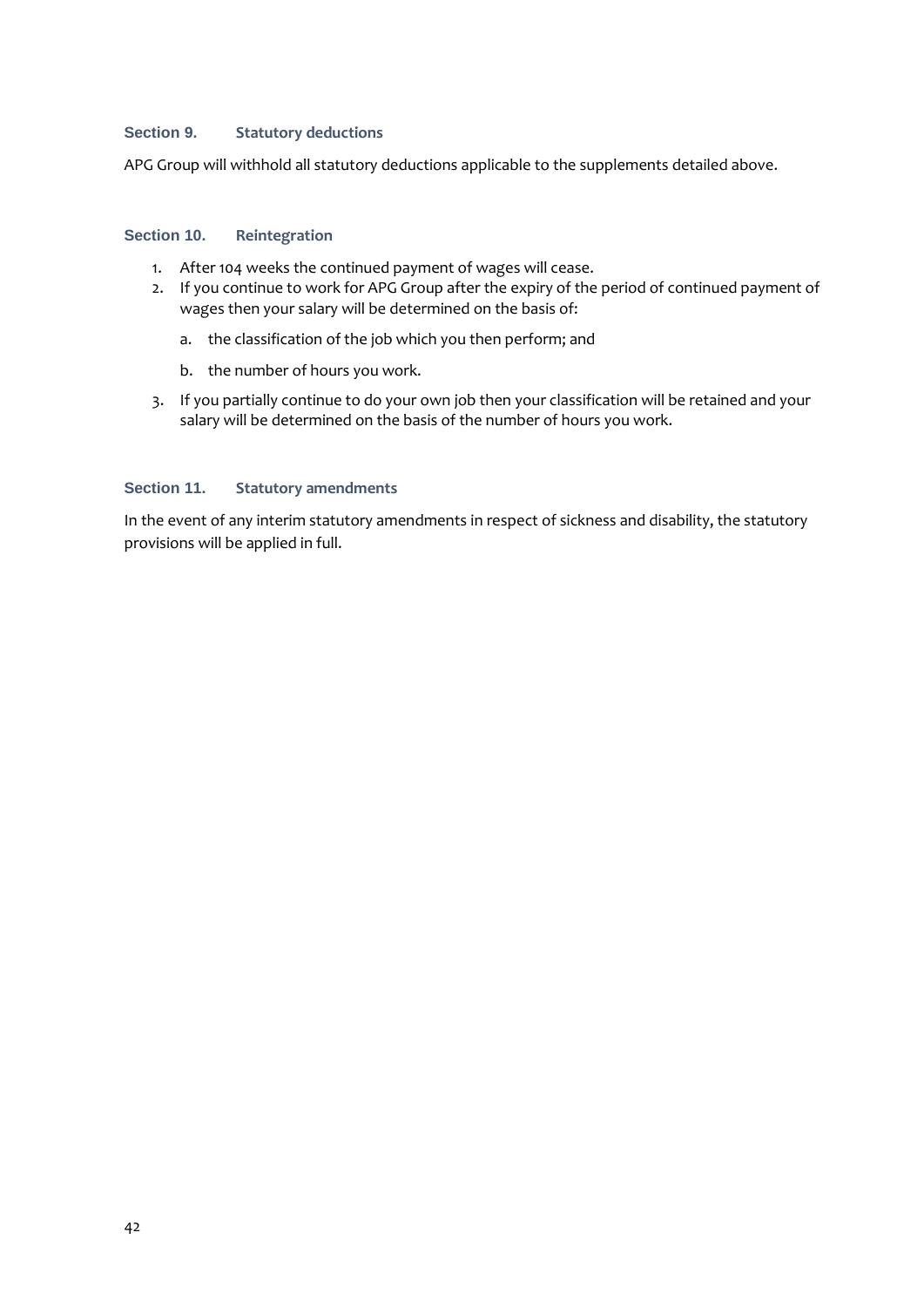## **Chapter 12. Pensions**

**Section 1. Pension scheme effective as of January 1, 2021 insofar as the employee is not a participant in the ABP pension fund** 

- 1. The employee is a participant in the pension plan, the content of which is determined in consultation between the parties to the collective agreement (CLA). The plan is administered by the APG Group Personnel Pension Fund (PPF). The plan has the following characteristics and is detailed in PPF's current pension regulations.
	- a. The standard pension age is 67 years.
	- b. Accrual is in accordance with the average pay methodology.
	- c. The retirement pension deductible is  $\epsilon$  14.802 (January 2022, for the whole year).
	- d. The accrual percentage for the retirement pension is 1.738% of the pension basis.
	- e. No pension is accrued on income exceeding € 114.866 (level 2022). This amount is indexed annually.
	- f. Conditional indexation, with the assumption in respect of active members that wages will rise in accordance with APG Group's CLA or the consumer price index if this yields a higher result. In respect of dormant members, indexation will be on the basis of the consumer price index
	- g. The coverage provided by a partner's pension depends on the point in time:
	- Risk coverage is in place for service up to January 1, 2015. The determination of the amount of coverage was made on a one-time basis with a calculation date of December 31, 2014. From this date, the past risk portion will follow the grants of indexation for members.
	- For service between January 1, 2015, and January 1, 2021, the partner's pension consists of a capital-covered partner's pension. This capital-covered pension follows the regular conditional indexation.
	- For service between January 1, 2021, and July 1, 2021, a capital-covered partner's pension with coverage of 1.3125% of pensionable earnings 2021 applies. This capital-covered pension follows the regular conditional indexation as of July 1, 2021.
	- As of July 1, 2021, the pension plan includes a partner's pension for risk coverage. For active members, service from July 1, 2021 to the time of death is insured on an average pay basis with coverage of 1.3125% of pensionable earnings from the year in question.
	- As of January 1, 2021, risk coverage for active members over the period from the time of death until the retirement date is 1.3125% of the most recent pensionable pay.
		- h. The orphan's pension for the child of the former participant or the pensioner amounts to 14% of the old-age pension accrued between January 1, 2013 and July 1, 2021. The orphan's pension for the child of a deceased member is 20% of the partner's pension.
		- i. In the event of disability, the pension accrual will be continued (contribution pro rata the disability percentage).
			- In the event of a degree of disability of less than 80% in the sense of the Full Invalidity Benefit Regulations [IVA], the disability pension is equal to 5% or in the event of a disability of 80% or more in the sense of the IVA, 10% of the last pensionable salary at the moment of disability up to the level of the maximum annual wage over which contributions are calculated in accordance with the WIA maximum. The part-time percentage is taken into account here.
			- In respect of salaries above the aforementioned maximum annual wage, an extra disability pension can be claimed. Given full disability, this extra disability pension amounts to 80% of the difference between the pensionable salary and the maximum annual wage.

j. The employer's contribution to the premium is 2/3 of the total premium; employees' contribution is 1/3.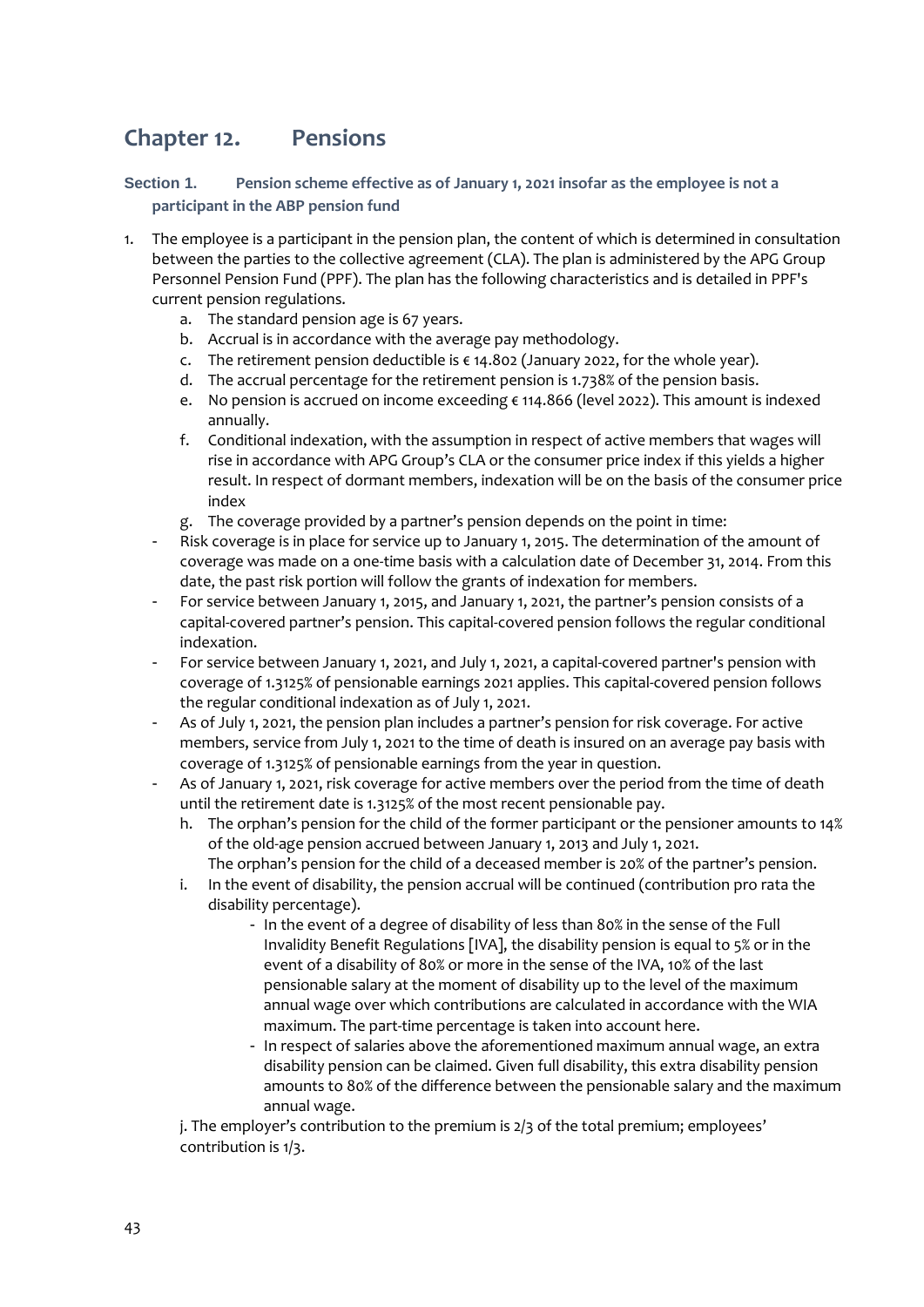k. On the basis of the current administrative agreement, the maximum contribution is 29,5% calculated over the pension base.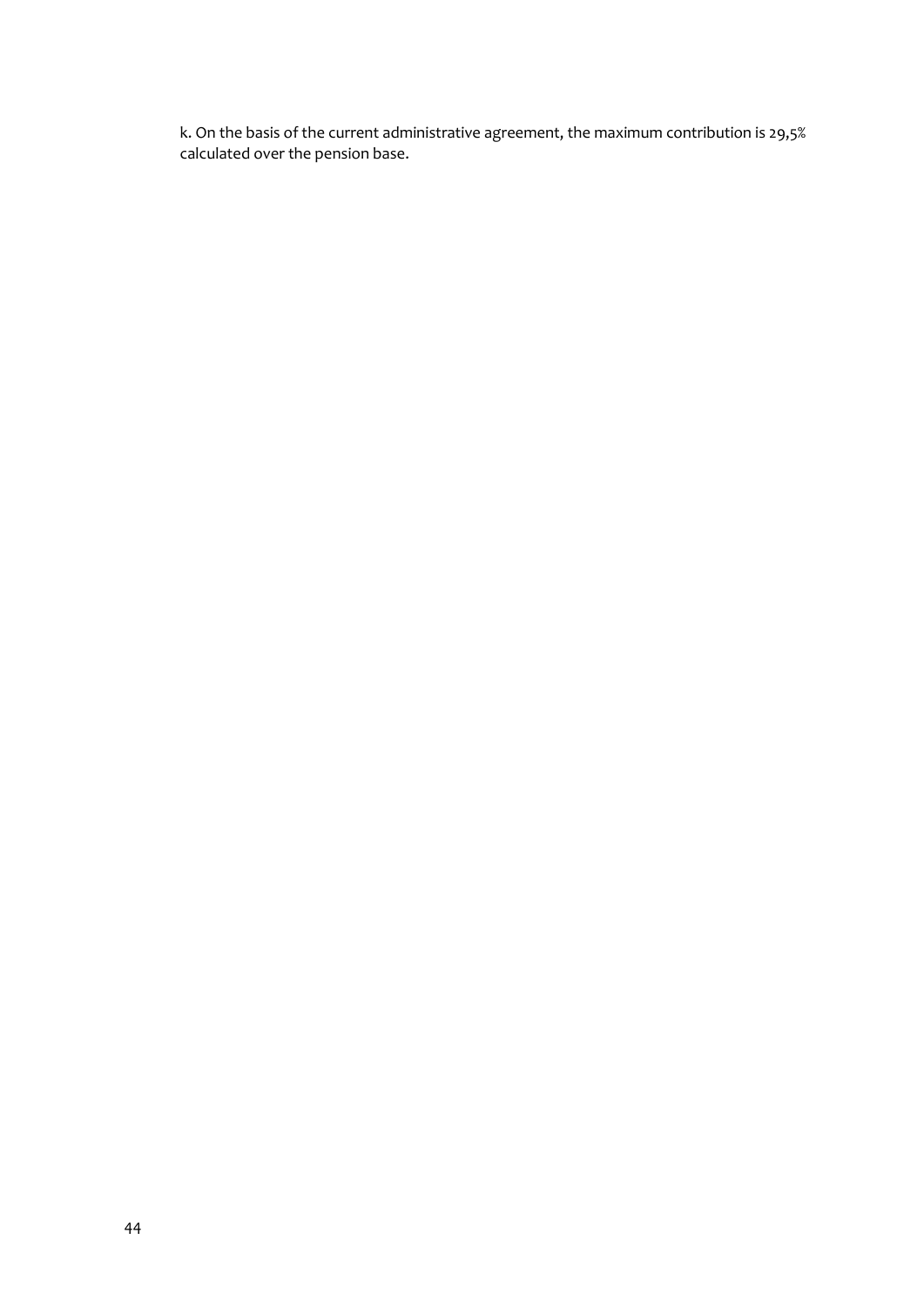## **Chapter 13. Mandatory measures**

#### **Section 1. General measures in the interests of the business**

- 1. In connection with business interests APG Group may:
	- a. deny you access to buildings and/or premises, or forbid you from remaining there;
	- b. relieve you from the obligation to undertake your work;
	- c. deny you access to the office computer systems.
- 2. If you are relieved from the obligation to undertake your work, you will continue to receive your income.

#### **Section 2. Disciplinary measures**

- 1. If you fail to comply with your obligations on the basis of your employment contract, APG Group's rules and regulations and all other prevailing rules, regulations, prescriptions and instructions relevant to you, APG Group may take disciplinary measures
- 2. These measures could include:
	- a. a warning or reprimand;
	- b. suspension with the withholding of your income for a maximum of 7 working days;
	- c. being relieved of your job, temporarily or permanently, and/or being placed in a lowerclassified job. In the latter case, you will then be classified in the salary scale corresponding to the lower job;
	- d. dismissal.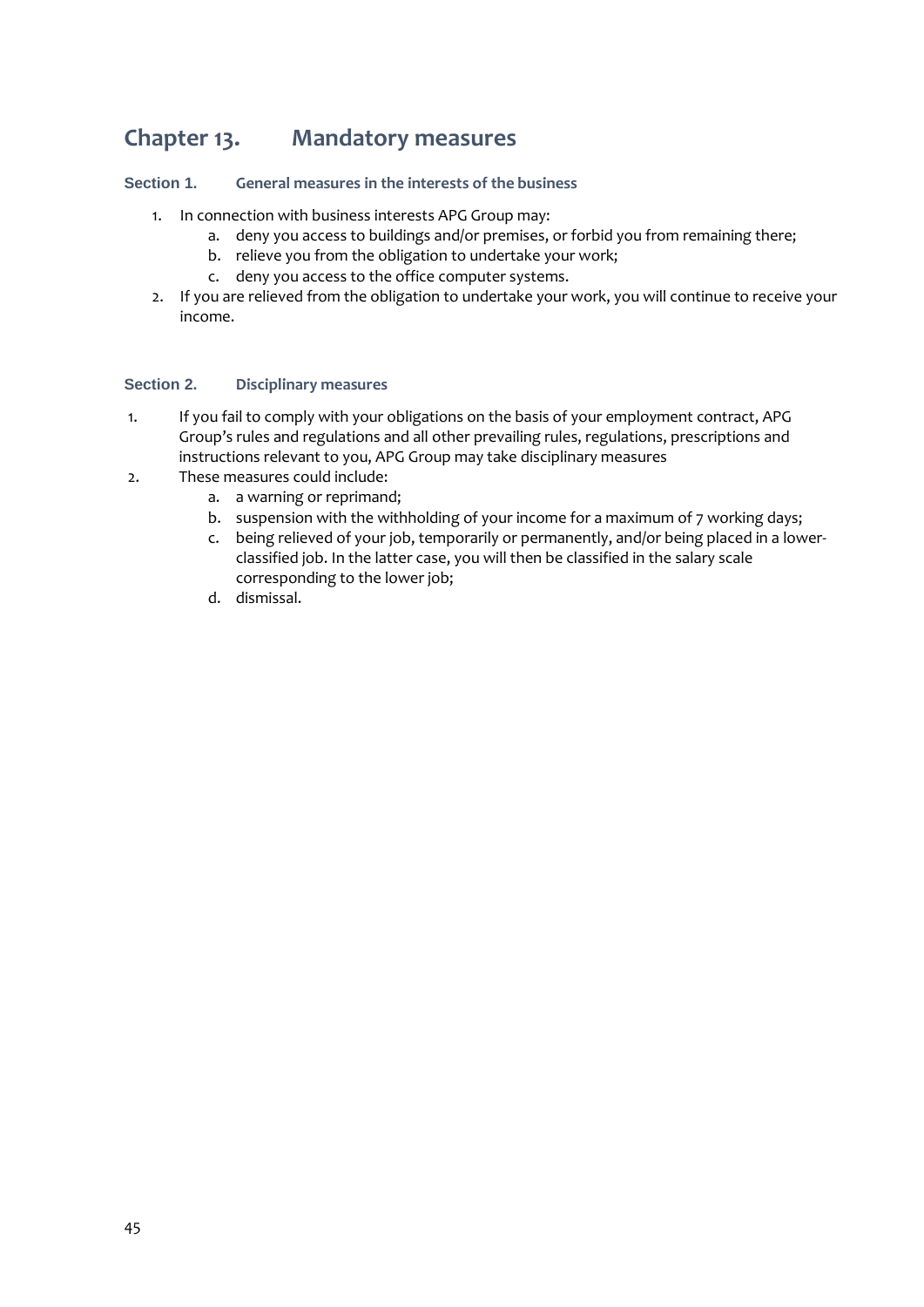## **Chapter 14. Termination of employment**

#### **Section 1. Termination and notice periods**

- 1. As an employee you must give written notice of termination of your employment contract.
- 2. Notice period applicable to you
	- a. if you have an open-ended employment contract and you are classified in a job group I to VI, inclusive, you must observe a notice period of one month;
	- b. if you have an open-ended employment contract and you are classified in a job group VII or above, you must observe a notice period of two months;
- 3. Notice period applicable to APG Group
	- a. if you have an open-ended employment contract and you are classified in a job group I to VI, inclusive, APG Group must observe a notice period of two months;
	- b. if you have an open-ended employment contract and you are classified in a job group VII or above, APG Group must observe a notice period of three months;
- 4. The procedure time is deducted from the notice period to be observed by APG Group. The minimum (remaining) notice period is nonetheless one month.
- 5. No notice period will be observed if the employment contract is dissolved by a (subdistrict) court, or terminated during the probationary period or in the case of instant dismissal.

#### **Section 2. Terminating a fixed-term employment contract**

- 1. If you have a fixed-term employment contract this will end automatically (by operation of law) after the expiry of the agreed period. If you have an employment contract for a duration exceeding six months, the notice obligation in Section 7:668 subsection 1 of the Dutch Civil Code (BW) applies.
- 2. However, APG Group or you may, terminate this employment contract early by written notice if this possibility is included in your employment contract. In that case, the periods of notice stated in Section 1 apply.
- 3. From the date that:
	- a. fixed-term employment contracts follow each other with intervals not exceeding six months and have exceeded a period of 24 months, including these intervals, the last employment contract is deemed to have been entered into for an unspecified duration, effective on that date;
	- b. more than three fixed-term employment contracts have followed each other with intervals not exceeding six months, then the last employment contract is deemed to have been entered into for an unspecified duration, effective on that date.
- 4. Contrary to the provisions in Section 7:668a, subsection 2 of the Dutch Civil Code, the periods, including interruptions of not more than six months, in which you were working for the employer, from employment with another employer, preceding the employment with employer, is deemed to be one single fixed-term employment contract within the meaning of Section 7:668a, subsection 1 of the Dutch Civil Code. For the application of Art. 7:668a, subsection 1 of the Dutch Civil Code, three periods are left out of consideration entirely, if you have provided incorrect or incomplete information regarding your employment history at APG Group.
- 5. If the legal provision on which paragraph 3 of the this Section is based change then the provisions in the law will prevail.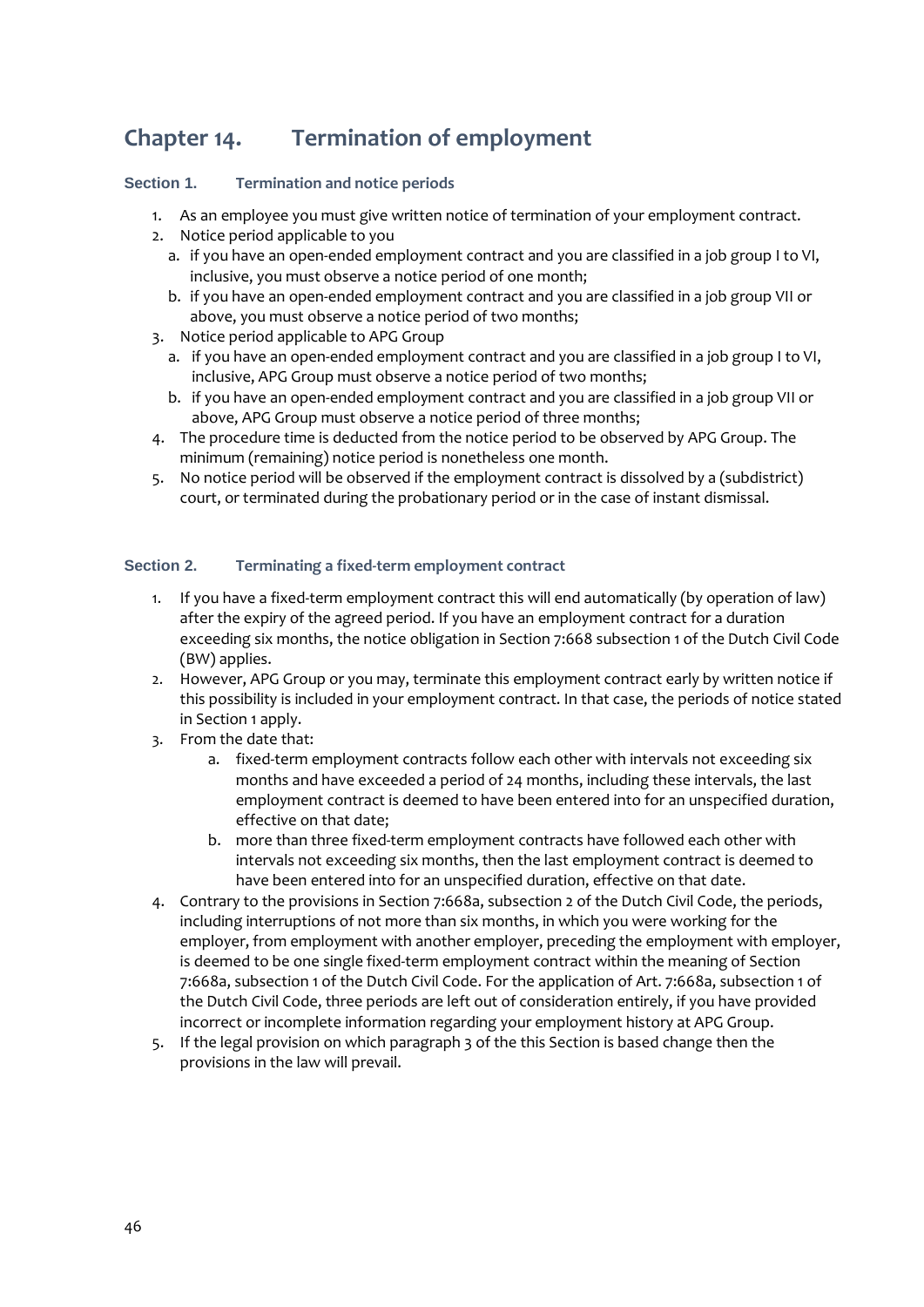#### **Section 3. Terminating an open-ended employment contract**

- 1. If you have an open-ended employment contract, the notice periods detailed in section 1 of this chapter are applicable.
- 2. Your employment contract will terminate automatically (by operation of law) on the first day of the month following the month in which you become entitled to a state old-age pension, unless prior to this date you, as an employee, and APG Group have jointly agreed another date of termination in writing.
- 3. If you have been on long-term sick leave and, consequently, are no longer able to work for APG Group, APG Group will terminate your employment contract after two years of full or (if there is no possibility of being reassigned) partial disability.
- 4. The employment contract will terminate automatically (by operation of law) as of the day following the death of an employee.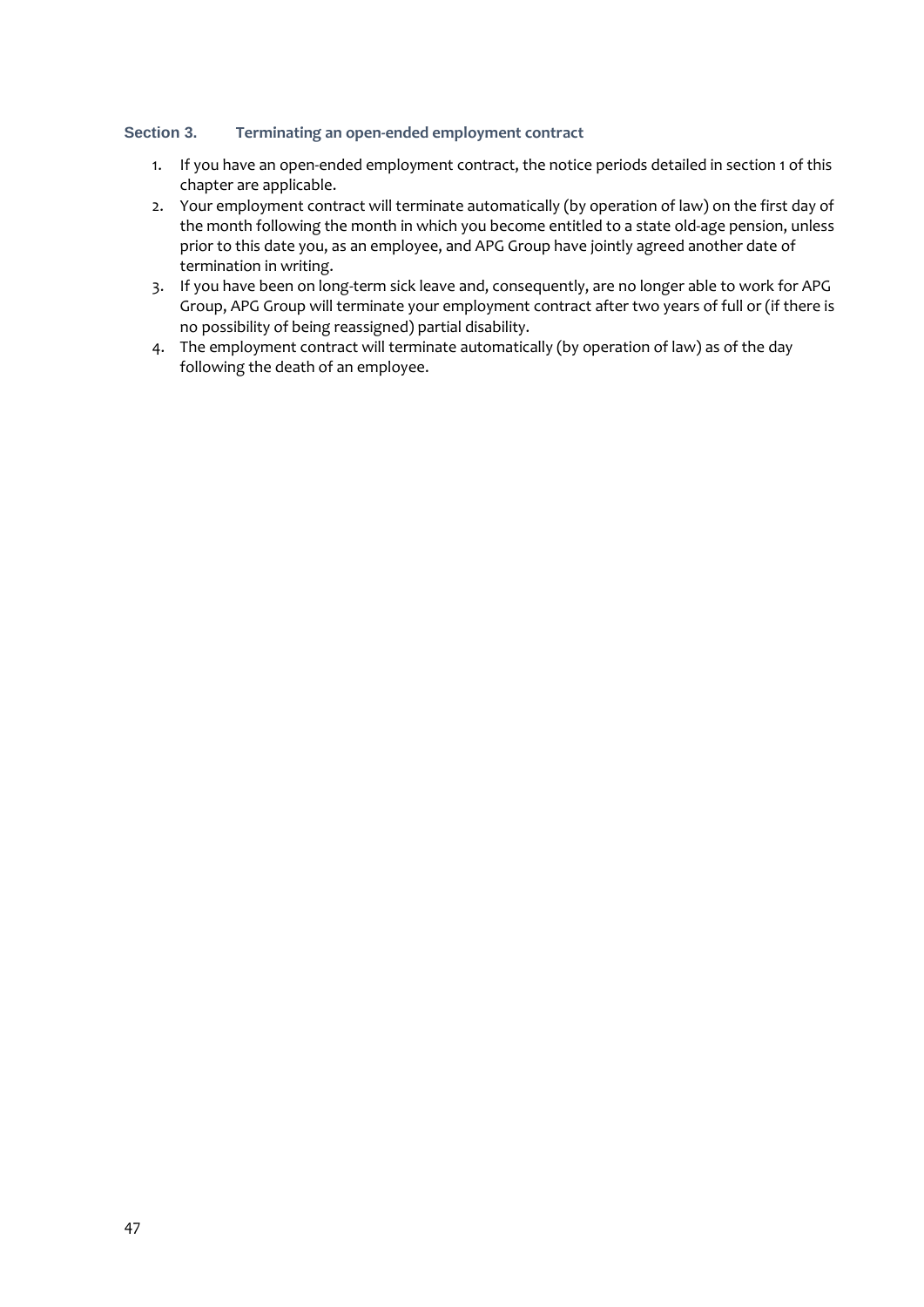## **Chapter 15. General provisions**

#### **Section 1. Agreements between employer and trade unions**

- 1. The point of departure of this CLA is that it represents the interests of both APG Group and you, as an employee.
- 2. Throughout the duration of this CLA, APG Group and the trade unions will do everything to ensure industrial harmony within the organization.
- 3. APG Group may depart from this CLA if this is in the best interests of an individual employee.
- 4. APG Group may depart from this CLA if this is in the best interests of an individual employee.

#### **Section 2. Informing trade unions**

APG Group will inform the trade unions of any important developments and policy intentions in respect of the internal personnel policy being implemented or to be implemented by APG Group. The trade unions may draw attention to any signals they pick up from within the organization.

#### **Section 3. Labor market positioning**

In 2021 APG Group has studied the remuneration and job evaluation system. The study included:

- The internal remuneration relationships, including across business units,
- the external remuneration relationships, and
- whether the remuneration system reflects APG Group's social position.

The results of this study had been shared with parties in 2021.

This investigation will be deepened during the next term of this collective labor agreement. The reason continues to be that APG Group wishes to take up an employment condition that guarantees both a strong position on the labor market and a strong competitive position. Results are discussed with trade unions.

#### **Section 4. Trade union contributions**

CLA parties have reached mutual agreements on the employer contribution for the purpose of trade union related work.

#### **Section 5. Trade union membership**

New trade union members can benefit from free membership of a trade union during the first year. The associated costs will be borne by APG.

#### **Section 6. Dispute settlement procedure**

1. APG Group and the trade unions are responsible for the interpretation of the CLA.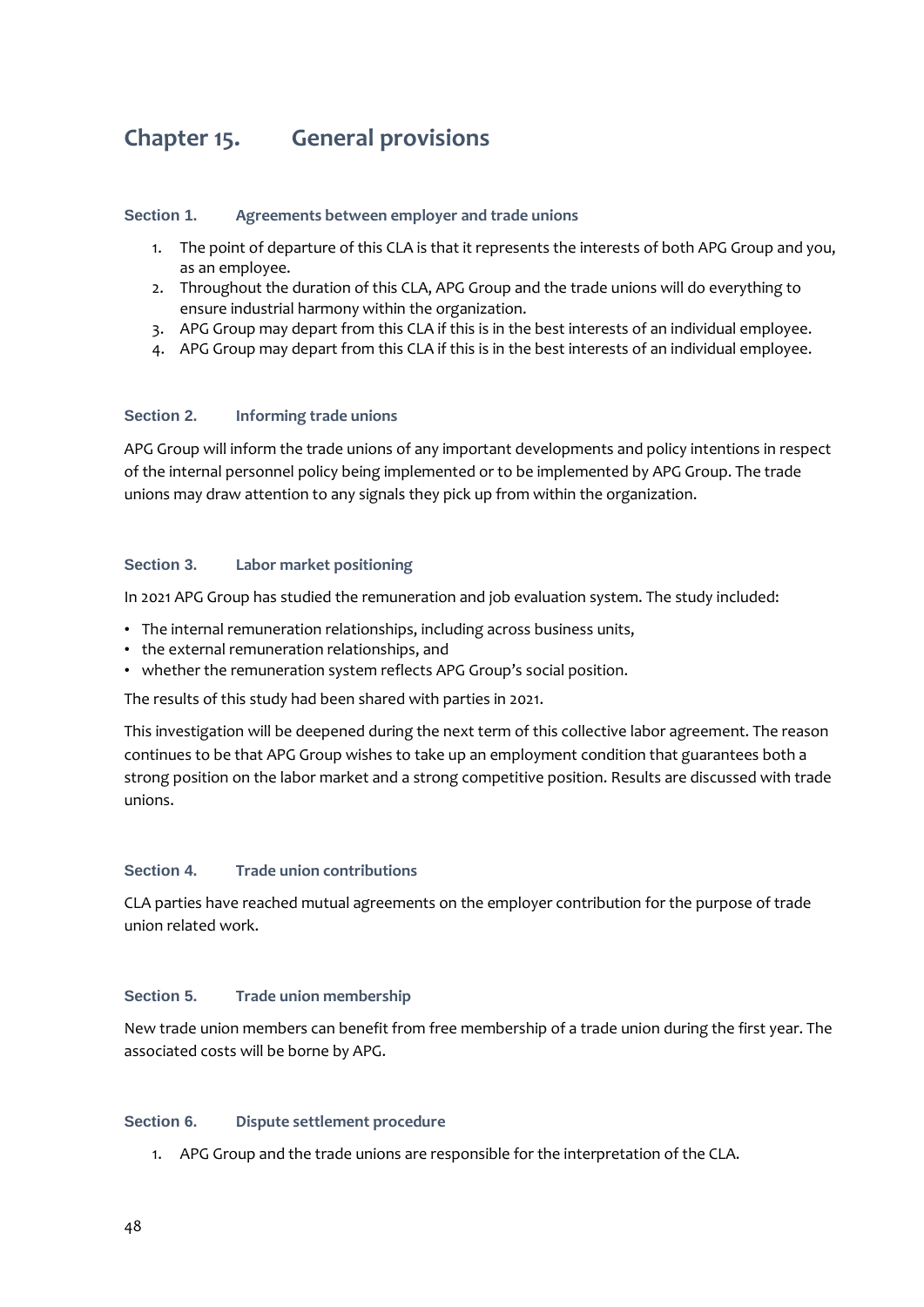- 2. APG Group and the trade unions may disagree about the application of a provision of this CLA. In this case they will, in the first instance, try to settle their difference of opinion through mutual consultation. The party with the greatest interest in a solution will put its opinion on paper and discuss this with the other party (parties).
- 3. If the parties fail to reach an agreement, they may submit their difference of opinion to an interpretation committee. This committee comprises three members. APG Group appoints one member, the trade unions collectively appoint one member and jointly these two members appoint a chairperson.
- 4. The committee advises the parties.

#### **Section 7. Duration and interim amendments**

- 1. This CLA will be effective from January 1, 2022 until January 1, 2023, to the extent not otherwise provided for. After the expiry of this period, the CLA will cease to be effective automatically (by operation of law) without any notice having to be given.
- 2. It is the express intention of the CLA parties that in respect of the changes referred to in this CLA and the Social Plan, not to have any provisions from previous CLAs and Social Plans remain/effective.
- 3. In the event of significant internal or external changes to APG Group, APG Group and the trade unions may make interim amendments to the agreements in this CLA.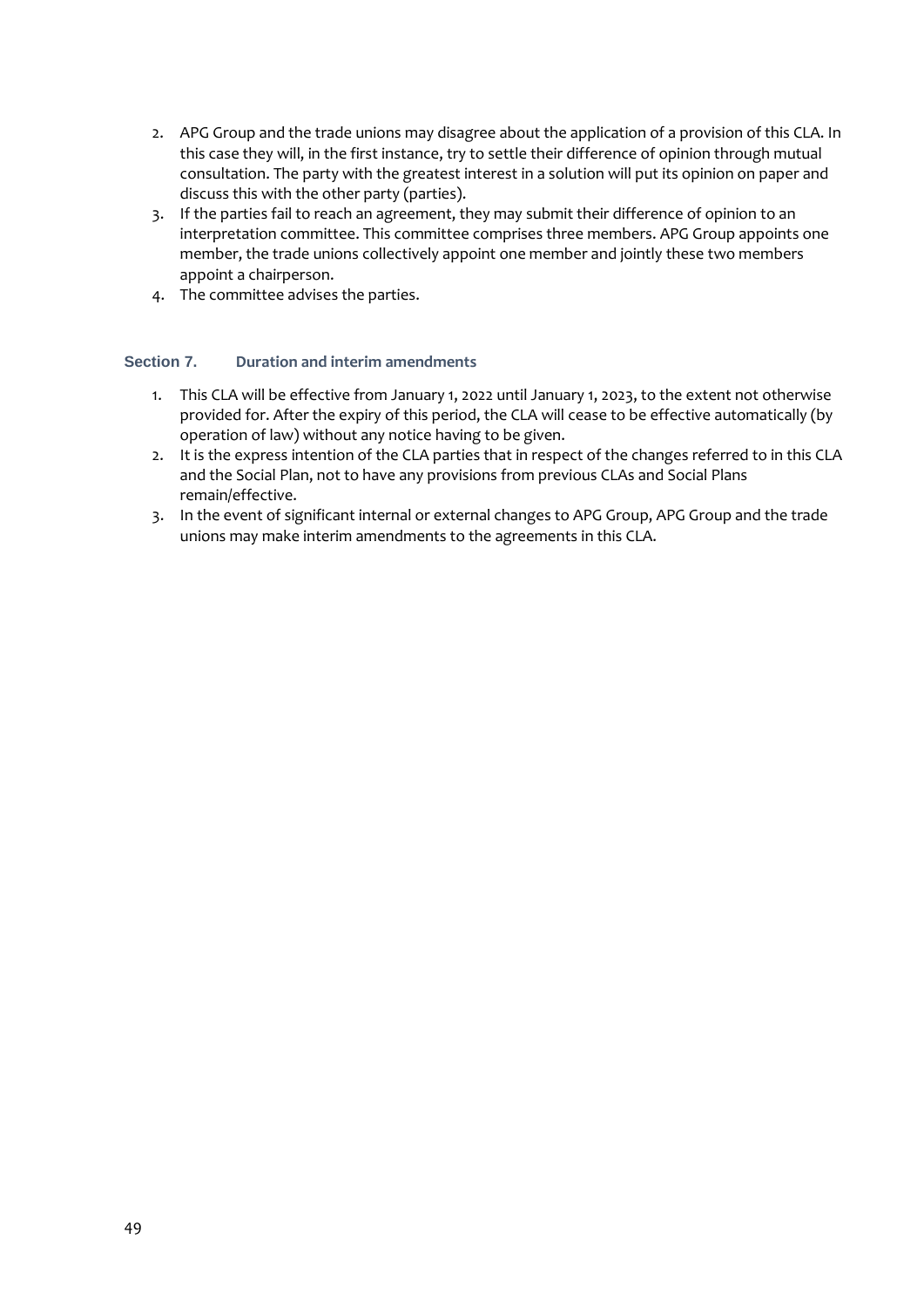# **Appendix 1 Salary scales**

Salary scales effective as of January 1, 2022

| 40 hours                | <b>TFI</b> | <b>RSP</b> | <b>TFI</b>     | Monthly        | <b>TFI</b>     | <b>Monthy salary</b> |
|-------------------------|------------|------------|----------------|----------------|----------------|----------------------|
| scale                   | minimum    | minimum    | <b>RSP 100</b> | salary         | <b>RSP 110</b> | <b>RSP 110</b>       |
|                         |            |            |                | <b>RSP 100</b> | extension      | extension            |
| $\mathbf{1}$            |            |            |                |                |                |                      |
| $\overline{\mathbf{2}}$ | 33.809,45  | 85,00%     | 39.775,79      | 2.849,35       | 43.753,43      | 3.134,29             |
| $\overline{\mathbf{3}}$ | 35.417,18  | 85,00%     | 41.667,31      | 2.984,85       | 45.834,11      | 3.283,34             |
| 4                       | 38.585,73  | 85,00%     | 45.394,94      | 3.251,88       | 49.934,47      | 3.577,07             |
| 5                       | 39.889,98  | 80,00%     | 49.862,43      | 3.571,91       | 54.848,66      | 3.929,10             |
| 6                       | 41.412,13  | 75,00%     | 55.216,08      | 3.955,42       | 60.737,66      | 4.350,96             |
| $\overline{7}$          | 43.147,31  | 70,00%     | 61.639,03      | 4.415,53       | 67.802,89      | 4.857,08             |
| 8                       | 48.552,33  | 70,00%     | 69.360,51      | 4.968,66       | 76.296,61      | 5.465,53             |
| 9                       | 55.069,37  | 70,00%     | 78.670,44      | 5.635,58       | 86.537,51      | 6.199,14             |
| 10                      | 62.954,17  | 70,00%     | 89.934,58      | 6.442,49       | 98.928,06      | 7.086,74             |
| 11                      | 72.531,15  | 70,00%     | 103.615,97     | 7.422,56       | 113.977,62     | 8.164,82             |
| 12                      | 84.214,78  | 70,00%     | 120.306,76     | 8.618,21       | 132.337,43     | 9.480,03             |
| 13                      | 98.533,70  | 70,00%     | 140.762,32     | 10.083,55      | 154.838,63     | 11.091,91            |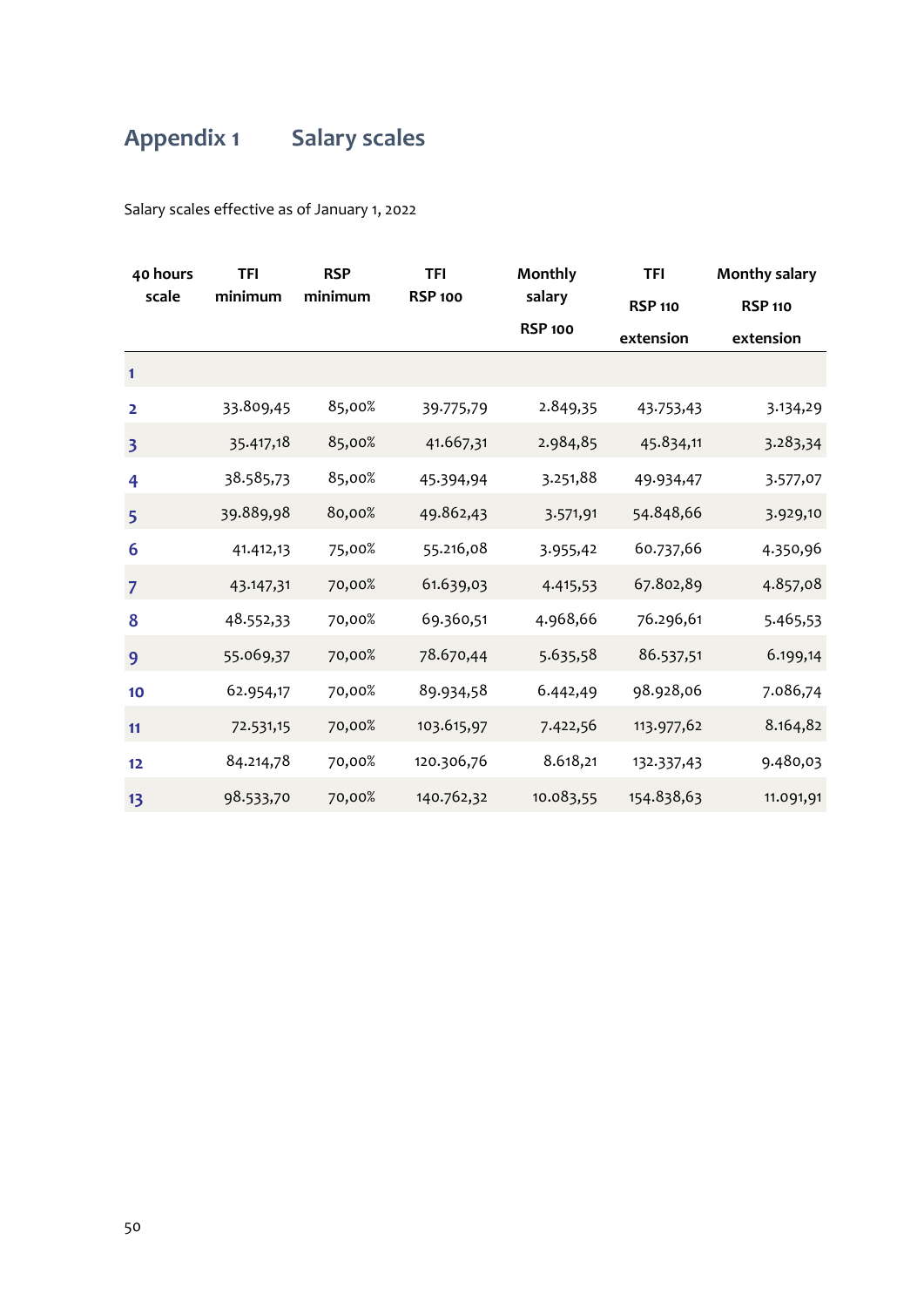| 38 hours<br>scale       | <b>TFI</b><br>minimum | <b>RSP</b><br>minimum | <b>TFI</b><br><b>RSP 100</b> | Monthly<br>salary<br><b>RSP 100</b> | <b>TFI</b><br><b>RSP 110</b><br>extension | <b>Monthy salary</b><br><b>RSP 110</b><br>extension |
|-------------------------|-----------------------|-----------------------|------------------------------|-------------------------------------|-------------------------------------------|-----------------------------------------------------|
| $1*$                    | 24.080,29             | 85,00%                | 28.329,75                    | 2.029,41                            | 31.162,71                                 | 2.232,35                                            |
| $\overline{2}$          | 32.118,81             | 85,00%                | 37.786,82                    | 2.706,87                            | 41.565,55                                 | 2.977,56                                            |
| $\overline{\mathbf{3}}$ | 33.646,13             | 85,00%                | 39.583,70                    | 2.835,59                            | 43.542,09                                 | 3.119,15                                            |
| $\overline{4}$          | 36.656,51             | 85,00%                | 43.125,25                    | 3.089,29                            | 47.437,79                                 | 3.398,22                                            |
| 5                       | 37.895,57             | 80,00%                | 47.369,39                    | 3.393,32                            | 52.106,30                                 | 3.732,65                                            |
| 6                       | 39.341,64             | 75,00%                | 52.455,43                    | 3.757,66                            | 57.701,03                                 | 4.133,43                                            |
| $\overline{7}$          | 40.989,85             | 70,00%                | 58.556,89                    | 4.194,74                            | 64.412,53                                 | 4.614,21                                            |
| 8                       | 46.124,75             | 70,00%                | 65.892,52                    | 4.720,23                            | 72.481,73                                 | 5.192,25                                            |
| 9                       | 52.315,97             | 70,00%                | 74.737,05                    | 5.353,81                            | 82.210,74                                 | 5.889,19                                            |
| 10                      | 59.806,56             | 70,00%                | 85.437,92                    | 6.120,37                            | 93.981,75                                 | 6.732,41                                            |
| 11                      | 68.904,45             | 70,00%                | 98.435,00                    | 7.051,42                            | 108.278,47                                | 7.756,56                                            |
| 12                      | 80.004,00             | 70,00%                | 114.291,43                   | 8.187,30                            | 125.720,58                                | 9.006,03                                            |
| 13                      | 93.606,80             | 70,00%                | 133.724,03                   | 9.579,36                            | 147.096,49                                | 10.537,30                                           |

\*Scale 1 will not be indexed in accordance with Section 5 of chapter 5 of this CLA. This scale follows the indexation of the statutory minimum wage as set by the Ministry of Social Affairs and Employment.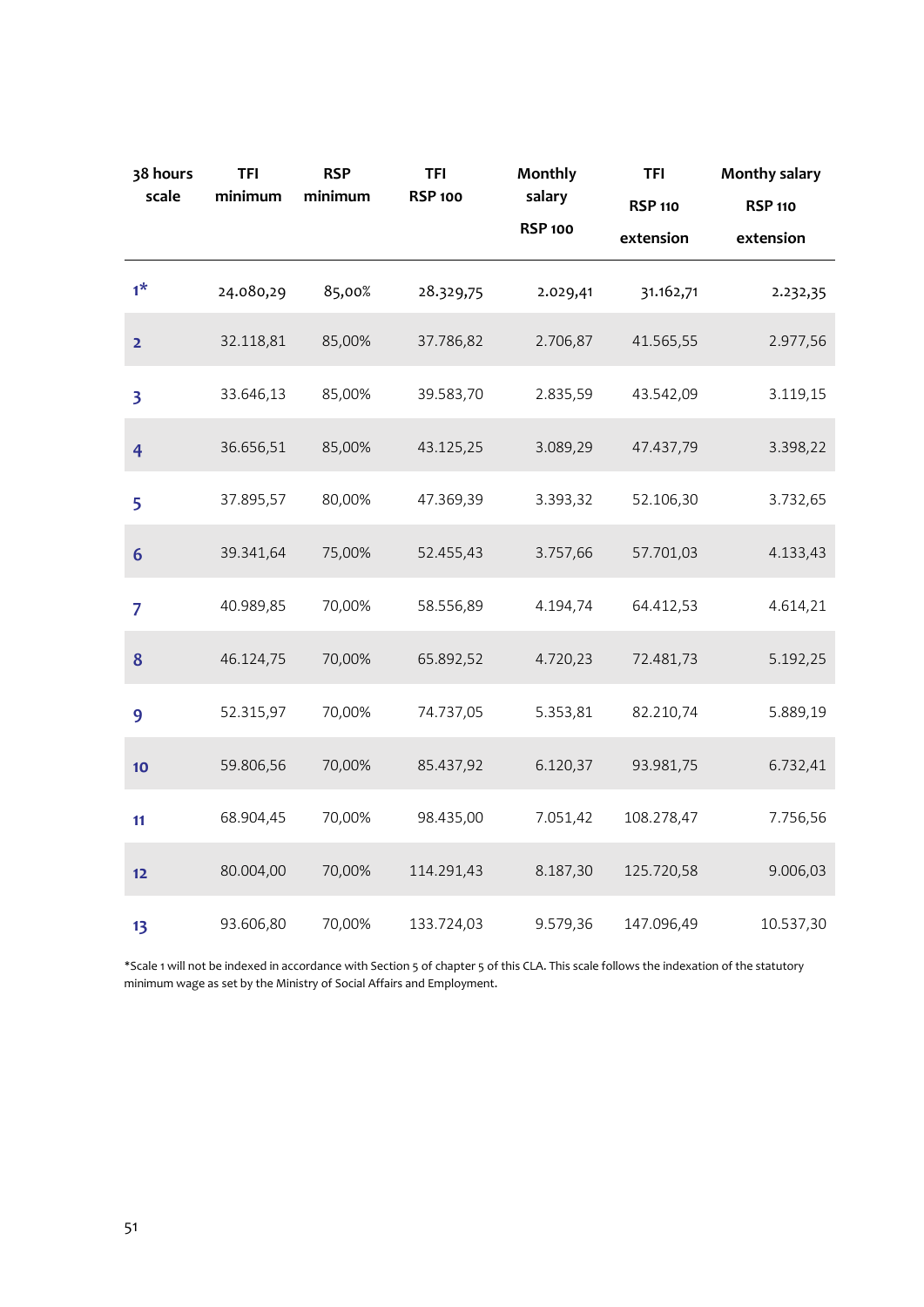| 36 hours                | <b>TFI</b> | <b>RSP</b> | <b>TFI</b>     | Monthly        | <b>TFI</b>     | <b>Monthy salary</b> |
|-------------------------|------------|------------|----------------|----------------|----------------|----------------------|
| scale                   | minimum    | minimum    | <b>RSP 100</b> | salary         | <b>RSP 110</b> | <b>RSP 110</b>       |
|                         |            |            |                | <b>RSP 100</b> | extension      | extension            |
| 1                       |            |            |                |                |                |                      |
| 2                       | 30.428,30  | 85,00%     | 35.798,00      | 2.564,40       | 39.377,80      | 2.820,84             |
| $\overline{\mathbf{3}}$ | 31.875,49  | 85,00%     | 37.500,51      | 2.686,36       | 41.250,62      | 2.955,00             |
| $\overline{4}$          | 34.727,02  | 85,00%     | 40.855,28      | 2.926,68       | 44.940,84      | 3.219,35             |
| 5                       | 35.901,02  | 80,00%     | 44.876,21      | 3.214,72       | 49.363,80      | 3.536,19             |
| 6                       | 37.270,88  | 75,00%     | 49.694,50      | 3.559,88       | 54.663,98      | 3.915,87             |
| $\overline{7}$          | 38.832,54  | 70,00%     | 55.475,03      | 3.973,97       | 61.022,58      | 4.371,37             |
| 8                       | 43.697,18  | 70,00%     | 62.424,54      | 4.471,80       | 68.666,99      | 4.918,98             |
| 9                       | 49.562,30  | 70,00%     | 70.803,37      | 5.072,02       | 77.883,68      | 5.579,22             |
| 10                      | 56.658,53  | 70,00%     | 80.940,83      | 5.798,22       | 89.034,89      | 6.378,04             |
| 11                      | 65.278,16  | 70,00%     | 93.254,46      | 6.680,31       | 102.579,89     | 7.348,34             |
| 12                      | 75.793,23  | 70,00%     | 108.276,10     | 7.756,39       | 119.103,73     | 8.532,03             |
| 13                      | 88.680,31  | 70,00%     | 126.686,16     | 9.075,20       | 139.354,78     | 9.982,72             |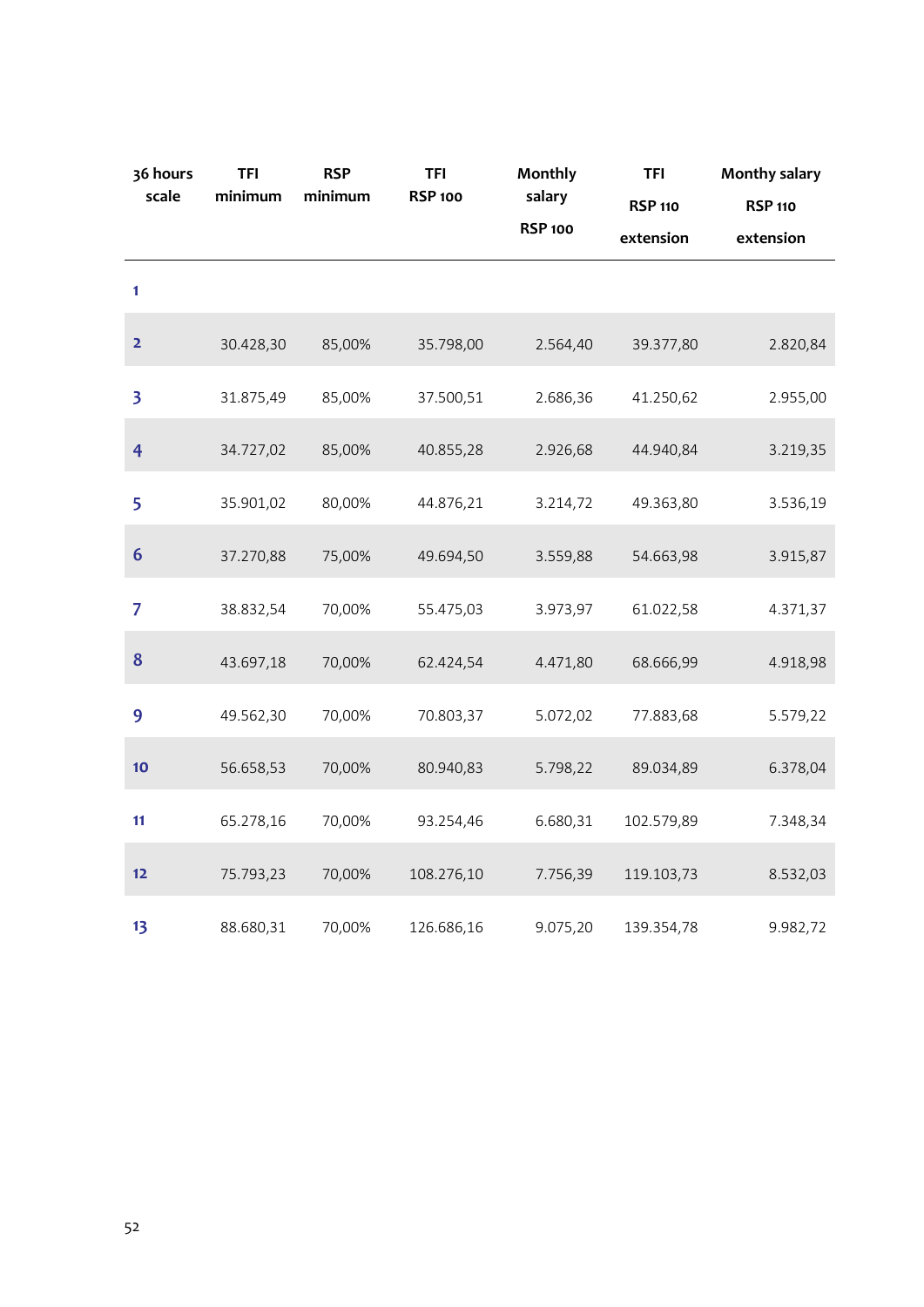## **Appendix 2 Options terms of employment**

The "options terms of employment" allow provision for APG employees to apply certain sources (such as salary) for certain purposes (such as leave, for example). As not all the elements are harmonized, certain elements are only available to former "APG employees" to whom the APG CLA 2009–2011 applied. The options are listed below, with an indication wherever a particular option is only applicable to a specific group of employees. The applicable rules, such as when an option can be chosen, in what manner and using which sources, will be published annually on APG's intranet.

#### **Extra leave for senior employees**

The option relating to extra leave for senior employees for (former) APG employees is maintained, with due regard for the provisions in the Transitional Provisions for Chapter 7 Vitality (concerning Section 52 of the (previous) APG CLA). Employees aged 56 and 57 can only use non-statutory leave hours as their own contribution.

#### **Purchase of hours of leave**

A maximum 80 hours of leave can be purchased annually.

#### **Sale of hours of leave**

A maximum 80 hours of leave in excess of the statutory minimum can be sold annually.

#### **Union contribution**

As an employee, you pay the union contribution yourself. Once a year, the total amount is paid out to you by APG net and withheld from your gross wages.

#### **Bicycle plan**

You can opt to join this plan once per 5 years. APG compensates €749 + €240 accessories. Linked to this is that no claim can be made for an NS railways business card

for commuting, commuting allowances and parking authorization. This plan also does not apply

for employee with a leased company car and a mobility budget.

#### **ABP supplementary pension**

APGers and former APGers can take advantage of the conversion possibility with respect to ABP supplementary pension.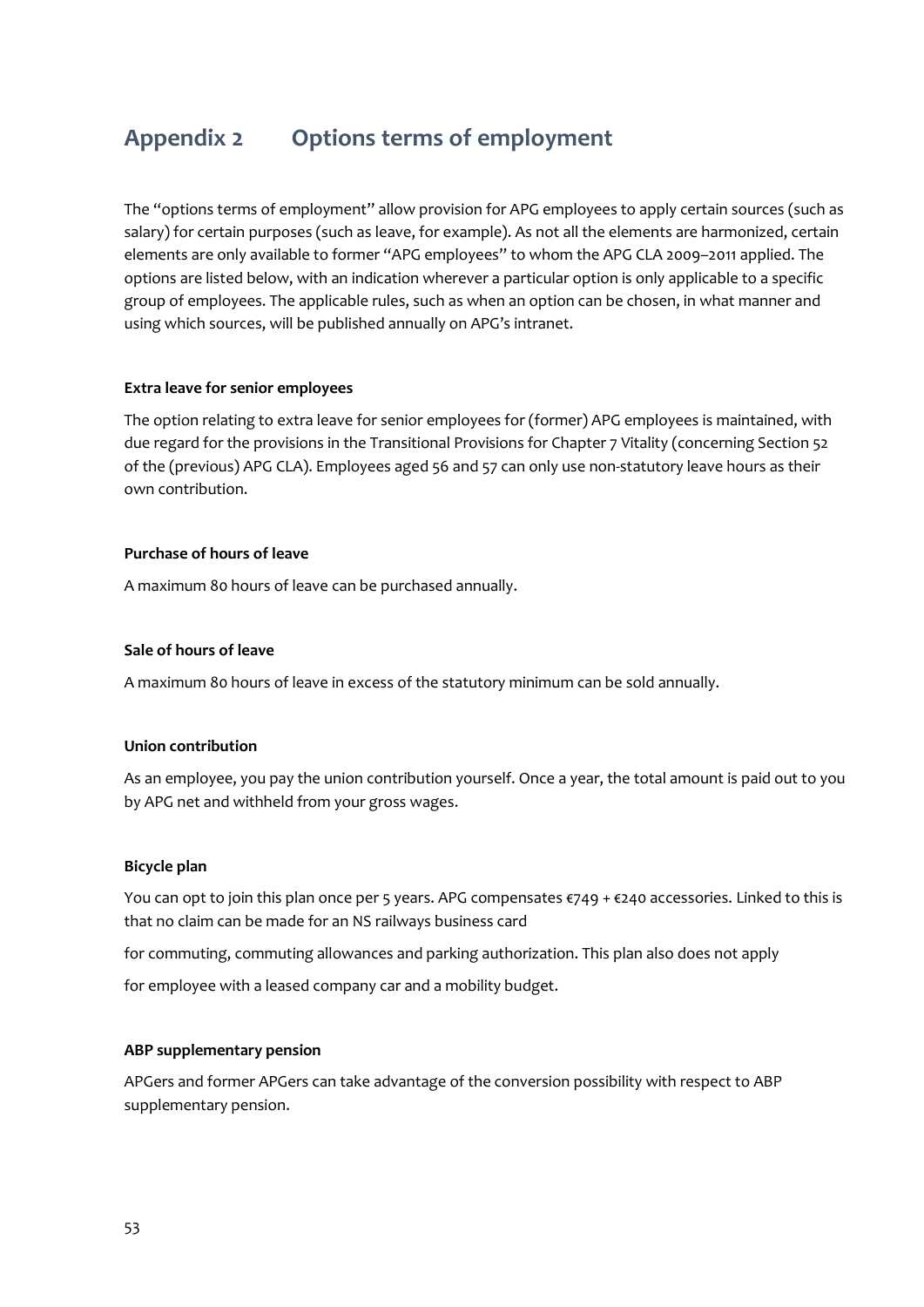#### **Purchase of professional literature**

Fiscally beneficial purchase of professional literature is possible in exchange for payment of gross wages or vacation days in excess of the statutory minimum.

#### **Individual ANW gap insurance**

The conversion possibilities can also be utilized for individual ANW gap insurance.

#### **IPAP**

APG employees and former APG employees can also utilize the conversion possibilities for any IPAP insurance they may have contracted.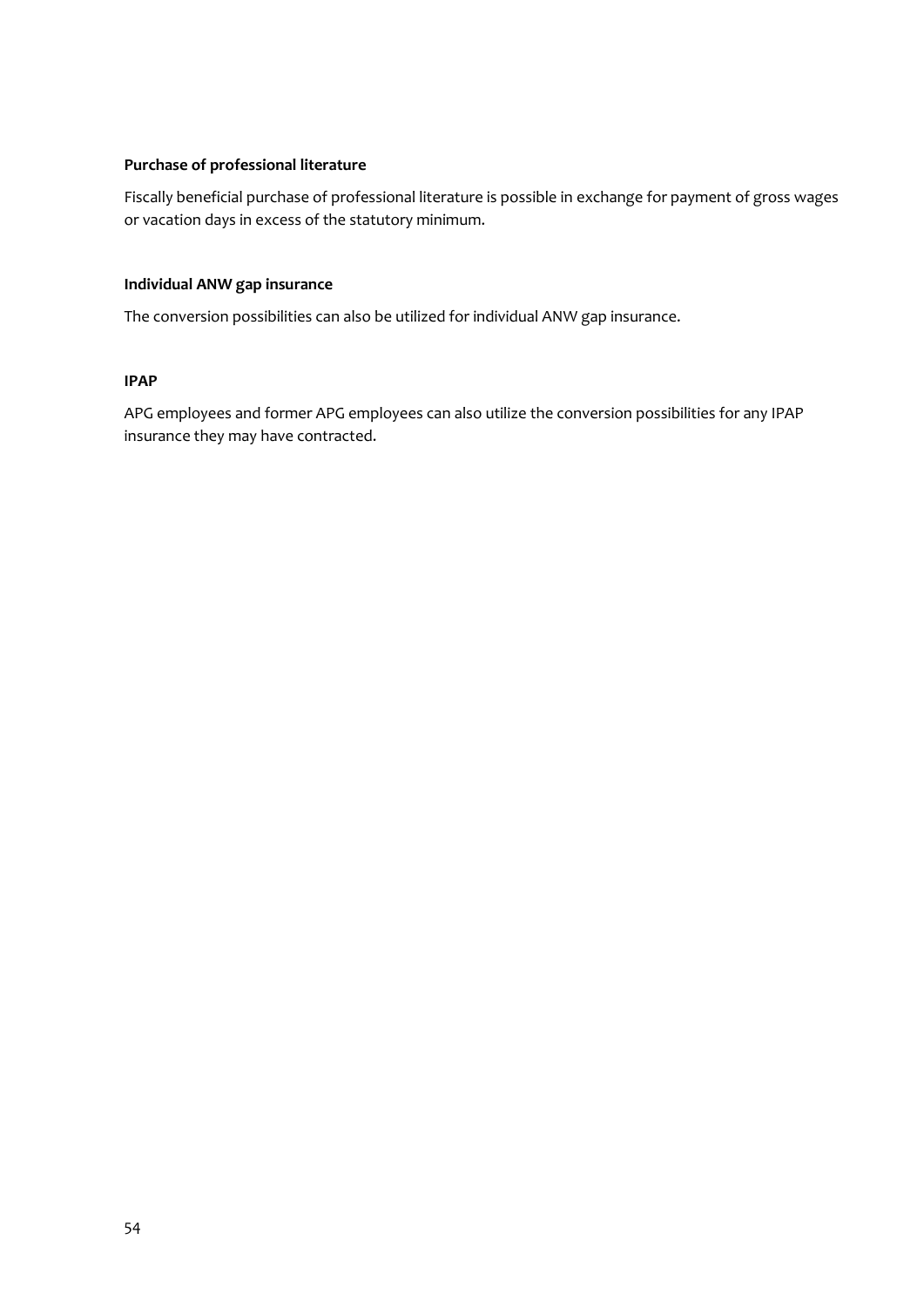## **Appendix 3 Grievance mechanism and objection procedures**

### **Introduction**

APG Group employees can submit a grievance or lodge an objection about conditions that effect their work situation at all times. APG Group considers it important that your problem or difference of opinion is always discussed, preferably with your manager. There is an advice desk specifically to help you with this. If you are unable to resolve the problem with the advice desk, then you can submit a grievance or lodge an objection. The procedure that you must follow for this depends on the nature of the grievance or objection. The various procedures are outlined below in diagrams.



### **Problem-solving and connecting advice desk**

#### **Section 1. Advice Desk**

1. An advice desk will be available as of 1 October 2019 for questions and support regarding various HRrelated problems, such as the HR Cycle or flexible working hours. The desk consists of a digital advice desk and a personal advice desk. The advice desk can be reached via a button in Insite. The digital advice desk provides more information about your question or problem. The personal advice desk brings you into contact with an HR specialist. With this HR specialist, you can discuss a solution for your question or a difference of opinion with your manager. The HR specialist can also help to restore communication between you and your manager and reconnect you and your manager.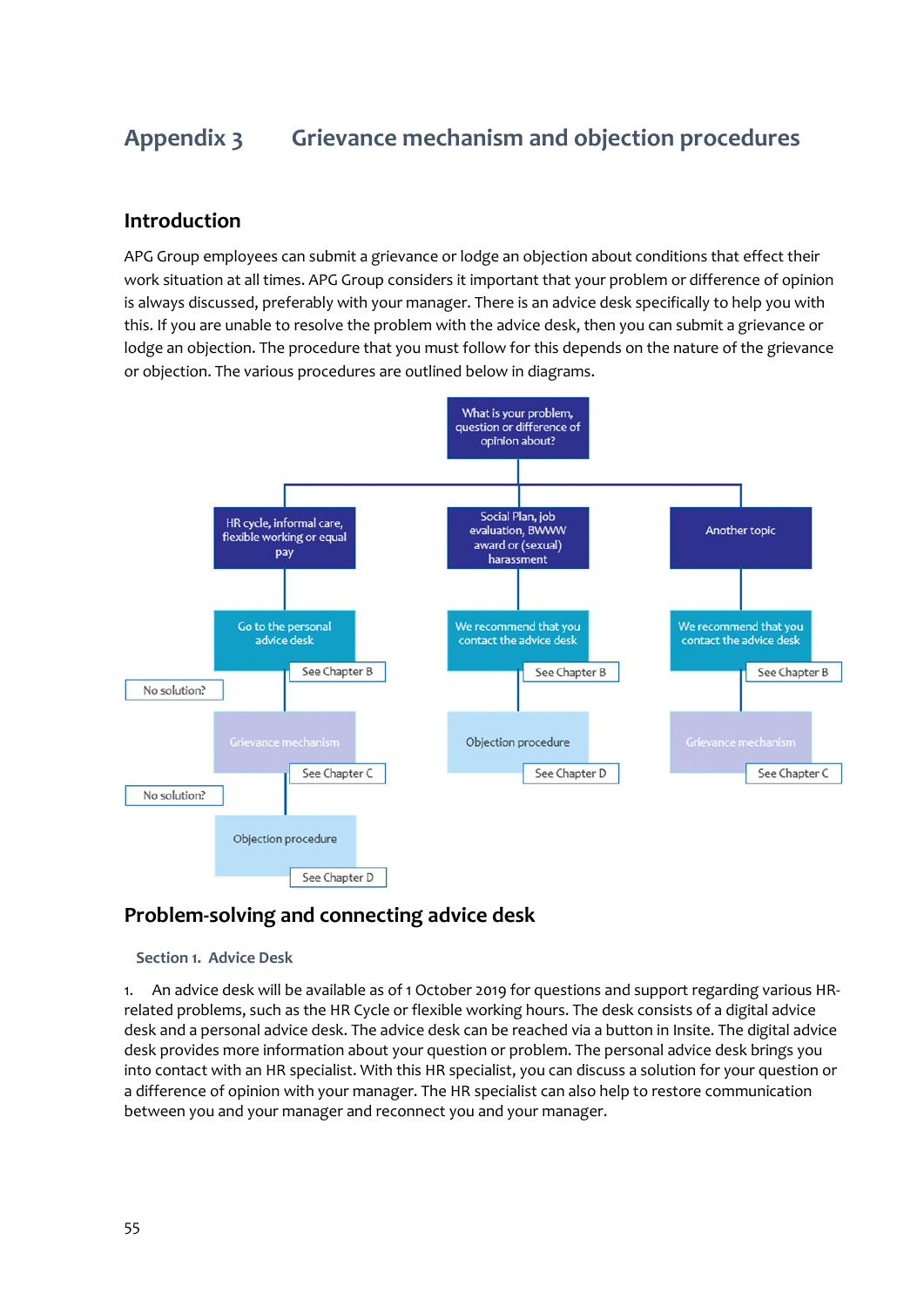2. In order to actually arrive at a solution, it is important that you contact the personal advice desk as soon as possible after a difference of opinion has arisen. The persons in question are expected to make a genuine effort to arrive at a solution.

3. If your problem is about the HR Cycle, providing informal care, flexible working hours or equal pay and you are considering submitting a grievance about this, you are obliged to first contact the personal advice desk and to try and arrive at a solutions via this route.

If, within 21 calendar days after you have contacted the personal advice desk, your problem or difference of opinion has not yet been resolved, you can then submit a grievance to your manager in accordance with the grievance mechanism (see Chapter C, Article 2 through 5). When the 21st calendar day has passed, the term of 10 calendar days starts within which you can/must submit a grievance (see Article 3 paragraph 1). The aforementioned period of 21 calendar days can be extended in writing with the consent of the employee and the manager.

### **General grievance mechanism**

#### **Section 2. Individual grievance mechanism**

1. You can submit a grievance about an issue that concerns you personally or a difference of opinion that is related to your work situation, unless it concerns an issue for which the objection procedure is available (see Chapter D of this Annex 3). Before an employee can lodge an objection about the HR Cycle, providing informal care, flexible working hours or equal pay, the employee must first contact the personal advice desk and then follow the grievance mechanism as described in Article 3. 2. Grievances in respect of the collective labor agreement (CLA including the social plan) and other general employment-related rules and regulations/company guidelines may only be submitted if the grievance relates to their application – not to their content.

#### **Section 3. Procedure**

1. You can submit a written and substantiated grievance to your manager no later than within 10 calendar days after the last incident. If you have first informed the personal advice desk of your problem, then you can submit your written and substantiated grievance to your manager no later than within 10 calendar days after the expiry of the 21 calendar days (or possible extended term) as set out in Article 1, paragraph 3.

2. No later than within 10 calendar days after submitting your grievance, a meeting will take place between you and your manager in which you will be given the opportunity to clarify your grievance or provide additional information. You may bring an advisor to assist you during this meeting. You will receive an invitation from your manager for this meeting.

3. Your manager will provide a written and substantiated response to your grievance as quickly as possible, but no later than within 10 calendar days of the meeting.

4. If you are not satisfied with the way your grievance was handled and/or if the dispute has not yet been resolved, you can then submit a subsequent grievance to your manager's direct superior. You must submit the subsequent grievance in writing and substantiated within 10 calendar days after receipt of your manager's response. You must substantiate why you consider the earlier received response unsatisfactory.

5. No later than within 10 calendar days after submitting your subsequent grievance, a meeting will take place between you and your manager's direct superior in which you will be given the opportunity to clarify your subsequent grievance or provide additional information. You may bring an advisor to assist you during this meeting. You will receive an invitation from your manager's direct superior for this meeting.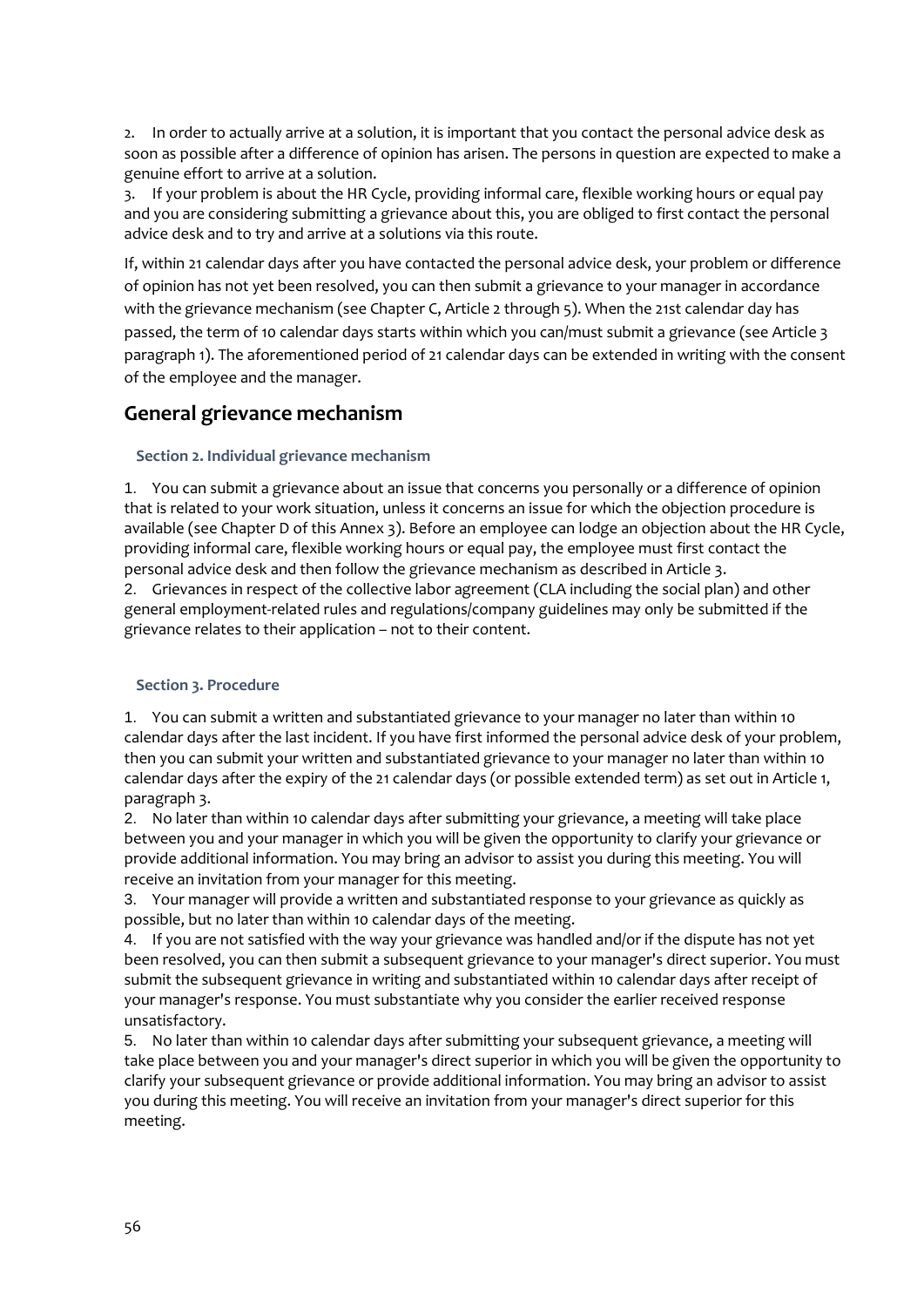6. Your manager's direct superior will provide a written and substantiated response to your subsequent grievance as quickly as possible, but no later than within 10 calendar days of the meeting as stated in the previous paragraph.

7. If the grievance pertains to the HR Cycle (including an appraisal), providing informal care, flexible working hours or equal pay, you can then lodge an objection with the Objection Committee within 10 calendar days after the response from your manager's direct superior.

#### **Section 4. Termination of procedure and settlement of grievance**

- 1. The grievance mechanism ends as soon as:
	- a. the term has expired within which you must have submitted the grievance or the subsequent grievance;
	- b. you withdraw your grievance or subsequent grievance or consider your grievance settled after receiving your manager's response; or
	- c. your manager's direct superior has provided a response to your grievance, unless it concerns one of the issues for which you can lodge an objection.
- 2. If the grievance is upheld, you will be informed by the person handling the grievance how your grievance is to be dealt with.
- 3. If the manager or the manager's direct superior exceeds the terms, the employee can report this to the HR Director.

#### **Section 5. No suspensive effect**

Submitting a grievance against a decision will not suspend the effectiveness of the decision.

### **Objection Committee**

#### **Section 6. Objection Committee general**

- 1. An employee and/or APG Group can lodge an objection with the Objection Committee if he/she/it:
	- a. wishes to check whether the Social Plan has been applied correctly (see paragraph 4 of this article);
	- b. does not agree with a job classification;
	- c. is of the opinion that he/she has suffered intimidation or sexual harassment (see Article 8);
	- d. does not agree with the decision or the actions taken or not taken by his/her manager regarding the HR Cycle, providing informal care, flexible working hours or equal pay; or
	- e. is of the opinion that it has been concluded wrongfully that he/she is not entitled to BWWW because he/she has demonstrably culpably made no or insufficient effort to improve an established unsatisfactory performance.
- 2. Before the employee can initiate a procedure at the Objection Committee, he/she must have followed the internal procedure as set out in Article 7. This procedure differs per topic of the objection.
- 3. During the whole procedure (both at the Objection Committee and prior to that), the employee may call in the assistance of an advisor. APG Group may also call in the assistance of an adviser.
- 4. If an employee and/or APG Group wish to lodge an objection based on paragraph 1a (checking whether the Social Plan was applied correctly), this is only possible if this concerns one of the following topics:
	- a. the employee is of the opinion that the facilities in the Social Plan in the Making of You Intensive have been wrongfully refused or not allocated;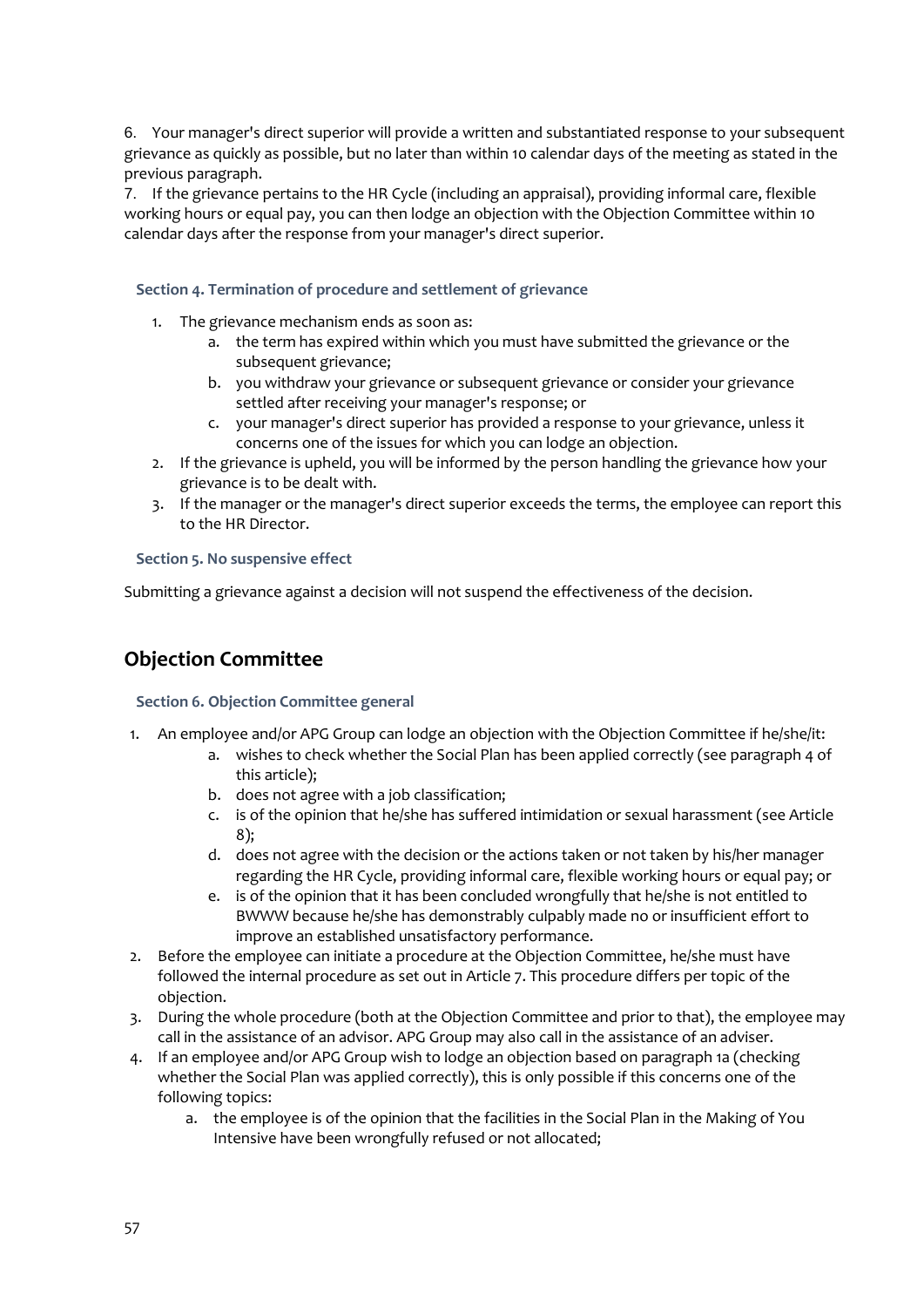- b. the employee is of the opinion that the designation of redundancy has not taken place in the manner specified in the Social Plan;
- c. APG Group or the employee is of the opinion that the other party has not or not sufficiently fulfilled the agreements laid down in the Action Plan with the Future Center regarding providing assistance to go from Work to Work.
- d. the employee is of the opinion that a job should have been offered as a suitable job, as determined in the Social Plan;
- e. APG Group and/or the employee is of the opinion that the position that was offered is or is not suitable and was or was not rightfully refused by the employee;
- f. the employee is of the opinion that a replacement request was rejected unjustifiably;
- g. the employee has invoked the hardship clause in the Social Plan and this has been rejected.

#### **Section 7. Internal procedure and terms**

- 1. Before the employee can lodge an objection, he/she must first take steps. This concerns the following steps per topic of the objection:
	- a. *regarding the Social Plan (under Article 6, paragraph 1a and paragraph 4):* the employee can lodge an objection with the Objection Committee within 10 calendar days after the decision of the Future Center against the application of the Social Plan. The employee informs the Manager Future Center about his/her objection at the same time and sends a copy of his/her letter of objection to the Manager Future Center.
	- b. *regarding the job classification (under Article 6, paragraph 1b):* the employee can lodge an objection against the job classification within 10 calendar days after he/she has been informed about the decision regarding his/her job classification. The employee informs the HR Director about his/her objection at the same time and sends a copy of his/her letter of objection to the HR Director.
	- c. *regarding intimidation and sexual harassment (under Article 6, paragraph 1c and Article 8):* the employee must discuss the intimidation and/or harassment with the Objection Committee advisor or his/her manager. An attempt will be made to find a solution through mutual consultation. If this is not successful, the employee can lodge an objection with the Objection Committee within three months after a solution has not been found.
	- d. *regarding the HR Cycle (including appraisals), providing informal care, flexible working hours or equal pay (under Article 2d):* after the employee has obtained advice from the personal advice desk and has gone through the grievance mechanism (as referred to in Chapter B), the employee can lodge an objection with the Objection Committee within 10 calendar days after the decision of the manager's direct superior.
	- e. *regarding the entitlement to BWWW (under Article 6, paragraph 1e):* the employee can lodge an objection with the Objection Committee within 10 calendar days after the decision of the manager. The employee informs the HR Director about his/her objection at the same time and sends a copy of his/her letter of objection to the HR Director.

#### **Section 8. Intimidation and sexual harassment**

- 1. Intimidation and sexual harassment are defined as:
	- a. Intimidation: behavior associated with an employee's psychosocial work stress, the purpose or result of which affects a person's dignity and creates a threatening, hostile, insulting, humiliating or hurtful environment (for example: discrimination, bullying, violence).
	- b. Sexual harassment: any form of verbal, non-verbal or physical behavior with a sexual connotation (= sentiment), the purpose or result of which affects a person's dignity,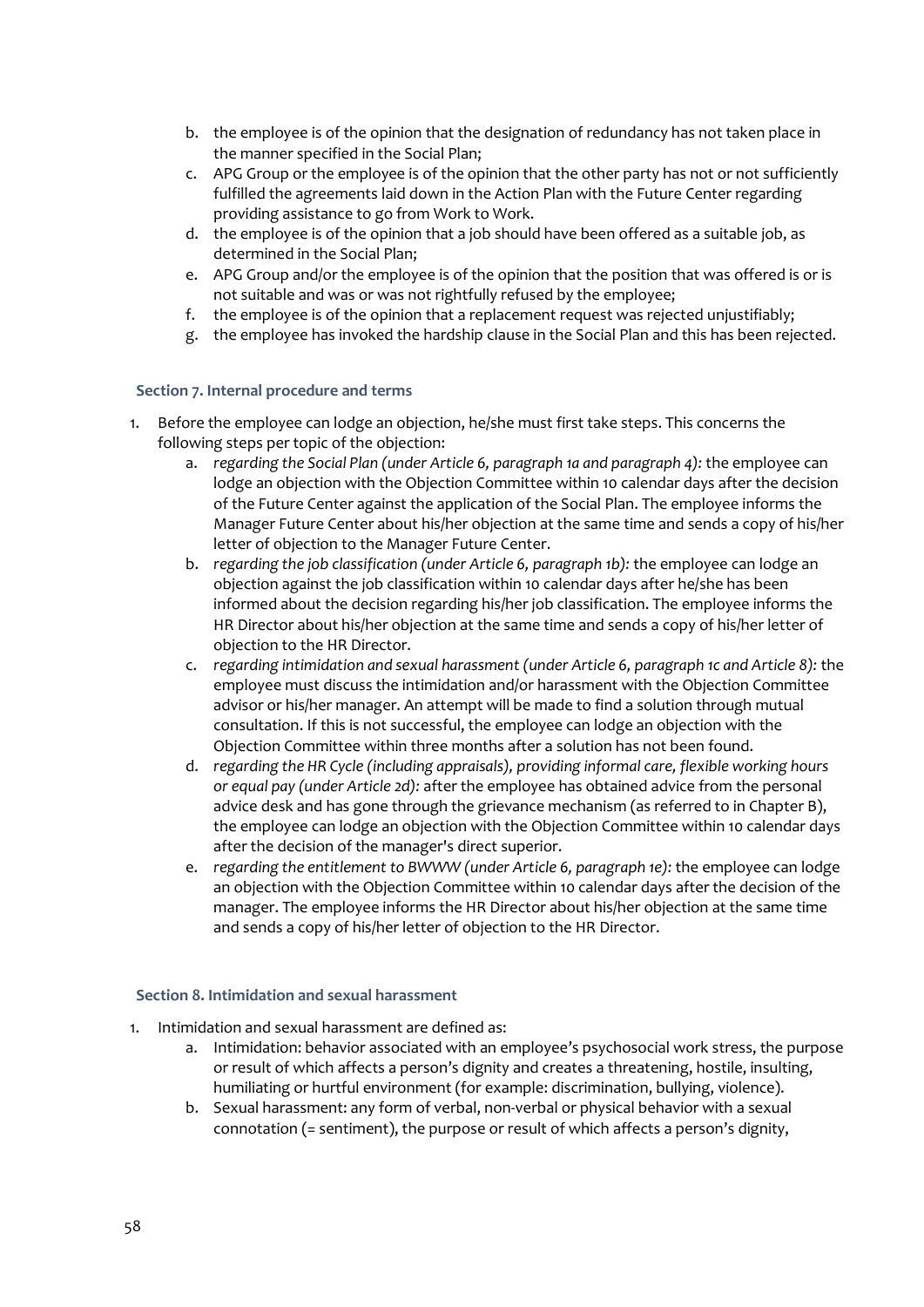particularly when a threatening, hostile, insulting, humiliating or hurtful environment is created.

- 2. The confidential advisor is a point of contact for employees who are confronted with intimidation or sexual harassment at work or who have signaled this;
- 3. The confidential advisor provides assistance and/or after care and can take action in the name of the employee, but only at the employee's express request or with the employee's consent.
- 4. It is the confidential advisor's responsibility to advise the HR Director and/or the management about information, prevention and prevention of intimidation and sexual harassment at work. The confidential advisor will take utmost care to treat the information confidentially that comes to his/her knowledge when performing his/her duties and reports annually to the HR Director based on the anonymous registration of grievances or objections.

#### **Section 9. Objection Committee procedure**

- 1. The employee can lodge an objection with the Objection Committee regarding the topics set out in Article 6 paragraph 1. The term within which objection must be made is set out in Article 7. An objection can be lodged via the email address bezwarencommissie-sociaalplan@apg.nl.
- 2. The letter of objection must be in writing and substantiated. The letter of objection must clarify (I) which decision this concerns, (II) why the employee does not agree with the decision taken, and (III) what the employee would consider to be the desired solution.

#### Admissibility of the objection

- 3. After receiving the objection, the Objection Committee will first decide whether the objection is admissible. The objection is not admissible in the event that:
	- a) the objection does not pertain to one of the topics against which you can lodge an objection;
	- b) the objection concerns the contents of the CLA and/or the Social Plan;
	- c) the objection has not been submitted timely;
	- d) the substantiation of the objection is lacking or is insufficient;
	- e) the internal procedure was not followed;
	- f) the employee has initiated court proceedings in respect of the subject of the objection.
- 4. If the objection is not admissible, the Objection Committed will declare the objection inadmissible. The objection procedure is thus completed. If the objection is admissible, the objection will then be handled.
- 5. Should the employee and/or APG Group initiate legal proceedings during the objection procedure that regard the topic of the objection, the Objection Committee will cease to handle the objection.

#### Handling the objection

- 6. The Objection Committee decides whether the objection will be handled in writing or whether an oral hearing of the objection will take place.
- 7. If an oral hearing takes place, this will take place within 21 calendar days after the submission of the letter of objection. The employee and the manager are invited for the oral hearing to further clarify their standpoints and to answer questions of the Objection Committee. The oral hearing is not open to the public.
- 8. Prior to the oral hearing, or the written decision of the Objection Committee, the other party is given the opportunity to give his/her view on the letter of objection in writing and substantiated.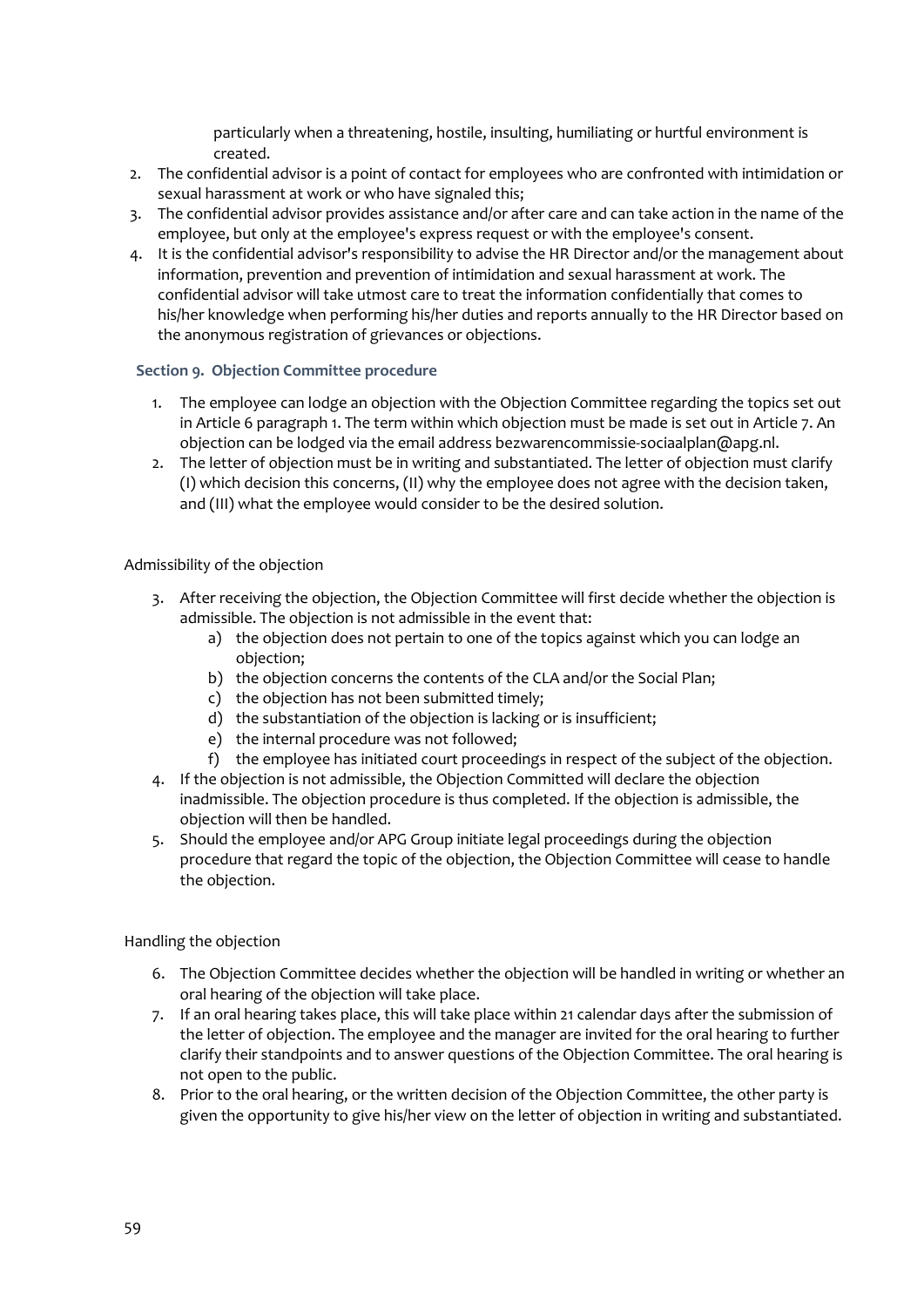Advice of the Objection Committee

- 9. The Objection Committee will issue a written substantiated decision in respect of the objection submitted. The decision will take place within 14 calendar days after the oral hearing. If the Objection Committee handles the objection in writing, the decision will be rendered within 14 calendar days after lodging the objection.
- 10. The decision has the character of an important advice, with the exception of decisions in respect of the hardship clause of the Social Plan and job classification; these have the character of a binding advice.

#### Procedure after the advice

- 11. The HR director and APG Group will take a final decision on the objection within 7 calender days after the advice. If the APG Group decides to deviate from the decision it must advise both the employee and the Objection Committee of this in writing, giving reasons.
- 12. If the objection is upheld, it will be set out in writing how the employee's objection will be dealt with.

#### **Section 10. Suspensive effect**

Submitting an objection against a decision will not suspend the effectiveness of the decision.

**Section 11. Composition and working method Objection Committee** 

- 1. The Objection Committee consists of:
	- two members who are appointed on the recommendation of APG Group;
	- two members who are appointed on the recommendation of the joint trade unions;
	- a chair who is appointed by the four permanent members;
	- if desired or necessary an expert to be appointed by the committee.
- 2. The secretarial services for the committee shall be provided by and at the expense of APG Group.
- 3. The members of the Objection Committee are obliged to observe confidentiality.
- 4. If the number of objections lodged with the Objection Committee is such that the Objection Committee cannot be expected to handle the objections within a reasonable period, APG Group may ask the parties to this CLA to form a second Objection Committee temporarily.
- 5. The considerations and decisions of the Objection Committee will be taken by a plenary committee meeting, which is closed to the public.

#### **Section 12. Objection procedure expenses**

- 1. The Objection Committee does not take decisions on requests regarding the reimbursement of (legal) assistance expenses incurred by the parties. These expenses are borne by the employee and APG Group themselves.
- 2. When attending an Objection Committee meeting, the external members will be paid an attendance fee of €250 per session, including preparation time. Travel expenses will be reimbursed on the basis of public transport (2nd class) or a tax-free allowance of (currently) €0.19 per kilometer. This amount may be changed by APG Group if (tax) legislation and regulations give rise to this.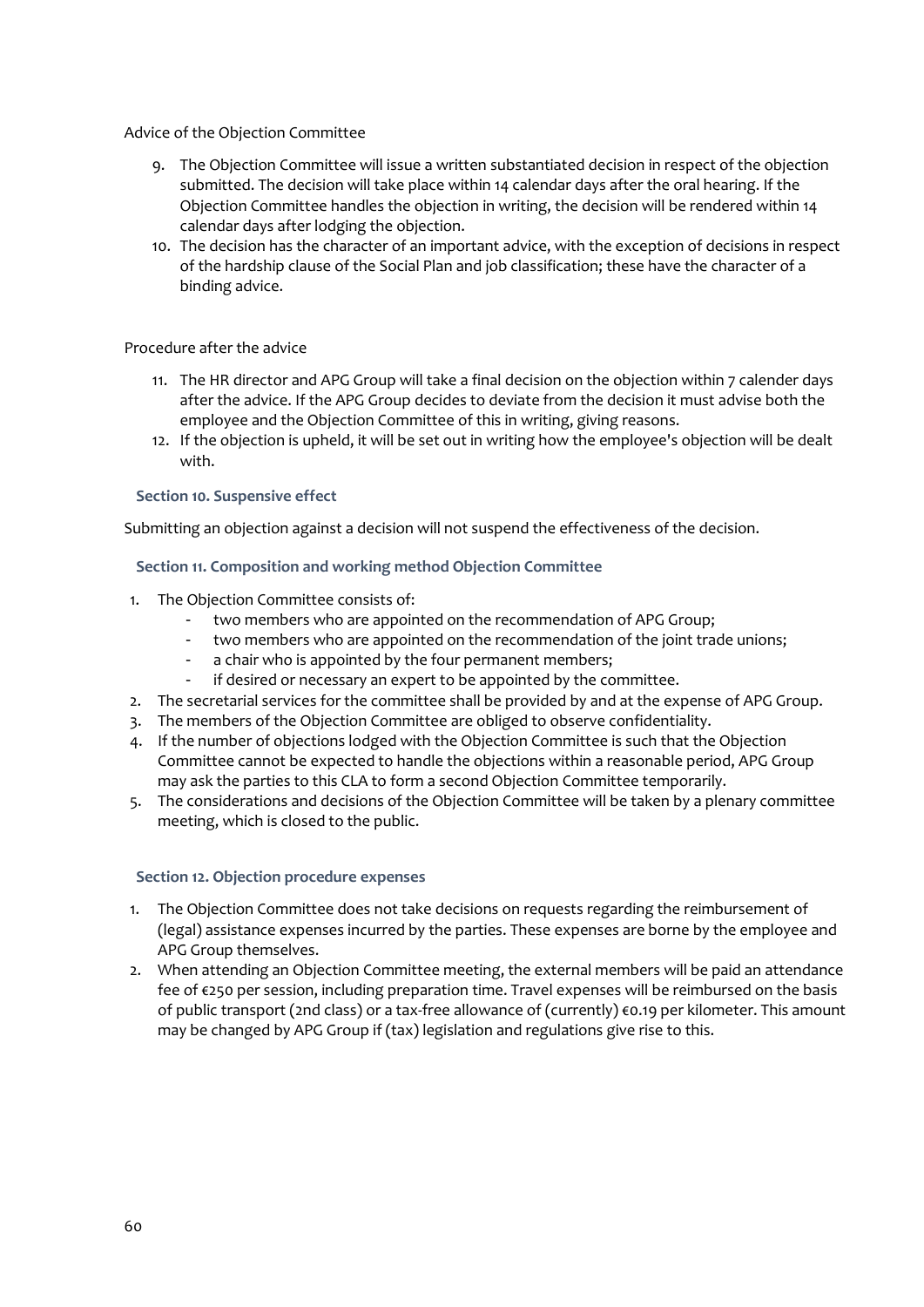### **General final provisions**

**Section 13. General provisions regarding the grievance mechanism and objection procedure** 

- 1. APG Group will ensure that no employee submitting a grievance or lodging an objection, nor anyone acting as an advisor, is consequentially disadvantaged in his/her position as an employee.
- 2. Anyone involved with the settlement of a grievance or an objection is obliged to treat as confidential all data/information which he/she must have understood was of a confidential nature.
- 3. An employee may only make use of the grievance mechanism or objection procedure laid down in this annex, once for the same grievance or objection.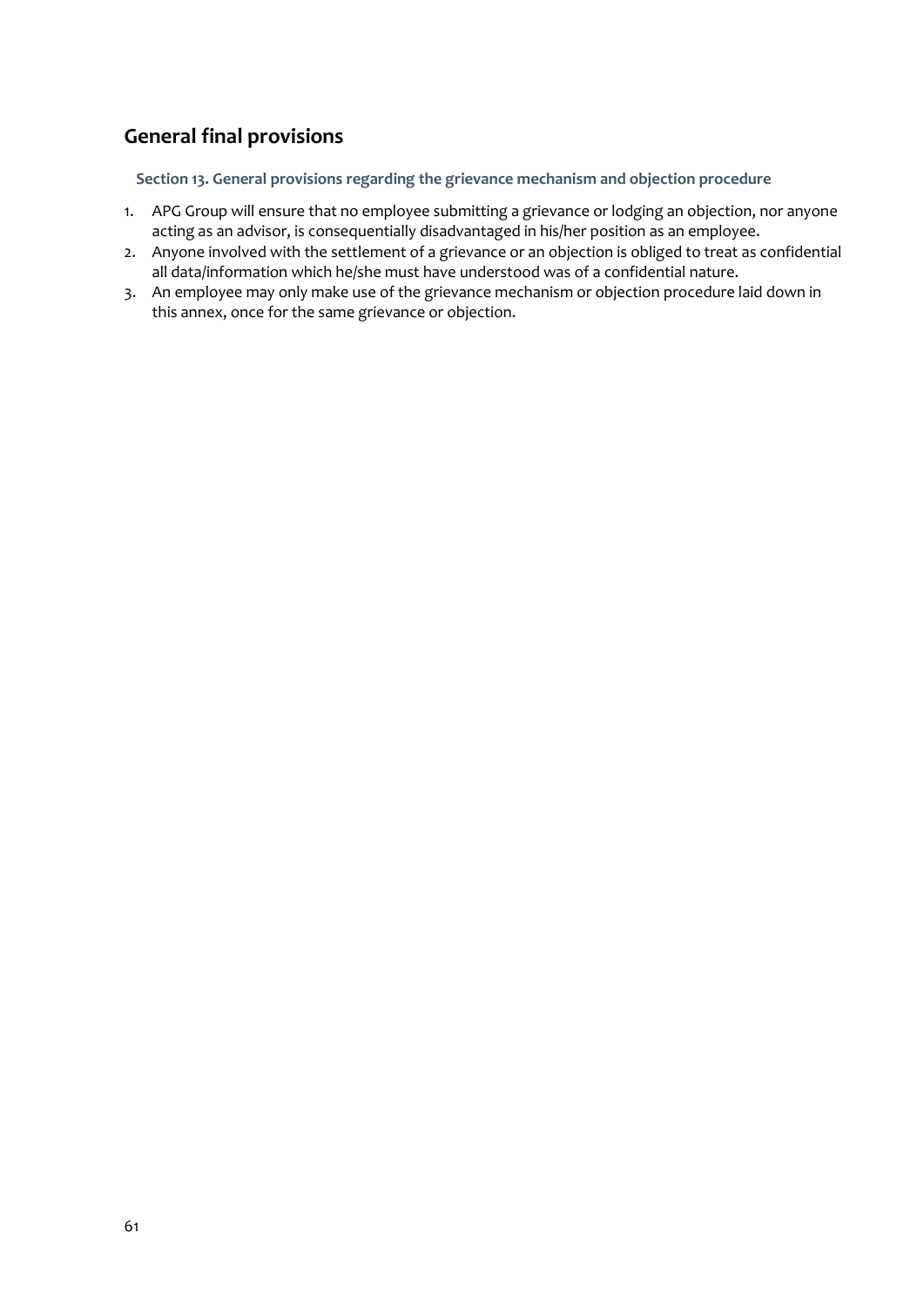## **Appendix 4 Transitional provisions**

### **General transitional provisions**

#### **Section 1. Scope of Application**

Contrary to the provisions of this CLA, the transitional provisions in this chapter apply to any employee of former APG Algemene Pensioen Groep N.V., APG Investment Services N.V., Cordares Holding N.V., APG Treasury Center B.V. and Loyalis N.V. to whom the APG CLA, the Cordares CLA or the APG Group CLA valid from April 1, 2011, to April 1, 2014, applied.

#### **Section 2. Definitions**

In this chapter the following definitions apply:

- a. APG employee: an employee who on December 31, 2012 was employed by APG Algemene Pensioen Groep N.V., APG Investment Services N.V., APG Treasury Center B.V. or Loyalis N.V., and to whom the APG CLA applies.
- b. Cordares employee: an employee who on December 31, 2012 was employed by Cordares Holding N.V., and to whom the Cordares CLA applies.
- c. Employee an employee who on December 31, 2012 was employed by APG Algemene Pensioen Groep N.V., APG Investment Services N.V., APG Treasury Center B.V. or Loyalis N.V., and to whom the APG CLA applies, or an employee who on December 31, 2012 was employed by Cordares Holding N.V., to whom the Cordares CLA applies.
- d. APG CLA: the CLA concluded by APG Algemene Pensioen Groep N.V., APG Investment Services N.V., APG Treasury Center B.V. and Loyalis N.V., effective from April 1, 2009 until April 1, 2011.
- e. Cordares CLA: the CLA concluded by Cordares Holding N.V. effective from April 1, 2010 until March 31, 2011.

#### **Section 3. Exclusions**

As of the actual date of effectiveness of this CLA, all the rights and claims which employees can or could derive from the residual effects of previous clas will lapse entirely, unless otherwise provided for in this chapter.

#### **Section 4. Hardship clause**

In special or unforeseen circumstances, in which, given the facts and circumstances, any failure to take transitional measures would, in the opinion of APG Group, have an unreasonable and unacceptable outcome, APG Group may take a decision which is contrary/supplementary to the provisions of this chapter.

### **Transitional provisions for various CLA chapters**

#### **Section 5. Transitional provisions for chapter 4 Working hours**

As of January 1, 2013, the hours of work for APG employees will be the hours of work agreed with them in their contracts of employment.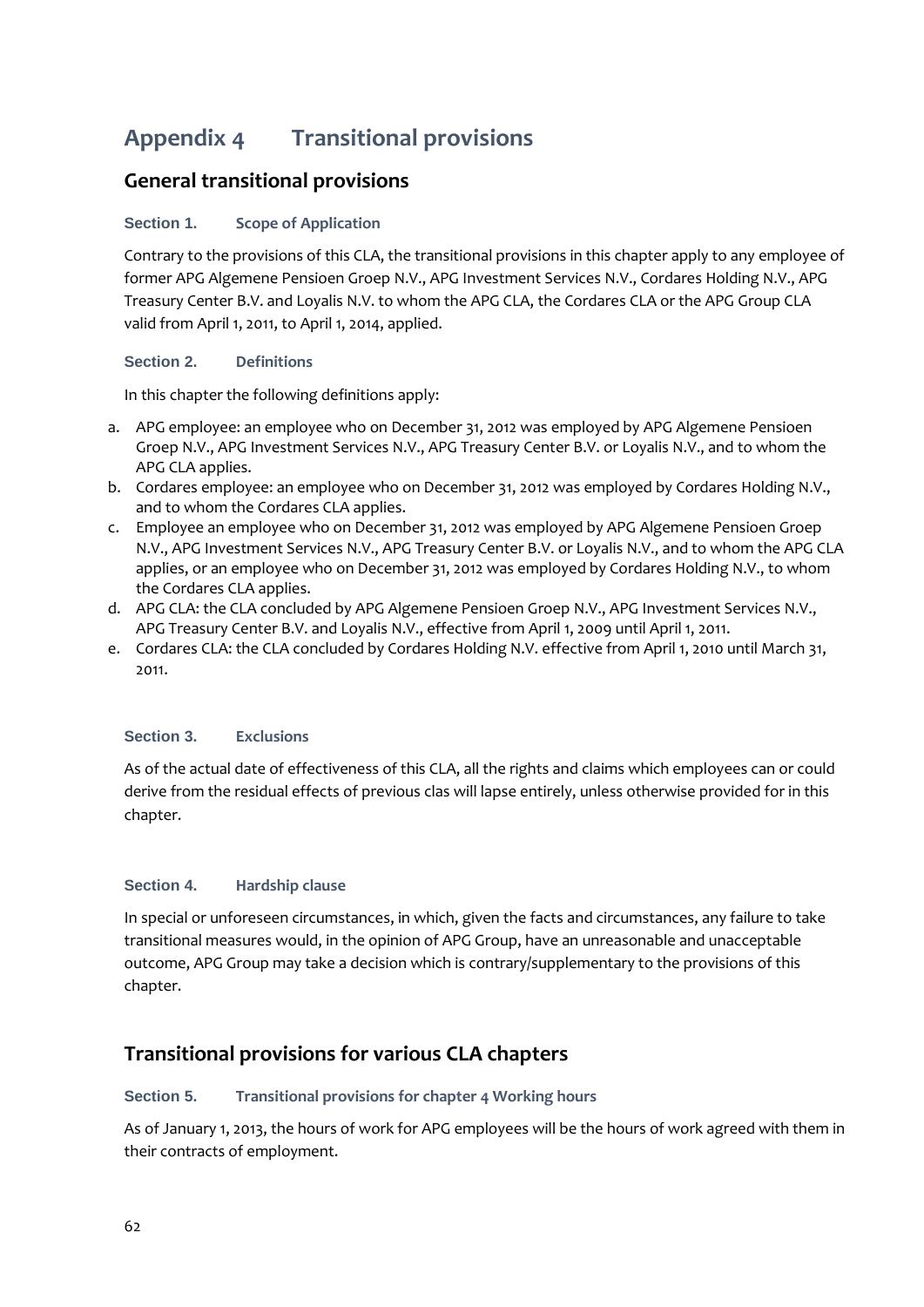For the APG employees who are classified in the former scales 13, 14 or 15, the working hours will continue to be an average of 36 hours per week on an annual basis. employees of the former Cordares classified in scales lower than XII, an average of 38 hours per week on an annual basis applies. The prevailing individual working times will be laid down in a rota, taking account of the operational management, the Working Hours Act and (as far as possible) individual preferences. The manager will determine the rota. Free days by virtue of the Cordares reduction in working hours scheme [ATV-dagen] will cease and be replaced by rota-free time.

#### **Section 6. Transitional provisions for chapter 5 Income**

#### **Personal allowance 2013 (PA2013)**

At the time of the "harmonization" CLA (with an actual date of effectiveness January 1, 2013), the salary on January 1, 2013 (the reference date) was normative for classification in the new scales.

Employees with a monthly salary which, on January 1, 2013, was higher than the maximum of the new scale were classified as from that date in the maximum of the new salary scale (RSP 100). The difference between the monthly salary on January 1, 2013 and the maximum of the new salary scale was converted at that time into a personal allowance 2013, referred to as PA2013. With respect to this PT2013, it has been agreed that, for the first 10 years after classification in the new scale, this will be index-linked to the general pay increases agreed in the CLA. After the indexation period of 10 years, the allowance will be incorporated into the salary. The sum of the salary according to the scale and the PA will be increased by 50% of the CLA increase. The salary according to the scale will be increased by the whole CLA increase and subsequently deducted from the increased total of the PA2013 and the salary according to the scale. The outcome will be the new PA2013.

After the tenth year (n) the following formula is applicable: salary according to the scale (n+1) + PA2013  $(n+1)$  = (salary according to the scale  $(n)$  + PA2013  $(n)$ ) x (100% +  $\frac{1}{2}$  CLA increase [%]).

#### **Personal allowance 2005 (PA2005)**

The difference in salary as originated on January 1, 2005 with the introduction of the new pay structure atthe former Cordares.

#### **Personal allowance conversion (PA conversion)**

The difference in salary that originated or is to originate after the integration (merger) of the job systems as a result of the merger between APG and Cordares (also see the transitional provision "Final classification for conversion").

#### **Merger of PA 2013, PA 2005 and PA conversion effective November 1, 2015**

For the purpose of the APG Group CLA April 1, 2015 to April 1, 2017, the CLA parties have agreed that both the existing PA Conversion and PA 2005 will be converted into a PA 2013.

In the case of the PA2005, this conversion means that the PA(2005) will now be run down with effect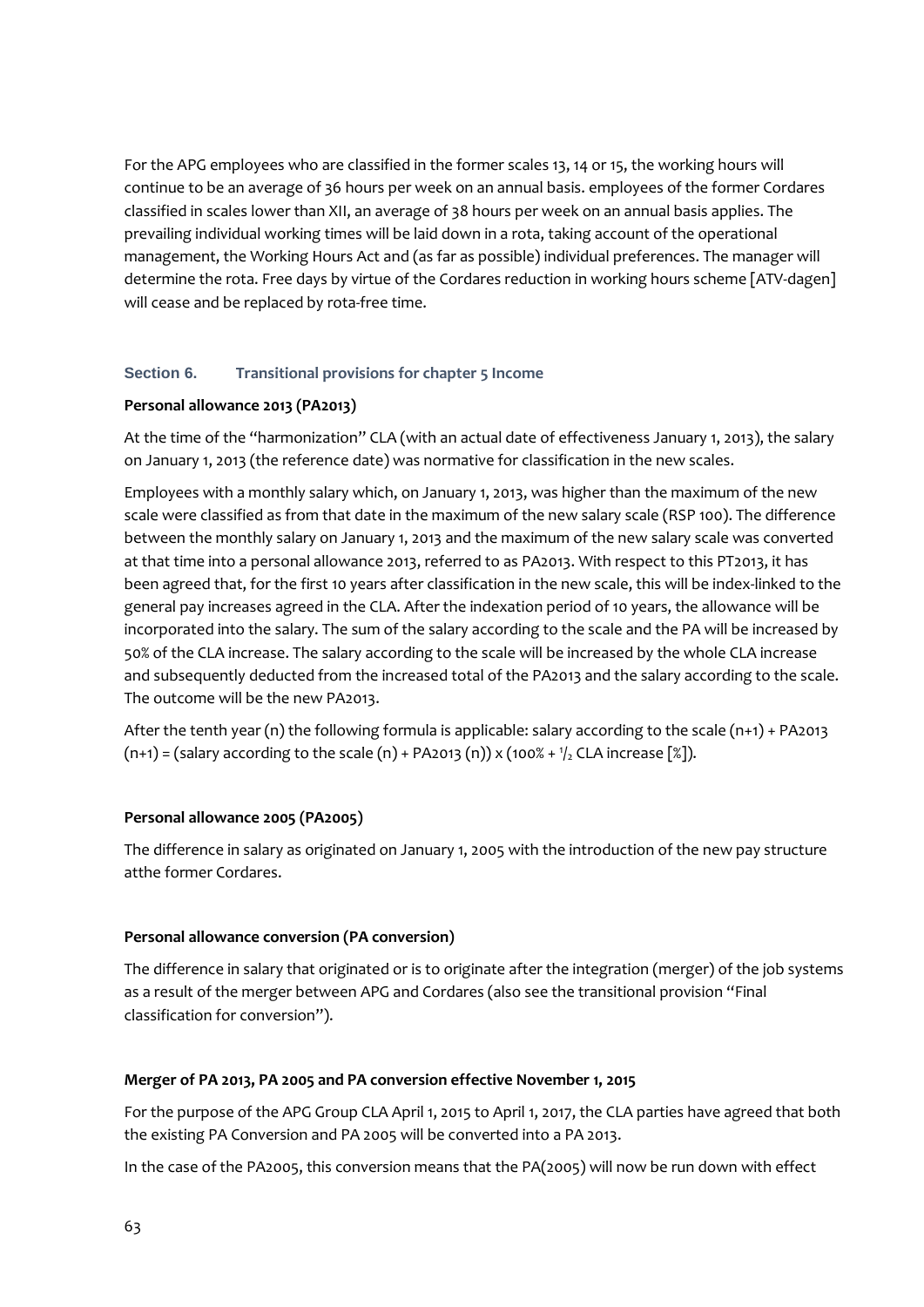from January 1, 2023 instead of with effect from January 1, 2018.

The PA Conversion will be run down with effect from January 1, 2023. As the effective date of run-down of the PA Conversion for certain employees was originally later, there will be a recalculation for those employees whose PA Conversion run-down will take place with effect from an earlier date. This earlier run-down date will thus be compensated by means of an additional allowance.

With effect from November 1, 2015, these three PAs (PA 2013, PA Conversion and PA2005) are jointly referred to as "PA"

The PA will therefore be incorporated into the salary from 2023. The sum of the salary according to the scale and the PA will be increased by 50% of the CLA increase. The salary according to the scale will be increased by the whole CLA increase and subsequently deducted from the increased total of the PA and the salary according to the scale. The outcome will be the new PA.

From 2023, the following formula is applicable: salary according to the scale  $(n+1) + PA (n+1) = (salary)$ according to the scale  $(n)$  + PA  $(n)$ ) x (100% +  $\frac{1}{2}$  CLA increase  $[\%$ ]).

#### **Advancement guarantee (perspective guarantee)**

Employees who on January 1, 2013 have not yet reached the maximum salary of their (old) salary scale – and, in principle, had the perspective of advancement to this maximum salary – will, if the new maximum salary is lower than the old maximum salary, be able to continue to advance to the higher maximum of the old scale. Until January 1, 2018, this yet-to-be-reached maximum salary of the old salary scale will be increased by the general pay increases to be agreed in the CLA. By implementing this advancement guarantee, these employees will also have a (higher) PA. On advancement above RSP 100, the existing PA will be increased by the percentage that corresponds to the assessment of general performance and competence development for an RSP of 94.50 to 100 (see Chapter 5), or a PA is created to the amount of the stated percentage. This PA will be incorporated after the 10-year indexation period that started on January 1, 2013.

#### **PA and advancement above RSP 100**

When any employee with a PA advances to above RSP 100 as a result of his/her assessment, half of his/her increase that is assigned hereby is deducted from the PA. When employees have an advancement guarantee, the preceding only applies from the time the advancement guarantee has been used up entirely.

#### **PA and promotion**

In the event of a promotion, half of the promotion increase is deducted from the

PA. If the scale maximum (RSP 100) has not yet been reached due to the promotion in the new scale, any PA will be incorporated as much as possible (to RSP 100).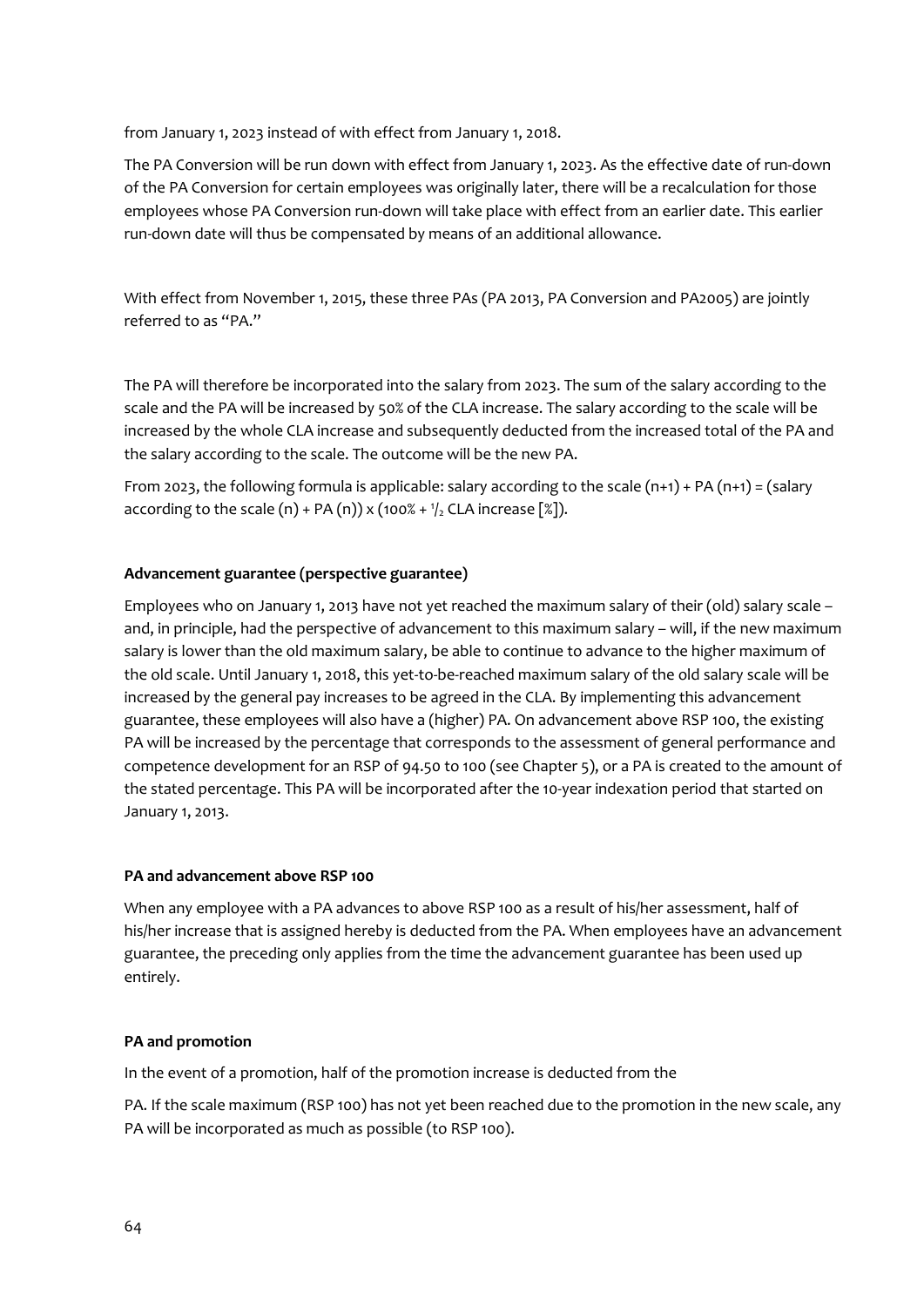#### **PA and individual variable remuneration**

Employees with a PA who, under the APG CLA, were not eligible for variable remuneration (or target remuneration) will not have any realized variable remuneration paid out, unless the PA is lower than the realized variable remuneration. The part of the variable remuneration in excess of the PA will then be paid out.

#### **Structural PAs**

The structural PA, PA ASW and/or PA SPMS of eligible employees will be incorporated into their fixed salary with effect from November 1, 2015. This will result in an RSP increase (in a very limited number of cases, this may lead to a loss of prospects, specifically among employees with a D or E performance assessment) and means, on the other hand, that the structural PA will no longer be run down in case of promotion (as provided in the previous CLA).

#### **Section 7. Transitional provisions for chapter 7 Vitality**

APG employees retain the (current and future) right to leave for older employees in accordance with the provisions of the APG CLA. APG employees who on the grounds of the transitional arrangements make use of the scheme for older employees may, in accordance with provisions in section 52 of the APG CLA, use hours of leave within the context of the scheme for older employees. Employees aged 56 and 57 can only use non-statutory leave hours as their own contribution.

Cordares' employees retain the (current and future) right on the basis of the scheme "working hours for older employees" in accordance with the provisions in the Cordares CLA.

APG employees to whom the APG CLA applied will retain the right to paid parental leave in accordance with the provisions in section 50 of the APG CLA; this will apply to children born before October 21, 2013 (within 42 weeks of December 31, 2012).

Any rules prevailing on December 31, 2012 for the life-cycle scheme applicable to APG and Cordares employees will remain in full force.

Offset against the contribution referred to chapter 7, section 12, of this CLA, Cordares employees will retain the life cycle contribution to which they had a claim on the basis of the Cordares CLA.

For APG employees, the vitality contribution referred to in chapter 7, section 12, of this CLA will replace

the allowance towards early retirement, pre-pension and the life-cycle savings scheme [Toeslag Hoofdlijnenakkoord VPL] as defined in section 38b of the APG CLA.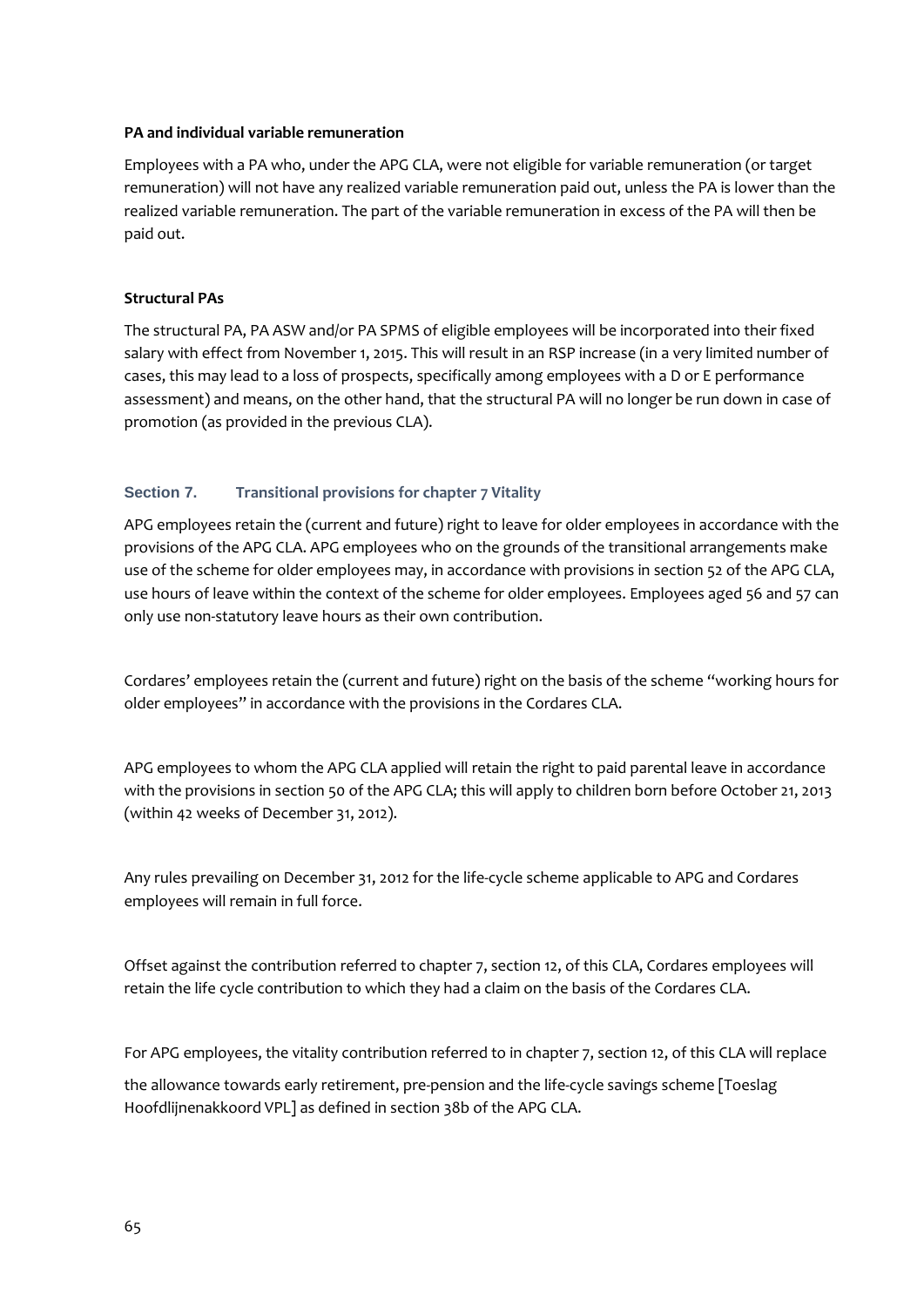Contrary to the stipulations in Section 12 of Chapter 7 of this CLA, APG employees, employed on December 31, 2012, born before January 1, 1950 and who have been employees without interruption as from April 1, 1997 in the sense of the FPU regulations (Section 4, paragraph1 and 3 of these regulations) are not entitled to the vitality contribution.

#### **Section 8. Transitional provisions for chapter 10 Special payments**

The settling-in allowance that employees are entitled to on the basis of the APG CLA will be retained with due application/account of the provisions in annex VI of the APG CLA.

Employees to whom the APG CLA applied and who had an allowance on December 31, 2012 on grounds of the provisions in section 39 (6), section 40, section 41 (3) and (4) and section 43 of the APG CLA retain this allowance/these allowances with due observance of the provisions in these sections.

### **Transitional scheme for non-statutory severance pay**

In the event of the honorable, involuntary dismissal of any employees subject to the APG CLA, the following applies.

- 1. This transitional scheme only applies to employees to whom the "Scheme for prevention, reintegration and non-statutory rights in respect of unemployment" (former APG CLA annex X, see annex 4 to this CLA) applies.
- 2. The duration of the non-statutory severance pay (a supplement to unemployment benefit [WWuitkering] and consecutive benefits) was established and frozen on January 1, 2013.
- 3. From the date the duration of the non-statutory claim is frozen there will be no more accrual.
- 4. The daily wage, forming the base for non-statutory severance pay, was established and frozen on January 1, 2013.
- 5. The employee was informed of the established duration and base in writing, and this document forms an integral part of the individual employment contract between the employer and employee.
- 6. Taking due account of the provisions in the current "Scheme for prevention, reintegration and non-statutory rights in respect of unemployment", the right is determined on the date of dismissal on the understanding that the provisions in section 4 (mobility phase) and the threeyear reduction of the duration of consecutive benefit referred to in section 9, paragraph 1 (APG CLA Appendix X, annex 4 to this CLA) are no longer applicable.
- 7. If, due to the reasons for dismissal, an employee has no right to consecutive benefit but does have a right to unemployment benefit, the employee will be entitled to a supplement to his/her unemployment benefit. The base for the supplement is the base referred to under point 4.
- 8. If, due to the reasons for dismissal, an employee has a right to unemployment benefit and to consecutive benefit, the employee will be entitled to a supplement to his/her unemployment benefit and, subsequently, to his/her consecutive benefit. The total duration of this nonstatutory benefit is the duration referred to in point 2 of this transitional scheme.
- 9. In the event of dismissal without rights to unemployment benefit, the right to non-statutory severance pay expires on the date of dismissal.
- 10. The right to be paid will be in accordance with the provisions in the "Scheme for prevention, reintegration and non-statutory rights in respect of unemployment", (APG CLA annex 5). Once an employee has reached the age of 65 years, he/she is no longer entitled to non-statutory severance pay.
- 11. From the date of the final accrual of non-statutory severance pay (January 1, 2013), any employee being involuntarily dismissed due to a reorganization will be entitled to a lump sum benefit in accordance with the APG Compensation in chapter 4 of the Social Plan. Only the service years after 1 January 2013 will be taken into account for the calculation of the number of weighted service years.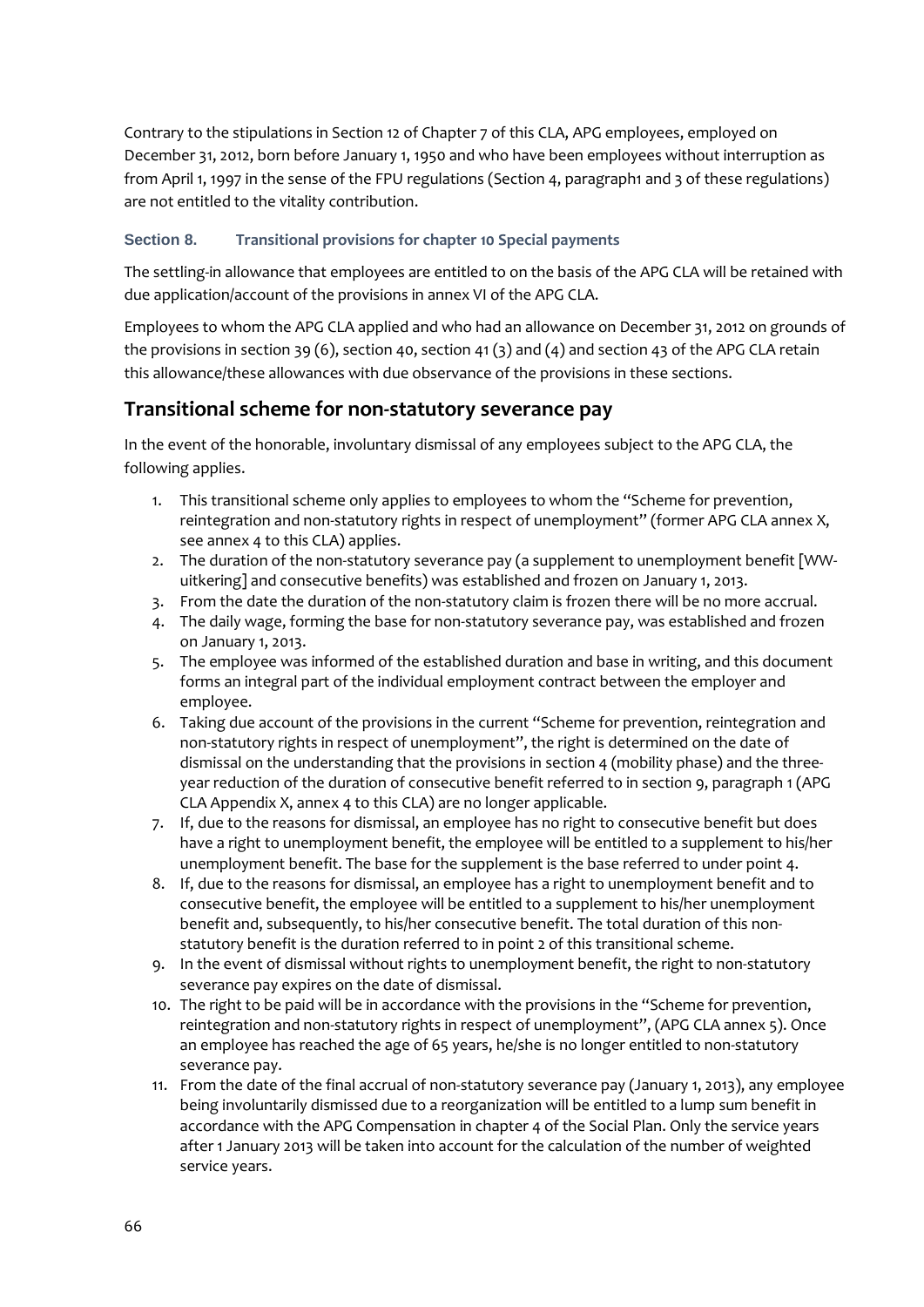- 12. Income from employment or business, unemployment benefit, non-statutory severance pay and the APG Compensation may neither together nor individually ever be higher than the income lost during the benefit period.
- 13. On the date of dismissal due to a reorganization, an employee may opt for non-statutory severance pay, as defined in the points 1 to 10 (inclusive), supplemented by a lump sum benefit as defined in point 11 of the APG Compensation over the entire period of service at APG Group and its predecessors, as referred to in section 1 under c of the "Scheme for prevention, reintegration and non-statutory rights in respect of unemployment" (annex X to the APG CLA).
- 14. If, on dismissal due to a reorganization, an employee opts to have only the APG Compensation over the full number of service years, this benefit may be no higher than the income lost until the State pension age is reached. In this context, account will be taken of the pension accrual on the grounds of the ABP pension regulations and the cost of continuation of the pension accrual to the employee by offsetting these costs against the income from unemployment benefit.
- 15. The employee who claims the non-statutory severance pay as defined in the points 1 through 11 or a lump-sum payment as defined in the points 12 through 14, cannot also claim the transition compensation specified in Sections 673 and 673a Book 7 of the Dutch Civil Code.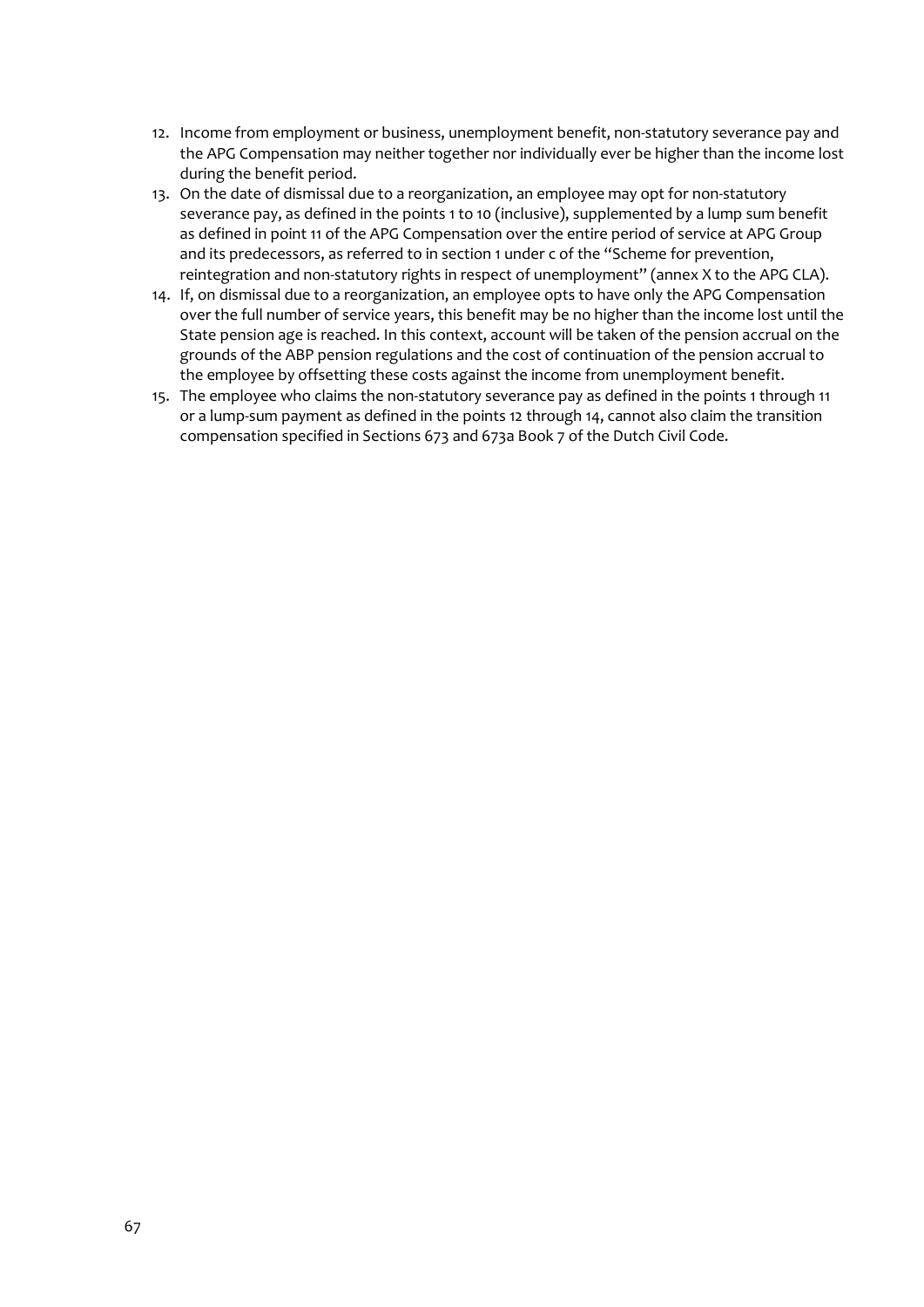# **Appendix 5 "Scheme for prevention, reintegration and nonstatutory rights in respect of unemployment" from the former APG CLA (2009-2011).**

The scope of application of this scheme is only partial and limited

(see Appendix 4"Transitional scheme for non-statutory severance pay" provisions 1 through 15.)

It lays down, among other things, that the duration of the non-statutory severance pay was established and frozen on January 1, 2013.

In addition, it is the case for employees to whom the APG CLA 2009-2011 applied and who were not involved in the job placement or mobility phase on December 31, 2012, that the right to non-statutory severance pay will be determined on the date of dismissal (with the application of that which is specified in the current scheme). With the proviso that that which is stipulated in Section 4 (mobility phase) and the in Section 9, paragraph 1, mentioned reduction of the duration of the consecutive benefit by three years, will no longer be applicable (see also CLA annex 5 "Transitional scheme for non-statutory severance pay").

#### **Chapter 1.General provisions**

#### **Section 1 Definitions**

In this scheme the following definitions apply:

a. Employer:

the legal entities designated as such in the CLA.

b. Subject:

an employee who was or is employed by the employer on or after January 1, 2001 and to whom the CLA applied and as a result of dismissal is unemployed within the sense of the Unemployment Insurance Act [WW = Werkloosheidswet].

c. Length of service:

to the extent this was prior to January 1, 1996: the period which counted towards the pension calculation on December 31, 1995, as referred to in the Public Servants Superannuation Act [*Algemene burgerlijke pensioenwet*], if, on December 31, 1995, the subject was working on the basis of a permanent job for ABP, the Ministry of Home Affairs/Education Executive Agency, the Ministry of Education, Culture and Science/Executive Agency, the Ministry of Defense/the social security office for military personnel or the ABP social security company, and on January 1, 1996 entered into an open-ended employment contract with the General Pension Fund for Public Employees or the Benefits Agency for the Public Service and Education Sector [USZO]; to the extent this relates to the period on or after January 1, 1996; the period during which the subject was employed by the General Pension Fund for Public Employees, Loyalis N.V., the Public Service and Education Sector, USZO BV or USZO Diensten BV, or to the extent this relates to the period on or after March 1, 2008; the time during which the subject was employed by APG | Loyalis | Investment Services | Treasury; in all cases with the exception of the time: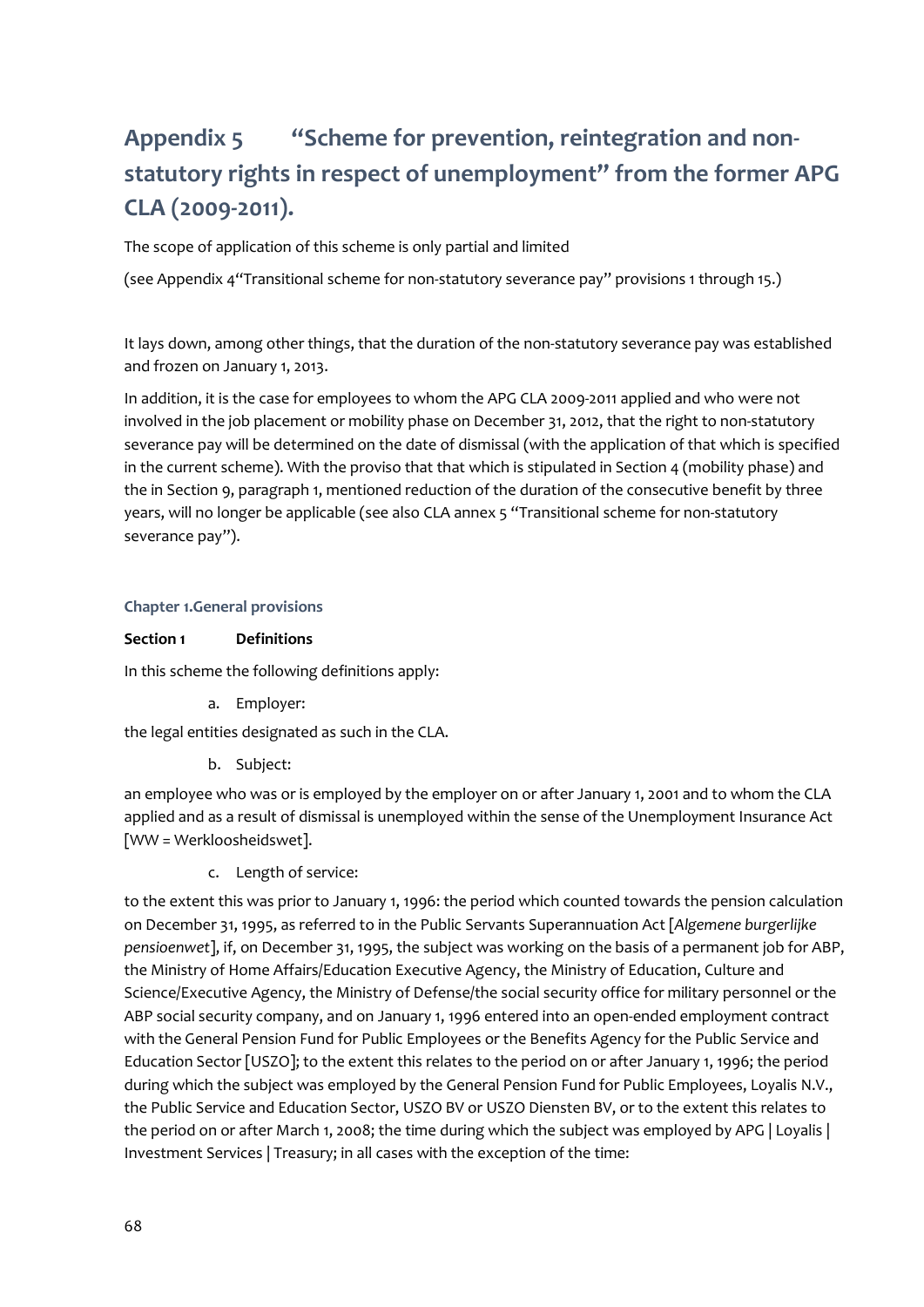- preceding job-related early retirement, provided a benefit was awarded by virtue of the retirement;
- taken account of in the calculation of the duration of redundancy pay, an involuntary unemployment payment at the expense of the employer, non-statutory benefit or a payment which, due to its nature and amount, is equivalent to but not actually unemployment benefit;
- preceding an interruption to the length of service of more than one year, unless the subject was entitled to consecutive benefit;
- as referred to in section 5.4. of the pension regulations;
- - in a deferred period of service.

When determining the length of service account will, in particular cases, also be taken of the length of service referred to in section D1, paragraph 2 of the ABP Act, as this read on December 31, 1995. The request referred to in section D2 of the aforementioned Act will in this context be deemed to have been submitted. If and to the extent a public sector pension, other than at the expense of the General Pension Fund for Public Employees, is paid out for a length of service taken account of in the calculation of nonstatutory benefit, the duration and amount of non-statutory benefit will be recalculated on the day this pension becomes effective, whereby no account will be taken of that length of service.

d. Calculation basis:

The daily wage applicable under the Unemployment Act, disregarding the maximum daily wage limit of section 17 of the Social Insurance (Funding) Act, and reduced/increased by the deduction/supplement under section 28, paragraph 1, of the CLA.

e. Supplement to unemployment benefit :

- the supplement to unemployment benefit, referred to in sections 5 and 5a.
	- f. Supplement to sickness benefit [*ZW-uitkering*]:

the supplement to sickness benefit, referred to in section 6.

g. Consecutive benefit :

the consecutive benefit, referred to in section 8.

h. Non-statutory benefit:

the supplement to unemployment benefit, the supplement to sickness benefit and the consecutive benefit.

i. Job:

a job within the sense of the Unemployment Insurance Act.

j. First day of unemployment:

the first day of unemployment as defined in section 16a of the Unemployment Insurance Act. k. Pension regulations:

the pension regulations of the General Pension Fund for Public Employees.

l. Pension:

a pension within the sense of the pension regulations.

m. Redundancy pay:

the money defined in section 1, subsection r, of the Public Servants (Cover under

EmployeeInsurance Schemes) Act [Wet overheidspersoneel onder werknemersverzekeringen].

n. The Unemployment Act:

the Unemployment Insurance Act [*Werkloosheidswet*].

o. The Sickness Act:

the Sickness Benefits Act [*Ziektewet*].

p. Minimum wage:

the minimum wage defined in section 14, paragraph 2, of the Unemployment Act

q. Wage-related benefit: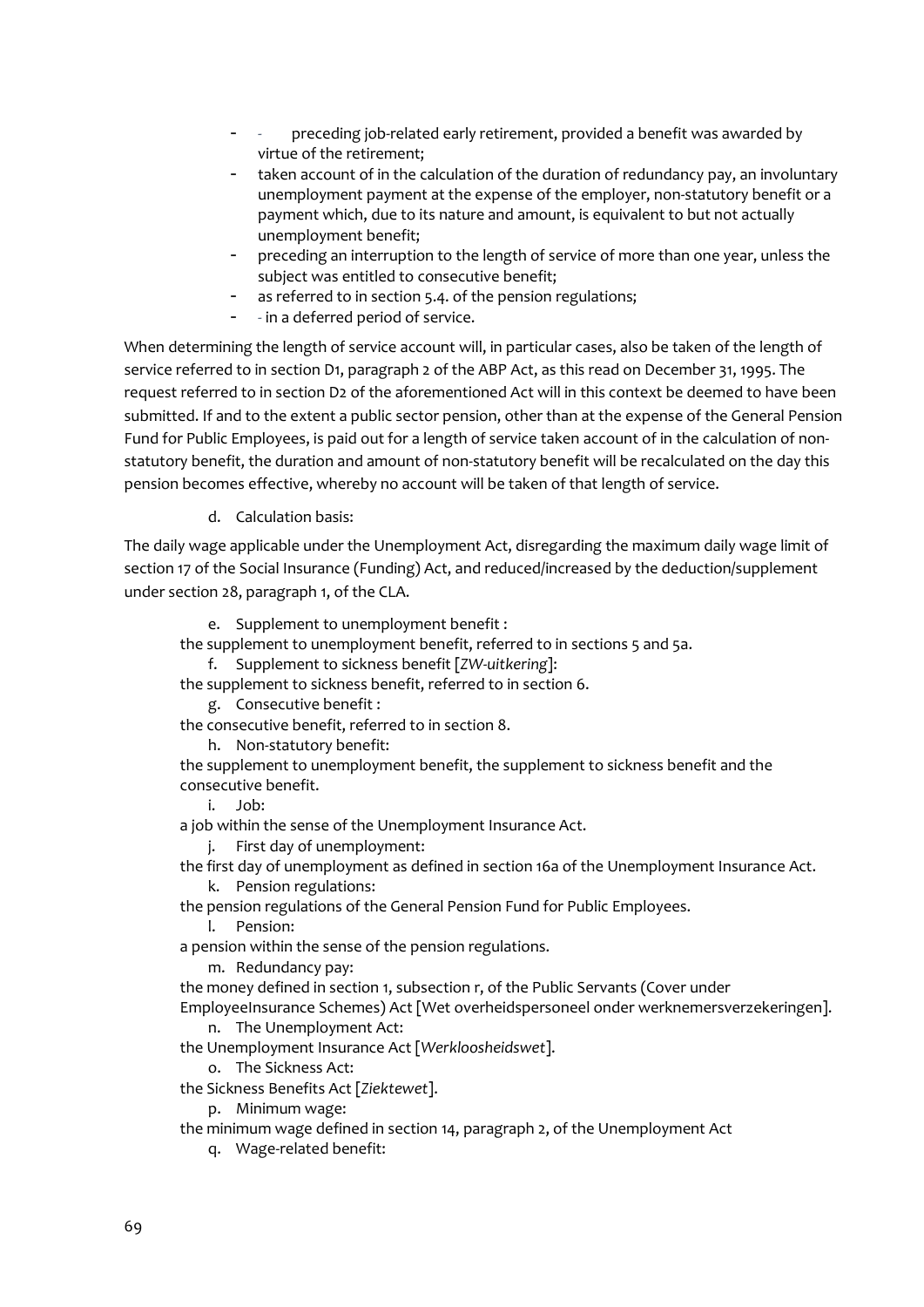a payment made in a period of unemployment: the benefit defined in Chapter II of the Unemployment Act.

r. The OOW:

the Public Servants (Cover under Employee Insurance Schemes) Act [Wet overheidspersoneel onder de werknemersverzekeringen]

#### **Section 2Limiting claims on the grounds of this scheme**

Insofar as not otherwise provided for in this scheme, this scheme does not grant any rights to the extent the subject has lost hours of work from a job on the basis of which he/she would not be deemed a subject.

#### **Section 3Indexation**

The calculation basis will be always reviewed in accordance with general salary changes in the CLA.

#### **Chapter 2 Mobility phase**

#### **Section 4Prevention and reintegration**

- 1. After the employer has fulfilled its obligations regarding internal reintegration, the employer will inform an employee being considered for dismissal due to a reorganization or the relocation of his/her job, type of work or any part of such, or due to incapability or unsuitability for his/her job other than on the grounds of sickness or physical impairment of the date on which the employee is to enter the mobility phase.
- 2. The mobility phase lasts two years from the date an employee enters this phase. During the mobility phase the contract of employment remains effective and the employee will receive the associated income, as referred to in section 1, under n, of the CLA, prevailing on the date the employee entered the mobility phase, on the understanding that if there are variable monthly allowances the average of the preceding 12 months will be paid.

The employee will be released from undertaking his/her duties and will be placed elsewhere in the organization.

- 3. The reintegration company will draw up an action plan regarding the activities the employee is to undertake during the mobility phase until the time of external reintegration. The action plan will include rights, obligations, sanctions and assessment moments. No reasonable measures will be excluded from the action plan and an employee might be placed at an external organization in order to acquire external experience. The employee is obliged to cooperate with the execution of the Action Plan, as if he/she had already been dismissed. The rules of the Unemployment Act apply by analogy. The costs of the mobility phase, including retraining etc., are for the account of the employer.
- 4. If an employee accepts work with another employer during the mobility phase, other than that referred to in section 3, or sets up as independent entrepreneur, he/she will be dismissed as of the date of entry into employment with the new employer or as of the date on which he/she applies for registration as an independent entrepreneur. He/she will then receive a bonus equal to the fixed income the employer would have had to pay for the remaining part of the mobility phase if the employee had not resigned due to entry into employment elsewhere or due to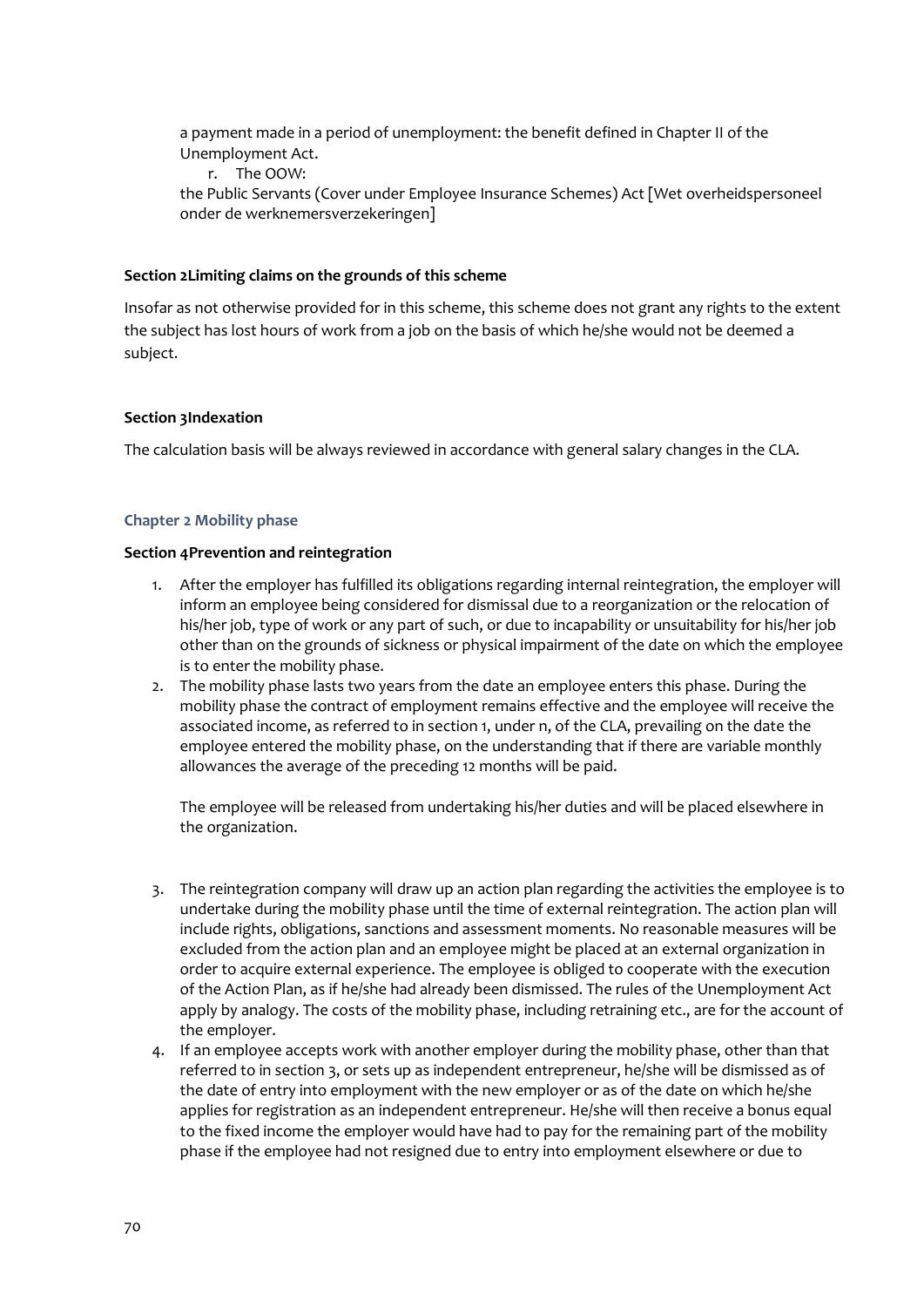registration as an independent entrepreneur. As of the date of dismissal referred to in this paragraph, all the rights which an employee can exercise under the "Scheme prevention, reintegration and non-statutory rights in respect of unemployment" will expire, with the exception of the provisions of paragraph 6.

- 5. During the mobility phase, an employee has the right to apply for internal vacancies which are open to external recruitment.
- 6. If an employee has accepted a job elsewhere and within a year of his/her resignation he/she is, through no fault or action on his/her part, dismissed by the new employer due to a reorganization or because the new employer is in a state of suspension of payments and/or bankruptcy, he/she will be entitled to exercise the rights under this scheme to which he/she was entitled prior to dismissal. Any bonus awarded to the employee at the time of his/her dismissal will be offset against these rights.
- 7. If an employee, as referred to in this section, does not resign during the mobility phase, he/she will be dismissed the day following the last day of the mobility phase. The other provisions of this scheme will then apply to him/her.
- 8. The provisions of this section apply by analogy to phase III of the Protocol Work and Income.

#### **Chapter 2A Non-statutory benefit payments**

#### **Section 5 The right to a supplement to unemployment benefit**

- 1. A subject who receives benefit on the basis of the Unemployment Act, with the exception of benefit on the grounds of Chapter IV of the Unemployment Act, is entitled to a supplement to his/her unemployment benefit.
- 2. Sections 16, 19, 20, 21, 76 and 78 of the Unemployment Act apply by analogy to the supplement referred to in paragraph 1.
- 3. The right as defined in paragraph 1 will lapse when the subject, whose employment contract has been terminated, or dissolved by the subdistrict court, due to unsuitability or incapability for his/her job, has demonstrably culpably not made an effort or not made sufficient effort to improve his performance during the improvement process. The employee will be informed of the lapse of the right in writing with substantiation.
- 4. The subject can submit a written objection to his/her manager in accordance with the objection procedure within seven days against the decision of his/her manager that the subject, based on that which is stated in paragraph 3, has been refused the right defined in paragraph 1.

#### **Section 5a The duration and level of the supplement to unemployment benefit1.**

- 1. The supplement to unemployment benefit will end on the day on which unemployment benefit ends.2.
- 2. Section 43 of the Unemployment Act applies by analogy to the duration of the supplement to unemployment benefit.3.
- 3. During the first 12 months, unemployment benefit will be supplemented per day to 80% of the calculation basis; during the following 6 months to 75% of the calculation basis and for the rest of the duration to 70% of the calculation basis.
- 4. When establishing the duration of the periods, referred to in paragraph 3, during which there will be a supplement to 80% and 75% of the calculation basis:
	- a. section 43 of the Unemployment Act will not apply by analogy, and
	- b. no account will be taken of the periods in which the subject was entitled to a supplement to sickness benefit, if the subject was sick on the date of dismissal or reported sick within a month of the date of dismissal.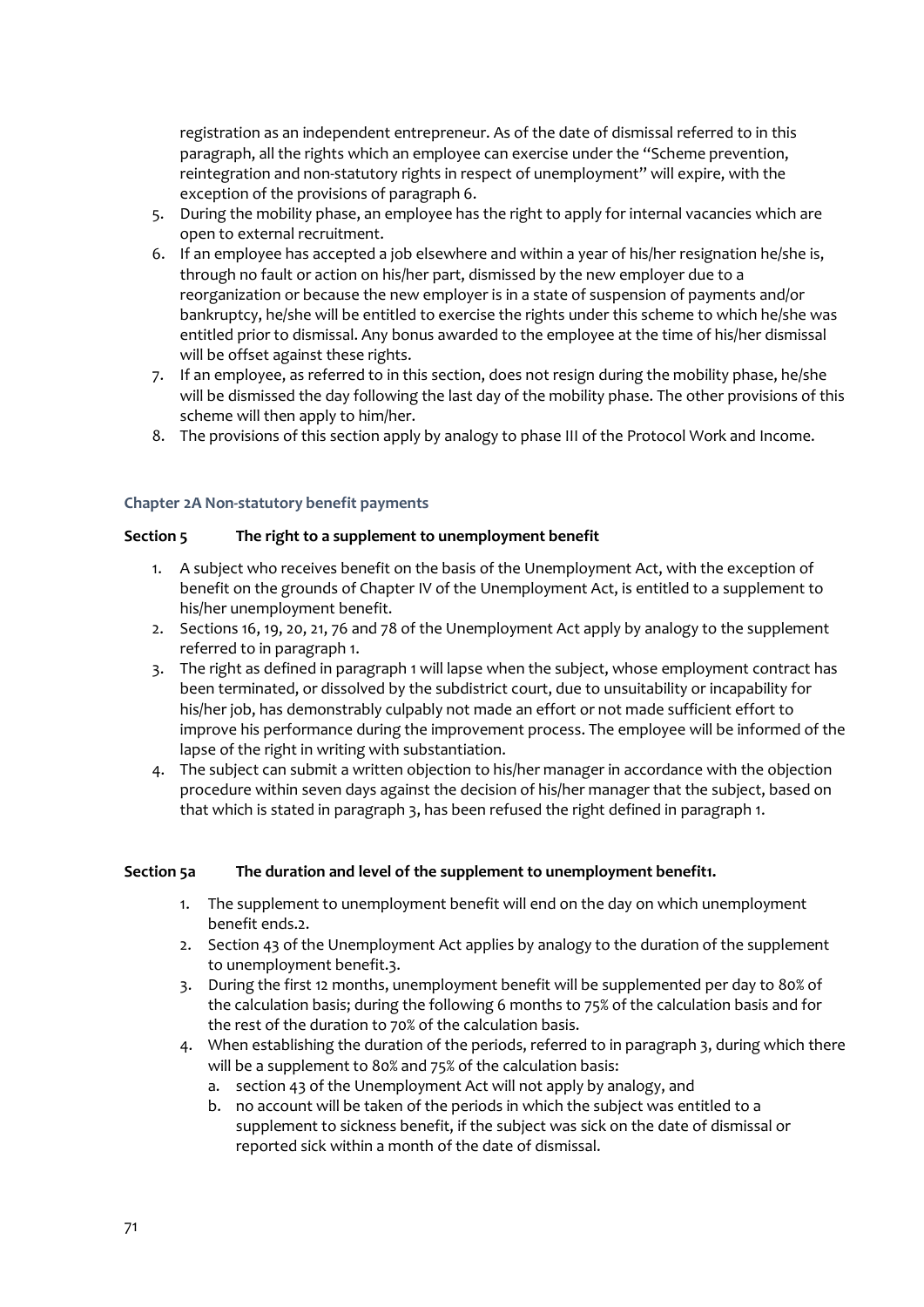- 5. Section 47, paragraphs 2 and 3, of the Unemployment Act applies by analogy to the level of the supplement to unemployment benefit.
- 6. When calculating the level of the supplement to unemployment benefit, unemployment benefit will be deemed to have been received irrespective of whether, on the grounds of a statutory provision, this has been refused or not paid, either partially or in full.

#### **Section 6 The right to a supplement to sickness benefit**

A subject who receives benefit on the basis of the Sickness Act and would have been entitled to a supplement to unemployment benefit should he/she not have been sick is entitled to a supplement to his/her sickness benefit.

#### **Section 7 The duration and level of the supplement to sickness benefit**

- 1. The duration of the supplement to sickness benefit is the same as the duration of sickness benefit. If after the right to sickness benefit has expired, there is no longer a right to unemployment benefit as the duration of the unemployment benefit period has expired, then, contrary to the provisions of the last complete sentence, the supplement to sickness benefit will expire as soon as the duration of the unemployment benefit would have ended had the subject not been sick.
- 2. The sickness benefit will be supplemented to the percentage referred to in section 5a, paragraph 3, that would have been applicable had the subject remained or become unemployed.
- 3. Contrary to paragraph 2, the benefit on the grounds of section 3:8 of the Work and care Act [*Wet Arbeid en Zorg*] will be supplemented to 100% of the calculation basis.
- 4. When calculating the level of the supplement to sickness benefit, sickness benefit will be deemed to have been received irrespective of whether, on the grounds of a statutory provision, this has been refused or not paid, either partially or in full.

#### **Section 7a Statutory obligations/sanctions**

If an obligation or a sanction is imposed in respect of any benefit a subject receives by virtue of the Unemployment Act or the Sickness Act, then the obligation or, as the case may be, the sanction will also be applied, in an analogous manner, to the supplementary benefit.

#### **Section 8 The right to a consecutive benefit**

- 1.
	- A. As soon as the end of the unemployment benefit period has been reached, a subject entitled to a supplement to unemployment benefit can submit a request to be considered for consecutive benefit. A subject will be entitled to consecutive benefit if, calculated as of the date of entry to the mobility phase, the duration of unemployment benefit as indicated in the footnote (\*) is shorter than the duration of the benefit on the grounds of the length of service provided dismissal has been granted:
	- within the framework of a reorganization, in respect of which it has not been possible to redeploy the employee in a different job;
	- due to the relocation of the employee's job, type of work or any part of such in which the employee was employed;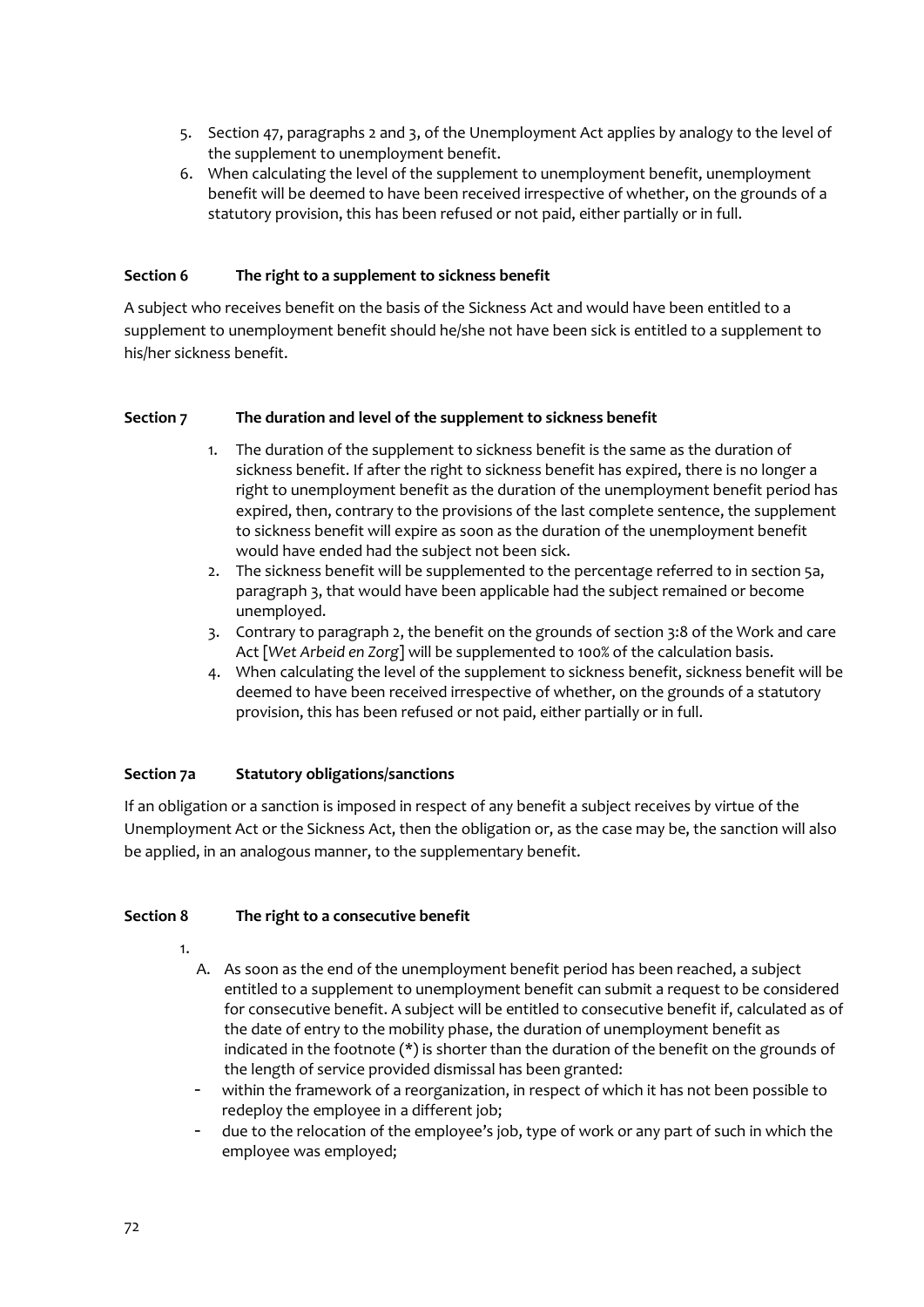- due to the employee's incapability or unsuitability for the job, other than on the grounds of sickness or physical impairment, unless the subject was not entitled to a supplementary benefit due to the reason stated in Section 5, paragraph3;
- due to being unable to perform work due to sickness;

unless the subject:

- in respect of the dismissal is entitled to a pension due to having reached retirement age;
- - at that moment is entitled to a benefit by virtue of the Invalidity Insurance Act [*WAO* benefit] or the Work and Income (Capacity for Work) Act [*WIA* benefit], calculated on the basis of a disability in excess of 80%;
	- B. in respect of the dismissal is entitled to a supplement or supplementation or a benefit by virtue of the Return to Work (Partially Disabled) Regulations [*WGA* benefit]. A subject who, on the date of dismissal, is entitled to a *WAO* benefit calculated on the basis of a disability in excess of 80% will be entitled to a non-statutory benefit as of the date on which the degree of disability is established as being lower than 80%. The level and duration of the non-statutory benefit will be calculated from the date of dismissal due to disability to undertake work due to sickness.
	- C. A subject who, on the date of dismissal, is entitled to a *WIA* benefit calculated on the basis of a disability in excess of 80% will be entitled to a non-statutory benefit as of the date on which the degree of disability is established as being lower than 35%. The level and duration of the non-statutory benefit will be calculated from the date of dismissal due to disability to undertake work due to sickness..
	- D. The duration of a subject's benefit on the grounds of length of service is three months, increased by:
	- - if, on the date of entry to the mobility phase, he/she is under 21 years of age: 18% of the length of service;
	- if, on the date of entry to the mobility phase, he/she is under 21 years of age: 19.5% of the length of service increasing by 1.5% for each additional year;
	- if, on the date of entry into the mobility phase, he/she is 60 years of age or older: 78% of the length of service, on the understanding that the benefit period calculated in this way will end on the first day of the calendar month following the month in which the employee reaches the retirement age of 65 years of age.
		- E. If, after the expiry of a period of sickness benefit, the subject is no longer entitled to unemployment benefit as the duration of the unemployment benefit period has also expired then, contrary to the first complete sentence, the consecutive benefit will become payable as soon as the right to a supplement to sickness benefit has expired.
		- 2. Sections 16, 19, 20, 21, 76 and 78 of the Unemployment Act apply by analogy to the consecutive benefit.
		- 3. Contrary to paragraph 2, the right to consecutive benefit will not expire to the extent the subject:
		- a. is entitled to benefit as referred to in section 19, paragraph 1, subsection a or b, of the Unemployment Act, or
		- b. is not entitled to benefit as referred to in section 19, paragraph 1, subsection a or b, of the Unemployment Act due to the simple fact that his/her insurance on the grounds of this act has ended, or
		- c. is not available to accept work due to a situation referred to under a or b. this is the period laid down in compliance with the provisions in section 42, paragraph 1, of the Unemployment Act as this applied on April 1, 2005, reading:

To be calculated as from the first day on which the right to a benefit has arisen, the duration of

the wage-related benefit for an employment history of at least: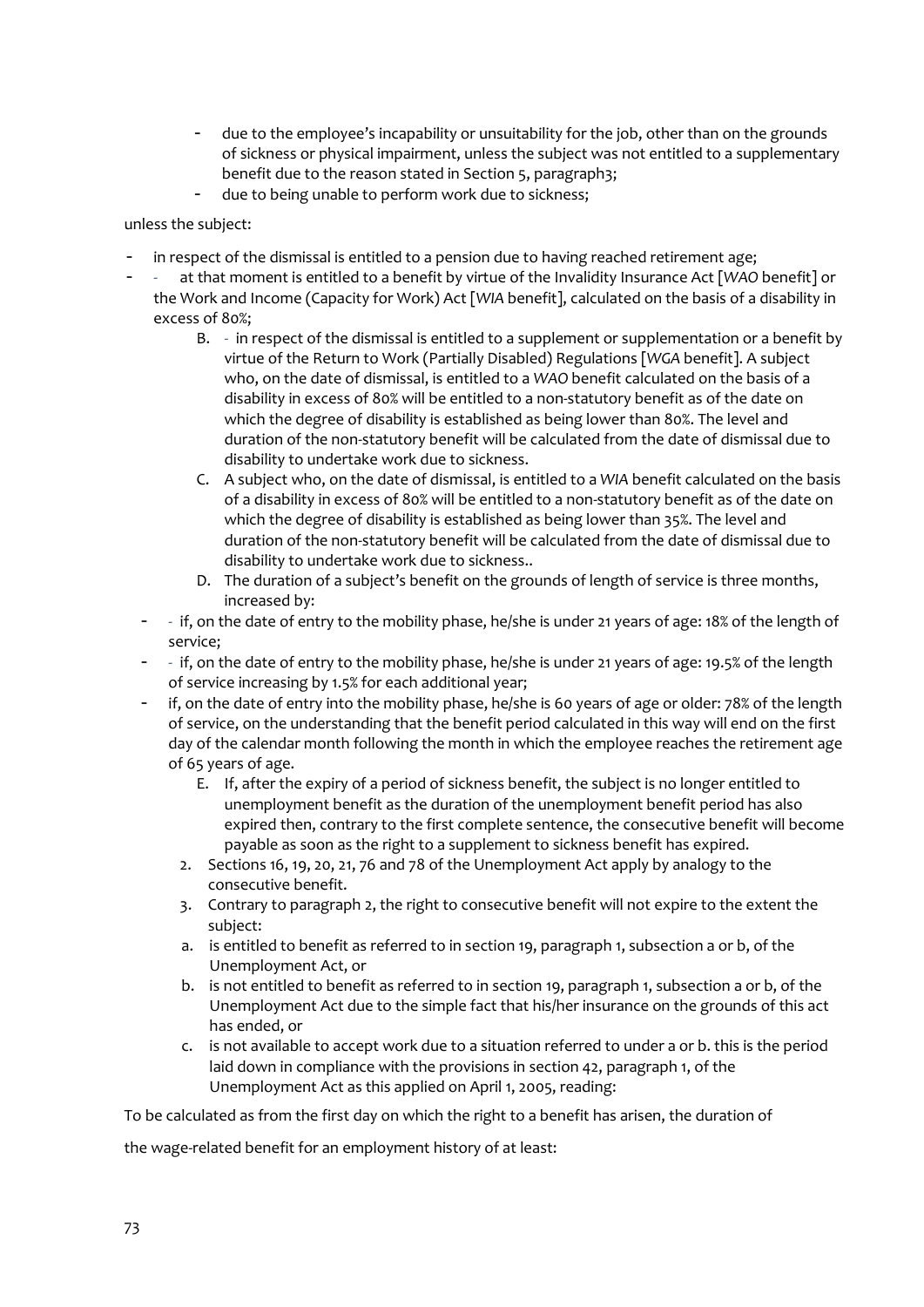- 4 years, is six months
- - 5 years, nine months;
- - 10 years, one year;
- -15 years, one and a half years;
- 20 years, two years;
- - 25 years, two and a half years;
- - 30 years, three years;
- - 35 years, four years; and
- - 40 years, five years.

#### **Section 9 Duration and level of consecutive benefit**

- 1. The duration of consecutive benefit is equal to the amount of time by which the benefit period on the grounds of length of service, referred to in section 8, paragraph 4, exceeds the period of benefit on the grounds of the Unemployment Act\*, referred to in that section, reduced by three years. An employee born before January 1, 1950 who was an employee on April 1, 1997 within the meaning of the Flexible Pension and Retirement Scheme [FPU] for basic and supplementary benefits (section 4, paragraph 1 in conjunction with 3 of that scheme) and in respect of whom consecutive benefit ended before the retirement age of 65 years was reached, will have his/her consecutive benefit extended until the retirement age of 65 years is reached.
- 2. Section 43, paragraph 1, of the Unemployment Act does not apply by analogy to the duration of consecutive benefit. The provision of section 5a, paragraph 4, of this scheme applies by analogy to consecutive benefit.
- 3. Per day, consecutive benefit is equal to the percentage of the calculation basis, referred to in section 5a, paragraph 3, taking account of the period during which the subject has already been entitled to non-statutory benefit.
- 4. Section 47, paragraphs 2 and 3, of the Unemployment Act applies by analogy to the level of consecutive benefit

\* see the footnote to section 8, paragraph 1 under A

### **Section 9a Obligations/measures**

The obligations and sanctions imposed by virtue of the Unemployment Act in respect of unemployment benefit will be applied or imposed in an analogous manner as obligations or, as the case may be, measures to consecutive benefit.

#### **Section 10 Enforcing rights to non-statutory benefit**

- 1. Sections 22 to 27 (inclusive) and 28 of the Unemployment Act apply by analogy to the supplement to unemployment benefit and to consecutive benefit, with the exception of the situation referred to in section 8, paragraph 3.
- 2. Sections 28, 30, 30a, 31, paragraph 1, 37, 38a, paragraphs 1 and 4, 44, 45, 49 and 54 of the Sickness Act apply by analogy to the supplement to sickness benefit and to consecutive benefit in the situation referred to in section 8, paragraph 3.
- 3. If the subject has failed to comply, or failed to comply adequately, with the obligations referred to in section 25 of the Unemployment Act, or section 31, paragraph 1, and section 49 of the Sickness Act, the employer, or a party acting on its behalf, may refuse, temporarily or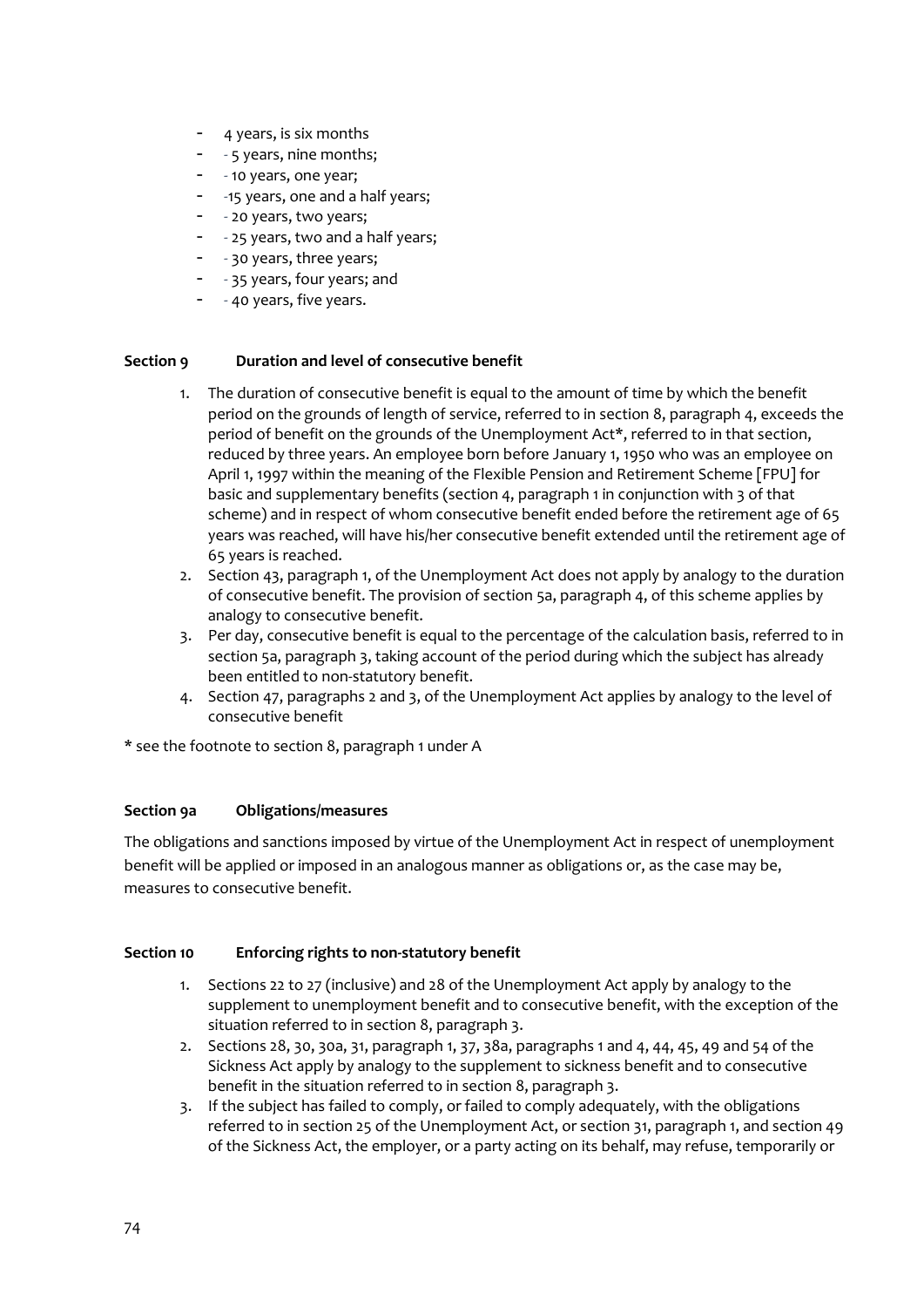permanently, to pay the non-statutory benefit either partially or in full, in accordance with the provisions of annex 4.

#### **Section 11 The payment of the non-statutory benefit**

- 1. Sections 30 to 40 (inclusive) of the Unemployment Act apply by analogy to the supplement to unemployment benefit and consecutive benefit, except in the situation referred to in section 8, paragraph 3.
- 2. Sections 31, paragraphs 2 to 5 (inclusive), 32 to 33b (inclusive), 40 to 42 (inclusive), 47, 48, 50 and 85 of the Sickness Act apply by analogy to the supplement to sickness benefit and consecutive benefit in the situation referred to section 8, paragraph 3.
- 3. In the situation referred to in section 8, paragraph 3, subsection a, the benefit to which the subject is entitled, as referred to in that section, will be deducted in full from the consecutive benefit. Section 7, paragraph 4, applies by analogy. This paragraph will also be applicable if the subject is entitled to sickness benefit from the start of consecutive benefit.

#### **Chapter 3 The survivor benefit**

#### **Section 12**

- 1. If a subject who is entitled to a non-statutory benefit dies:
- a. the survivor benefit, referred to in sections 35 and 36 of the Sickness Act and section 23 of the Supplementary Benefits Act will be supplemented to 100% of the calculation basis for a period of three months;
- b. a survivor will be awarded a survivor benefit in accordance with the provisions of section 35 and section 36, paragraph 1, of the Sickness Act, if there is no longer any right to survivor benefit on the grounds of the Sickness Act solely because the subject is no longer insured under the Sickness Act. This benefit will be supplemented in accordance with the provisions under a.
- 2. The survivor benefit, referred to in paragraph 1, will be paid as quickly as possible, but always within one month of it being established that there is a right to survivor benefit.
- 3. The survivor benefit, referred to in paragraph 1, will be reduced by any other amounts to which, due to his/her death, the subject's heirs are entitled as a result of or in connection with his/her job, to the extent this job, or income from such, led to a reduction in the subject's unemployment benefit, sickness benefit, supplementary benefit by virtue of the Supplementary Benefits Actor non-statutory benefit.
- 4. Claims against the subject regarding any amounts paid in error on the basis of this scheme will be offset against the survivor benefit.
- 5. Sections 33 to 33b (inclusive) of the Sickness Act apply by analogy to the survivor benefit to the extent this has been paid in error.

#### **Chapter 4 Lapsed**

#### **Chapter 5 Scheme promoting reintegration**

#### **Section 14 Wage supplementation**

1. A subject whose right to non-statutory benefit ends, wholly or partially, within the duration, referred to in paragraph 6, due to the subject entering into a new job with the exception of an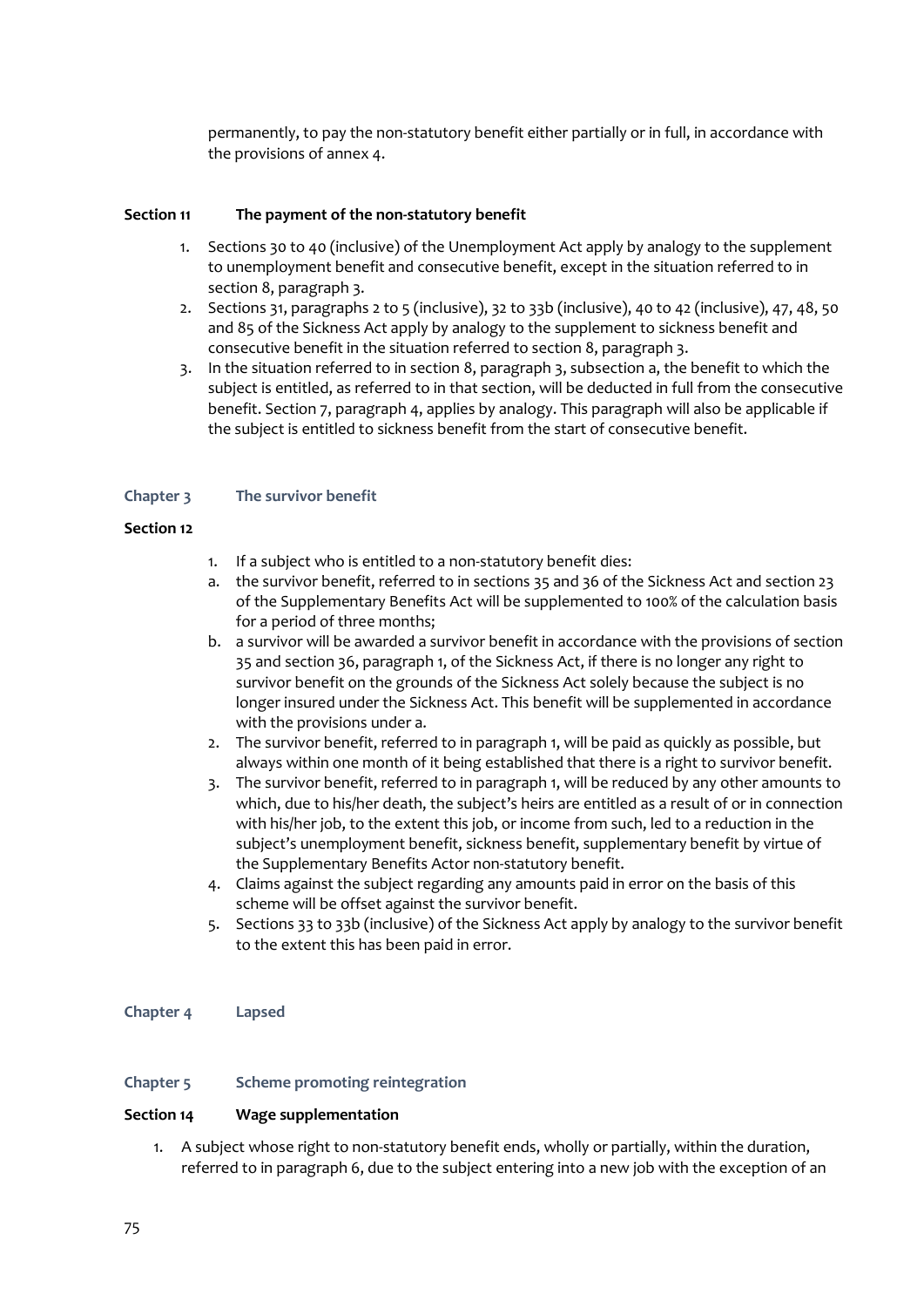employment relationship considered a job on the grounds of sections 4 or 5 of the Unemployment Act, will be entitled to receive a wage supplementation if the wage he/she receives in the new job is lower than the calculation basis.

- 2. The first paragraph also applies to a subject who is not entitled to a non-statutory benefit, but would have been entitled had he/she not accepted the new job. For the application of the first paragraph, the subject will be treated as though, immediately following on his/her loss of hours of work he/she would, as a subject, have been entitled to non-statutory benefit.
- 3. Contrary to the first and second paragraphs, the subject will have no right to wage supplementation if his/her non-statutory benefit was or would have been refused permanently in full.
- 4. The right to wage supplementation ends:
	- a. to the extent the subject loses hours of work from his/her new job, as well as the right to undiminished wage payment for these hours of work;
	- b. as soon as the subject loses the right to be paid wages for this new job even though the job still exists;
	- c. as of the commencement of the calculation period referred to in paragraph 7 if, over the calculation period, the wage in the new job is no longer lower than the calculation basis;
	- d. as soon as the circumstance referred to in paragraph 3 arises;
	- e. as soon as the period of duration of wage supplementation ends.
- 5. If the right to wage supplementation ends on the grounds of paragraph 4, subsections a, b or c, the subject will once again be entitled to wage supplementation if the circumstances that caused the right to end no longer exist and, within the time period referred to in paragraph 6, the subject once again satisfies the conditions laid down in the first, second or third paragraphs. During a time period in which there is a right to wage supplementation on the grounds of more than one right to non-statutory benefit, wage supplementation will only be paid in respect of the highest entitlement.
- 6. Wage supplementation continues:
	- a. in respect of a subject referred to in paragraph 1 until, at the latest, the end of the duration of the period of non-statutory benefit, as established on the first day of unemployment;
	- b. in respect of a subject referred to in paragraph 2 until, at the latest, the end of the duration of the period in which he/she would have been entitled to non-statutory benefit if following on from his/her loss of hours of work he/she would, as a subject, have become unemployed.
- 7. The calculation period of wage supplementation is the part of a calendar month over which the subject is entitled to a wage from his/her new job and, in respect of which, the period of duration, referred to in the sixth paragraph, has not yet expired.
- 8. The wage supplementation is equal to the difference between, on the one hand, the undiminishedwage in the new job and, on the other, the calculation basis, both converted to the amount that applies over the calculation period.
- 9. If the new job involves fewer hours of work than the non-statutory benefit to which the subject was entitled or would have been entitled then, contrary to paragraph 8, when making the calculation referred to in paragraph 8 the calculation basis will be multiplied by the hours of work per week of the new job, divided by the hours of work per week for which the subject was entitled or would have been entitled to non-statutory benefit. If the scope of the hours worked in the new job is not fixed nor is there a fixed average of hours per week then, when making this calculation, account will be taken of the average hours of work per week in the calculation period referred to in paragraph 7. This paragraph will not be applied if both the scope of the hours of work of the new job and the right to non-statutory benefit are equal to a fulltime job.
- 10. A subject who wishes to be considered for wage supplementation is obliged:
	- a. to submit an application for wage supplementation within three months of the right to wage supplementation arising;
	- b. to comply with the audit regulations laid down by the employer in accordance with annex 1;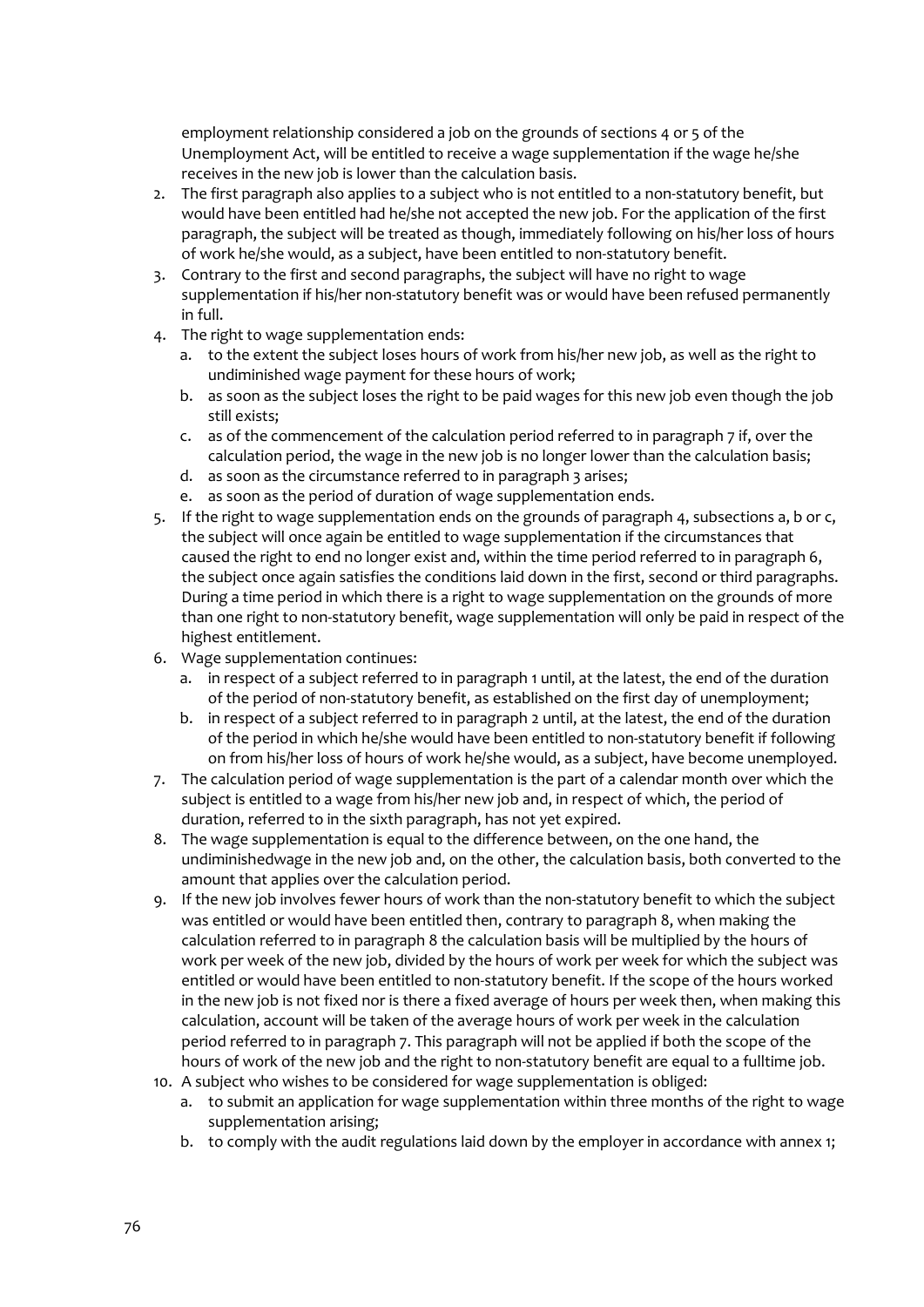- c. to make sufficient effort to try and find suitable work on a higher wage and to accept any such work if it is offered. If the subject fails to comply with these obligations, sections 23 and 27 of the Unemployment Act will apply by analogy.
- 11. Section 25 of the Unemployment Act will apply by analogy to wage supplementation. If the subject fails, or fails adequately, to comply with these ensuing obligations, the employer, or a party acting on its behalf, may refuse, temporarily or permanently, to pay wage supplementation partially or in full, in accordance with the provisions of annex 4.
- 12. Wage supplementation will be paid each month in arrears. Sections 30 and 36 to 40, inclusive, of the Unemployment Act apply by analogy to the wage supplementation.
- 13. For the application of this section:
	- a. a wage supplementation on another basis or a benefit which due to its nature and amount is equivalent to wage supplementation and to which the subject is entitled will be deemed to form part of the wage from the new job;
	- b. the wage in the new job will be established in the same way as the calculation basis.

#### **Section 15 Non-statutory benefit in the event of unemployment in a new job**

- 1. To the extent a subject entitled to a non-statutory benefit after accepting a new job is:
	- a. again unemployed and acquires a new right to unemployment benefit within the duration referred to in paragraphs 4 and 5,
	- b. entitled to sickness benefit and would have acquired a new right to unemployment benefit, as referred to under a, should he/she not have been sick, he/she will once again be entitled to non-statutory benefit in accordance with this section.
- 2. If a subject does not, as a subject, have any right to non-statutory benefit in respect of his/her loss of hours of work, but would have had this right if he/she had not accepted a new job, he/she will be entitled to non-statutory benefit in accordance with this section to the extent he/she:
	- a. acquires a right to unemployment benefit within the duration of non-statutory benefit applicable to him/her, as a subject, on the date of the loss of hours of work, or
	- b. is entitled to sickness benefit and would have acquired a right to unemployment benefit, as referred to under a, should he/she not have been sick.
- 3. The non-statutory benefit referred to in paragraph 2 will be entirely and permanently refused had this been entirely and permanently refused because the subject was not entitled to an unemployment benefit as a result of the loss of hours of work.
- 4. The non-statutory benefit referred to paragraphs 1 and 2 continues:
	- a. in respect of a subject referred to in the first paragraph until, at the latest, the end of the duration of non-statutory benefit, as established on the first day of unemployment;
	- b. in respect of a subject referred to in paragraph 2 until, at the latest, the end of the duration of the period in which he/she would have been entitled to non-statutory benefit if following on from his/her loss of hours of work he/she would, as a subject, have become unemployed.5.
- 5. Section 43 of the Unemployment Act does not apply by analogy to the duration of benefit referred to in paragraph 4.
- 6. The level of the non-statutory benefit is equal to the percentage of the calculation basis, referred to in section 5a, paragraph 3, or section 9, paragraph 3, that:
	- a. would have been applicable to the subject, referred to in paragraph 1, if from the first day of unemployment he/she had had an uninterrupted right to non-statutory benefit;
	- b. would have been applicable to the subject, referred to in paragraph 2 if, from the time of the loss of hours of work, he/she, as a subject, had had an uninterrupted right to non-statutory benefit.
- 7. For as long and to the extent a subject is simultaneously entitled to non-statutory benefit on the grounds of this section as well as unemployment benefit, sickness benefit, other non-statutory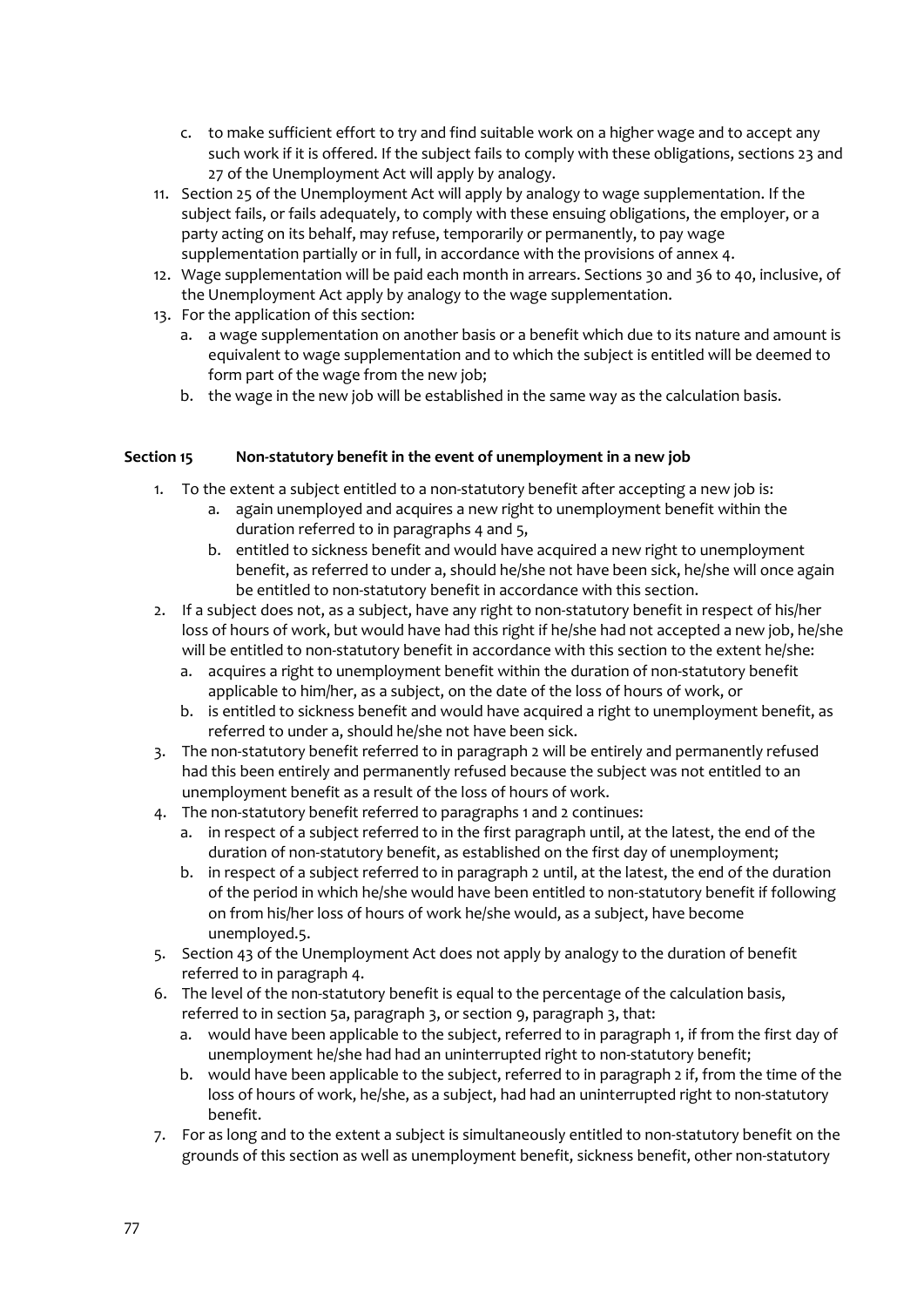benefits or a benefit which by its nature and amount is equivalent to these, the non-statutory benefit on the grounds of this section will have the character of a supplement to the percentage, referred to in section 5a, paragraph 3, or section 9, paragraph 3, applicable to the subject on the grounds of paragraph 5. Section 5a, paragraph 6, applies by analogy.

#### **Section 16 Commutation**

- 1. At the request of the subject, the right to non-statutory benefit can be commuted in accordance with the provisions in annex 2.
- 2. If the right to a non-statutory benefit is commuted as of a specific moment in time, the subject has absolutely no claims on the grounds of this scheme for the period following that specific moment, provided he/she does not acquire a new right to a non-statutory benefit on the grounds of this scheme.

#### **Section 17 Reimbursement of removal costs**

A subject who is undertaking work may, on his/her request, be granted a one-off payment towards the costs incurred should it be necessary to move his/her residence; the payment will be made in accordance with the provisions in annex 3.

#### **Chapter 6 Final stipulations**

### **Section 18 Adjusting the benefit percentages if the benefit percentages by virtue of the Unemployment Act change**

If the level of benefit by virtue of the Unemployment Act is subject to a general change, the CLA partners will enter into discussions about the potential impact of these changes on this scheme.

#### **Section 18a Implementation provisions**

- 1. In any cases not covered by this scheme, the employer will decide.
- 2. In special individual cases, the employer may taking account of the facts and circumstances - deviate, in a positive sense, from the provisions in this scheme.
- 3. The provisions in respect of disability can only be applied to the extent they concur with the Work and Income (Capacity for Work) Act.

#### **Section 19 Transitional provisions**

- 1. In respect of severance pay awarded on a date prior to the commencement date of phase 2 of the Public Servants (Cover under Employee Insurance Schemes) Act, being January 1, 2001, the system applicable on December 31, 2000 will remain effective.
- 2. The ABP | Loyalis scheme for non-statutory rights in the event of unemployment expired as of October 1, 2006.
- 3. The ABP | Loyalis scheme for non-statutory rights in the event of unemployment will continue to apply to employees in respect of whom it was established in writing before October 1, 2006 that their employment contract would be terminated on or after October 1, 2006; this fact being demonstrated by an application for a dismissal permit submitted to the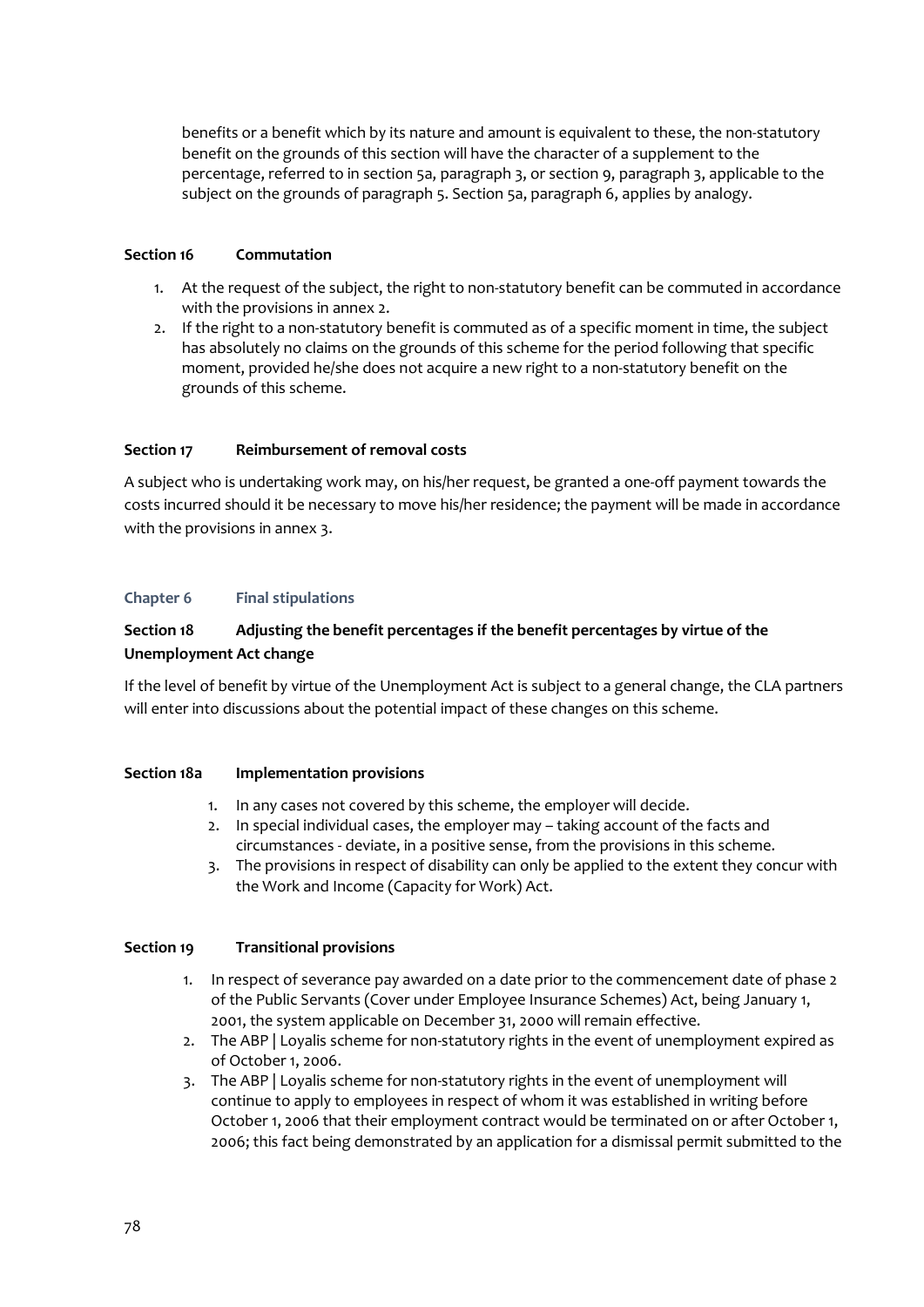CWI before October 1, 2006 or by an application for dissolution submitted to the district court before October 1, 2006.

- 4. Subjects awarded non-statutory benefit before October 1, 2006 will continue to be subject to the scheme on the grounds of which they receive non-statutory benefit.
- 5. Subjects who were dismissed before January 1 2007 and were awarded a supplementation, on the grounds of the application of ABP | Loyalis's wages supplementation scheme for partial disability will continue to be subject to the aforementioned scheme and the implementation regulations based on this, as these read on December 31, 2006.

#### **Section 20 Effectiveness and short title**

These regulations can be referred to as the "Scheme for prevention, reintegration and non-statutory rights in respect of unemployment."

#### **Appendix 1**

Audit regulations for wage supplementation as referred to in section 14, paragraph 10, of the Scheme for prevention, reintegration and non-statutory rights in respect of unemployment.

#### **Section 1**

In this annex the following definitions apply:

- a. employer, subject, calculation basis, non-statutory benefit, Unemployment Act, Sickness Act: the meaning attributed to these words in the Scheme for prevention, reintegration and nonstatutory rights in respect of unemployment;
- b. commutation: commutation as defined in section 16 the Scheme for prevention, reintegration and non-statutory rights in respect of unemployment;
- c. ASP: the body designated by the employer to implement the Scheme for prevention, reintegration and non-statutory rights in respect of unemployment on its behalf.

#### **Section 2**

A subject who wishes to be considered for wage supplementation submits an application to ASP. The application is filed by submitting a form provided by ASP completed in full and accurately including the requested annexes, and signed by the subject involved.

#### **Section 3**

A subject who has submitted an application for wage supplementation is obliged:

- a. to periodically submit a statement of the work he/she has performed, at the times and according to the methods specified by ASP, and of the income he/she has received for the period when he/she claims wage supplementation;
- b. to appear at the requested time and place at ASP's request;
- c. to enable monitoring by ASP employees who can identify themselves with an authorization for this purpose;
- d. to immediately provide notification of a change of address or accommodations;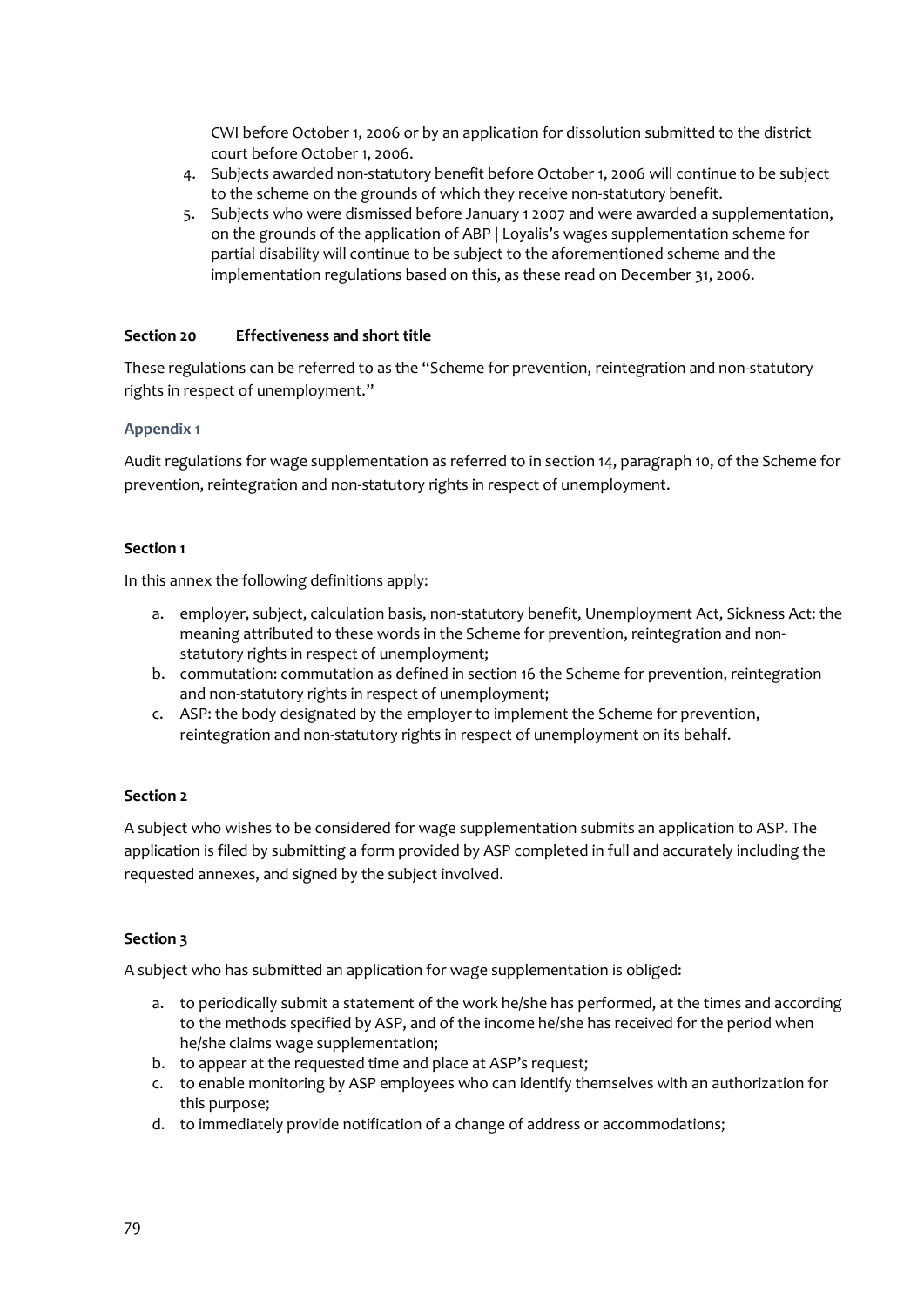- e. to provide ASP access upon request and to provide copies in exchange for the cost price of books, documents and other media carriers, insofar as these can be of significance to the right of wage supplementation or for the amount of wage supplementation paid to the subject;
- f. to provide declarations to ASP upon request from and signed by his/her new employer or new employers or relevant third parties, in which these confirm the correctness of the information provided by the subject in connection with the wage supplementation.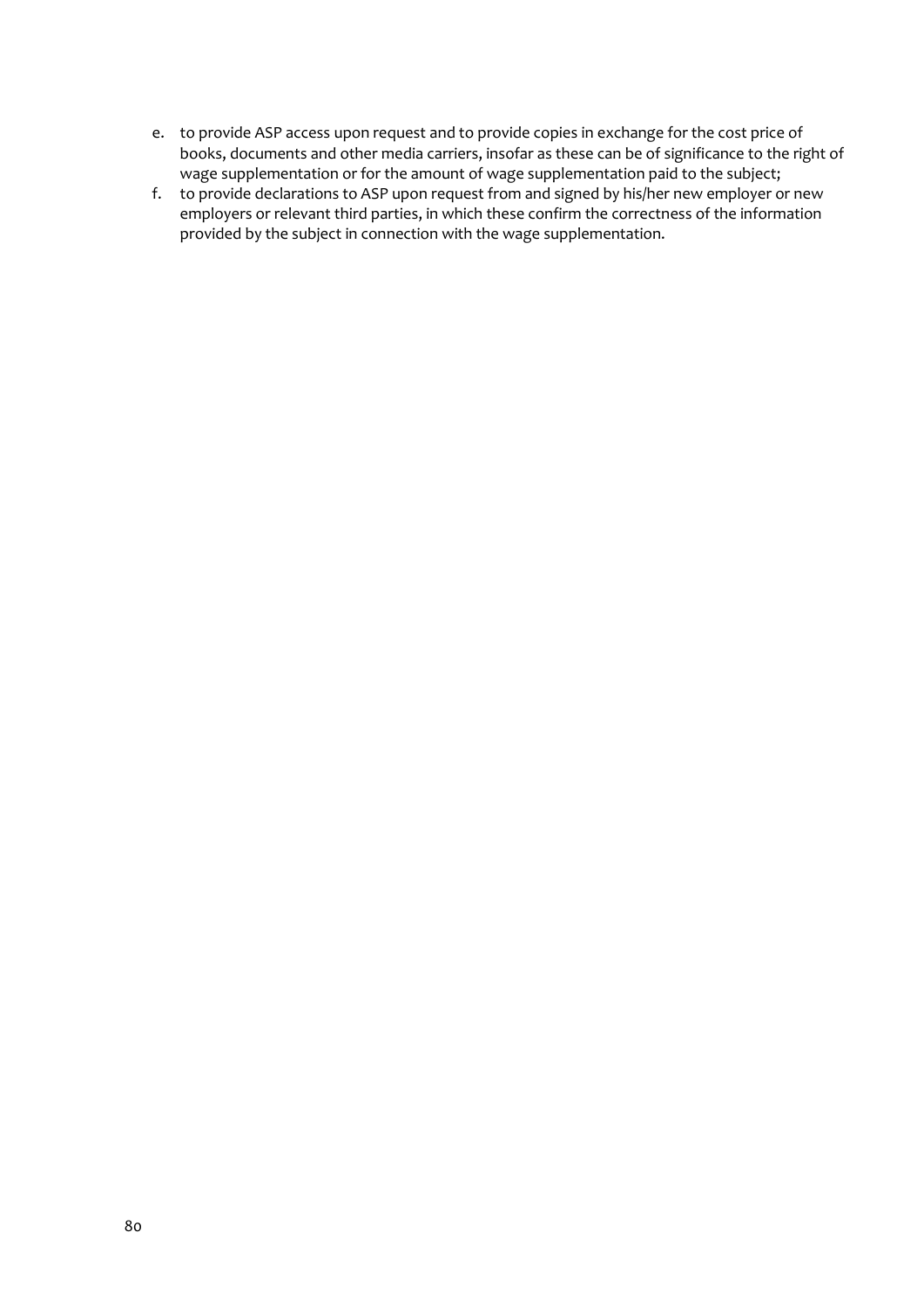#### **Appendix 2**

Rules governing the commutation of the right to non-statutory benefit as defined in section 16 of the

Scheme for prevention, reintegration and non-statutory rights in respect of unemployment.

#### **Section 1**

In these rules the following definitions apply:

- a. employer, subject, calculation basis, non-statutory benefit , WW, ZW: the meaning attributed to these words in the Scheme for prevention, reintegration and non-statutory rights in respect of unemployment;
- b. commutation: commutation as defined in section 16 the Scheme for prevention, reintegration and non-statutory rights in respect of unemployment;
- c. commutation date: the date as of which the right to non-statutory benefit is commuted
- d. ASP: the body designated by the employer to implement the Scheme for prevention, reintegration and non-statutory rights in respect of unemployment on its behalf.

#### **Section 2**

The subject may commute his/her right to non-statutory benefit for the remaining duration if he/she starts working as an independent entrepreneur, or expands any work already being undertaken as an independent entrepreneur.

#### **Section 3**

- 1. Any subject wishing to commute his/her right to non-statutory benefit must submit a written and signed request to this effect to ASP. This request should explain the reasons for commuting the right and the desired date of commutation.
- 2. The subject may submit a written request to withdraw his/her request to commute provided the commutation amount has not been paid out. ASP will write to the subject confirming receipt of the withdrawal.

- 1. Within a month of the commutation date desired by the subject or, if later, within one month of ASP receiving the request to commute, ASP will inform the subject in writing whether it:
	- a. intends to consent to the request, or
	- b. ASP is of the opinion that there are reasons for not consenting to the request as of the commutation date desired by the subject, but will consent to commutation on another date. In this notification, ASP will state the level of the commutation sum corresponding to the intended decision and offer the subject a reasonable period within which to confirm, amend or withdraw his/her request to commute.
- 2. As quickly as possible after receiving confirmation or amendments as referred to in paragraph 1, ASP will take a decision in respect of the request to commute.
- 3. ASP will dismiss the request to commute if, despite repeated requests, the subject:
	- a. has not sufficiently demonstrated any of the circumstances referred to in section 2 have arisen, or
	- b. fails to react to the notification referred to in paragraph 1.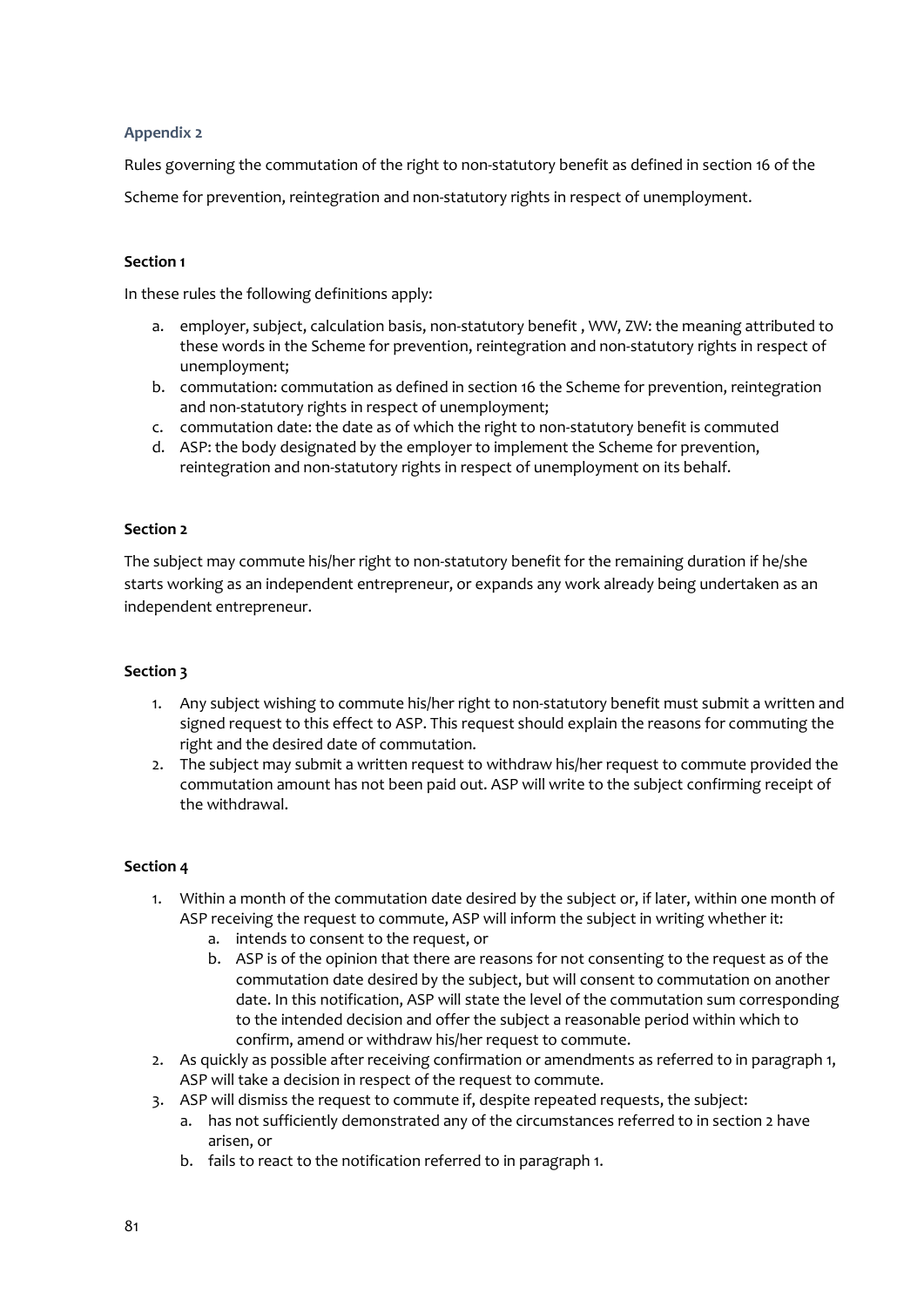#### **Section 5**

- 1. The commutation amount will be set at 30% of the amount of non-statutory benefit the subject would have received after the date of commutation had the circumstances referred to in section 2, which provide the subject with a reason to commute, not arisen.
- 2. When calculating the commutation sum, no account will be taken of the consequences of:
	- a. indexation of the calculation basis as of a date after the commutation date;
	- b. any right the subject has to benefit on the grounds of the Sickness Act on or after the commutation date;
	- c. other circumstances which arise on or after the commutation date, to the extent these have no influence on the non-statutory benefit in the period before the commutation date.

- 1. The commutation sum will be paid within one month of the subject receiving written notification of consent to the request to commute.
- 2. Any claims on the subject in respect of undue amounts paid on the grounds of the Scheme for prevention, reintegration and non-statutory rights in respect of unemployment may be offset in full against the reimbursement of removal costs.
- 3. Sections 36 to 36b (inclusive) of the Sickness Act apply by analogy to the survivor benefit to the extent this has been paid in error.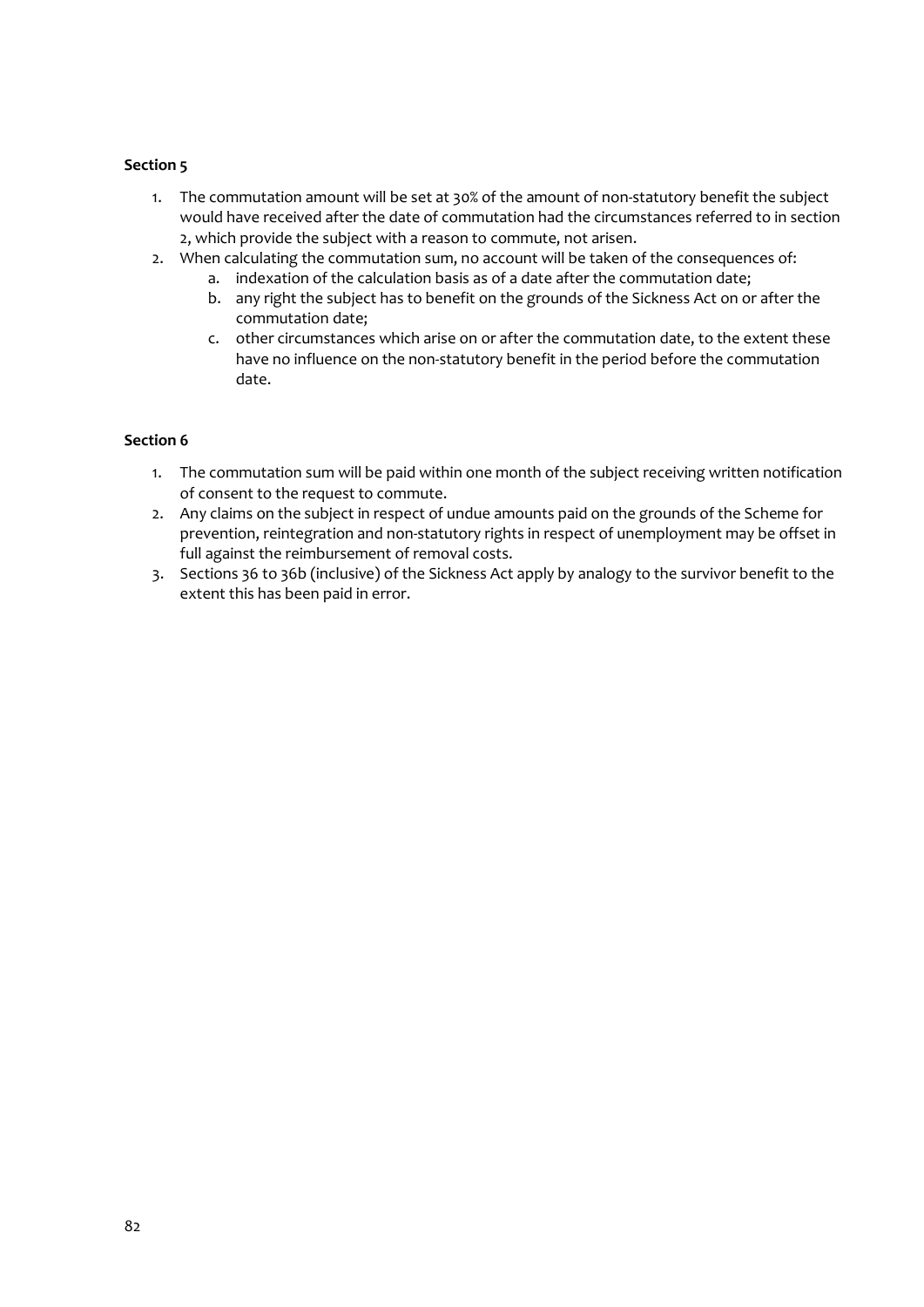#### **Appendix 3**

Rules regarding reimbursement of removal costs as defined in section 17 of the Scheme for prevention, reintegration and non-statutory rights in respect of unemployment.

#### **Section 1**

In these rules the following definitions apply:

- a. employer, subject, non-statutory benefit: the meaning attributed to these words in the Scheme for prevention, reintegration and non-statutory rights in respect of unemployment;
- b. commuting distance: the distance between the place of residence and the place of work, established in the manner which, at the time of the decision concerning the subject's request, is usual for income tax purposes;
- c. ASP: the body designated by the employer to implement the Scheme for prevention, reintegration and non-statutory rights in respect of unemployment on its behalf.

#### **Section 2**

- 1. The subject is entitled to the reimbursement of removal costs if:
- a. he/she is entitled to a non-statutory benefit, which has not been entirely and permanently refused, and the duration of which has not expired or, had work not been accepted, would not have expired within 12 months of the commencement date of the work, and
- b. he/she accepts work which is expected to continue for at least 12 months, and
- c. the work causes the right to non-statutory benefit to end in respect of at least half the number of hours per week for which the subject had a non-statutory benefit right immediately before the commencement of the work, and
- d. accepting the work necessitates moving house.
	- 2. Moving house is deemed to be necessary for the acceptance of work if the work involves a new job which, due to its nature, necessitates the subject living within a specific area outside the area where he/she currently lives and, consequently, the subject must move to that area.3.
	- 3. Moving house will also be deemed necessary for the acceptance of work if, prior to the removal, the commuting distance between the subject's place of residence and the place of the new work is at least 50 kilometers, and after the removal is a maximum of 15 kilometers.

- 1. The subject who wishes to qualify for reimbursement of removal costs must submit a written and signed request to ASP. The request should stipulate the nature of the new work, the number of hours to be worked per week, the commencement date and place of the work, the date of moving and both the old and the new home addresses.
- 2. A request for the reimbursement of removal costs will not be processed if ASP receives the request more than six months after the removal to which the request relates.
- 3. If requested, the subject must provide proof of the removal to ASP, as well as proof of other facts and circumstances which could be important in respect of the right to and level of the reimbursement of removal costs.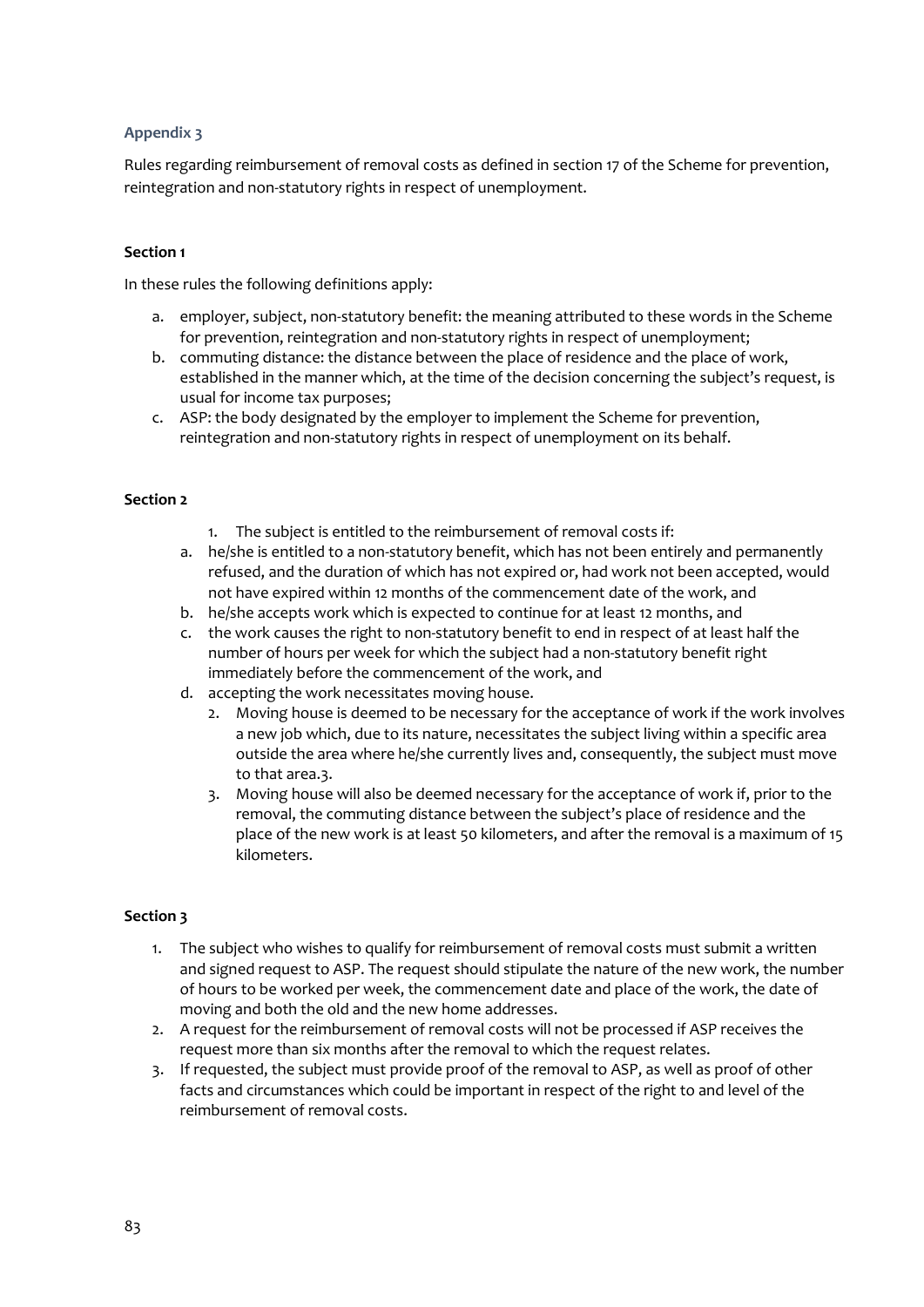4. Within a month of the removal or, if later, within one month of ASP receiving the request to reimburse removal costs, ASP will make a decision regarding the reimbursement of removal costs.

#### **Section 4**

- 1. The reimbursement of removal costs amounts to €1,361.34.
- 2. If, in relation to his/her new work, the subject has his/her removal costs reimbursed from another source, this reimbursement will be deducted from the amount referred to in paragraph 1.

- 1. The reimbursement of removal costs will be paid within one month of the subject receiving written notification of consent to the request to have removal costs reimbursed or, if later, within one month of the removal.
- 2. Any claims on the subject in respect of undue amounts paid on the grounds of the Scheme for prevention, reintegration and non-statutory rights in respect of unemployment may be offset in full against the reimbursement of removal costs.
- 3. Sections 36 to 36b (inclusive) of the Unemployment Act apply by analogy to the reimbursement of removal costs to the extent this is paid in error.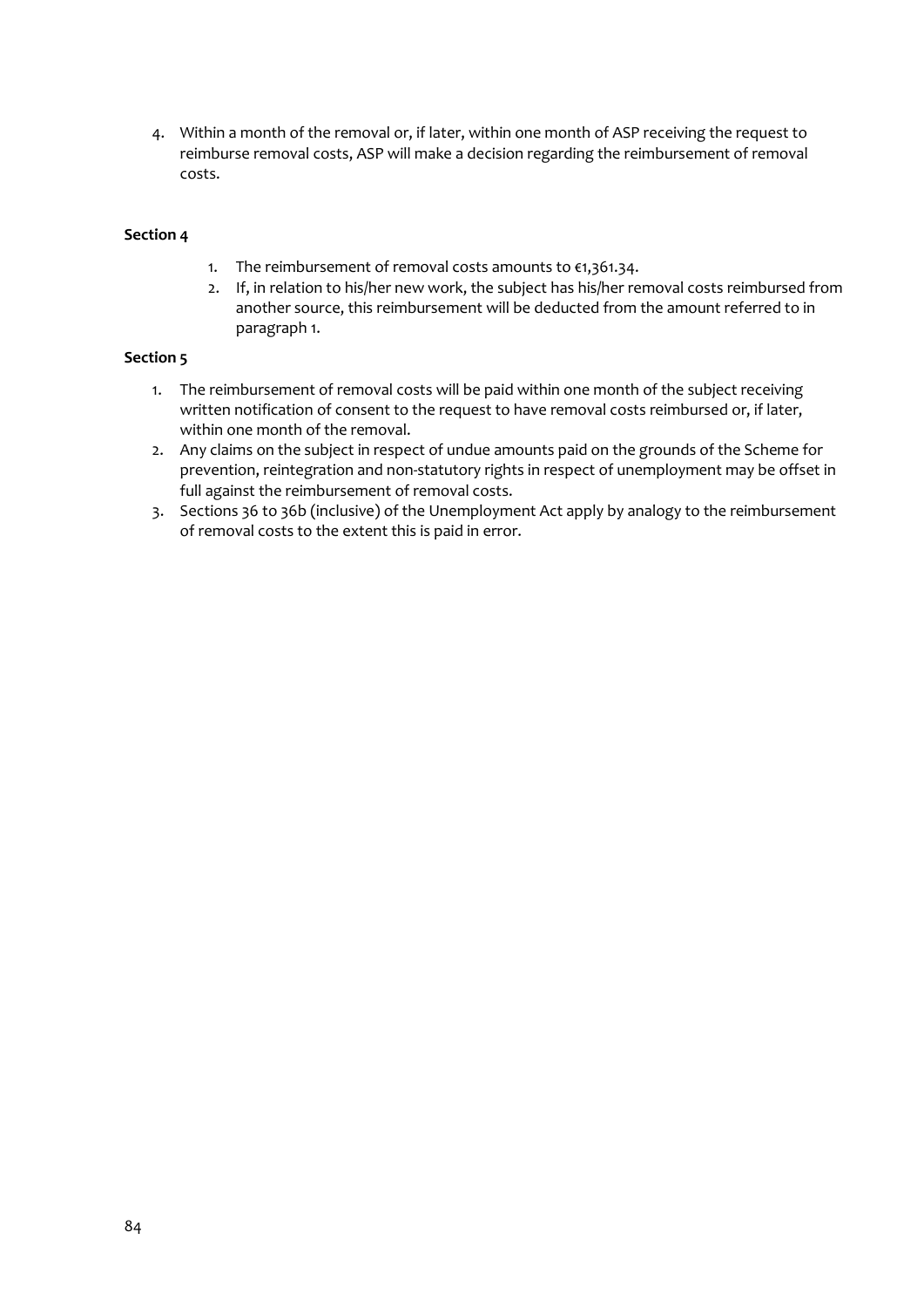### **Appendix 4**

Rules governing sanctions in respect of infringements of the obligation to provide information as referred to section 10, paragraph 3 and section 14, paragraph 11, of the Scheme for prevention, reintegration and non-statutory rights in respect of unemployment.

### **Section 1 Definitions**

In this scheme, the following definitions apply:

- a. employer, subject, non-statutory benefit, wage supplementation, Sickness Act: the meaning attributed to these words in the Scheme for prevention, reintegration and non-statutory rights in respect of unemployment;
- b. the obligation to provide information: the obligation defined in section 25 of the Unemployment Act, section 31, paragraph 1, or section 49 of the Sickness Act to the extent these apply by analogy to non-statutory benefit or wage supplementation;
- c. penalty sum, fines, category: as understood in the Penalty Decree on Social Security Legislation (*Boetebesluit socialeverzekeringswetten*) ;
- d. measure: a whole or partial refusal to pay non-statutory benefit or wage supplementation as referred to in section 3;
- e. urgent cause: an urgent cause as defined in the Unemployment Act and the Sickness Act;
- f. ASP: the body designated by the employer to implement the Scheme for prevention, reintegration and non-statutory rights in respect of unemployment on its behalf.

### **Section 2 Warning**

If issuing a written warning would have been sufficient to deal with a case of non-compliance or inadequate compliance with the obligation to provide information on the grounds of the Unemployment Act or the Sickness Act, a written warning will be issued.

### **Section 3 Measures**

- 1. If, on the grounds of the Unemployment Act or the Sickness Act, a subject fails to comply or to comply adequately with the obligation to provide information and:
	- a. a fine of the first or second category would have been imposed, then half the non-statutory benefit respectively wage supplementation will be withheld for 13 weeks;
	- b. a fine of the third or fourth category would have been imposed, then half the non-statutory benefit respectively wage supplementation will be withheld for 26 weeks;
	- c. a fine of the fifth or higher category would have been imposed, then the entire amount of the non-statutory benefit respectively wage supplementation will be permanently withheld.
- 2. When determining the category of fine that would have been imposed, benefit on the grounds of the Unemployment Act and Sickness Act will not be taken account of in the calculation of the penalty sum and the non-statutory benefit and wage supplementation will be taken account of separately.
- 3. The measures, referred to in paragraph 1, will become effective on commencement of the period over which the subject failed or failed adequately to comply with the obligation to provide information in respect of his/her non-statutory benefit respectively wage supplementation. If several periods are involved, the penalty sums over these periods will be added together and the measure will become effective on commencement of the first of these periods. No account will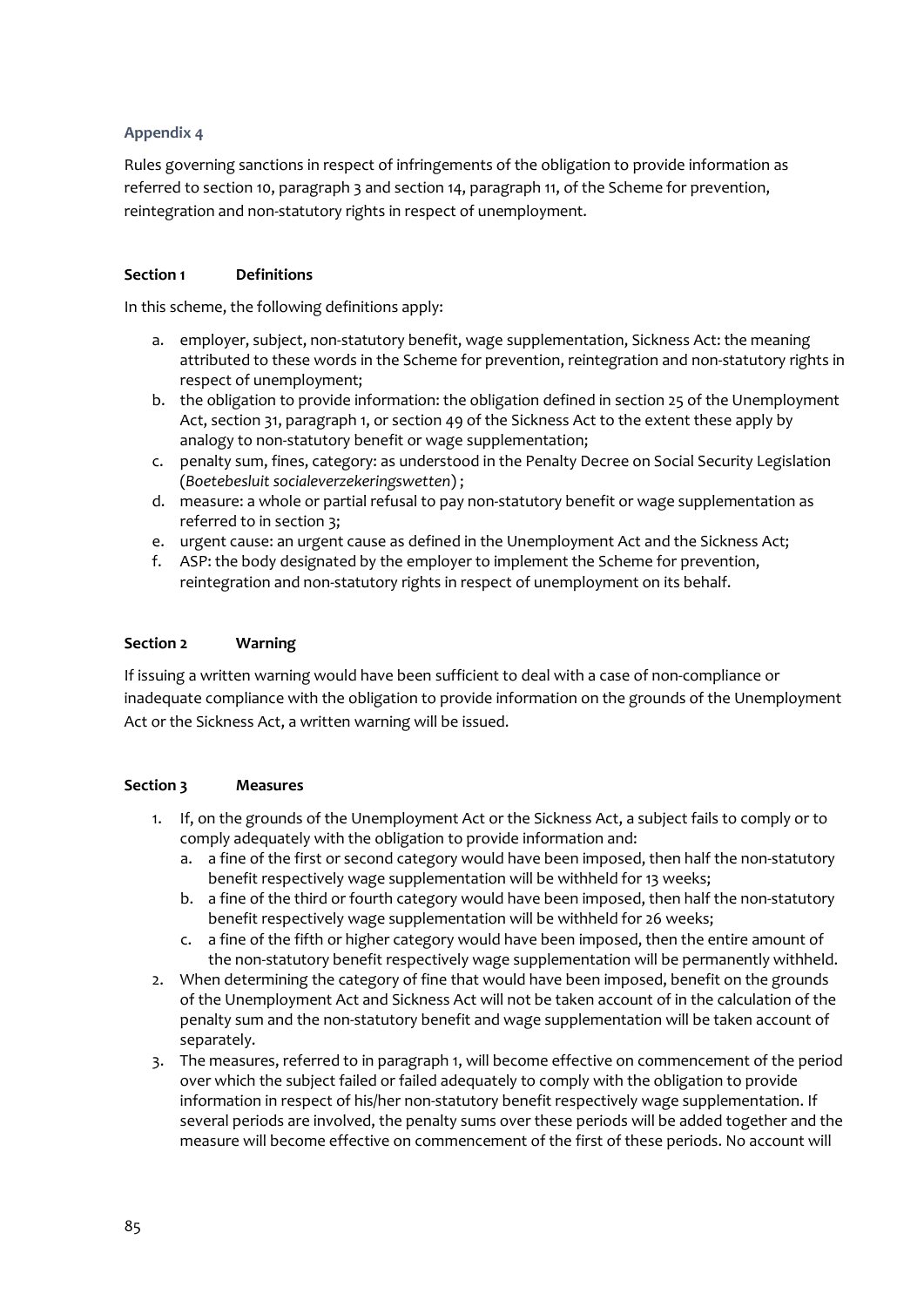be taken of periods in respect of which measures have already been imposed, a written warning issued or to which section 4, paragraph 1, applies.

#### **Section 4 Culpability**

- 1. No measures will be taken or written warnings issued if a subject cannot in any way be deemed culpable for his/her failure to comply or to comply adequately with the obligation to provide information.
- 2. If, given the degree to which a subject can be deemed culpable for his/her failure to comply or to comply adequately with the obligation to provide information, ASP deems the measure established on 67 the grounds of section 3 too severe, it may decide to impose a measure one degree less severe. This means that a written warning will suffice for the application of section 3, paragraph 1, under a.

#### **Section 5 Repetition of an offense**

If a subject has been given written notice that a measure has been imposed on the grounds of these rules and within two years of receipt of this notification he/she again fails to comply with the obligation to provide information, ASP may impose a measure which is one degree more severe.

#### **Section 6Urgent cause**

If there is an urgent cause, ASP may decide not to impose any measure.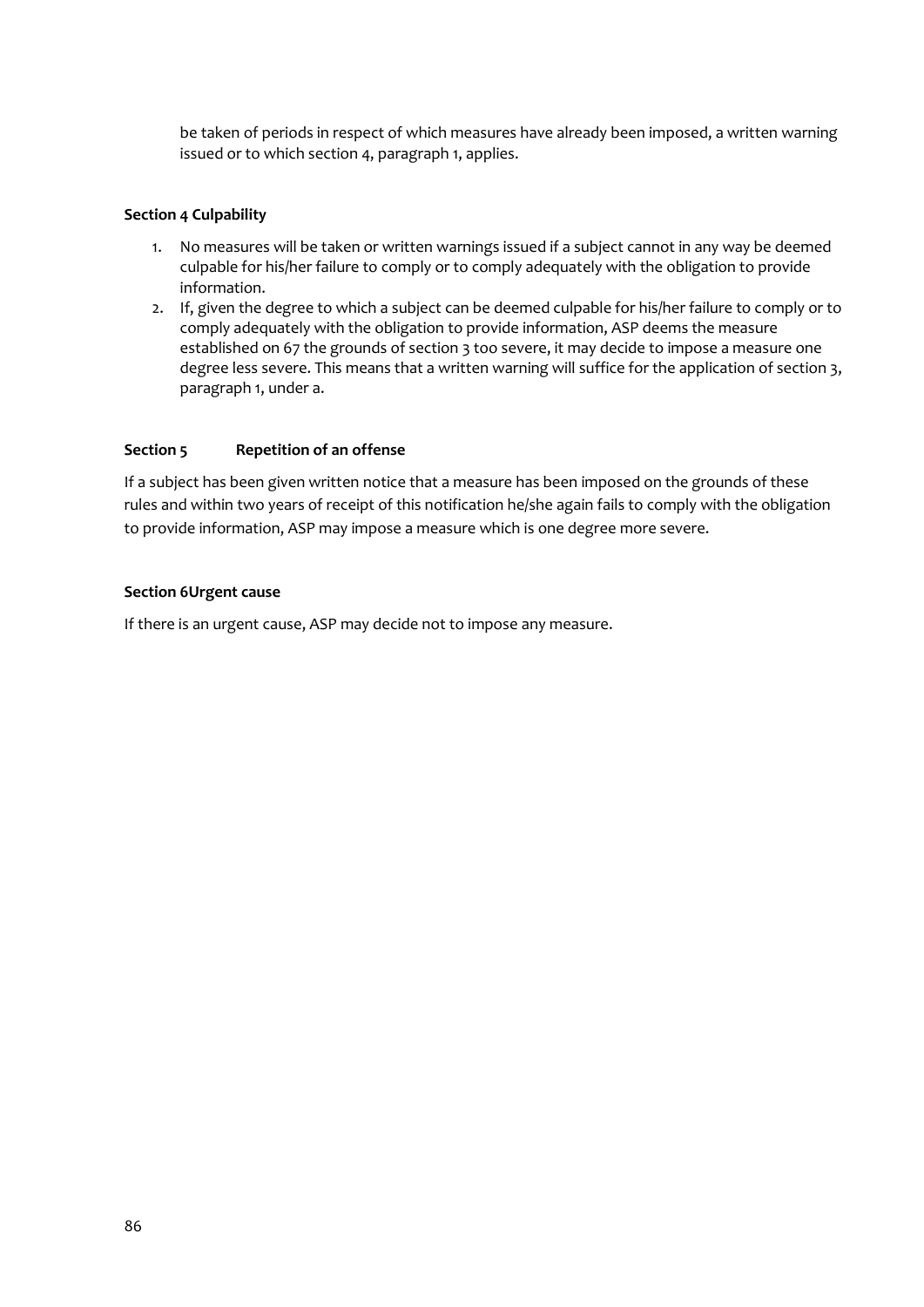## **Appendix 6 Call center on-call employees**

As the nature of the on-call work involves flexible deployment dependent on the supply of work, the following rules apply to on-call employees working in the call center:

- a. the weekly rota for the following week is established every Thursday;
- b. the rota will be established on the basis, and account taken of, the days and hours on which an employee has indicated he/she is available;
- c. the minimum number of hours of work per week is 12 hours and the maximum 38 hours per week;
- d. the variable working hours do not apply to them;
- e. the business hours are those prevailing within the company stipulated in chapter 9, section ;
- f. the gross annual hours of work will be established on the basis of the average hours of work per week, i.e. 52 x .... hours = .... hours. The gross annual hours of work include the public holidays referred to in chapter 7, section 6, of the APG Group CLA and the vacation hours for one calendar year;
- g. on public holidays if they fall on a working day the employee will be deemed to have worked a standard three hours;
- h. overtime will be deemed hours worked:
- outside business hours;
- within business hours, but hours exceeding eight hours of work on one working day;
- special leave due to unexpected circumstances. If the circumstance arises on a day that the employee in question is scheduled to work, then the scheduled hours count as special leave;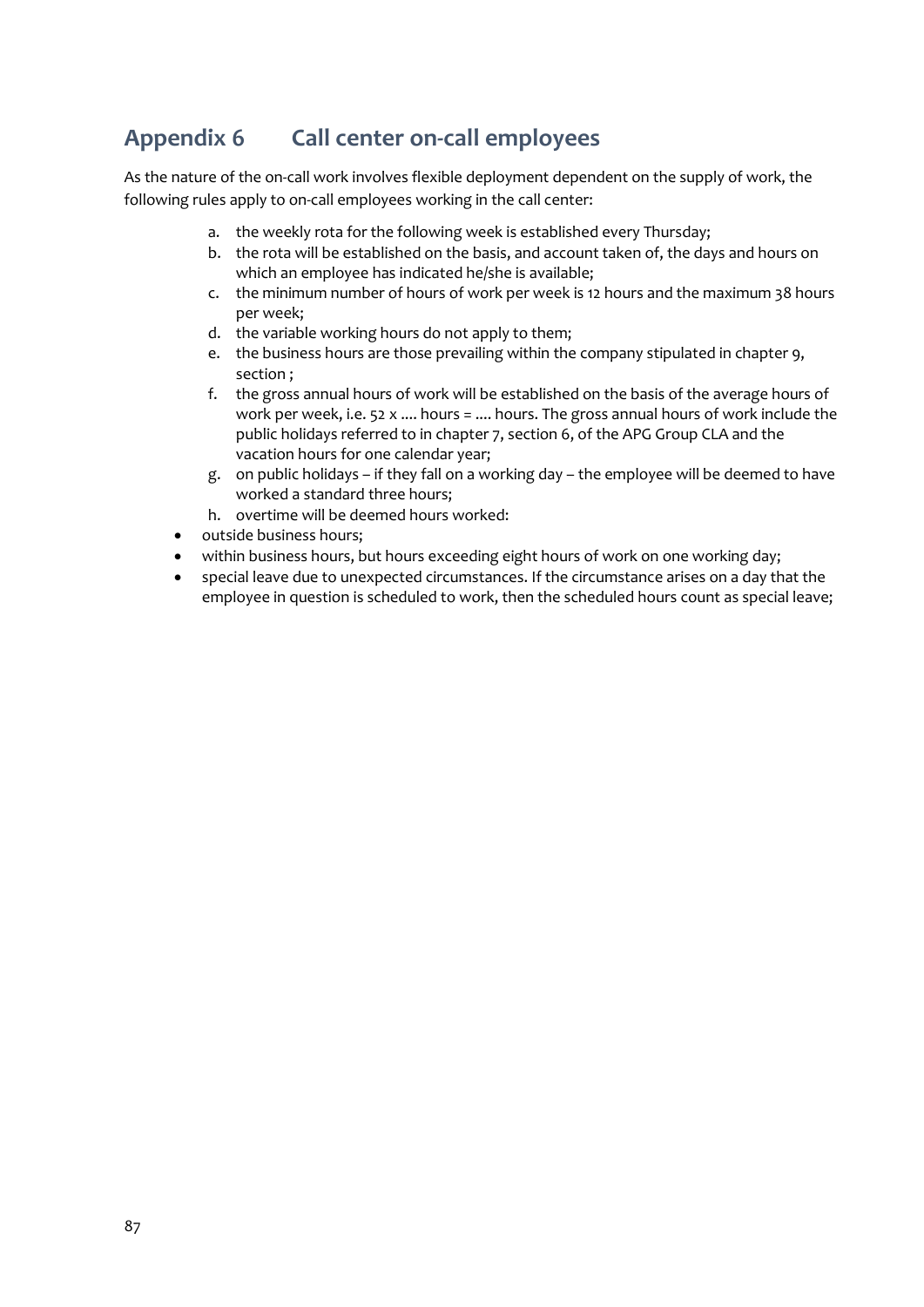# **Appendix 7 Transitional arrangement for mortgage facility scheme**

Until November 15, 2012, a mortgage facility scheme applied in the APG Group. The essential features of this facility were that, subject to certain conditions, (i) employees were entitled to a 15% discount on the mortgage interest rate offered to non-employees by Obvion; and (ii) a discount on the arrangement fee equal to half the arrangement fee applicable to non-employees. Following *inter alia* the sale of the interest held by the General Pension Fund for Public Employees (Stichting Pensioenfonds ABP) in Obvion at the end of 2012, the Executive Board of APG Group decided to terminate the mortgage facility scheme with effect from November 15, 2012. With the consent of the Dutch Tax and Customs Administration, existing discounts were facilitated until January 1, 2014.

A (further) transitional arrangement has been agreed between APG Group and the trade unions for mortgage loans arranged by employees and former employees of APG Group, its group companies and their legal predecessors (also including employees of the General Pension Fund for Public Employees (Stichting Pensioenfonds ABP)) with:

the General Pension Fund for Public Employees (Stichting Pensioenfonds ABP), or Obvion Hypotheken to whom the mortgage facility scheme operated within APG Group was applicable.

The provisions of this transitional arrangement (applicable from January 1, 2014, until November 15, 2022) are as follows:

- 1. The mortgage facility scheme terminated with effect from November 15, 2012, and has no further effect. Existing discounts are facilitated until January 1, 2014.
- 2. If you still used the facility on December 31, 2013, you are entitled to an allowance during a (maximum) period of 106.5 months —from January 1, 2014, until November 15, 2022— subject to the following conditions. This allowance is paid monthly as a gross contribution by APG via the salary or by means of a separate payment in the case of former employees. The amount of the allowance is shown monthly on the salary slip or statement.
- 3. The term of 106.5 months is a maximum term. If the remaining term of the mortgage loans is less than the aforementioned 106.5 months, the period during which the allowance is provided will also be shorter. Termination of the loan or loan parts will trigger the termination of the allowance for the loan part concerned.
- 4. The gross allowance calculated is frozen in line with the amount of the interest rate discount applicable in December 2013 (in the case of a savings-based mortgage, the saved capital accrued at that date is deducted). Interest rate changes (upward or downward) after this date have no further impact on the compensation.
- 5. In order to qualify for this allowance, you must sign an authorization granting your employer permission to request the balance statement from Obvion on an annual basis during the term of the transitional scheme, so from 2014 through 2022. This is intended to enable verification of whether the loan parts are still current and no additional repayments or redemption in full have taken place.
- 6. In case of additional repayment or redemption in full, the monthly allowance will be recalculated. In that case, you must provide your (former) employer with all the necessary relevant details. If additional (full or partial) repayment is made, you must notify this to the HR Service Desk within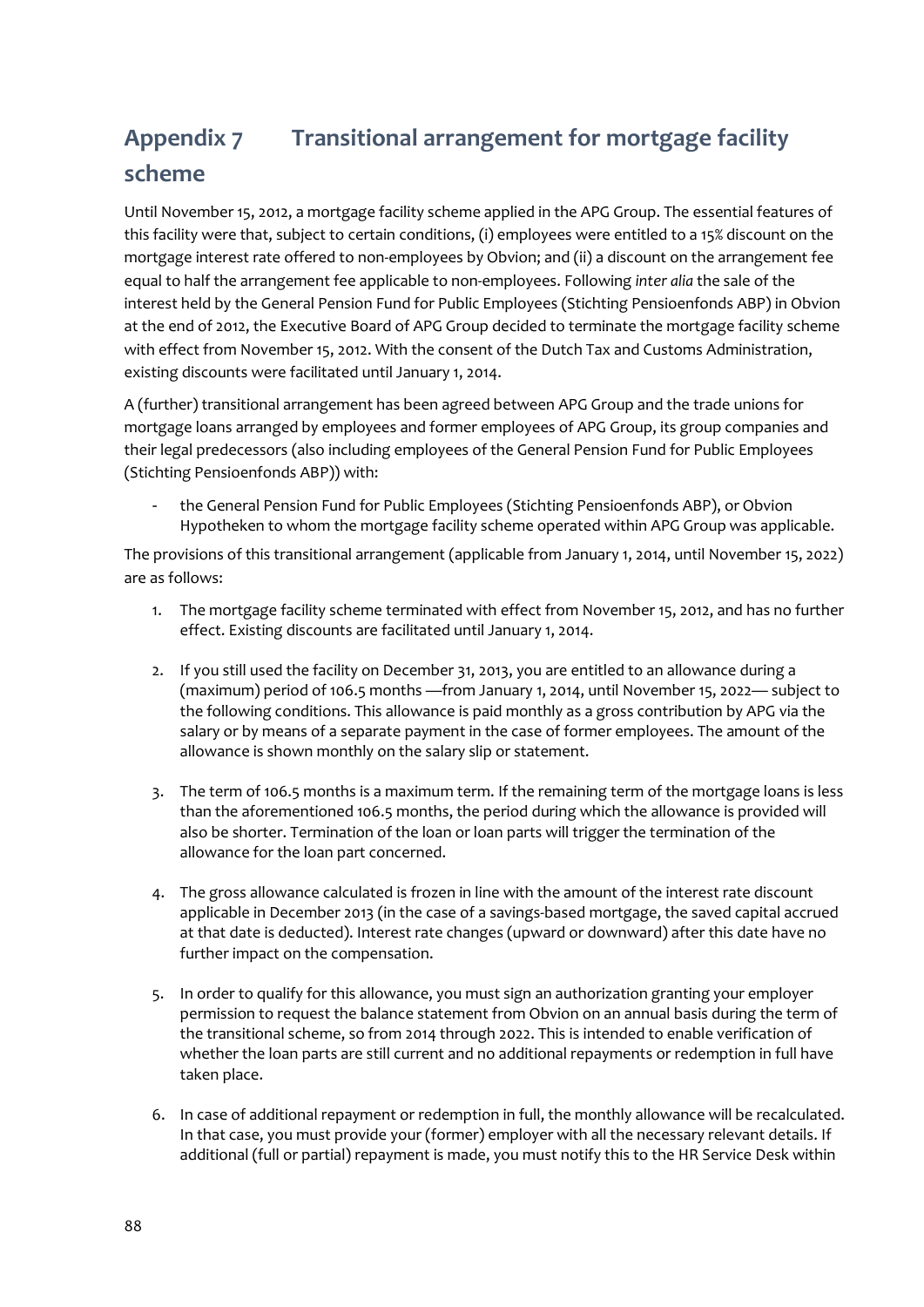one month of the date of repayment. Any excess compensation paid must be repaid, of course, or will be set off against any amount owed to you by APG.

- 7. No higher compensation is payable in the event the amount of the mortgage loan is increased in the interim (the loan parts with discount on December 31, 2013 remain the starting point).
- 8. The gross allowance does not constitute a base for the calculation of vacation allowance, end-ofyear bonus, variable remuneration, pension basis, transition compensation and any other allowances or bonus payments.

Applicability of the transitional arrangement

9. This transitional arrangement applies to anyone who used the mortgage facilities scheme on December 31, 2013, and to whom the transitional arrangement available until January 1, 2015, applied on or after that date, unless in the event of an exception as referred to below.

This transitional arrangement remains applicable upon termination of the employment:

- due to reorganization
- after two years of illness
- due to the employee's death (allowance is paid to the partner)
- due to retirement

Upon the termination of employment, in the cases referred to above, any remaining claims under the transitional arrangement will be paid out in a (gross) lump sum.

This transitional arrangement does not apply or no longer applies in the following cases

10. On termination of the employment for a reason other than mentioned under Section 9 above, for example following notice of termination by the employee or on urgent grounds. In such cases, the gross allowance will cease to be awarded from the date of termination of the employment.

The transitional arrangement does not apply to employees whose employment terminated as part of a replacement or voluntary severance arrangement in the period January 1, 2014 to January 1, 2015, but does apply to employees whose employment was terminated (after actual designation as redundant) in the period after January 1, 2014 under the terms of the "APG Group Social Plan until July 1, 2015."

11. This transitional arrangement constitutes a standard provision; consequently, the former mortgage facilities scheme is no longer applicable from December 31, 2013. This transitional arrangement is binding on anyone using the former mortgage facility scheme or deriving rights or claims from it.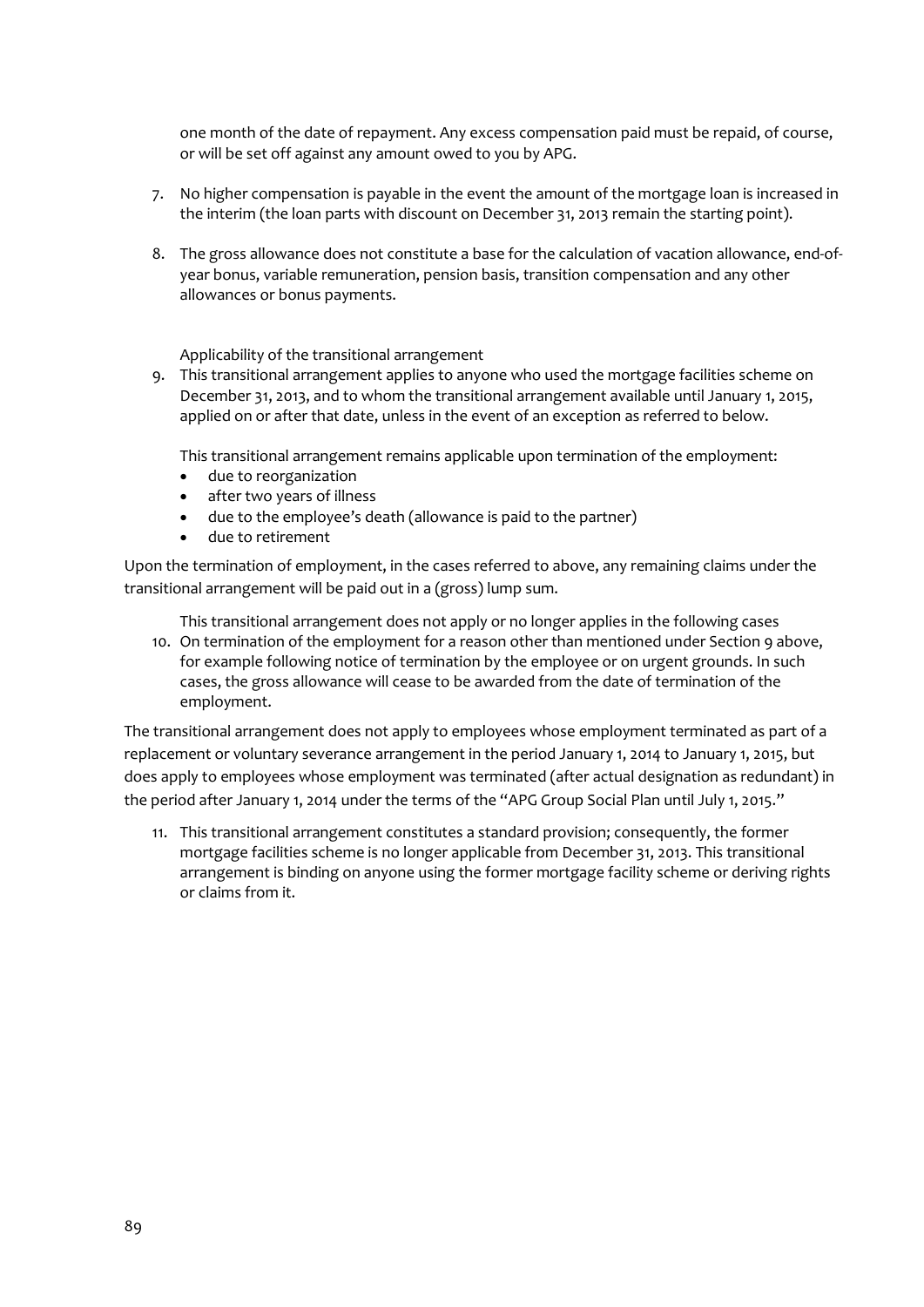**Appendix 8 Social Plan January 1, 2022 until January 1, 2025**